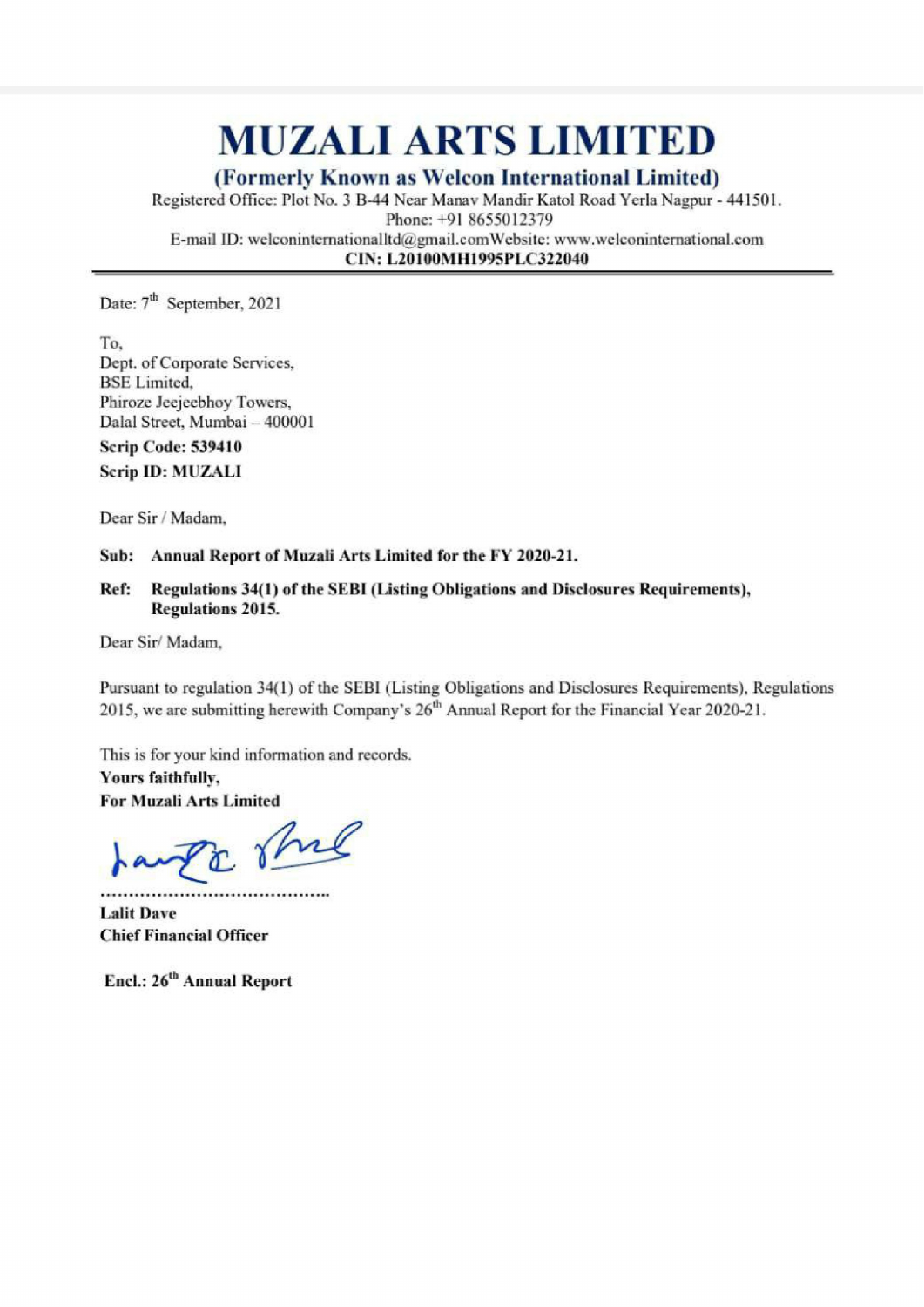## **NOTICE**

Notice is hereby given that the 26th Annual General Meeting of the members of **MUZALI ARTS LIMITED** (formerly known as **WELCON INTERNATIONAL LIMITED)** will be held on **Thursday, September 30,2021** at 09:30 a.m. at Plot No. 3 B-44 Near Manav Mandir Kantol Road Yerla Nagpur Maharashtra - 441501 to transact the following business, namely.

#### **ORDINARY BUSINESS:**

- **1. To Receive, Consider and Adopt** 
	- (A) The Stand-alone Audited Financial Statements of the Company for the financial year ended March 31, 2021, together with the Board's Report and Auditors' Report thereon.
	- (B) The Consolidated Audited Financial Statements of the Company for the financial year ended March 31, 2021, together with the Auditors' Report thereon.
- **2.** To appoint a Director in the place of Mrs. Farheen Mansoorbhai Murtuza.. (DIN: 08965752), who retires by rotation, and being eligible, offers herself for re-appointment.

**FOR MUZALI ARTS LIMITED (Formerly known as Welcon International Limited)**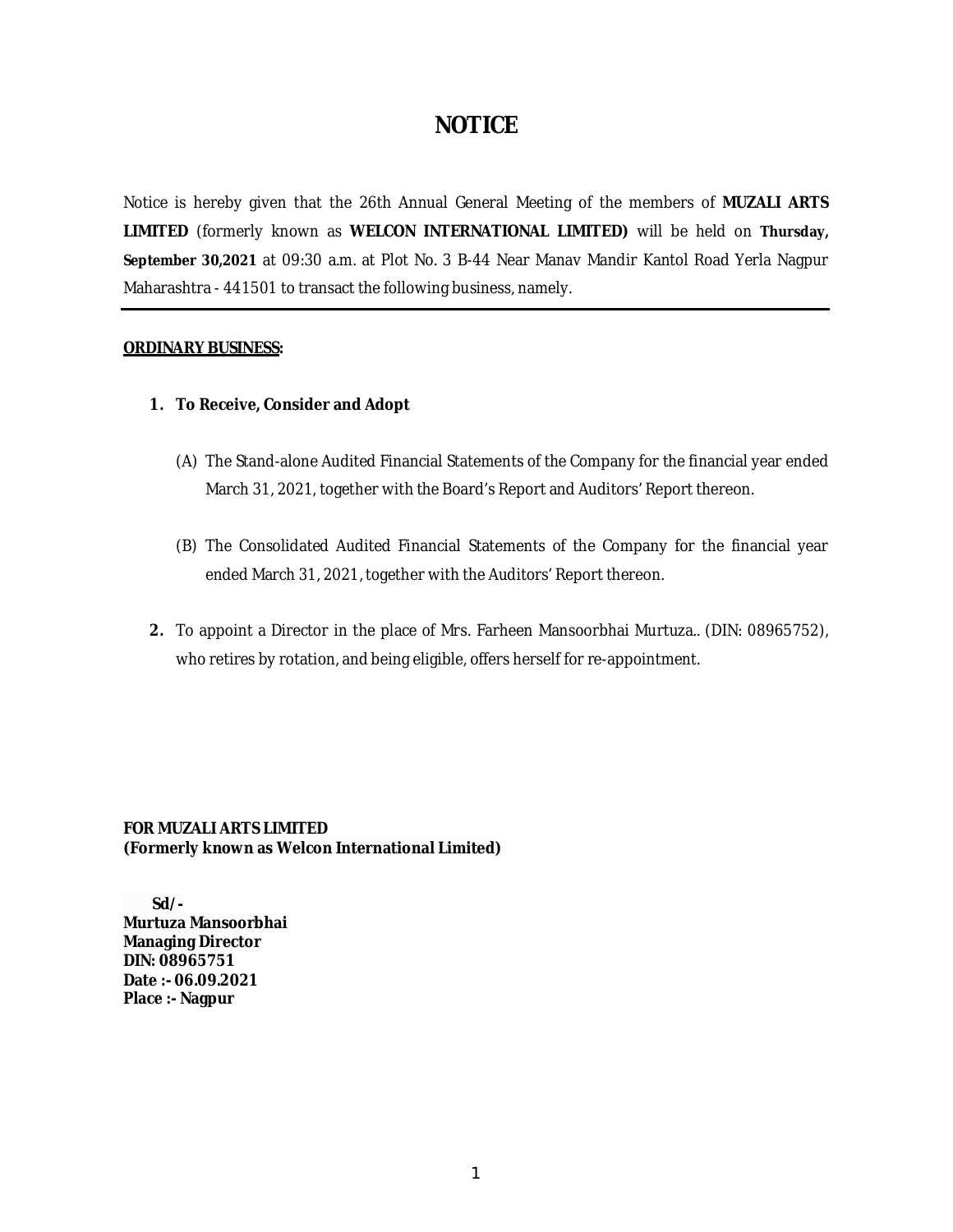#### **NOTES:**

1. **A MEMBER ENTITLED TO ATTEND AND VOTE AT THE MEETING IS ENTITLED TO APPOINT A PROXY/ PROXIES TO ATTEND AND VOTE INSTEAD OF HIMSELF /HERSELF. SUCH A PROXY/ PROXIES NEED NOT BE A MEMBER OF THE COMPANY**.

**IN ORDER THAT THE APPOINTMENT OF A PROXY IS EFFECTIVE, THE INSTRUMENT APPOINTING A PROXY MUST BE RECEIVED AT THE REGISTERED OFFICE OF THE COMPANY NOT LATER THAN FORTY EIGHT HOURS COMPANY NOT LATER THAN FORTY EIGHT HOUR A PERSON CAN ACT AS PROXY ON BEHALF OF MEMBERS NOT EXCEEDING FIFTY (50) AND HOLDING IN THE AGGREGATE NOT MORE THAN TEN (10)PERCENT OF THE TOTAL SHARE CAPITAL OF THE COMPANY CARRYING VOTING RIGHTS. A MEMBER HOLDING MORE THAN TEN PERCENT OF THE TOTAL SHARE CAPITAL OF THE COMPANY CARRYING VOTING RIGHTS MAY APPOINT A SINGLE PERSON ONLY AS A PROXY AND SUCH PERSON SHALL NOT ACT AS PROXY FOR OTHER SHAREHOLDER.**

- 2.Corporate Members intending to send their authorized representatives to attend the Annual General Meeting pursuant to Section 113 of the Companies Act 2013, are requested to send the Company, a certified copy of the relevant Board Resolution together with respective specimen signatures of those representative(s) authorized under the said resolution to attend and vote on their behalf at the Meeting.
- 3.Members who wish to attend the meeting are requested to bring duly filled attendance sheet and their copy of the Annual Report at the Meeting.
- 4.In case of joint holders attending the Meeting, the joint holder who is higher in the order of names will be entitled to vote at the meeting.
- 5.The Register of Directors and Key Managerial Personnel and their shareholding, maintained under Section 170 of the Companies Act, 2013 will be available for inspection by the members at the Annual General Meeting of the Company. The Register of Contracts or Arrangements in which the Directors are interested, maintained under Section 189 of the Companies Act, 2013 will be available for inspection by the Members at the Annual General Meeting of the Company.
- 6.The Register of Members and the Share Transfer Books of the Company will remain closed from, **Thursday, 23rd September, 2021 to Thursday, 30th September 2021**(both days inclusive) for the purpose of Annual General Meeting for the financial year ended 31st March, 2021.
- 7.Members holding shares in physical form are requested to forward all applications for transfers and all other share related correspondence (including intimation for change of address) to the Share Transfer Agents of the Company, **Satellite Corporate Services Private** Limited Unit No.49, Building No. 13AB, 2nd Floor, Samhita Commercial Co-op Society, Off Andheri Kurla Road, MTNL Lane, Sakinaka, Mumbai, Maharashtra, 400072. Tel: +91 (0)22 28520462. Email Id: [info@satellitecorporate.com.](mailto:info@satellitecorporate.com.)
- 8.The transfer of Unclaimed Dividend to Investor Education & Protection Fund of the Central Government as required in terms of Section 124 of the Companies Act, 2013, during the current Financial Year is not applicable.
- 9.The Securities and Exchange Board of India (SEBI) has mandated the submission of Permanent Account Number (PAN) by every participant in securities market. The Members holding shares in electronic form are, therefore, requested to submit the PAN to their Depository Participants with whom they are maintaining their Demat accounts and the Members holding shares in physical form can submit their PAN details to the Company.
- 10. Electronic copy of the Notice of the 26th Annual General Meeting of the Company inter alia indicating the process and manner of e-voting along with Attendance Slip and Proxy Form is being sent to all the members whose email IDs are registered with the Company/Depository Participants(s) for communication purposes unless any member has requested for a hard copy of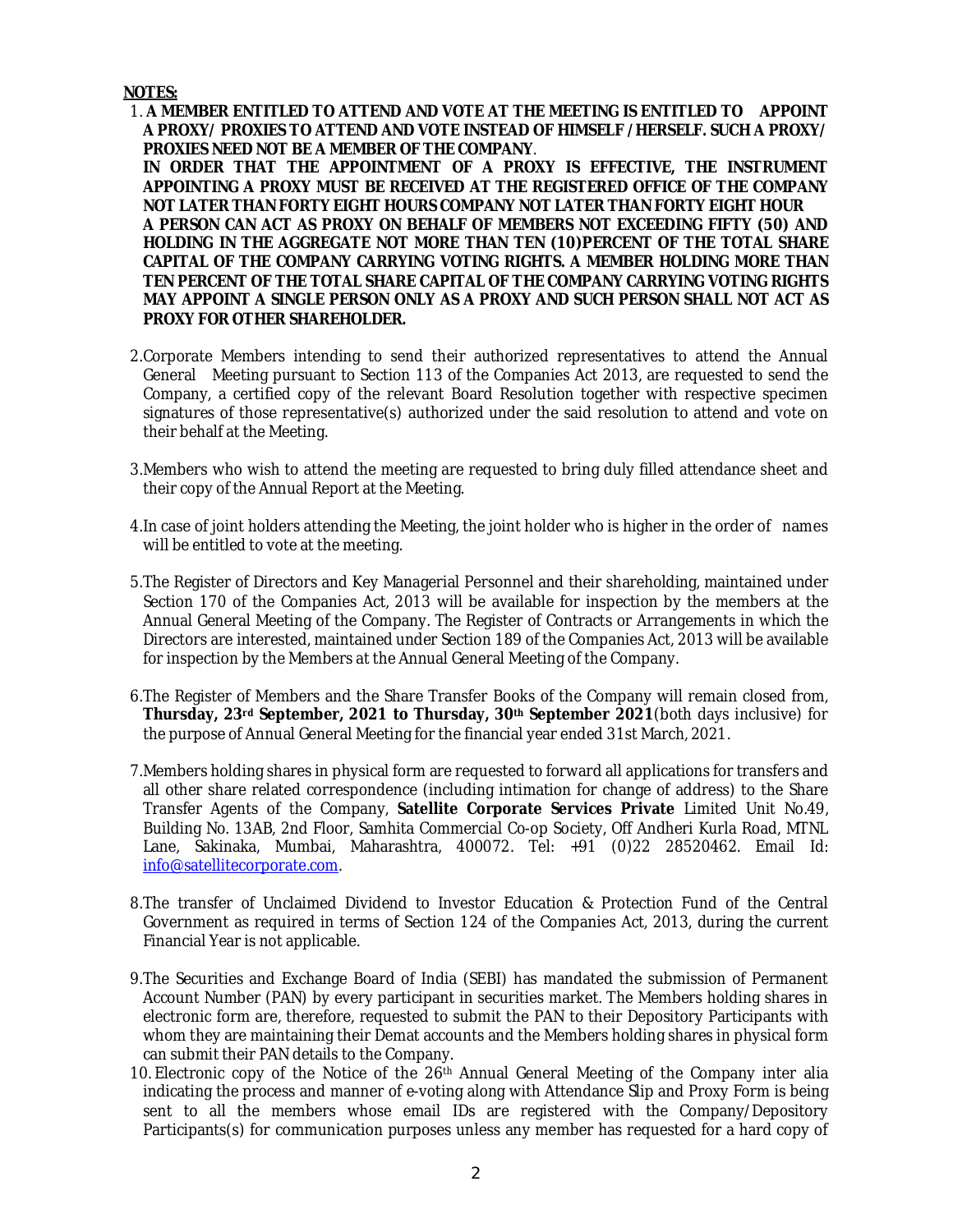the same. For members who have not registered their email address, physical copies of the Notice of the 26th Annual General Meeting of the Company inter alia indicating the process and manner of e-voting along with Attendance Slip and Proxy Form is being sent in the permitted mode.

- 11. The Notice of the 26th Annual General Meeting and the Annual Report for financial year 2020 2021 will also be available on the Company's website <https://muzaliarts.com/investor-relations> for their download. The physical copies of the aforesaid documents will also be available at the Registered Office of the Company for inspection during normal business hours on working days. Even after registering for e-communication, members are entitled to receive such communication in physical form, upon making a request for the same, by post free of cost.
- 12. Members are requested to kindly notify changes including email address, if any in their address to the company's registered office address, situated at Plot No. 3 B-44 Near Manav Mandir Kantol Road Yerla Nagpur Maharashtra - 441501

#### **Details of Directors seeking Appointment/Reappointment at the Annual General Meeting:**

| <b>Name of Director</b>   | Mrs. Farheen    |
|---------------------------|-----------------|
|                           | <b>Murtuza</b>  |
|                           | Mansoorbhai     |
| Date of Birth             | 06.09.1977      |
| Qualification             | <b>M.A ARTS</b> |
| Experience                | 1 year          |
| Date of appointment on    | 23.11.2020      |
| the Board of the Company  |                 |
| Nature of expertise in    | Human Resource  |
| specific functional Areas |                 |
| Directorship in other     | NII             |
| Indian Public Limited     |                 |
| Companies                 |                 |
| Name(s) of other          | NIL             |
| companies in which he is  |                 |
| Chairman /Member of the   |                 |
| Committee(s)              |                 |
| No. of shares held of Re  | 70,43,997       |
| 1/-each                   |                 |

#### **The procedure to login to e-Voting website consists of two steps as detailed hereunder: Step 1: Log-in to NSDL e-Voting system**

- 1. Visit the e-Voting website of NSDL. Open web browser by typing the following URL: <https://www.evoting.nsdl.com/.>
- 2. Once the home page of e-Voting system is launched, click on the icon "Login" which is available under 'Shareholders' section.
- 3. A new screen will open. You will have to enter your User ID, your Password and a Verification Code as shown on the screen. Alternatively, if you are registered for NSDL eservices i.e. IDEAS, you can log-in at <https://eservices.nsdl.com/> with your existing IDEAS login. Once you log-in to NSDL eservices after using your log-in credentials, click on e-Voting and you can proceed to Step 2 i.e. Cast your vote electronically.
- 4. Your User ID details will be as per details given below :
	- a. **For Members who hold shares in demat account with NSDL:** 8 Character DP ID followed by 8 Digit Client ID (For example if your DP ID is IN300\*\*\* and Client ID is 12\*\*\*\*\*\* then your user ID is IN300\*\*\*12\*\*\*\*\*\*).
	- b. **For Members who hold shares in demat account with CDSL:** 16 Digit Beneficiary ID (For example if your Beneficiary ID is 12\*\*\*\*\*\*\*\*\*\*\*\*\*\*\* then your user ID is 12\*\*\*\*\*\*\*\*\*\*\*\*\*\*\*.
	- c. **For Members holding shares in Physical Form:** EVEN Number followed by Folio Number registered with the company (For example if folio number is 001\*\*\* and EVEN is 101456 then user ID is 101456001\*\*\*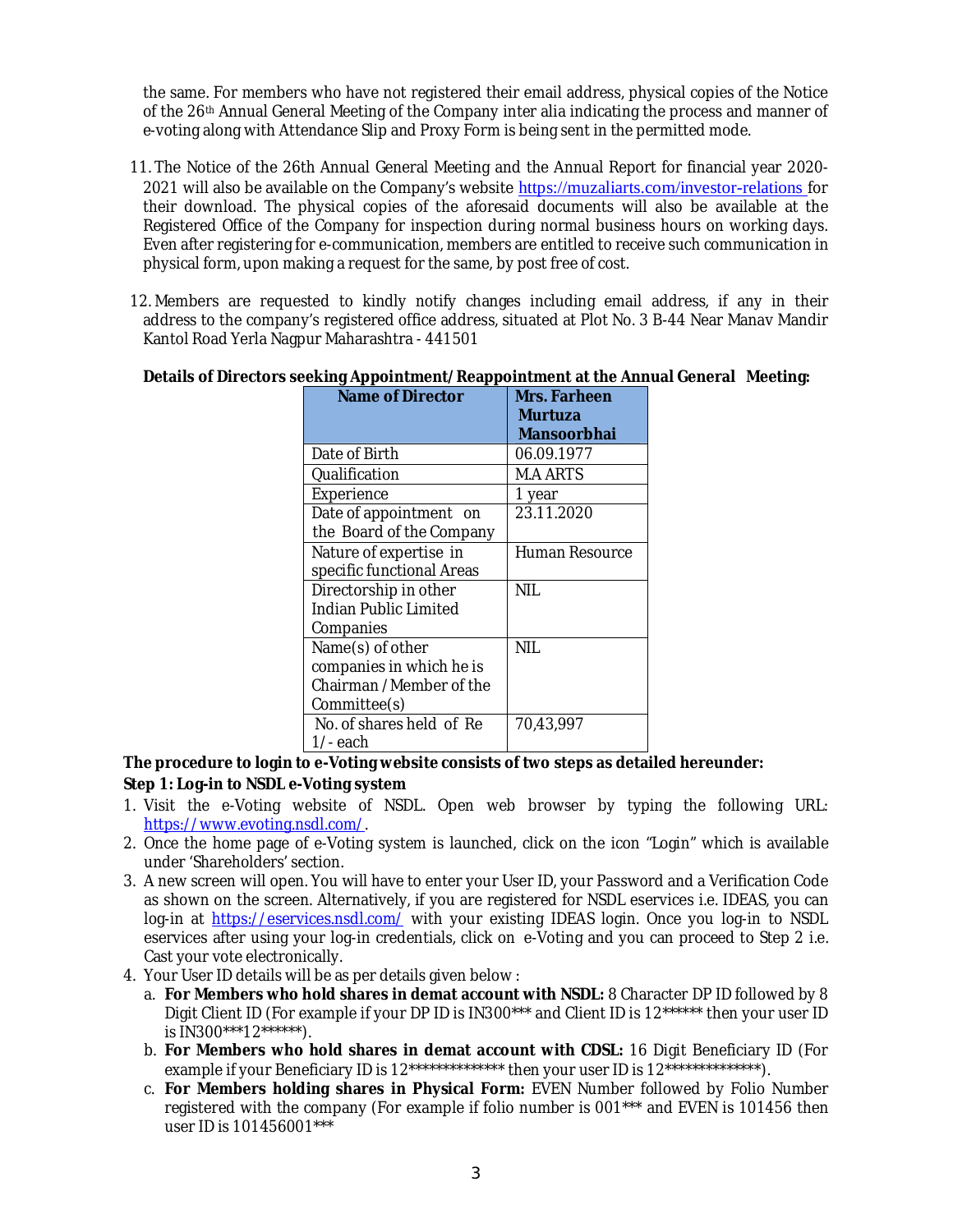- 5. Your password details are given below:
	- a. If you are already registered for e-Voting, then you can use your existing password to login and cast your vote.
	- b. If you are using NSDL e-Voting system for the first time, you will need to retrieve the 'initial password' which was communicated to you. Once you retrieve your 'initial password', you need enter the 'initial password' and the system will force you to change your password.
	- c. How to retrieve your 'initial password'
		- i. If your email ID is registered in your demat account or with the company, your 'initial password' is communicated to you on your email ID. Trace the email sent to you from NSDL from your mailbox. Open the email and open the attachment i.e. a .pdf file. Open the .pdf file. The password to open the .pdf file is your 8 digit client ID for NSDL account, last 8 digits of client ID for CDSL account or folio number for shares held in physical form. The .pdf file contains your 'User ID' and your 'initial password'.
		- ii. If your email ID is not registered, your 'initial password' is communicated to you on your postal address.
- 6. If you are unable to retrieve or have not received the "Initial password" or have forgotten your password:
	- a. Click on "**Forgot User Details/Password**?"(If you are holding shares in your demat account with NSDL or CDSL) option available on [www.evoting.nsdl.com.](http://www.evoting.nsdl.com.)
	- b. "**Physical User Reset Password**?" (If you are holding shares in physical mode) option available on [www.evoting.nsdl.com.](http://www.evoting.nsdl.com.)
	- c. If you are still unable to get the password by aforesaid two options, you can send a request at [evoting@nsdl.co.in](mailto:evoting@nsdl.co.in) mentioning your demat account number/folio number, your PAN, your name and your registered address.
- 7. After entering your password, tick on Agree to "Terms and Conditions" by selecting on the check box.
- 8. Now, you will have to click on "Login" button.
- 9. After you click on the "Login" button, Home page of e-Voting will open.

#### **Step 2: Cast your vote electronically on NSDL e-Voting system:**

- 1. After successful login at Step 1, you will be able to see the Home page of e-Voting. Click on e-Voting. Then, click on Active Voting Cycles.
- 2. After click on Active Voting Cycles, you will be able to see all the companies "EVEN" in which you are holding shares and whose voting cycle is in active status.
- 3. Select "EVEN" of the Company.
- 4. Now you are ready for e-Voting as the Voting page opens.
- 5. Cast your vote by selecting appropriate options i.e. assent or dissent, verify/modify the number of shares for which you wish to cast your vote and click on "Submit" and also "Confirm" when prompted.
- 6. Upon confirmation, the message "Vote cast successfully" will be displayed.
- 7. You can also take the printout of the votes cast by you by clicking on the print option on the confirmation page.
- 8. Once you confirm your vote on the resolution, you will not be allowed to modify your vote.

## **General Guidelines for shareholders:**

- 1. Institutional shareholders (i.e. other than individuals, HUF, NRI etc.) are required to send scanned copy (PDF/JPG Format) of the relevant Board Resolution/ Authority letter etc. with attested specimen signature of the duly authorized signatory(ies) who are authorized to vote, to the Scrutinizer by e-mail [cspriyashah1@gmail.com](mailto:cspriyashah1@gmail.com) to with a copy marked to [evoting@nsdl.co.in.](mailto:evoting@nsdl.co.in.)
- 2. It is strongly recommended not to share your password with any other person and take utmost care to keep your password confidential. Login to the e-voting website will be disabled upon five unsuccessful attempts to key in the correct password. In such an event, you will need to go through the "Forgot User Details/Password?" or "Physical User Reset Password?" option available on [www.evoting.nsdl.com](http://www.evoting.nsdl.com) to reset the password.
- 3. In case of any queries, you may refer to the Frequently Asked Questions (FAQs) for members and evoting user manual for members available at the Downloads sections of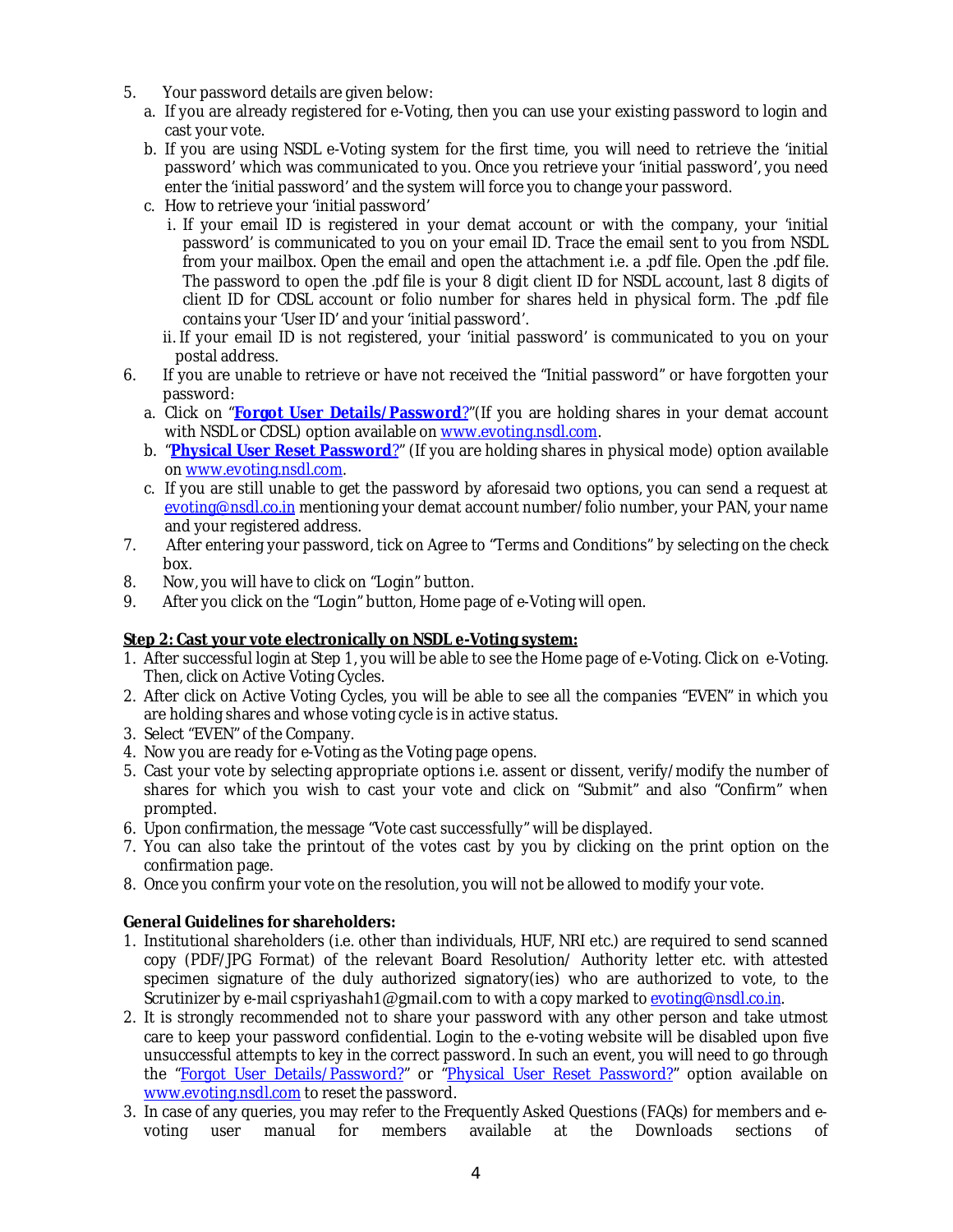**<https://www.evoting.nsdl.com>** or contact NSDL by email at **[evoting@nsdl.co.in](mailto:evoting@nsdl.co.in)**or call on.: 1800 222 990.

#### **Other Instructions:**

- 1. The e-voting period commences on **Monday, 27th September 2021 (9.00 a.m. IST) and ends on Wednesday, 29th September, 2021 (5.00 p.m. IST)**. During this period, Members holding shares either in physical form or in dematerialized form, as on **Thursday, 23rd September 2021**, i.e. cutoff date, may cast their vote electronically. The e-voting module shall be disabled by NSDL for voting thereafter. Once the vote on a resolution is cast by the Member, he/she shall not be allowed to change it subsequently or cast the vote again.
- 2. The voting rights of Members shall be in proportion to their shares in the paid-up equity share capital of the Company as on the cut-off date. A person, whose name is recorded in the register of members or in the register of beneficial owners maintained by the depositories as on the cut-off date only shall be entitled to avail the facility of voting, either through remote e-voting or voting at the AGM through electronic voting system or poll paper.
- 3. Any person, who acquires shares of the Company and becomes a Member of the Company after dispatch of the Notice and holding shares as of the cut-off date, may obtain the login ID and password by sending a request at [evoting@nsdl.co.in.](mailto:evoting@nsdl.co.in.) However, if he/she is already registered with NSDL for remote e-voting then he/she can use his/her existing User ID and password for casting the vote.
- 4. The Scrutinizer shall, immediately after the conclusion of voting at the AGM, first count the votes cast at the Meeting, thereafter unblock the votes cast through remote e-voting in the presence of at least two witnesses not in the employment of the Company and make, not later than 48 hours of conclusion of the AGM, a consolidated Scrutinizer's Report of the total votes cast in favour or against, if any, to the Chairman or a person authorised by him in writing, who shall countersign the same.
- 5. The result declared along with the Scrutinizer's Report shall be placed on the Company's website <https://muzaliarts.com/investor-relations> and on the website of NSDL [www.evoting.nsdl.com](http://www.evoting.nsdl.com) immediately. The Company shall simultaneously forward the results to BSE Limited, where the shares of the Company are listed. The results shall also be displayed on the notice board at the Registered Office of the Company.

#### **For MUZALI ARTS Limited (Formerly known as Welcon International Limited)**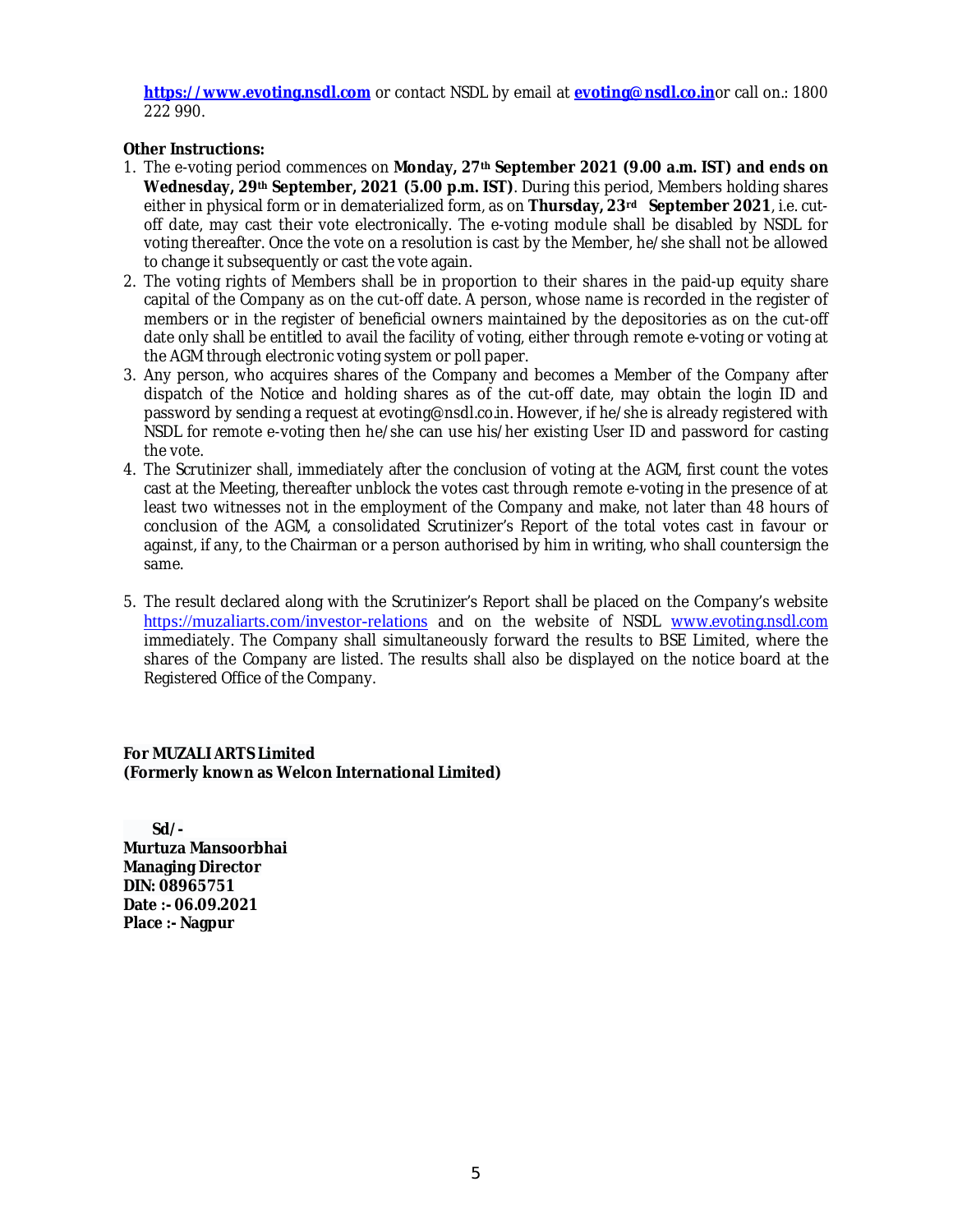#### **Muzali Arts Limited**

(Formerly known as Welcon International Limited)

**Registered office:** Plot No. 3 B-44 Near Manav Mandir Kantol Road Yerla Nagpur Maharashtra –

441501

#### **ATTENDANCE SLIP**

#### **PLEASE FILL ATTENDANCE SLIP AND HAND IT OVER AT THE ENTRANCE OF THE MEETING HALL**

| אחו פי *<br>H۲. |  |
|-----------------|--|
| Client ID*      |  |

| Folio No.     |  |
|---------------|--|
| No. of Shares |  |

NAME AND ADDRESS OF THE SHAREHOLDER/PROXY

\_\_\_\_\_\_\_\_\_\_\_\_\_\_\_\_\_\_\_\_\_\_\_\_\_\_\_\_\_\_\_\_\_\_\_\_\_\_\_\_\_\_\_\_\_\_\_\_\_\_\_\_\_\_\_\_\_\_\_\_\_\_\_\_\_\_\_\_\_\_\_\_\_\_\_\_\_\_\_\_\_\_\_\_\_\_\_\_\_\_\_\_\_\_\_\_\_\_\_\_\_\_I hereby record my presence at the 26<sup>TH</sup> Annual General Meeting of the Company at Plot No. 3 B-44 Near Manav Mandir Kantol Road Yerla Nagpur Maharashtra – 441501 on Thursday, 30th September, 2021 at 09.30 A.M.

\_\_\_\_\_\_\_\_\_\_\_\_\_\_\_\_\_\_\_\_\_\_\_\_\_\_\_\_\_\_ \_\_\_\_\_\_\_\_\_\_\_\_\_\_\_\_\_\_\_\_\_\_\_\_\_\_\_

Name of the Member/ Proxy extending the Signature of the Member / Proxy

#### *Note:*

1. Please complete the Folio/DP ID-Client ID No. and name, sign the Attendance Slip and hand it over at the Attendance Verification counter at the entrance of the Meeting Hall.

2. Electronic copy of the Annual Report including notice of Annual General Meeting for the financial year ended on 31.03.2021 and Attendance Slip along with Proxy Form is being sent to all the members whose e-mail address is registered with the Company / Depository Participant unless any member has requested for a hard copy of the same. Members receiving electronic copy and attending the AGM can print copy of this Attendance Slip.

3. Physical copy of Annual Report for the financial period ended on 31.03.2021 and Notice of Annual General Meeting along with Attendance Slip and Proxy Form is being sent in the permitted mode(s) to all members whose email is not registered or have requested for a hard copy.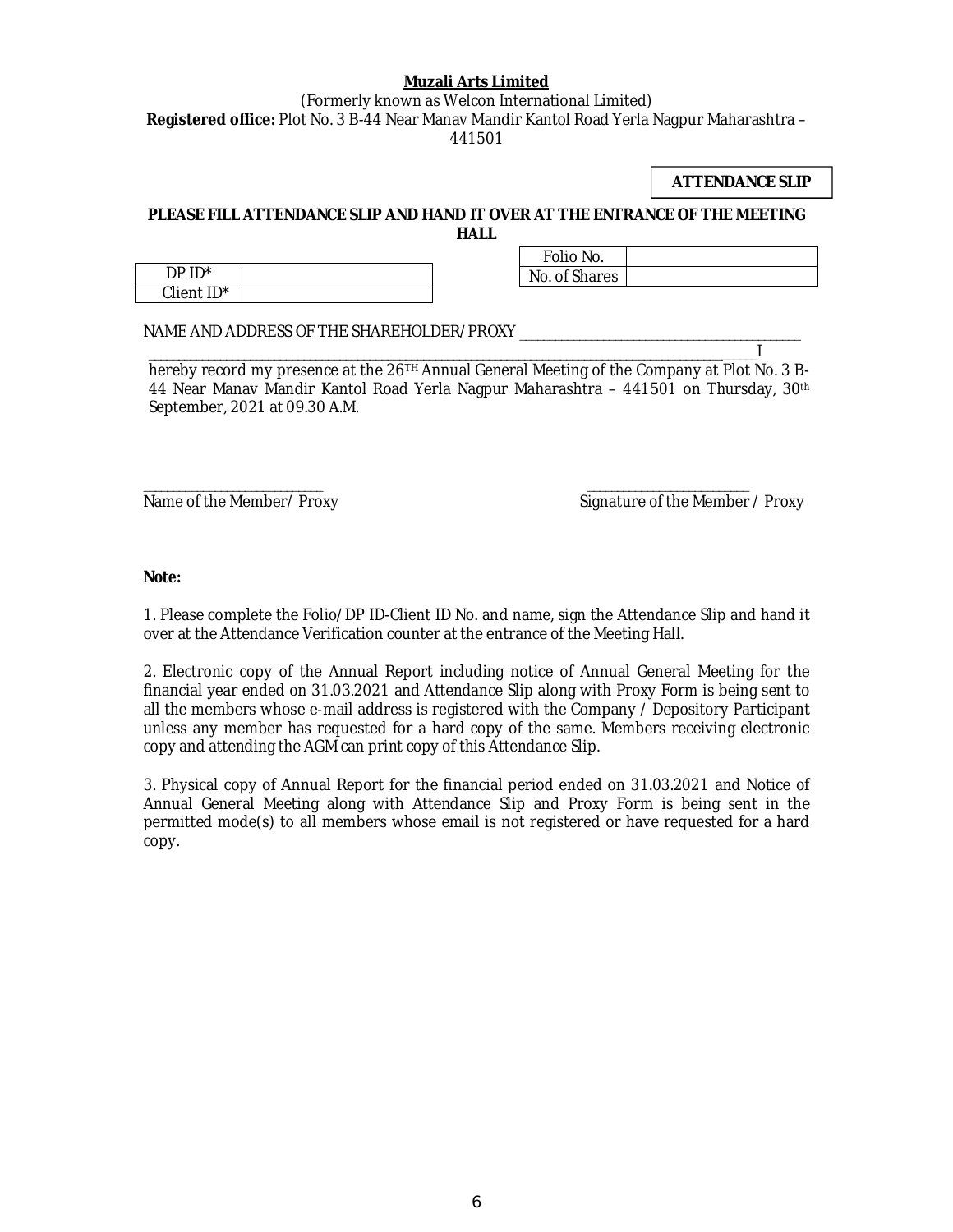#### **Muzali Arts Limited**

#### (Formerly known as Welcon International Limited) **Registered office:** Plot No. 3 B-44 Near Manav Mandir Kantol Road Yerla Nagpur Maharashtra – 441501

|                                   | (Pursuant to Section 105(6) of the Companies Act, 2013 and Rule 19(3)<br>of the Companies (Management and Administration) Rules, 2014] |        | <b>PROXY FORM</b> |         |
|-----------------------------------|----------------------------------------------------------------------------------------------------------------------------------------|--------|-------------------|---------|
| Name of the                       |                                                                                                                                        |        |                   |         |
| Member(S):                        |                                                                                                                                        |        |                   |         |
| Registered                        |                                                                                                                                        |        |                   |         |
| Address:                          |                                                                                                                                        |        |                   |         |
| Email-id:                         |                                                                                                                                        |        |                   |         |
| Folio No. Client ID:              |                                                                                                                                        | DP ID: |                   |         |
|                                   | Folio No. Client ID:  <br>I/We, being the member (s) of _____________________shares of the above named Company, hereby                 |        |                   |         |
| appoint                           |                                                                                                                                        |        |                   |         |
|                                   |                                                                                                                                        |        |                   |         |
|                                   |                                                                                                                                        |        |                   |         |
|                                   |                                                                                                                                        |        |                   |         |
|                                   |                                                                                                                                        |        | _or failing him   |         |
|                                   |                                                                                                                                        |        |                   |         |
|                                   |                                                                                                                                        |        |                   |         |
|                                   |                                                                                                                                        |        |                   |         |
|                                   |                                                                                                                                        |        |                   |         |
| Signature: _________              |                                                                                                                                        |        | _or failing him   |         |
|                                   | as my/our proxy to attend and vote (on a poll) for me/us and on my/our behalf at the 26th                                              |        |                   |         |
|                                   | Annual General Meeting of Muzali Arts Limited (Formerly known as Welcon International                                                  |        |                   |         |
|                                   | Limited) to be held on the 30th day of September, 2021 at 09.30 A.M. on Tuesday at Plot No. 3 B-                                       |        |                   |         |
|                                   | 44 Near Manav Mandir Kantol Road Yerla Nagpur Maharashtra - 441501 and at any                                                          |        |                   |         |
|                                   | adjournment thereof in respect of such Resolutions as are indicated below:                                                             |        |                   |         |
| <b>Resolutions</b>                |                                                                                                                                        |        | For               | Against |
| 1. To Receive, Consider and Adopt |                                                                                                                                        |        |                   |         |
|                                   | (A) The Stand-alone Audited Financial Statements of the Company for the                                                                |        |                   |         |
|                                   | financial year ended March 31, 2021, together with the Board's Report and                                                              |        |                   |         |
| Auditors' Report thereon.         |                                                                                                                                        |        |                   |         |
|                                   | (B) The Consolidated Audited Financial Statements of the Company for the                                                               |        |                   |         |
|                                   | financial year ended March 31, 2021, together with the Auditors' Report                                                                |        |                   |         |
| thereon.                          |                                                                                                                                        |        |                   |         |
|                                   | 2. To appoint a Director in the place of Mrs. Farheen Mansoorbhai Murtuza                                                              |        |                   |         |
|                                   | (DIN: 08965752), who retires by rotation, and being eligible, offers himself                                                           |        |                   |         |
| for re-appointment.               |                                                                                                                                        |        |                   |         |
|                                   |                                                                                                                                        |        |                   |         |
|                                   |                                                                                                                                        |        | Affix             |         |
|                                   | Cianative of a bounded value                                                                                                           |        | D.                |         |

|        | <i>I</i> 11 1 <i>I</i> 1 |
|--------|--------------------------|
|        | Revenue                  |
|        | Stamp                    |
| Notes: |                          |

- 1. This form of proxy in order to be effective should be duly completed and deposited at the Registered Office of the Company, not less than 48 hours before the commencement of the Meeting.
- 2. Please complete all details including details of member(s) before submission.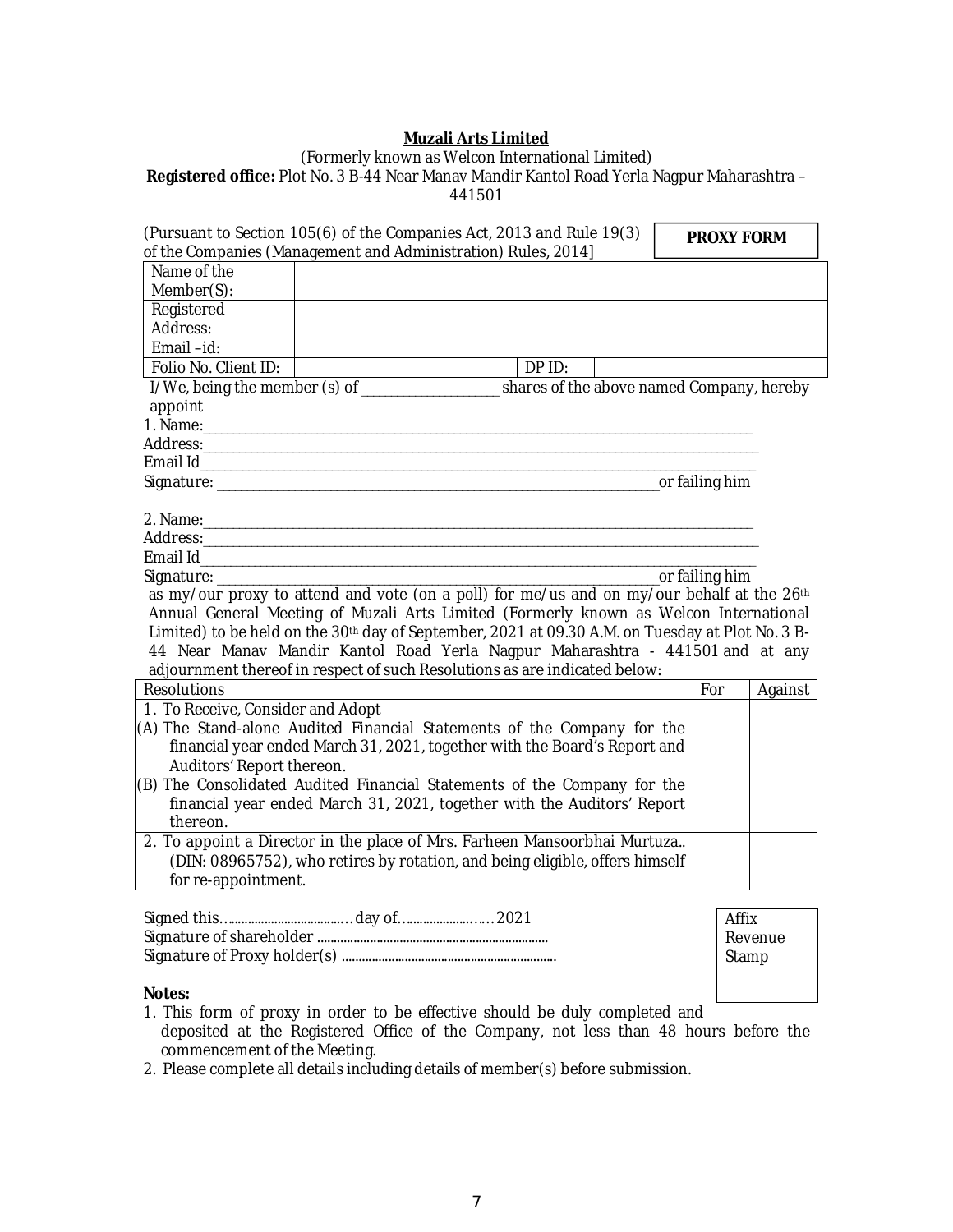## **Form No. MGT-12 Polling Paper**

|            |                                                                                                                                           |   |                                                                                                                            | Sr. No.                      |                                                          |                                  |
|------------|-------------------------------------------------------------------------------------------------------------------------------------------|---|----------------------------------------------------------------------------------------------------------------------------|------------------------------|----------------------------------------------------------|----------------------------------|
|            | [Pursuant to section 109(5) of the Companies Act, 2013 and rule 21(1)(c) of the Companies (Management<br>and Administration) Rules, 2014] |   |                                                                                                                            |                              |                                                          |                                  |
| Name       | of<br>the :                                                                                                                               |   | <b>Muzali Arts Limited</b>                                                                                                 |                              |                                                          |                                  |
|            | (Formerly know as 'Welcon International limited.')<br>Company                                                                             |   |                                                                                                                            |                              |                                                          |                                  |
|            | CIN: L20100MH1995PLC322040                                                                                                                |   |                                                                                                                            |                              |                                                          |                                  |
| Registered |                                                                                                                                           | ÷ | Plot No. 3 B-44 Near Manav Mandir Kantol Road Yerla Nagpur Nagpur MH 441501                                                |                              |                                                          |                                  |
| office     |                                                                                                                                           |   | IN                                                                                                                         |                              |                                                          |                                  |
|            |                                                                                                                                           |   | <b>BALLOT PAPER</b>                                                                                                        |                              |                                                          |                                  |
| Sr. No.    |                                                                                                                                           |   | <b>Particulars</b>                                                                                                         |                              | <b>Details</b>                                           |                                  |
| 1.         | (In block letters)                                                                                                                        |   | Name of the First named Shareholder                                                                                        |                              |                                                          |                                  |
| 2.         | Postal address                                                                                                                            |   |                                                                                                                            |                              |                                                          |                                  |
|            |                                                                                                                                           |   |                                                                                                                            |                              |                                                          |                                  |
|            |                                                                                                                                           |   |                                                                                                                            |                              |                                                          |                                  |
| 3.         |                                                                                                                                           |   | Registered folio No./ * Client ID No. (*Applicable to                                                                      |                              |                                                          |                                  |
|            |                                                                                                                                           |   | investors holding shares in dematerialized form)                                                                           |                              |                                                          |                                  |
| 4.         | <b>Class of Share</b>                                                                                                                     |   |                                                                                                                            | <b>Equity</b>                |                                                          |                                  |
| No.        | boxes given below -:                                                                                                                      |   | by sending my/our assent or dissent of the said Resolutions by placing the tick $(\sqrt{})$ in the appropriate<br>Item No. | No. of<br><b>Shares held</b> | I Assent to<br>the                                       | I Dissent<br>from the            |
|            |                                                                                                                                           |   |                                                                                                                            | by me                        | <b>Resolution</b><br>$(\sqrt{)}$                         | <b>Resolution</b><br>$(\sqrt{)}$ |
| 1.         |                                                                                                                                           |   | To Receive, Consider and Adopt                                                                                             |                              |                                                          |                                  |
|            | (A)                                                                                                                                       |   | The Stand-alone Audited Financial Statements                                                                               |                              |                                                          |                                  |
|            |                                                                                                                                           |   | of the Company for the financial year ended March                                                                          |                              |                                                          |                                  |
|            |                                                                                                                                           |   | 31, 2021, together with the Board's Report and                                                                             |                              |                                                          |                                  |
|            |                                                                                                                                           |   | Auditors' Report thereon.                                                                                                  |                              |                                                          |                                  |
|            | (B)                                                                                                                                       |   | The Consolidated Audited Financial Statements                                                                              |                              |                                                          |                                  |
|            |                                                                                                                                           |   | of the Company for the financial year ended March                                                                          |                              |                                                          |                                  |
|            |                                                                                                                                           |   | 31, 2021, together with the Auditors' Report thereon.                                                                      |                              |                                                          |                                  |
| 2.         |                                                                                                                                           |   | To appoint a Director in the place of Mrs. Farheen                                                                         |                              |                                                          |                                  |
|            |                                                                                                                                           |   | Mansoorbhai Murtuza (DIN: 08965752), who retires                                                                           |                              |                                                          |                                  |
|            |                                                                                                                                           |   | by rotation, and being eligible, offers himself for re-                                                                    |                              |                                                          |                                  |
|            | appointment.                                                                                                                              |   |                                                                                                                            |                              |                                                          |                                  |
| Place:     |                                                                                                                                           |   |                                                                                                                            |                              |                                                          |                                  |
| Date:      |                                                                                                                                           |   |                                                                                                                            |                              | Signature of the shareholder(s) /<br><b>Proxy Holder</b> |                                  |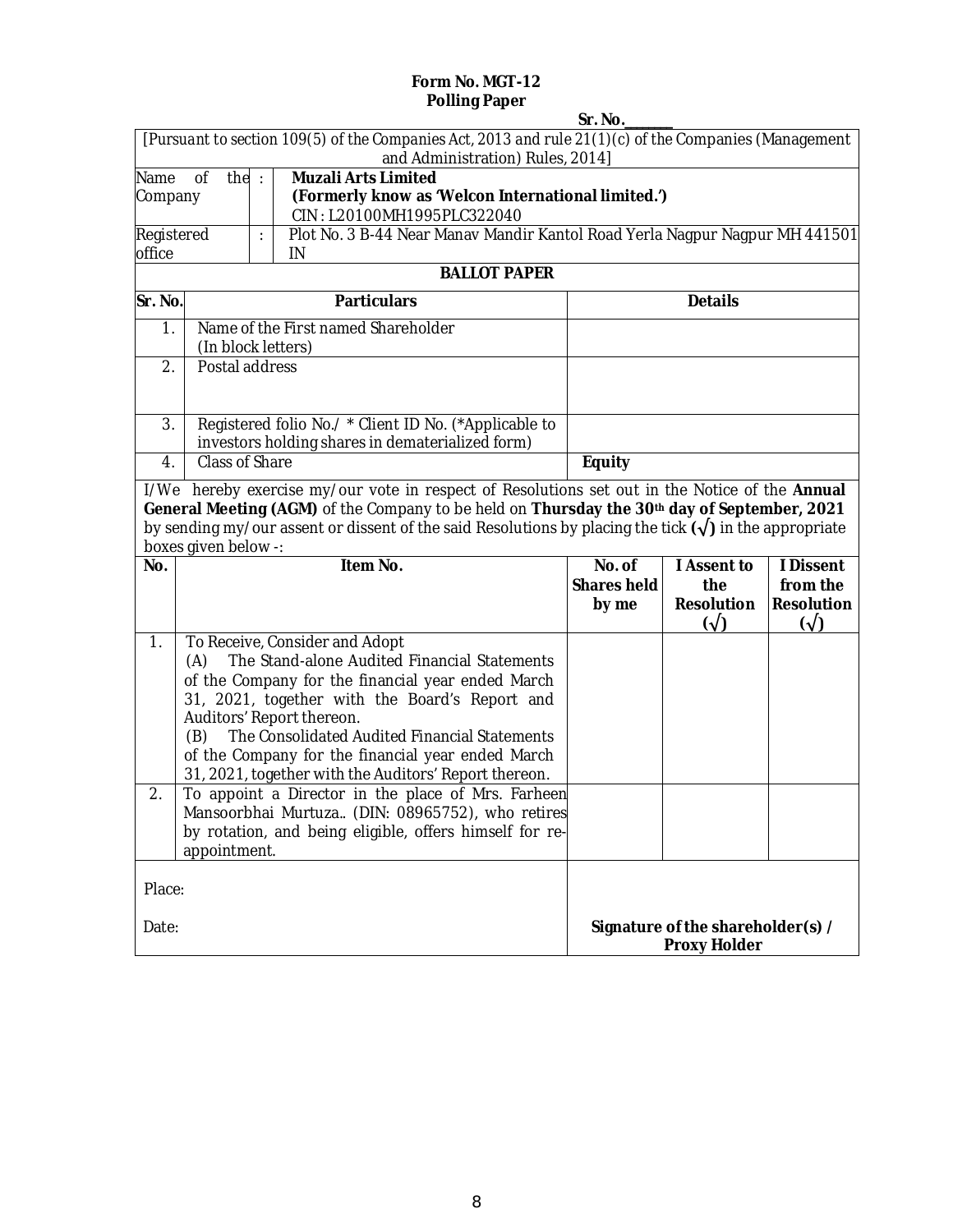#### **ROUTE MAP**

**Route Map of the AGM Venue Venue: Plot No. 3 B-44 Near Manav Mandir Kantol Road Yerla Nagpur Maharashtra - 441501.**

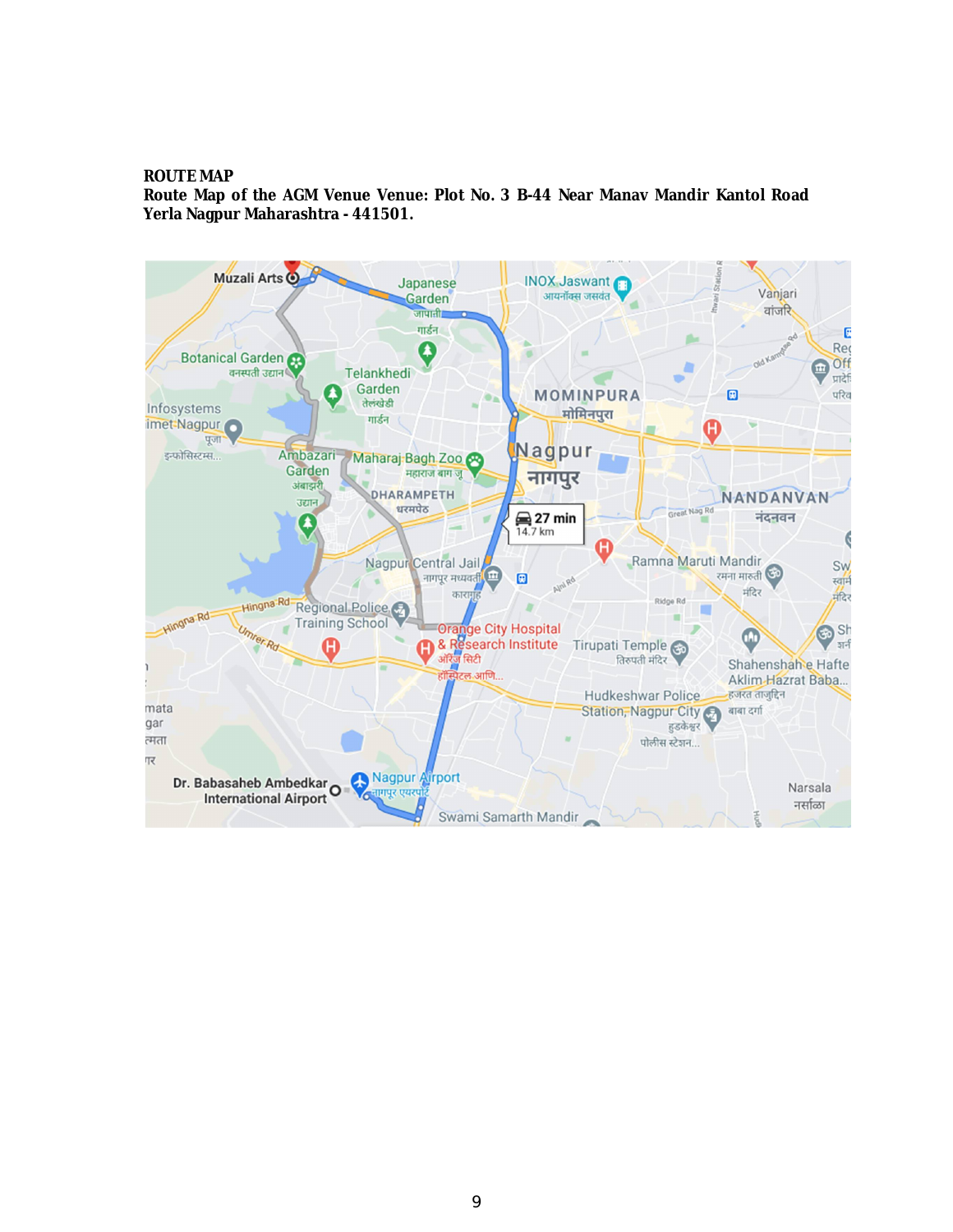26th ANNUAL RepoRt OF MUZALI ARTS LIMITED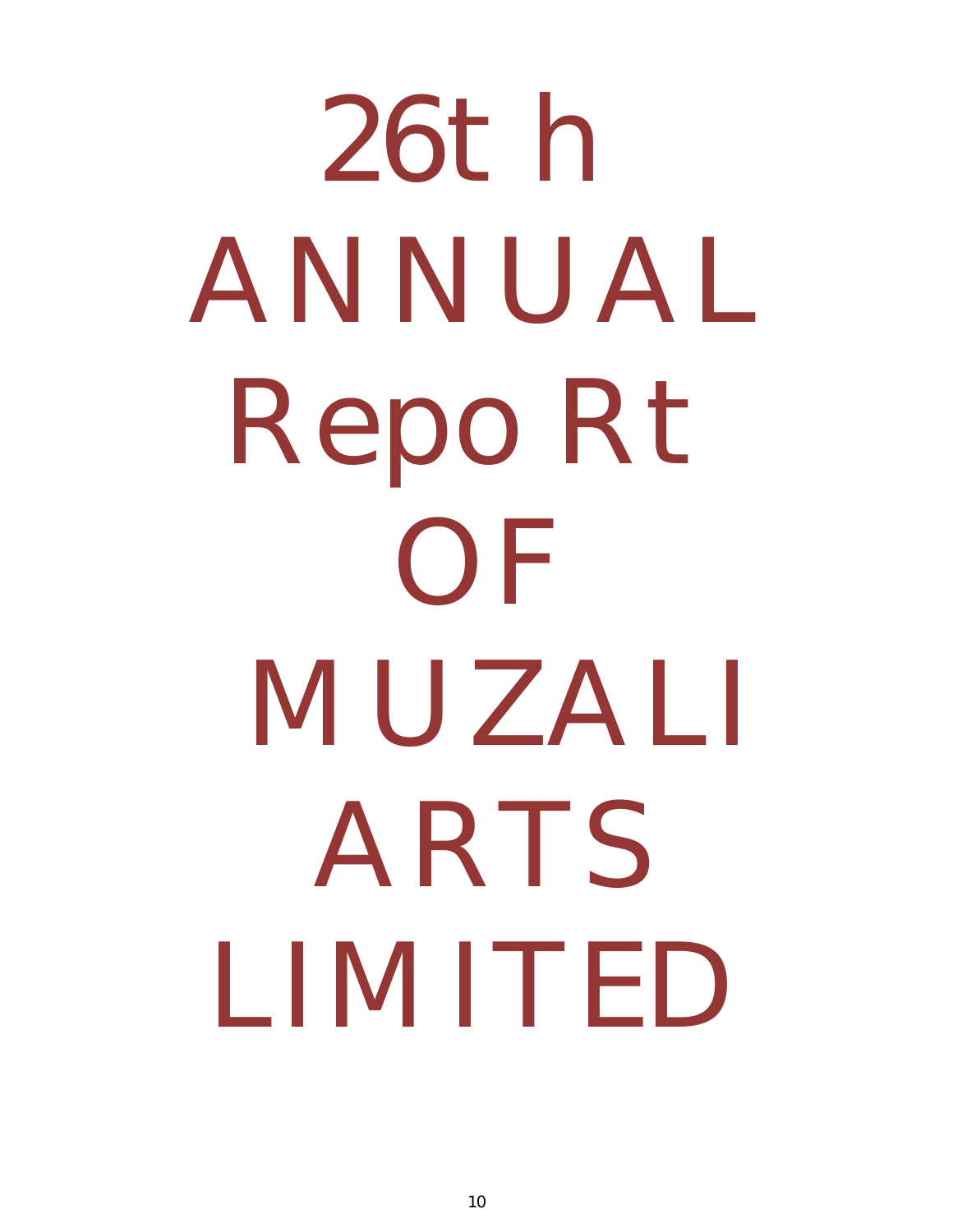## **MUZALI ARTS LIMITED**

#### **Board of Directors**

Mr. Mansoorbhai Murtuza - Chairman & Managing Director Ms. Mala Brijlal Lalchandani - Independent Director Mr. Vishal Jaisingh Ladharam – Independent Director Mrs. Farheen Mansoorbhai– Executive Director

#### **Key Managerial Personnel**

Mr. Lalit Kripashankar Dave - Chief Financial Officer

#### **Auditors**

M/s. Koshal & Associates -Chartered Accountant

#### **Registrar and Transfer Agent**

#### **Satellite Corporate Services Pvt Ltd**

Unit No 49, Building No 13AB, 2nd Floor, Samhita Commercial Co-Op Society Ltd, Off Andheri Kurla Road, MTNL Lane, Sakinaka, Mumbai -400072

Website: [www.satellitecorporate.com](http://www.satellitecorporate.com)

#### **Registered Office**

Plot No. 3 B-44 Near Manav Mandir Kantol Road Yerla Nagpur MH 441501 IN.

CIN: L45100MH1995PLC322040

Tel : 8655012379

Email Id: [welconinternationalltd@gmail.com](mailto:welconinternationalltd@gmail.com) Website: [www.welconinternational.com](http://www.welconinternational.com)

**26th Annual General Meeting on Thursday, September 30,2021 at 9.30 A.M at Plot No. 3 B-44 Near Manav Mandir Kantol Road Yerla Nagpur Maharashtra - 441501**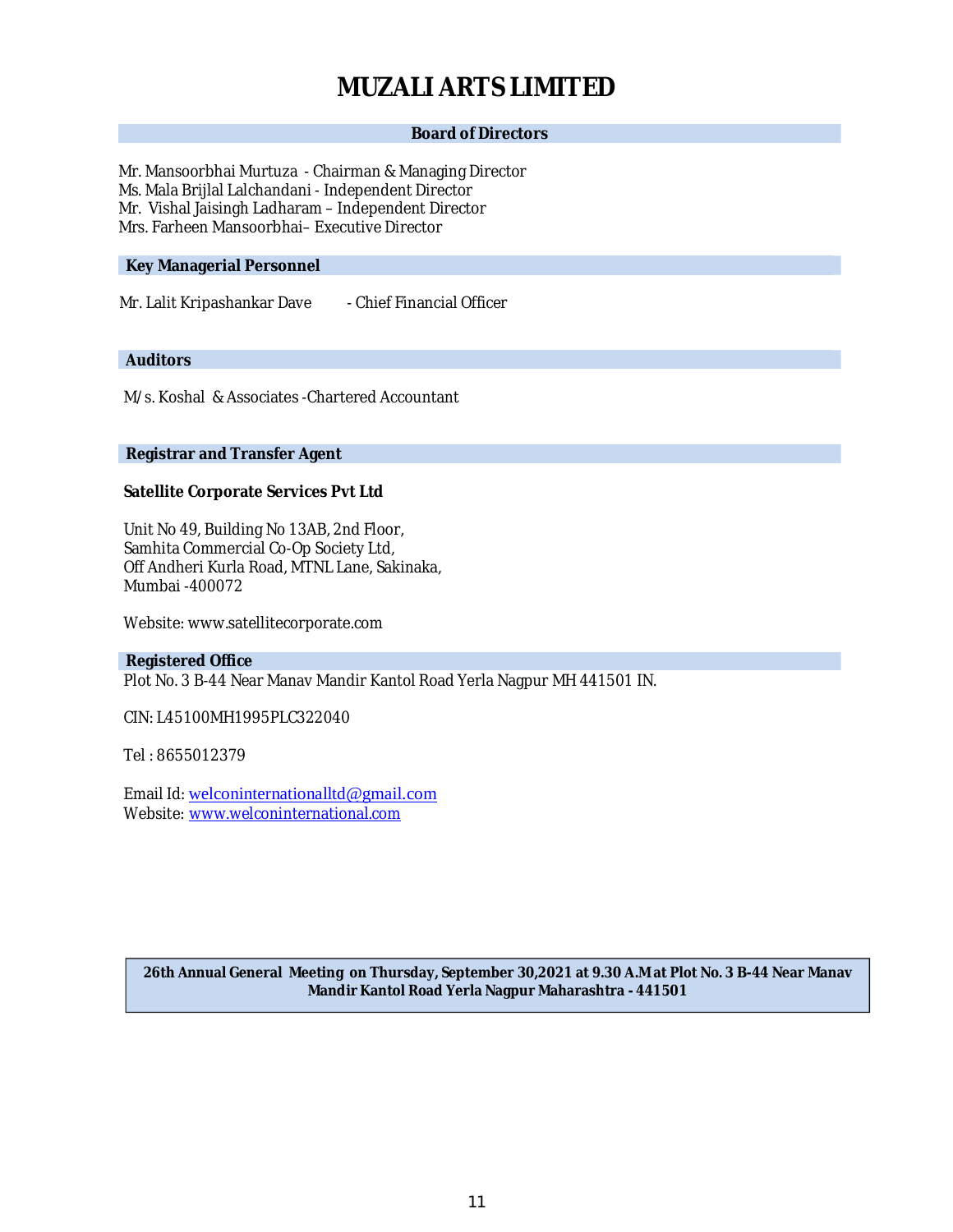## **DIRECTORS' REPORT**

Dear Shareholders,

Your Directors have pleasure in presenting their 26<sup>th</sup> Annual Report on the business and operations together with the Audited Statement of Accounts of the Company for the year ended 31st March, 2021.

## **1. FINANCIAL RESULTS:**

The Financial results are briefly indicated below:

|                                      |                |                   | (Amount in Lakhs.)  |                |
|--------------------------------------|----------------|-------------------|---------------------|----------------|
| <b>Particular</b>                    |                | <b>Standalone</b> | <b>Consolidated</b> |                |
|                                      | <b>FY 2021</b> | <b>FY 2020</b>    | FY 2021             | <b>FY 2020</b> |
| Total Income                         | --             | 377.35            | 223.38              | 377.35         |
| Other Income                         | 60.97          | 82.28             | 63.13               | 82.28          |
| <b>Total Revenue</b>                 | 60.97          | 459.64            | 286.51              | 459.64         |
| <b>Total Expenditure</b>             | 154.84         | 402.81            | 474.47              | 402.81         |
| Profit/(Loss)<br><b>Before</b>       | (93.87)        | 56.82             | (187.96)            | 56.82          |
| Exceptional item and Tax             |                |                   |                     |                |
| <b>Before Exceptional items</b>      | --             | --                |                     | --             |
| Profit/(Loss) before Taxation        | (93.87)        | 56.82             | (187.96)            | 56.82          |
| <b>Profit/ (Loss) after Taxation</b> | (93.87)        | 41.48             | (187.96)            | 41.48          |

## **2. REVIEW OF OPERATION:**

## *Consolidated and Standalone*

During the financial year ended 31st March, 2021, the Company has recorded consolidated revenue of Rs. 223.38 lakhs which is lower as compared to the previous year and incurred consolidated loss of Rs.187.96 lakhs. The Company has not generated revenue, during the financial year ended 31st March, 2021 and incurred a loss of Rs.93.87 lakhs. Since the year 2020-2021 saw a total economy slowdown, the effect can be seen directly on the Company's performance as well being able to survive in the cut-throat competition. The Board of Directors is exploring various business opportunities for its future Development.

The details provided for previous year in consolidated financial statements are of holding company only as the FY 20-21 is the first year of Consolidation of Accounts

## **3. DIVIDEND:**

Your Director regrets their inability to recommend Dividend in view of inadequacy of Profits and carry forward losses, in year under review.

## **4. DEPOSITS:**

The Company has not accepted deposits within the meaning of Section 73 of the Companies Act, 2013 and the Companies (Acceptance of Deposits) Rules, 2014.

## **5. TRANSFER TO RESERVES**

During the year, the Company has incurred losses therefor there is no amount transferred amount to Reserve & Surplus Account.

## **6. PARTICULARS OF EMPLOYEES:**

During the year the Promoter and Management of the Company has been changed and accordingly the employees of the company has been changed. There for the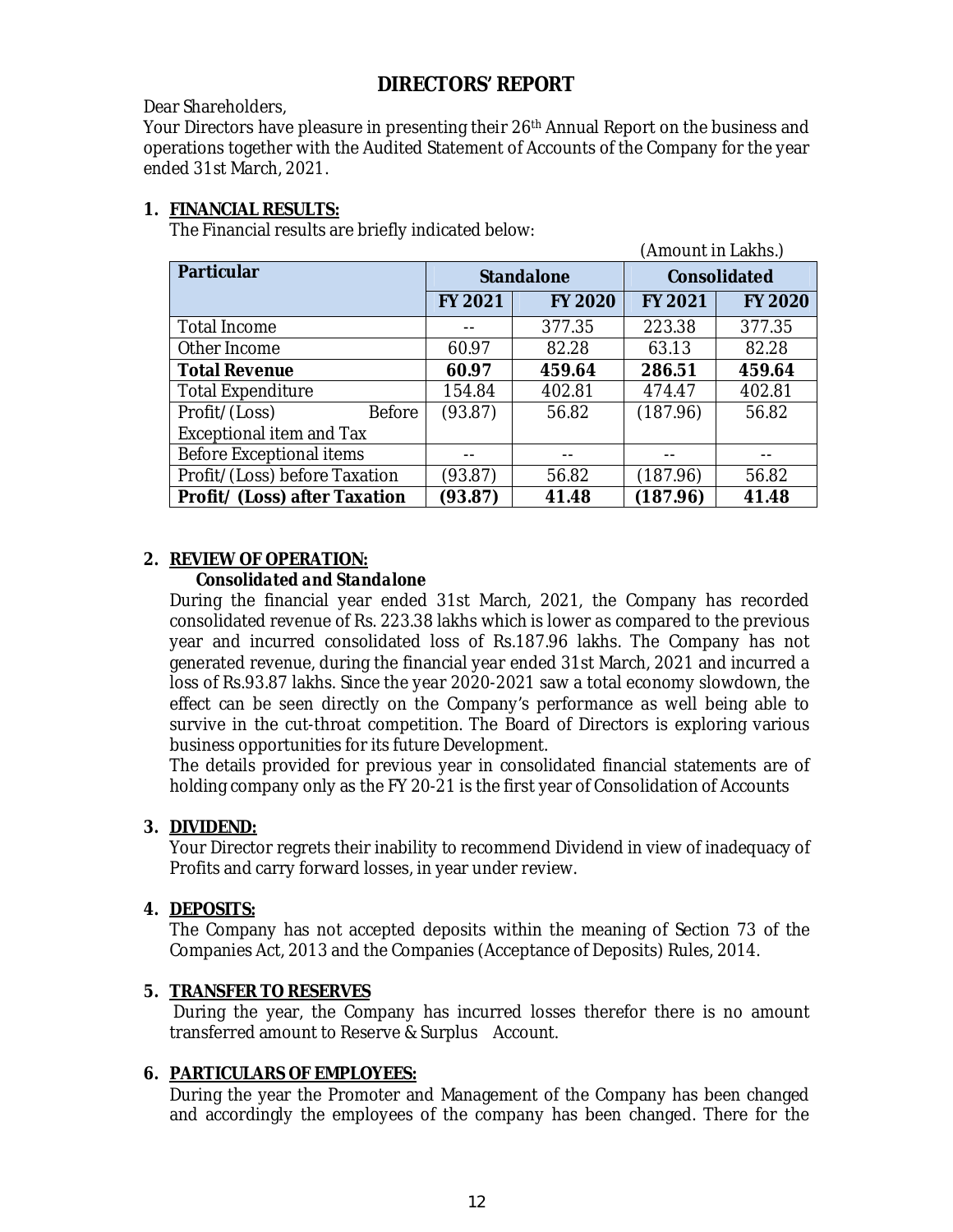particulars of employees required to be furnished pursuant to Section 197(12) of the Companies Act, 2013 for comparison is not applicable to the Company.

## **7. CORPORATE SOCIAL RESPONSIBILITY (CSR):**

The provisions of Section 135 of the Companies Act relating to Corporate Social Responsibility are not applicable as the Company is having Net worth less than rupees Five Hundred Crore, Turnover less than rupees One Thousand Crore and Net Profit less than rupees Five Crore.

## **8. RELATED PARTY TRANSACTIONS:**

The details relating to related party transactions made by the Company with Promoters, Key Managerial Personnel or other designated persons which may have potential conflict with interest of the Company at large pursuant to Section 134(3)(h) of the Act read with rule 8(2) of the Companies (Accounts) Rules, 2014 are given in Annexure in Form AOC-2 and the same forms part of this report as Annexure I.

## **9. NUMBER OF BOARD MEETINGS:**

**24 Board Meetings** were held during the financial year 2020-2021 on the following dates:

(1) 30th July, 2020 (2) 30th July, 2020 (3) 30th July, 2020 (4) 24th August, 2020 (5) 14th September, 2020 (6) 14th September, 2020 (7) 14th September, 2020 (8) 20th October, 2020 (9) 30th October, 2020 (10) 30th October, 2020 (11) 30th October, 2020 (12) 19th November 2020 (13) 23rd November 2020 (14) 26th November 2020 (15) 28th November 2020 (16) 30th November 2020 (17) 1st December 2021 (18) 30th December 2021 (19) 15th January 2021 (20) 21st January 2021 (21) 12th February 2021 (22) 18th February 2021 (23) 24th February 2021

(24) 31st March 2021

## The Composition of the Board is as on 31.03.2021 was as under

| Sr.       | <b>Directors</b>            | <b>Designation</b><br>Category<br><b>of</b> |  |  |
|-----------|-----------------------------|---------------------------------------------|--|--|
| <b>No</b> |                             | <b>Directorship</b>                         |  |  |
|           | Mala Brijlal Lalchandani    | Independent Director                        |  |  |
|           | Vishal Jaisingh Ladharam    | Independent Director                        |  |  |
|           | Mansoorbhai Murtuza         | Chairman and Managing Director              |  |  |
| 4         | Farheen Mansoorbhai Murtuza | <b>Executive Director</b>                   |  |  |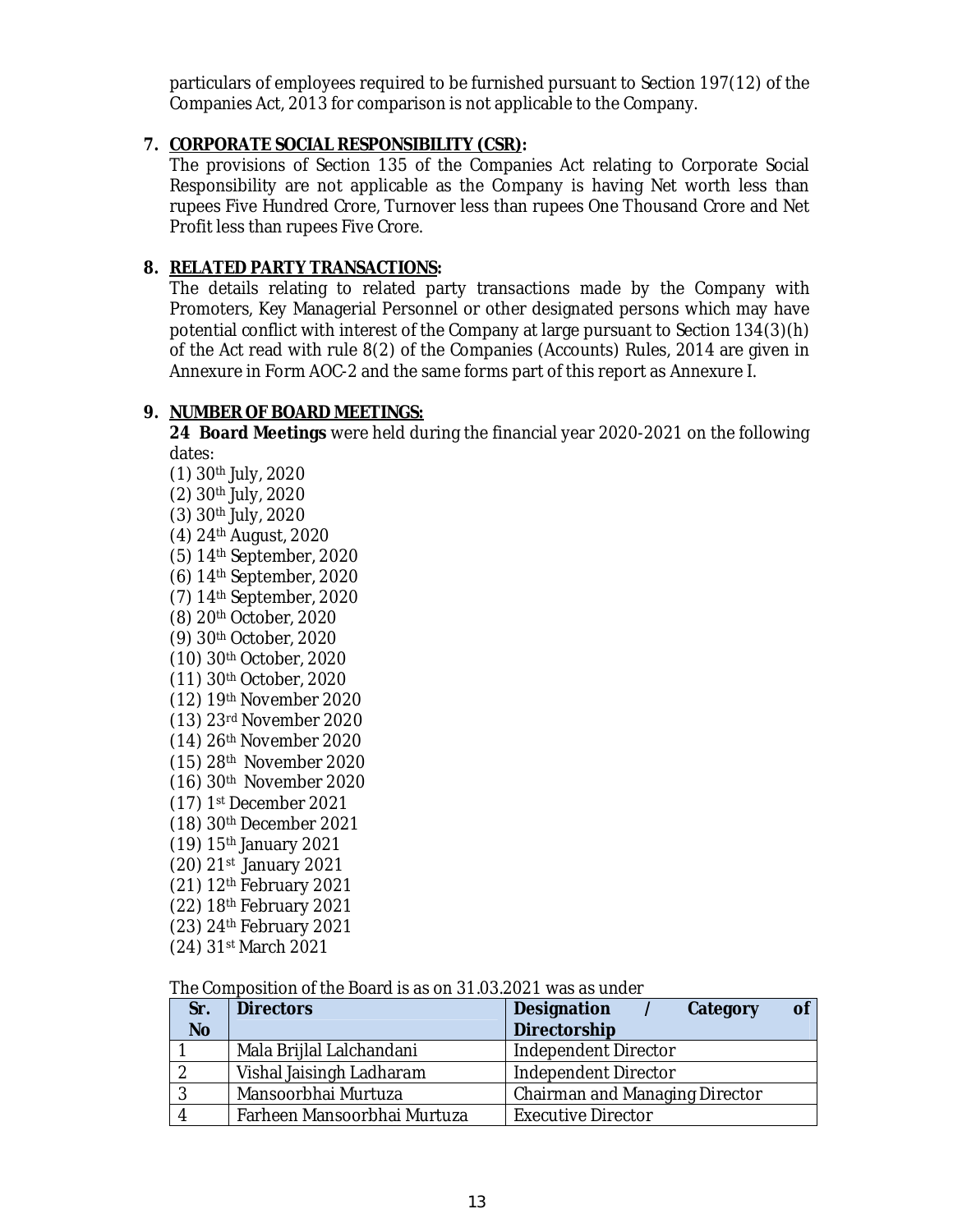## **10.COMMITTEE MEETINGS:**

## **10.1. AUDIT COMMITTEE:**

The Audit Committee of the Company is constituted in line with the provisions of Regulation 18 of SEBI Regulations read with Section 177 of the Companies Act, 2013.

Apart from all the matters provided in Regulation 18 of SEBI Regulations and Section 177 of the Companies Act, 2013, the Audit committee reviews reports of the Internal Auditor, meets Statutory Auditors as and when required and discusses their findings, suggestions, observations and other related matters. It also reviews major accounting policies followed by the Company.

(4) The Audit Committee is duly constituted, during the Financial Year ended 31st March, 2021 , 4 (Four) Meetings of the Audit Committee were held i.e. on ,13th July 2020, 14th September, 2020, 30th October, 2020 12th February,2021.

The Statutory Auditor, Internal Auditor and Executive Directors/Chief Financial Officer are invited to the meeting as and when required.

During the year the Composition of the Audit Committee has been changed due to resignation of Mohil Khetani, Jaymin Modi and Mahesh Raut, Directors and Members of Audit Committee

| <b>AUDIT COMMITTEE</b> |                |                      |   |                               |  |  |
|------------------------|----------------|----------------------|---|-------------------------------|--|--|
| Vishal<br>Ladharam     | Jaisingh       | Chairman<br>Director | & | Independent                   |  |  |
| Mala<br>Lalchandani    | <b>Brijlal</b> |                      |   | Member & Independent Director |  |  |
| Mansoorbhai<br>Murtuza |                |                      |   | Member & Managing Director    |  |  |

The Composition of the Audit Committee is as under

## **10. 2. Nomination & Remuneration Committee:**

The Nomination and Remuneration Committee recommends the appointment of Directors and remuneration of such Directors. The level and structure of appointment and remuneration of all Key Managerial personnel and Senior Management Personnel of the Company, as per the Remuneration Policy, is also overseen by this Committee.

The Nomination and Remuneration Committee is duly constituted, during the Financial Year under review the Nomination & Remuneration Committee meet once and was attended by all the Members.

During the year the Composition of the Audit Committee has been changed due to resignation of Mohil Khetani and Jaymin Modi, Directors and Members of the Nomination & Remuneration Committee

The Composition of the Nomination & RemunerationCommittee is as under:

| <b>NOMINATION AND REMUNERATION COMMITTEE</b> |                |                                 |  |  |  |
|----------------------------------------------|----------------|---------------------------------|--|--|--|
| Mala                                         | <b>Brijlal</b> | Member & Independent Director   |  |  |  |
| Lalchandani                                  |                |                                 |  |  |  |
| Vishal                                       | Jaisingh       | Member & Non-Executive Director |  |  |  |
| Ladharam                                     |                |                                 |  |  |  |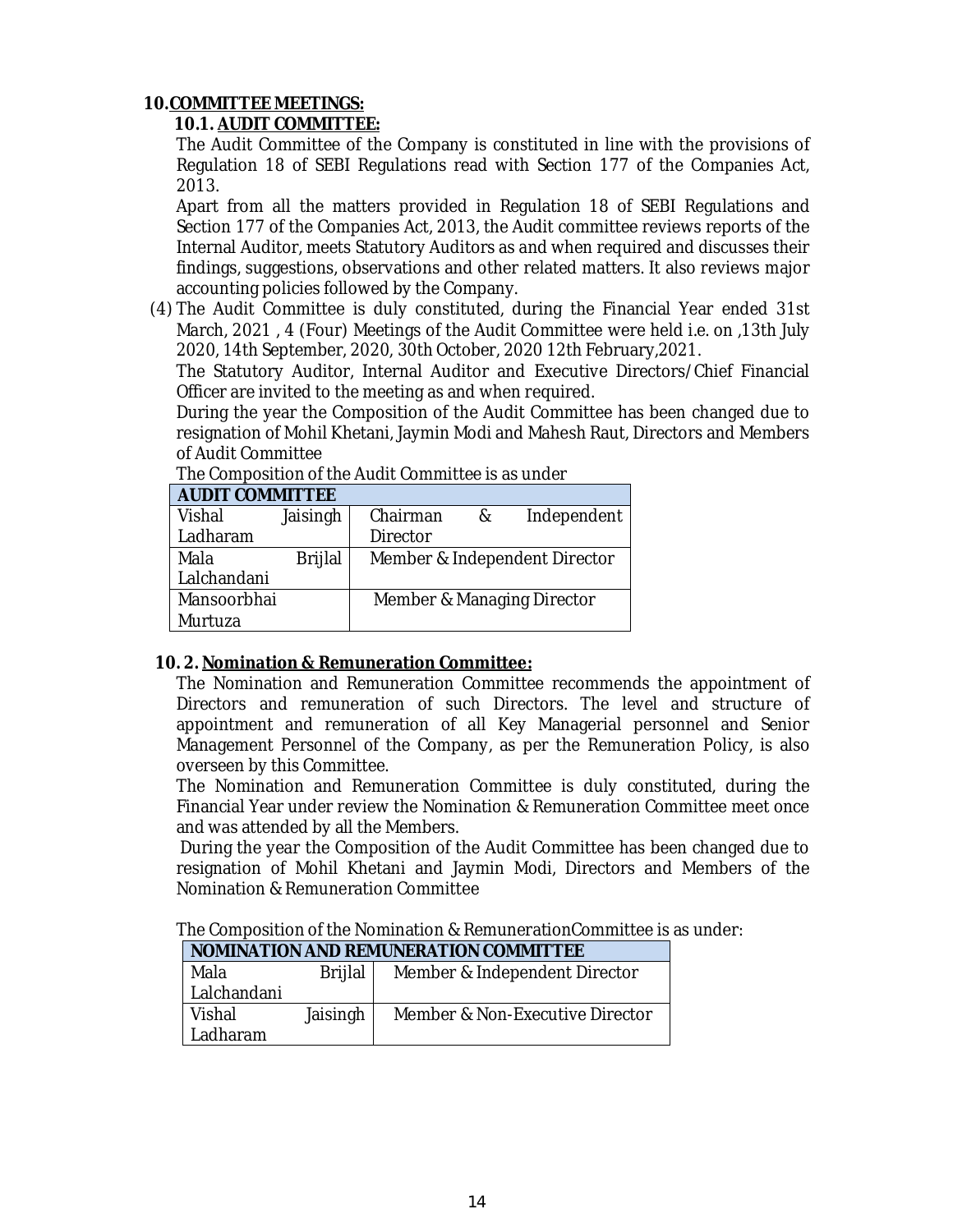## **10**.**3. Stakeholders' Relationship Committee:**

The scope of the Shareholders/ investors Grievance Committee is to review and address the grievance of the shareholders in respect of share transfers, transmission, non-receipt of annual report, non-receipt of dividend etc, and other related activities. In addition, the Committee also looks into matters which can facilitate better investor's services and relations. The Stakeholders' Relationship Committee is duly constituted, during the Financial Year ended on 31st March, 2021 , 4 (Four) Meetings of the Stakeholders' Relationship Committee were held i.e. on 13th July 2020, 14th September, 2020, 30th October, 2020 12th February,2021. During the year the Composition of the Audit Committee has been changed due to resignation of Mohil Khetani, Jaymin Modi and Mahesh Raut, Directors and Members of the Stakeholders' Relationship Committee

The Composition of the Committee is as under:

| <b>AUDIT COMMITTEE</b>   |                               |
|--------------------------|-------------------------------|
| Vishal Jaisingh Ladharam | Independent<br>Chairman<br>&  |
|                          | Director                      |
| Mala Brijlal Lalchandani | Member & Independent Director |
| Mansoorbhai Murtuza      | Member & Managing Director    |

## **BOARD EVALUATION:**

Pursuant to the provisions of the Companies Act, 2013 the Board has carried out an evaluation of its own performance, the Directors individually as well as the evaluation of the working of its Audit, Nomination & Remuneration, and Stakeholder's Relationship Committees.

## **11. DIRECTORS AND KEY MANAGERIAL PERSONNEL:**

## **A. INDEPENDENT DIRECTORS:**

Independent Directors on your Company's Board have submitted declarations of independence to the effect that they meet the criteria of independence as provided in Section 149(6) of the Act and Regulation 16(1)(b) of the Listing Regulations. None of the Directors of your Company is disqualified under Section 162 (2) of the Companies Act, 2013. As required by law, this position is also reflected in the Auditors' Report.

## **B. APPOINTMENT & RESIGNATION OF DIRECTORS:**

There was a substantial change in management of the Company during the FY 2020-21 .

| SN        | Name of Director         | Designation              | Appointment   Cessation |            |
|-----------|--------------------------|--------------------------|-------------------------|------------|
|           | Mahesh Jagdevrao Raut    | <b>MD</b>                | <b>NA</b>               | 23/11/2020 |
| 2         | Vidhi Dinesh Shambwani   | Director                 | <b>NA</b>               | 07/05/2020 |
| $\cdot$ 3 | Jaymin Piyushbhai Modi   | Director                 | <b>NA</b>               | 14/01/2021 |
| 4         | Mohil Dilipkumar Khetani | Director                 | <b>NA</b>               | 23/11/2020 |
| 5         | Mansoorbhai Murtuza      | <b>Managing Director</b> | 23/11/2020              | <b>NA</b>  |
| 6         | Farheen Murtuza          | Director                 | 23/11/2020              | <b>NA</b>  |
|           | Vishal Jaisingh Ladharam | Director                 | 23/11/2020              | <b>NA</b>  |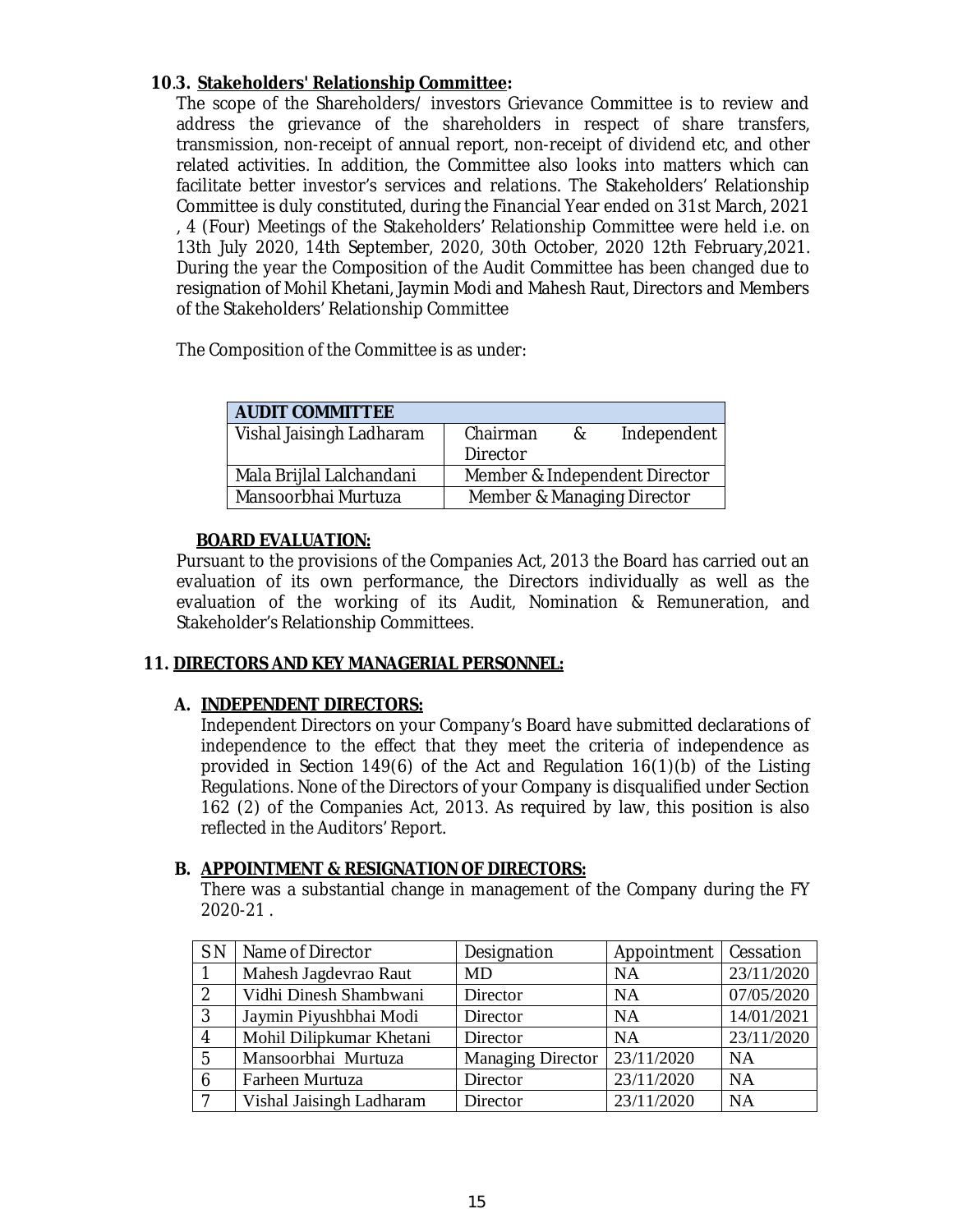## **C. KEY MANAGERIAL PERSONNEL:**

The following persons have been designated as Key Managerial Personnel of the Company pursuant to Section 2(51) and Section 203 of the Act, read with the Rules framed there under

| S <sub>N</sub> | Name of KMP              | Designation              | Appointment   Cessation |            |
|----------------|--------------------------|--------------------------|-------------------------|------------|
|                | Mahesh Jagdevrao Raut    | <b>MD</b>                | <b>NA</b>               | 23/11/2020 |
|                | Mansoorbhai Murtuza      | <b>Managing Director</b> | 23/11/2020              | <b>NA</b>  |
|                | Rakesh Moreshwar Kanzode | CS                       | 24/02/2021              | 24/06/2021 |
|                | Jyoti Yadav Suren        | CS                       | 11/06/2020              | 23/11/2020 |
|                | Lalit Dave               | CFO                      | 16/01/2021              | <b>NA</b>  |
|                | Mohil Dilipkumar Khetani | CFO                      | <b>NA</b>               | 14/01/2021 |

CS Rakesh Moreshwar Kanzode Company Secretary Resigned from the office w.e.f 24th June 2021

## **12.SUBSIDIARIES:**

 The Company has One US Based Subsidiary Company details of which forms part of this annual report as Annexure II

## **13.DIRECTOR'S RESPONSIBILITY STATEMENT:**

Pursuant to the requirement under Section 134 (5) of the Companies Act, 2013, with respect to Directors Responsibilities Statement, it is hereby confirmed:

- a) that in the preparation of the annual accounts for the financial year ended 31st March, 2021 the applicable accounting standards had been followed along with proper explanation relating to material departures.
- b) that the Directors has selected such accounting policies and applied them consistently and made judgments and estimates that were reasonable and prudent so as to give a true and fair view of the state of affairs of the Company at the end of the financial year and of the profit or loss of the Company for the year review.
- c) that the Directors had taken proper and sufficient care for the maintenance of adequate accounting records in accordance with the provisions of the Companies Act, 2013 for safeguarding the assets of the Company and for preventing and detecting fraud and other irregularities, and
- d) The Directors had prepared the accounts for the financial year ended 31st March, 2021 on a going concern basis.
- e) The Directors had laid down internal financial controls to be followed by the Company and that such internal financial controls are adequate and were operating effectively.
- f) The Directors had devised proper systems to ensure compliance with the provisions of all applicable laws and that such systems were adequate and operating effectively.

## **14.AUDITORS & AUDITORS REPORT:**

The Board of Directors has appointed M/s. Koshal & Associates, Chartered Accountants, (Membership No- 043746) as the Statutory Auditors of the Company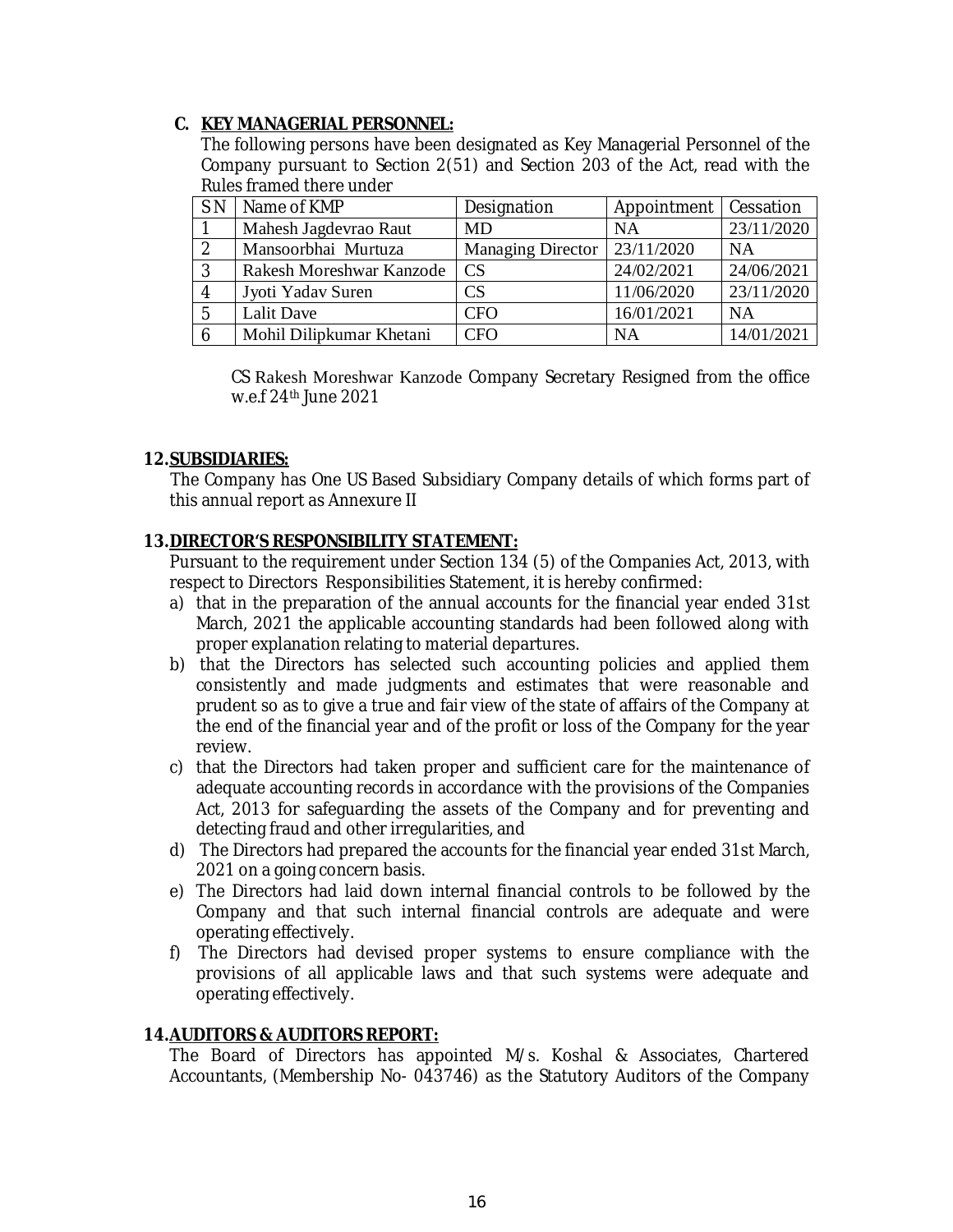for a term of five years, in 22nd AGM to hold office till the conclusion of the 27th AGM to be held in the calendar year 2022.

The Report given by the Auditors on the financial statements of the Company is part of the Annual Report. There has been no qualification, reservation, adverse remark or disclaimer given by the Auditors in their Report except following.

Due to global impact of COVID-19 and having Foreign Overseas Subsidiary, some accounting data of foreign subsidiary could not reconciled on time.

## **15.INTERNAL AUDITORS :**

The Company has Appointed CA Lalit Dave, Chief Financial officer of the Company, as internal auditor of the Company for financial year 2021-22.

## **16.STATEMENTS OF PARTICULARS UNDER COMPANIES (DISCLOSURE OF PARTICULARS IN THE REPORT OF BOARD OF DIRECTORS) RULES, 1988:**

Information in accordance with the provisions of Section 134 (3)(m) of the Act read with the Companies (Disclosure of Particulars in the Report of Board of Directors) Rules, 1988, regarding Conservation of Energy, Technology Absorption and Foreign Exchange Earnings and Outgo is not applicable in case of your Company.

## **17.INTERNAL CONTROL SYSTEM AND THEIR AQEUACY:**

Your Company has policies and procedures for ensuring the orderly and efficient conduct of its business, including adherence to the Company's policies, safeguarding of its assets, prevention and detection of frauds and errors, the accuracy and completeness of the accounting records, and the timely preparation of reliable financial information. Additional details on Internal Financial Controls and their adequacy are provided in the Management Discussion and Analysis Report, forming part of this Annual Report.

## **18. SECRETARIAL AUDIT REPORT:**

As required under section 204 (1) of the Companies Act, 2013 and Rules made there under the Company has appointed M/s Priya Shah & Associates, Practicing Company Secretary as Secretarial Auditor of the Company for the financial Year 2020-21 but due to her personal and internal reasons she resigned from the office of Secretarial Auditor of the Company and the Company Appointed CS Yugandhara Kothalkar, Practicing Company Secretary as Secretarial Auditor of the Company for the financial Year 2020-21

The Secretarial Audit Report forms part of the Annual report as Annexure III to the Board's Report. The Copy of Secretarial Audit Report for the Financial Year 2020-21 issued by CS Yugandhara Kothalkar, Practicing Company Secretary has been attached as annexure herewith. The Secretarial Auditors' Report for the financial Year 2020- 21 does not contain any major qualification, reservation or adverse remark.

## **19.CHANGE IN NAME, OBJECT AND LOCATION OF REGISTERED OFFICE THE COMPANY.**

The Company has taken the approval for change in the name of the Company from " Welcon International Limited" to "Muzali Arts Limited" and the main object clause of the Company was altered to include the Object Clauses related to Arts and Exhibition vide special resolution passed through postal ballot conducted pursuant to section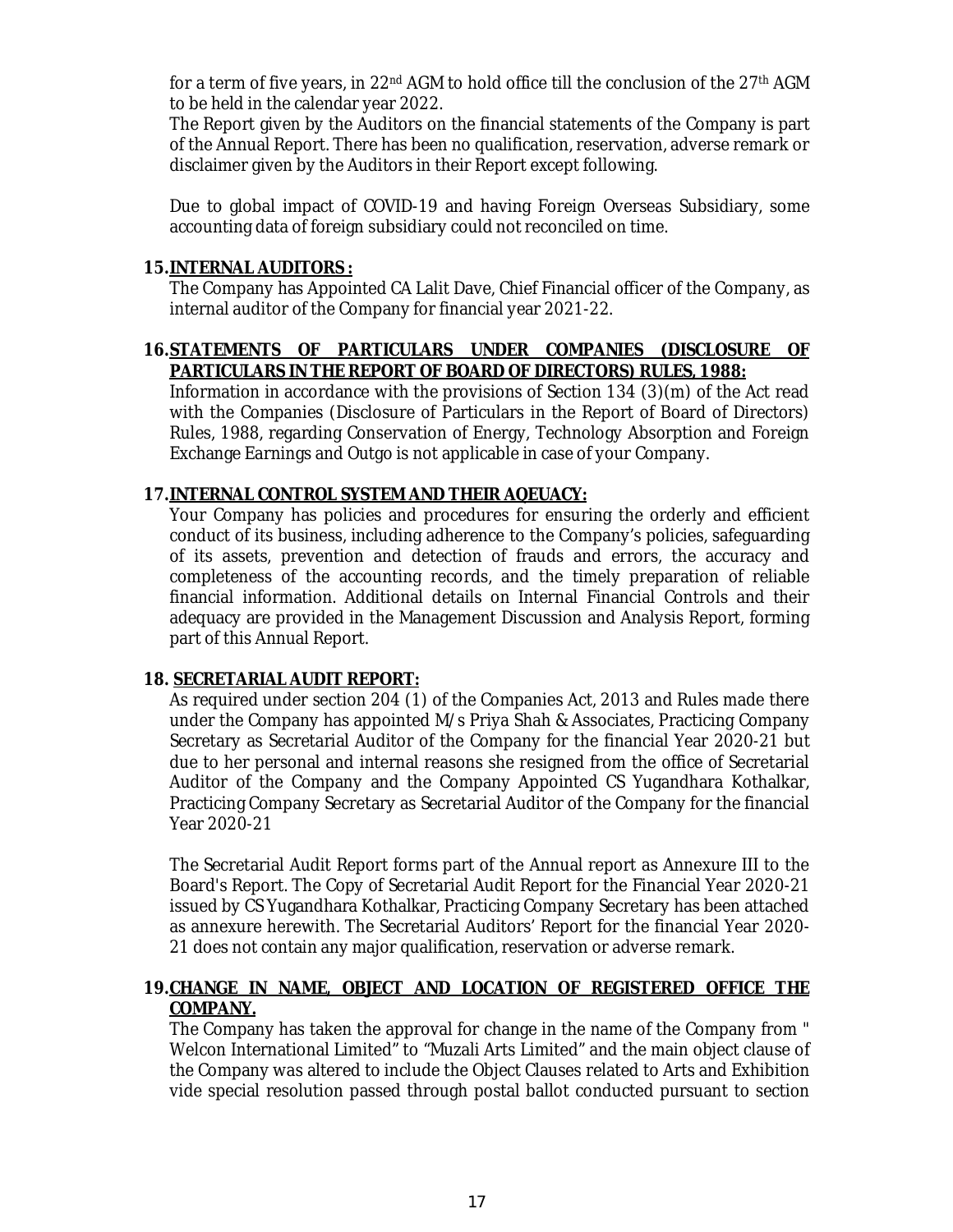110 of the companies act, 2013, read with rule 22 of the companies (management and administration) rules, 2014.

The Company also had shifted its Registered office of the Company from the City of Mumbai to the city of Nagpur w.e.f. 27.11.2020 vide passing the resolution through postal ballot dated 24.08.2020.

## **20.EXTRACT OF ANNUAL RETURN:**

Pursuant to Section 92 of the Act and Rule 12 of the Companies (Management and Administration) Rules,2014, the Annual Return will be available on the website of the Company on the following link: <https://muzaliarts.com/investor-relations/.>

## **21.IMPLEMENTATION OF RISK MANAGEMENT POLICY:**

The Company has formulated a policy and process for risk management and has adequate risk management procedures, which are based upon business environment, operational controls and compliance procedures. The risk assessment is not limited to threat analysis, but also identifies potential opportunities. However management believes that the mitigation plans for identified risks are in place and may not threaten the existence of the Company.

#### **22.PARTICULARS OF LOANS, GUARANTEES OR INVESTMENTS:**

Details of loan, guarantee and investment covered under the provisions of Section 186 of the Act read with the Companies (Meetings of Board and its Powers) Rules, 2014 are given in the Notes to the financial statements.

## **23.DISCLOSURE AS PER THE SEXUAL HARASSMENT OF WOMEN AT WORKPLACE (PREVENTION, PROHIBITION AND REDRESSAL) ACT, 2013.**

Your Company gives prime importance to the dignity and respect of its employees irrespective of their gender or hierarchy and expects responsible conduct and behaviour on the part of employees at all levels. Providing a safe and congenial work environment for all employees is an integral part of the Company's Code of Conduct.

In compliance with the provisions of the Sexual Harassment of Women at Workplace (Prevention, Prohibition and Redressal) Act, 2013 and the Rules made thereunder, your Company has adopted a policy for Prevention of Sexual Harassment at the Workplace and matters connected therewith.

There was no complaint of sexual harassment received during the financial year 2020-21.

#### **24. SIGNIFICANT AND MATERIAL ORDERS PASSED BY THE REGULATORS OR COURTS:**

There is no significant and material order passed by the Regulators or Courts or Tribunals impacting the going concern status and Company's operations**.**

#### **25.COST RECORDS:**

The company is not required to maintain Cost Records as specified by the Central government under sub section (1) of section 148 of the Companies Act, 2013.

#### **26.WHISTLE BLOWER POLICY AND VIGIL MECHANISM:**

Your Company has in place a vigil mechanism for Directors and employees to report instances and concerns about unethical behavior, actual or suspected fraud or violation of your Company's Code of Conduct. Adequate safeguards are provided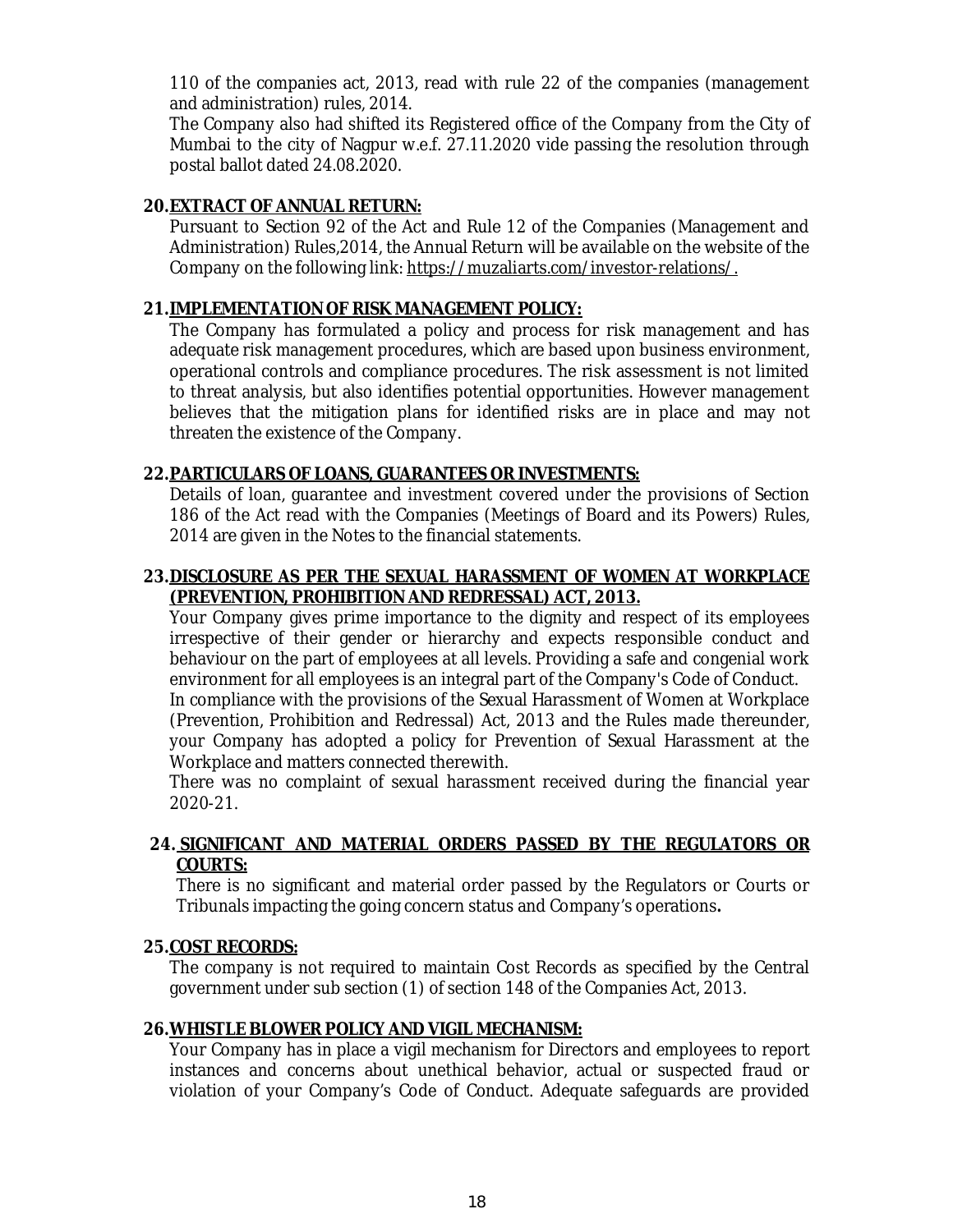against victimization to those who avail the mechanism and direct access to the Chairman of the Audit Committee in exceptional cases is provided to them.

## **27.STOCK EXCHANGES:**

The Company's shares are listed on the following Stock Exchanges: (i) Bombay Stock Exchange Limited (BSE Ltd.)

## **28.CORPORATE GOVERNANCE:**

As per Regulation 15(2) of SEBI (Listing Obligation and Disclosures requirement) Regulation, 2015, report on Corporate Governance is not applicable as the Company is not falling within the prescribed ambit as mentioned there in hence it is not applicable to the Company.

## **29.MANAGEMENT DISCUSSION ANALYSIS REPORT:**

The details forming part of Management Discussion and Analysis Report is annexed herewith as Annexure IV to the Board Report.

## **30. CHANGE IN AUTHORISED CAPITAL OF THE COMPANY**

The Company has passed the Special resolution ON 30.09.2020 via postal ballot to increase the Authorised Capital of the Company from Rs. 5,00,00,000/- (Rupees Five Crores only) divided into 5,00,00,000 (Five Crores)Equity Shares of Re. 1/- (Rupee One) each to Rs. 6,00,00,000/- (Rupees Six Crores only)divided into 6,00,00,000 (Six Crores) Equity Shares of Re.1/- (Rupee One only)each and subsequently the Memorandum of Association and Articles of Association of the Company was altered.

## **31.ISSUE OF EQUITY SHARES ON PREFERENTIAL ALLOTMENT BASIS**

The Company has raised the Capital by way of Issue of new Equity Shares and Equity Warrants on Preferential Allotment Basis to Non Promoters (Acquirer and PAC as well as Public).The Shareholders at General meeting has authorised to issue 2,74,64,000 Equity shares and 1,21,00,000 warrens on preferential basis, the details of which is as under:

- Issue and Allot, in one or more tranches, up to 1,10,00,000 (One Crore Ten Lakhs) Equity Shares of Re. 1/- each fully paid up at a price of Rs. 3/-per share on Preferential Allotment basis to the Non-Promoters (Acquirer and Person Acting in Concert) for cash
- Issue and Allot, in one or more tranches, up to 1,64,64,000 (One Crore Sixty-Four Lakhs Sixty-Four Thousand) Equity Shares of Re. 1/- each fully paid up at a price of Rs. 3/- per share on Preferential Allotment basis to the Non-Promoters (Public Category) for cash
- Issue and Allot 75,00,000 Warrants of Rs.3/- each convertible into 75,00,000 Equity Shares of Re.1/- each fully paid up at a price of Rs. 3/- per share to be issued on preferential allotment basis to the Non –Promoters (Acquirer & Person Acting in Concert) (PAC) for Cash;
- Issue and Allot 46,00,000 Warrants of Rs.3/- each Convertible in to 46,00,000 Equity shares of Re. 1/- each fully paid up as a price of Rs. 3/- per shares to be issued on preferential allotment basis to the Non-Promoters (Public Category) for cash.

Further the Company on 20<sup>th</sup> October 2020 2,52,00,000 Equity Shares of Paid up of Rs 1 each Alloted to Non Promoter (Acquirer and person Acting in concern) and 31st March 2021 32,00,000 Equity Warrants converted into 32,00,000 Equity Shares .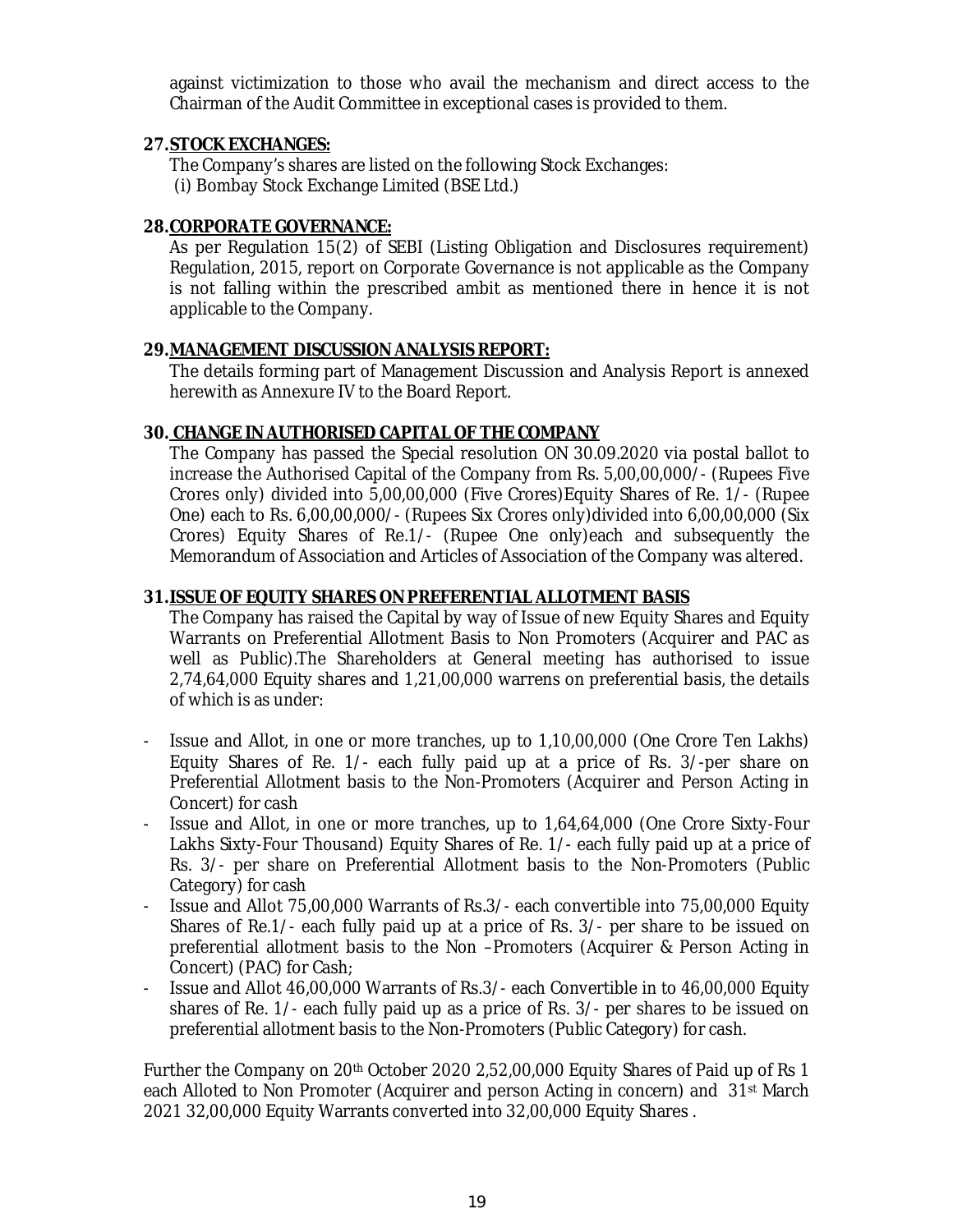## **32.ACKNOWLEDGEMENTS:**

Your Directors wish to express their sincere appreciation to all the Employees for their contribution and thanks to our valued clients, Bankers and shareholders for their continued support.

## **For MUZALI ARTS Limited**

**(Formerly known as Welcon International Limited)**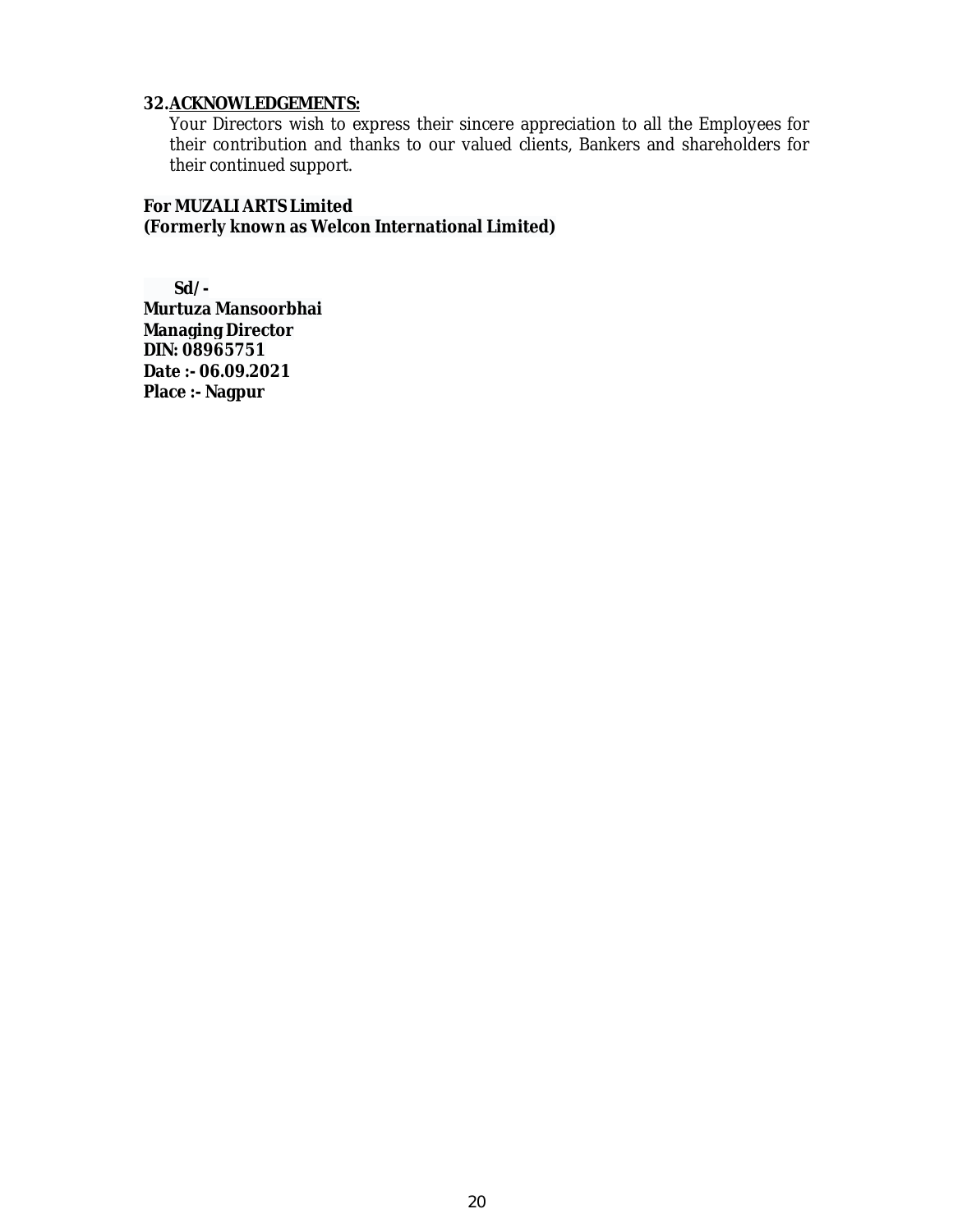#### **ANNEXURE I FORM NO. AOC -2**

## **[Pursuant to clause (h) of sub-section (3) of section 134 of the Act and Rule 8(2) of the Companies (Accounts) Rules, 2014]**

Form for Disclosure of particulars of contracts/arrangements entered into by the Company with related parties referred to in sub section (1) of section 188 of the Companies Act, 2013 including certain arm's length transaction under third proviso thereto.

## **1. Details of contracts or arrangements or transactions at Arm's length basis.**

| Sr.<br>No.    | <b>Particulars</b>                                                                                               | <b>Details</b>                                                            | <b>Details</b>      | <b>Details</b>                                          |
|---------------|------------------------------------------------------------------------------------------------------------------|---------------------------------------------------------------------------|---------------------|---------------------------------------------------------|
| a)            | Name (s) of the related party $\&$<br>nature of relationship                                                     | Muzali Arts (A<br>Partnership Firm in<br>which Directors are<br>partners) | Mansoorbhai Murtuza | Mansoorbhai Murtuza<br>& Farheen Mansoorbhai<br>Murtuza |
| b)            | Nature of contracts/ arrangements/<br>transaction                                                                | Advance Payment for<br>purchase to Muzali Arts                            | Deposit Received    | Rent                                                    |
| $\mathbf{c})$ | of<br><b>Duration</b><br>the<br>contracts/<br>arrangements/transaction                                           | Ongoing                                                                   | Ongoing             | Ongoing                                                 |
| $\rm d$       | Salient terms of the contracts or<br>transaction<br>arrangements<br><sub>or</sub><br>including the value, if any | Purchase of Inventory                                                     | Receipt of deposit  | <b>Rent Paid</b>                                        |
| $\epsilon$ )  | Date of approval by the Board                                                                                    | 26th November 2020                                                        | 26th November 2020  | 26th November 2020                                      |
| f             | Amount paid as advances, if any                                                                                  | Rs 3,71,40,000/-                                                          | Rs 1,00,000/-       | Rs. $3,00,000/-$                                        |

## **2. Details of contracts or arrangements or transactions not at Arm's length basis.**

There were no material contracts or arrangement or transactions of the Company not at arm's length basis during the year ended 31st March, 2021.

## **For MUZALI ARTS Limited**

**(Formerly known as Welcon International Limited)**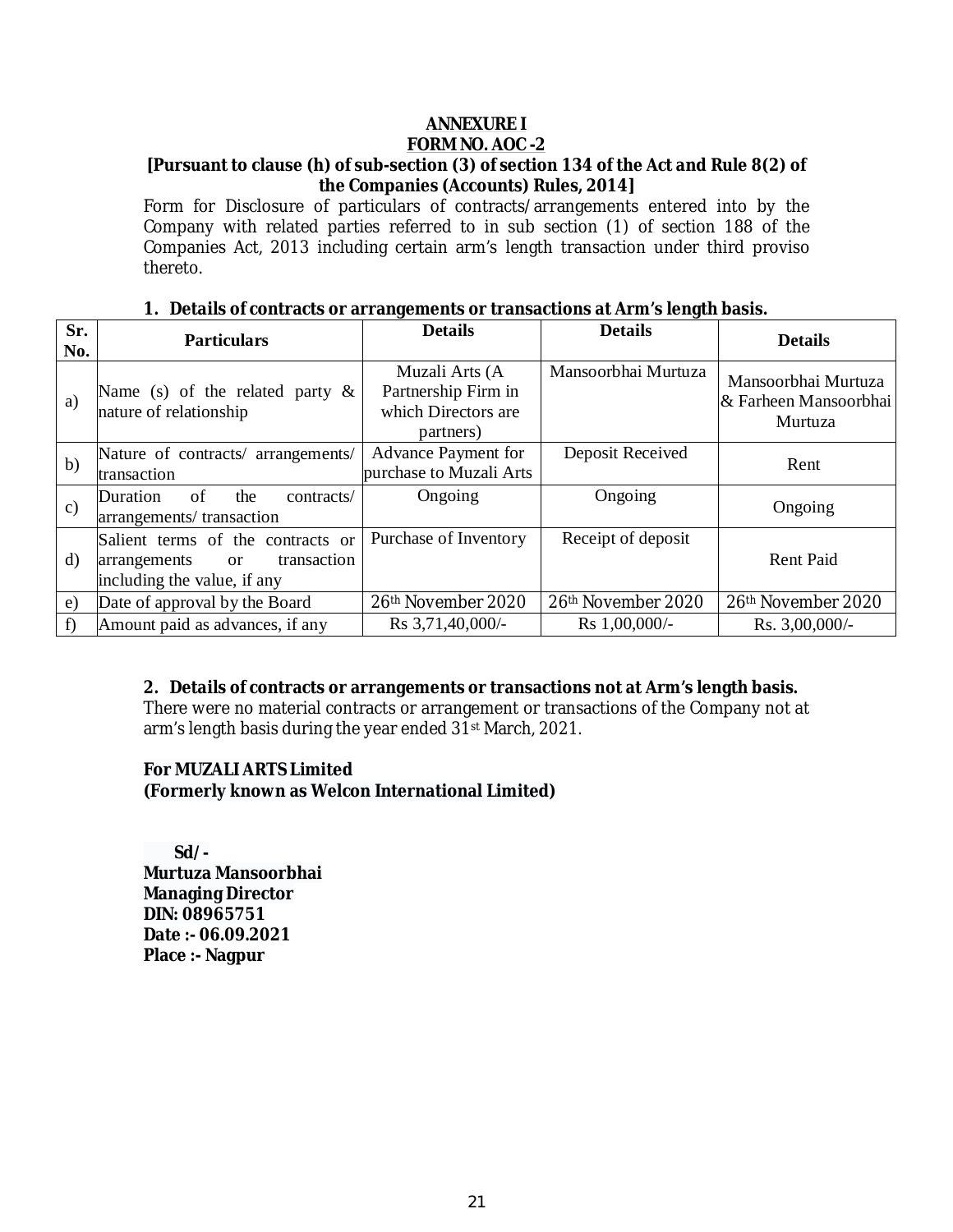## **ANNEXURE II FORM NO. AOC -1**

## Form AOC-1

(Pursuant to first proviso to sub-section (3) of section 129 read with rule 5 of Companies (Accounts) Rules, 2014)

Statement containing salient features of the financial statement of subsidiaries or associate companies or joint ventures

## **Part A Subsidiaries**

(Information in respect of each subsidiary to be presented with amounts in Rs.)

- 1. Sl. No. 1
- 2. Name of the subsidiary **JALAN JALAN COLLECTION INC.**
- 3. The date since when subsidiary wasacquired **07-12-2020**
- 4. Reporting period for the subsidiary concerned, if different from the holding company's reporting period. **JAN TO DEC**
- 5. Reporting currency and Exchange rate as on the last date of the relevant financial year in the case of foreign subsidiaries**. REPORTING CURRENCY IS**

## **USD\$ AND EXCHANGE RATE IS Rs. 73.24 per doller**

- 6. Share capital **Rs. 92 27 749/-**
- 7. Reserves and surplus **Rs. 1,76,50,063/-**
- 8. Total assets **Rs. 7,58,58,208/-**
- 9. Total Liabilities **Rs. 7,58,58,208/-**
- 10. Investments **NIL**
- 11. Turnover **Rs. 2,25,54,322/-**
- 12. Profit before taxation **Rs. 94,69,140/-**
- 13. Provision for taxation NIL
- 14. Profit after taxation NIL
- 15. Proposed Dividend NIL
- 16. Extent of shareholding (inpercentage) **80%**

**For MUZALI ARTS Limited (Formerly known as Welcon International Limited)**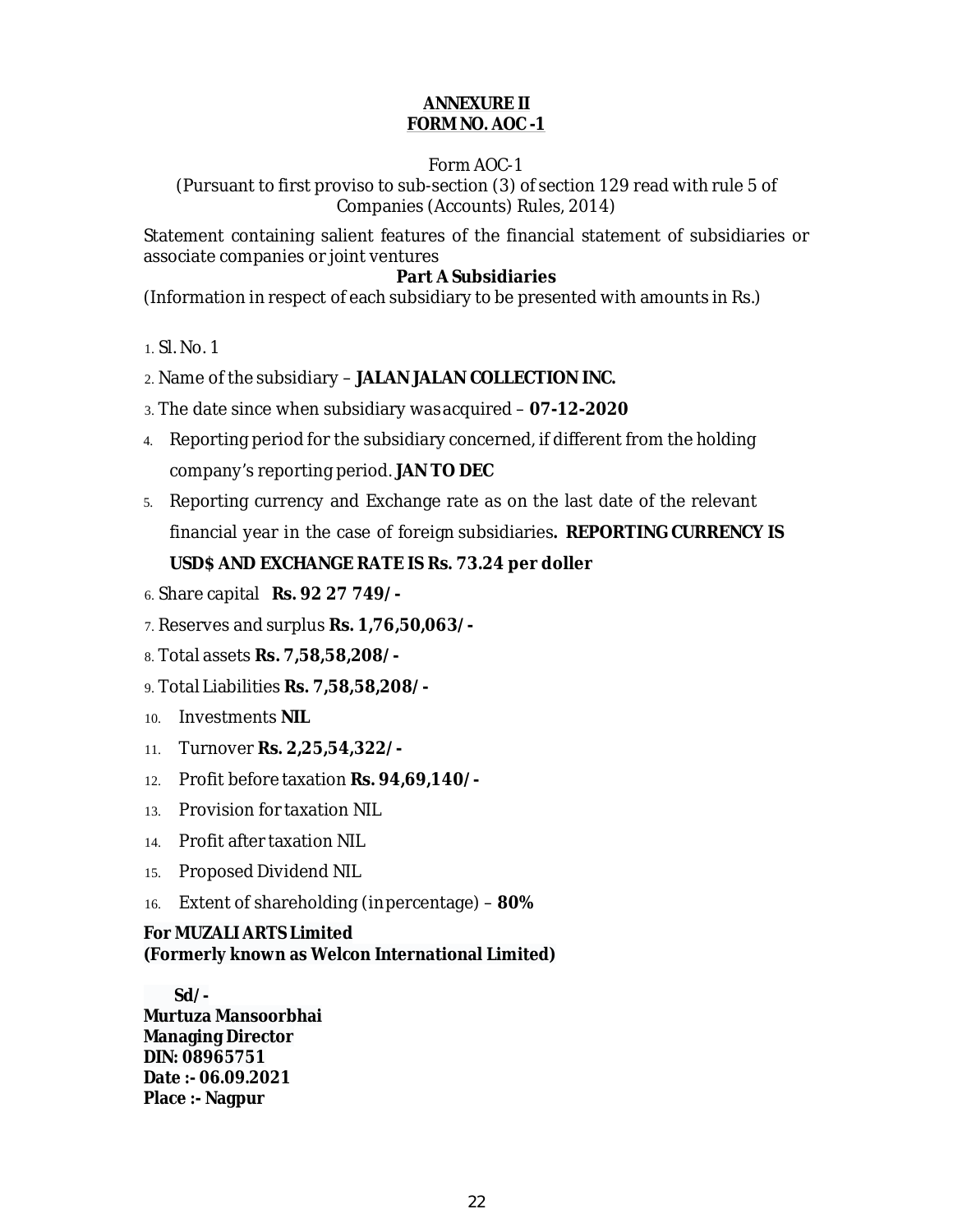#### **ANNEXURE III MANAGEMENT DISCUSSION AND ANALYSIS REPORT**

Your Directors have pleasure in presenting the Management Discussion and Analysis report for the year ended on 31st March 2021.

## **INDUSTRY STRUCTURE, DEVELOPMENT:**

Muzali Arts Limited Formerly known as Welcon International Limited is mainly engaged in manufacturing of furniture and trading of Antique items. The Company is exploring various options to improve margins of the Company, by having tight control on expenses & exploring various business activities. Despite various adverse factors we firmly believe that Indian economy will grow this presents vast opportunities for us to grow our businesses in the medium to long term, though short term pain remains a possibility. We further believe the policy of liberalization and forward looking regulatory changes will help markets grow in size. While positive Government policies and regulatory changes do enlarge the scope of opportunities for all sector in which Company operate and companies, lack of or delay in reforms or certain regulatory changes can significantly impact the performance or make an existing business model unviable. The growth in the all sector is very good and Management expects better results in forth coming year.

## **SEGMENT-WISE PERFORMANCE:**

The Company trades in a single business segment.

## **OPPORTUNITIES, THREATS, RISKS AND CONCERNS:**

Opportunities in all the three sectors are enormous. However, each of the sectors of the company has inherent threats, risks and concerns, peculiar and applicable to each sector, like, changes and uncertainty of regulations, rising inflation, international factors, demand supply fluctuations, input cost fluctuations etc. Your company is well placed to face all of these threats, risks and concerns.

## **OUTLOOK:**

The Indian economy is driven by the government with its 'Make in India' slogan and bold initiatives for overall socio-economic development towards continued growth prospectus. Your company is well poised to reap the benefits in all the sectors. The outlook of the management in all the sectors is positive in spite of variety of adversity of factors.

## **INTERNAL CONTROL SYSTEM AND THEIR ADEQUACY**

Your Company has adequate and appropriate internal control systems. The Senior Management periodically reviews factors and issues that influence the Company`s Business and takes appropriate decisions to ensure that the Company`s interest and that of the stakeholders is protected. The Company has an inbuilt system of internal checks and controls. The Audit Committee of the Board reviews the adequacy and effectiveness of the internal controls and checks and suggests desired improvements from time to time.

## **HUMAN RESOURCES VIS-À-VIS INDUSTRIAL RELATIONS:**

The Company values and appreciates the dedication and drive with which its employees have contributed towards improved performance during the year under review. The relations with workers and staff are cordial during the year under review. All issues pertaining to staff matters are resolved in harmonious and cordial manner.

## **CAUTIONARY STATEMENT:**

This report contains forward looking statements that address expectations and projections about the future, based on certain assumptions of future events. Company`s actual results, performance or achievements may, thus, differ materially from those projected in any such forward looking statements.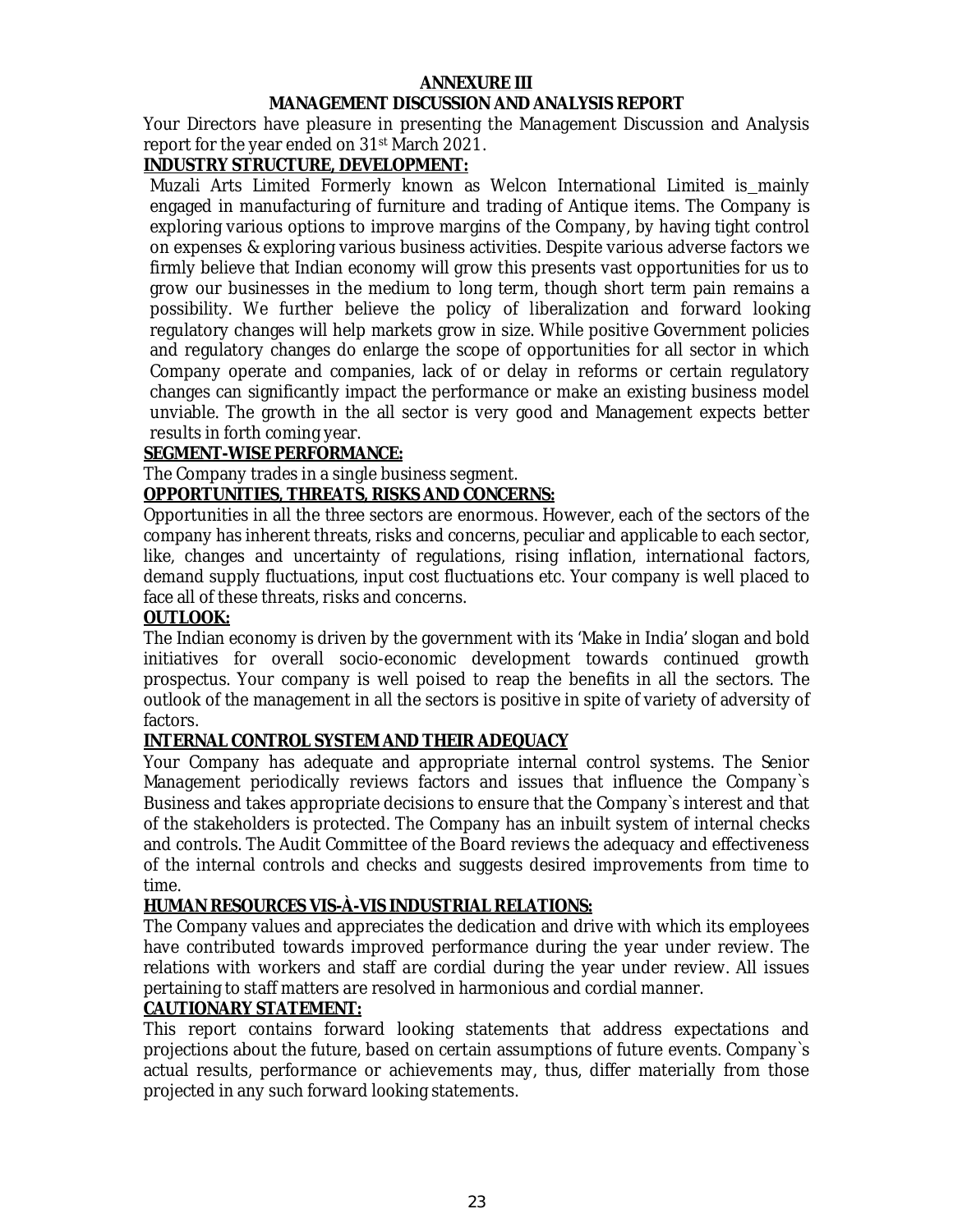## **ANNEXURE IV Form No. MR-3 SECRETARIAL AUDIT REPORT FOR THE FINANCIAL YEAR ENDED 31ST MARCH, 2021**

(Pursuant to section 204(1) of the Companies Act, 2013 and rule no. 9 of the Companies (Appointment and Remuneration of Managerial Personnel) Rules, 2014)

#### **To,**

## **THE MEMBERS, MUZALI ARTS LIMITED, (Formerly known as WELCON INTERNATIONAL LIMITED) CIN - L20100MH1995PLC322040 PLOT NO. 3, B-44, NEAR MANAV MANDIR, KANTOL ROAD, YERLA, NAGPUR, MH - 441501, INDIA.**

I have conducted the secretarial audit of the compliance of applicable statutory provisions and the adherence to good corporate practices by **MUZALI ARTS LIMITED (Formerly known as WELCON INTERNATIONAL LIMITED)**. (hereinafter called the Company). Secretarial Audit was conducted in a manner that provided me a reasonable basis for evaluating the corporate conducts/ statutory compliances and expressing my opinion thereon.

Based on my verification of the **MUZALI ARTS LIMITED**'s books, papers, minute books, forms and returns filed and other records maintained by the Company and also the information provided by the Company, its officers, agents and authorized representatives during the conduct of secretarial audit, I hereby report that in my opinion, the Company has, during the audit period covering the financial year ended on  $31<sup>st</sup>$  March, 2021 complied with the statutory provisions listed hereunder and also that the Company has proper Board-processes and compliance-mechanism in place to the extent, in the manner and subject to the reporting made hereinafter:

In continuing uncertainties and restrictions on opening of offices and in the movement of people across the country arising out of COVID-19 has resulted in limiting our access to physical records of the Company. I have, therefore, examined, in the best possible manner through the virtual platform the books, papers, minute books, forms and returns filed and other records maintained by the Company for the financial year ended on  $31<sup>st</sup>$  March, 2021, according to the provisions of:

(i) The Companies Act, 2013 (the Act) and the Rules made thereunder;

(ii) The Securities Contracts (Regulation) Act, 1956 ('SCRA') and the Rules made thereunder; (iii) The Depositories Act, 1996 and the Regulations and Bye-laws framed thereunder;

(iv) Foreign Exchange Management Act, 1999 and the Rules and Regulations made thereunder; to the extent of Foreign Direct Investment, Overseas Direct Investment and External Commercial Borrowings;

(v) The following Regulations and Guidelines prescribed under the Securities and Exchange Board of India Act, 1992 ('SEBI Act') as may be appropriately applicable for the period under review:-

(a) The Securities and Exchange Board of India (Substantial Acquisition of Shares and Takeovers) Regulations, 2011;

(b) The Securities and Exchange Board of India (Prohibition of Insider Trading)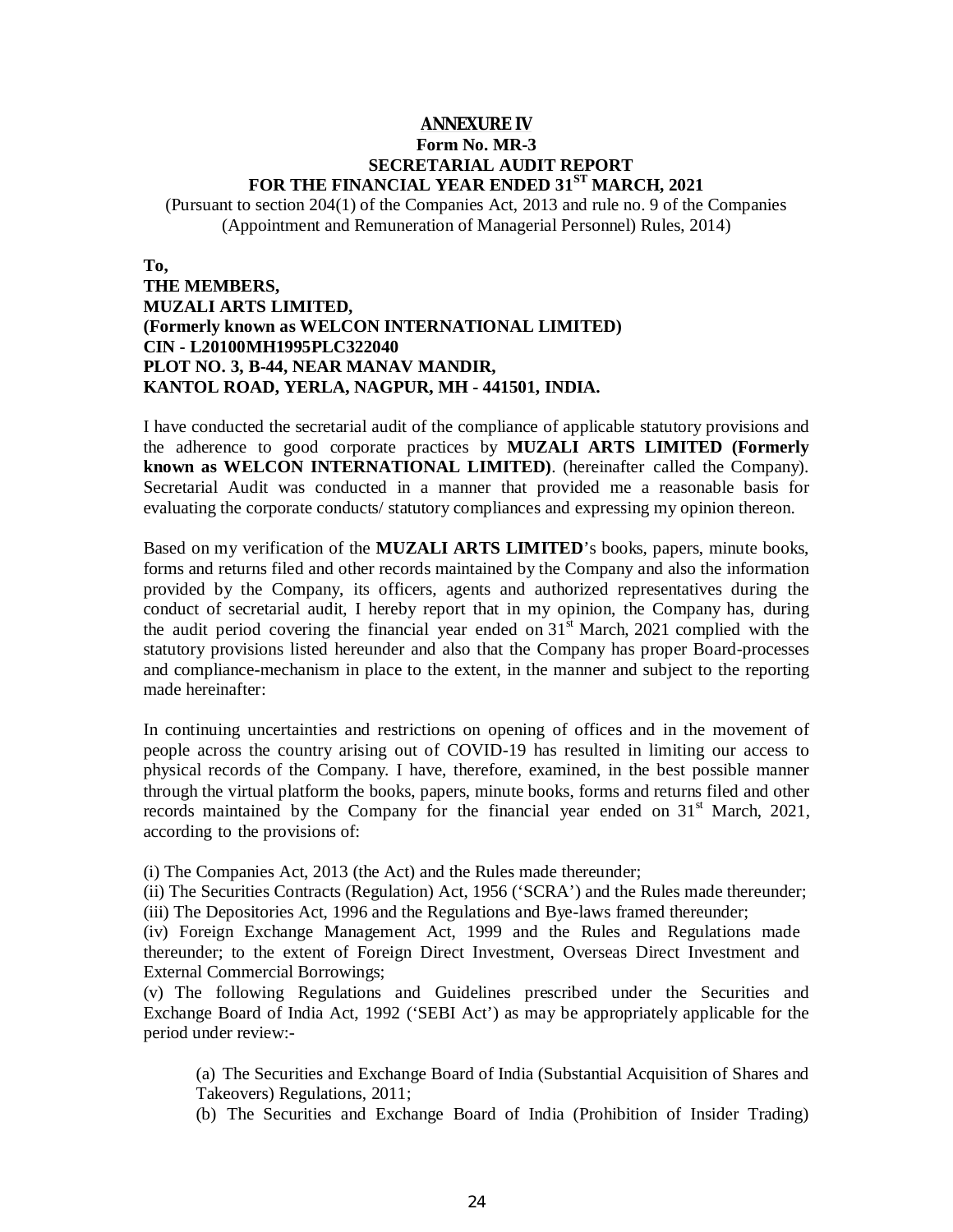Regulations, 2015;

(c) The Securities and Exchange Board of India (Issue of Capital and Disclosure Requirements) Regulations, 2018;

(d) The Securities and Exchange Board of India (Share Based Employee Benefits) Regulations, 2014; **(No incidence during the audit period, hence not applicable);**

(e) The Securities and Exchange Board of India (Issue and Listing of Debt Securities) Regulations, 2008; **(No incidence during the audit period, hence not applicable);**

(f) The Securities and Exchange Board of India (Registrars to an Issue and Share Transfer Agents) Regulations, 1993 regarding the Companies Act and dealing with clients;

(g) The Securities and Exchange Board of India (Delisting of Equity Shares) Regulations, 2009; and **(No incidence during the audit period, hence not applicable);**

(h) The Securities and Exchange Board of India (Buyback of Securities) Regulations, 1998; **(No incidence during the audit period, hence not applicable);**

(i) The Securities and Exchange Board of India (Listing Obligations and Disclosure requirements) Regulations, 2015;

(j) (i) The Securities and Exchange Board of India (Issue and Listing of Non-Convertible Redeemable Preference Shares) Regulations, 2013; **(No incidence during the audit period, hence not applicable);**

(vi) I have reviewed the systems and mechanisms established by the Company for ensuring compliances under the other applicable Acts, Rules, Regulations and Guidelines prescribed under various laws which are specifically applicable to the Company and categorized under the following heads/ groups:-

(a) The Factories Act, 1948 and Rules made thereunder;

(b) Labour laws and other incidental laws related to labour and employees appointed by the Company;

I have also examined compliance with the applicable clauses of the following:

(i) Secretarial Standards issued and notified by The Institute of Company Secretaries of India. SS-1 and SS-2 have been complied with by the Company during the Financial Year under review.

(ii) The Listing Agreements entered into by the Company with Bombay Stock Exchange. (iii) Securities and Exchange Board of India (Listing Obligations and Disclosure Requirements) Regulations, 2015.

During the period under review the Company has complied with the provisions of the Act, Rules, Regulations, Guidelines, Standards, etc. mentioned above subject to the following observations:

#### **Observations:-**

1. The Company has delayed in filing the Financial Statements for the Quarter ended on March 2021 and year ended on 31.03.2021 due to unavailability of Financial Statement of US Based Subsidiary Company because of lockdown in the City where Registered Office of the Subsidiary Company is situated.

2. The Company has failed to pay statutory dues of Provident fund and Employee state insurance corporation due to COVID 19. Company is recently registered under the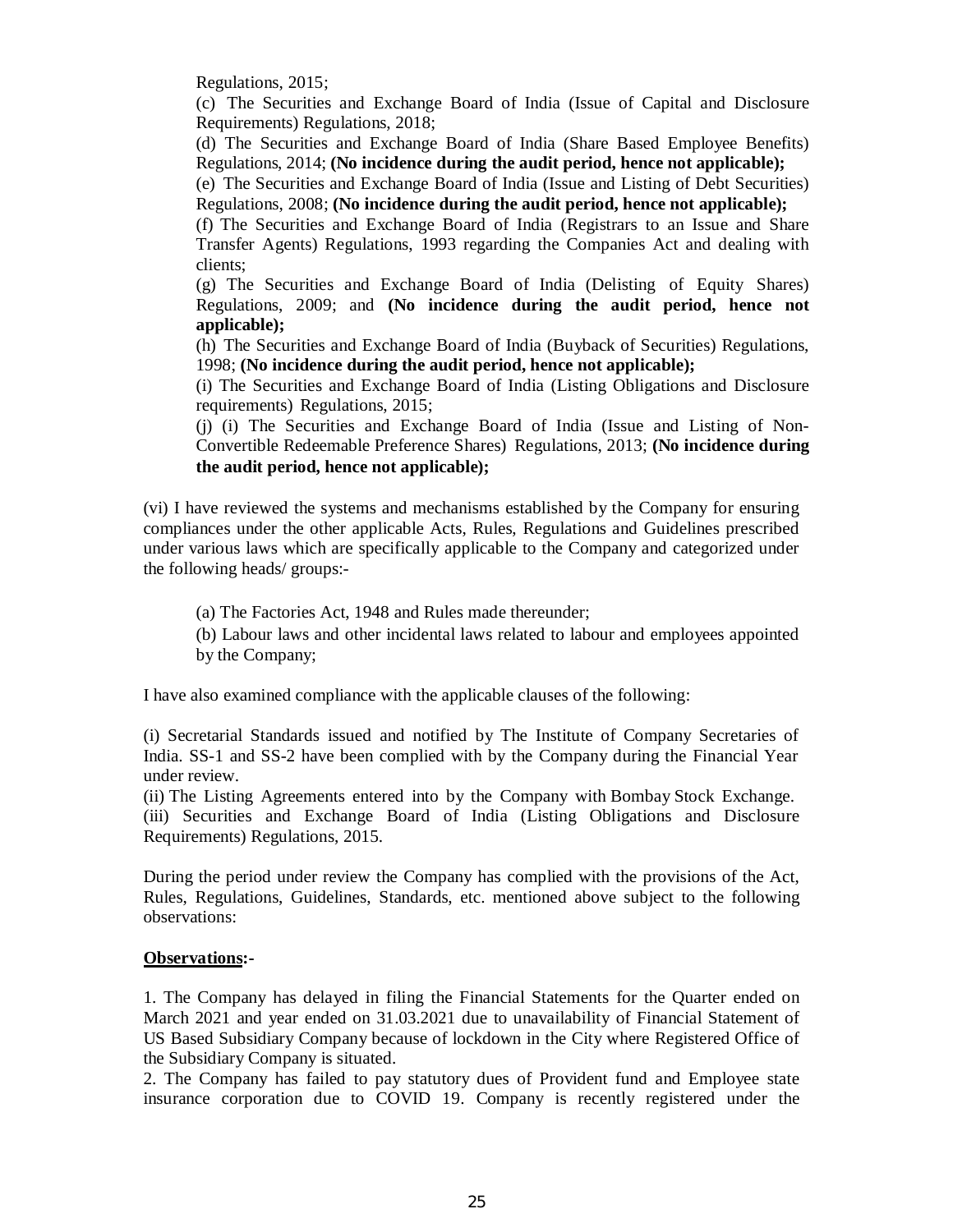Employee's Provident Funds and Miscellaneous Provident Act, 1952 and the Employee's State Insurance Scheme and accordingly, Company is under the process of making full payment of statutory dues.

#### **I further report that**

The Board of Directors of the Company is duly constituted with proper balance of Executive Directors, Non-Executive Directors and Independent Directors. The changes in the composition of the Board of Directors that took place during the period under review were carried out in compliance with the provisions of the Act.

Adequate notice is given to all directors to schedule the Board Meetings, agenda and detailed notes on agenda were sent at least seven days in advance, and a system exists for seeking and obtaining further information and clarifications on the agenda items before the meeting and for meaningful participation at the meeting.

As per the minutes of the meeting duly recorded and signed by the Chairman the decisions of the Board were unanimous and no dissenting views have been recorded,

#### **I further report that**

Based on the information provided and the representation made by the Company, in my opinion there are adequate systems and processes in the Company commensurate with the size and operations of the Company to monitor and ensure compliance with applicable laws, rules, regulations and guidelines.

The Compliance by the Company of applicable financial laws such as direct and indirect tax laws and maintenance of financial records and books of accounts has not been reviewed in this Audit since the same have been subject to review by statutory financial audit and other designated professionals.

**I further report that** during the audit period, there were no specific events/ actions in pursuance of the above referred laws, rules, regulations, guidelines, etc, having major bearing on the Company's affairs.

**SD/- CS YUGANDHARA KOTHALKAR** PRACTICING COMPANY SECRETARY, Membership No. – 28673 CP No. – 10337 Date: 06<sup>th</sup> September, 2021 **Place:** Nagpur **UDIN:** A028673C000898883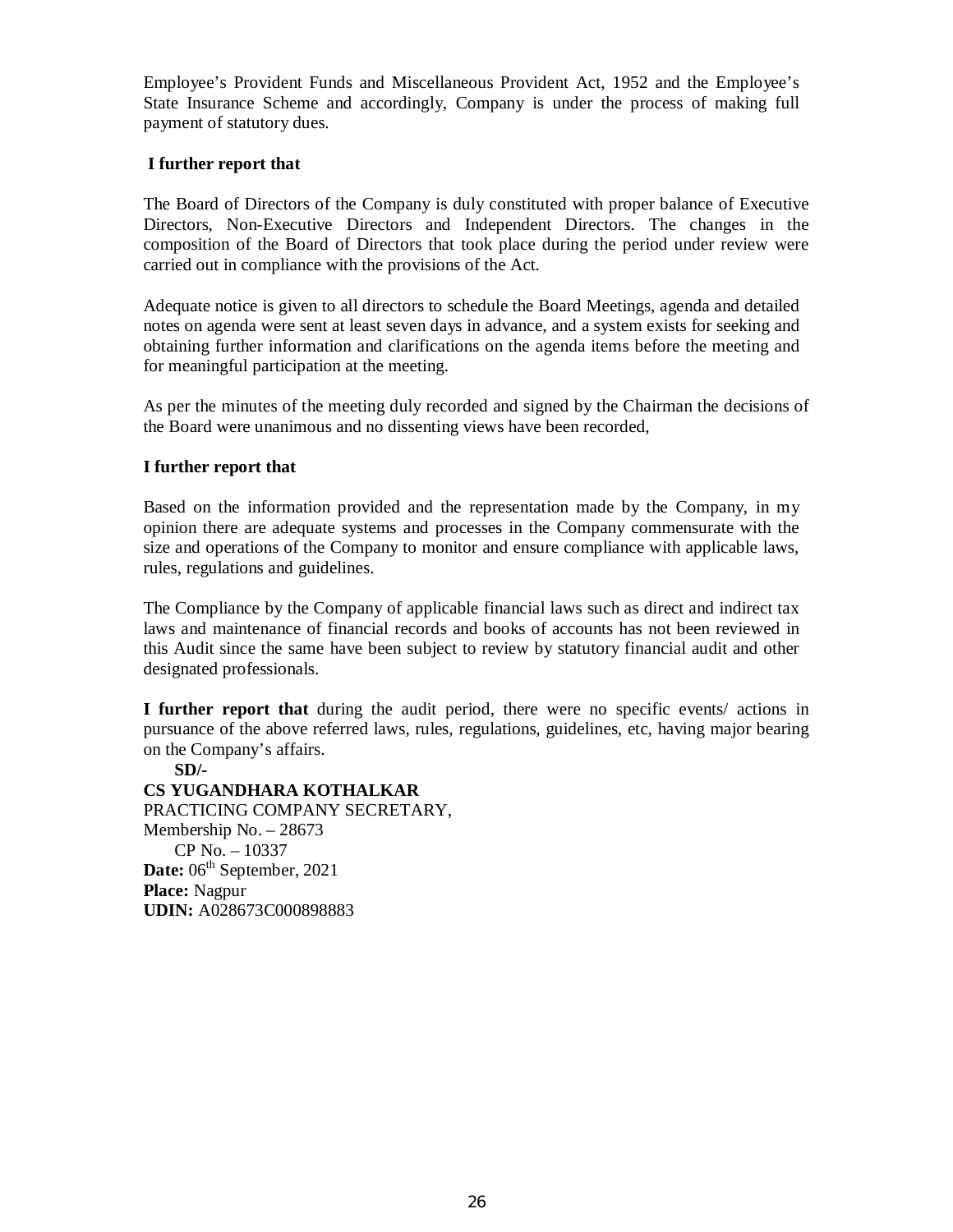## **'ANNEXURE - A'**

**To,** 

## **THE MEMBERS, MUZALI ARTS LIMITED, CIN - L20100MH1995PLC322040 PLOT NO. 3, B-44, NEAR MANAV MANDIR, KANTOL ROAD, YERLA, NAGPUR, MH - 441501, INDIA.**

My Secretarial Audit Report of even date is to be read along with this letter.

1. Maintenance of secretarial record is the responsibility of the management of the Company. My responsibility is to express an opinion on these secretarial records based on my audit.

2. I have followed the audit practices and processes as were appropriate to obtain reasonable assurance about the correctness of the contents of the Secretarial records. The verification was done on test basis to ensure that correct facts are reflected in secretarial records. I believe that the processes and practices I followed provide a reasonable basis for my opinion.

3. I have not verified the correctness and appropriateness of financial records and Books of Accounts of the Company.

4. Wherever required, I have obtained the Management representation about the compliance of laws, rules and regulations and happening of events etc.

5. The compliance of the provisions of Corporate and other applicable laws, rules, regulations, standards is the responsibility of management. My examination was limited to the verification of procedures on test basis.

6. The Secretarial Audit report is neither an assurance as to the future viability of the Company nor of the efficacy or effectiveness with which the management has conducted the affairs of the Company.

**SD/- CS YUGANDHARA KOTHALKAR** PRACTICING COMPANY SECRETARY, Membership No. – 28673 CP No. – 10337 Date: 06<sup>th</sup> September, 2021 **Place:** Nagpur **UDIN:** A028673C000898883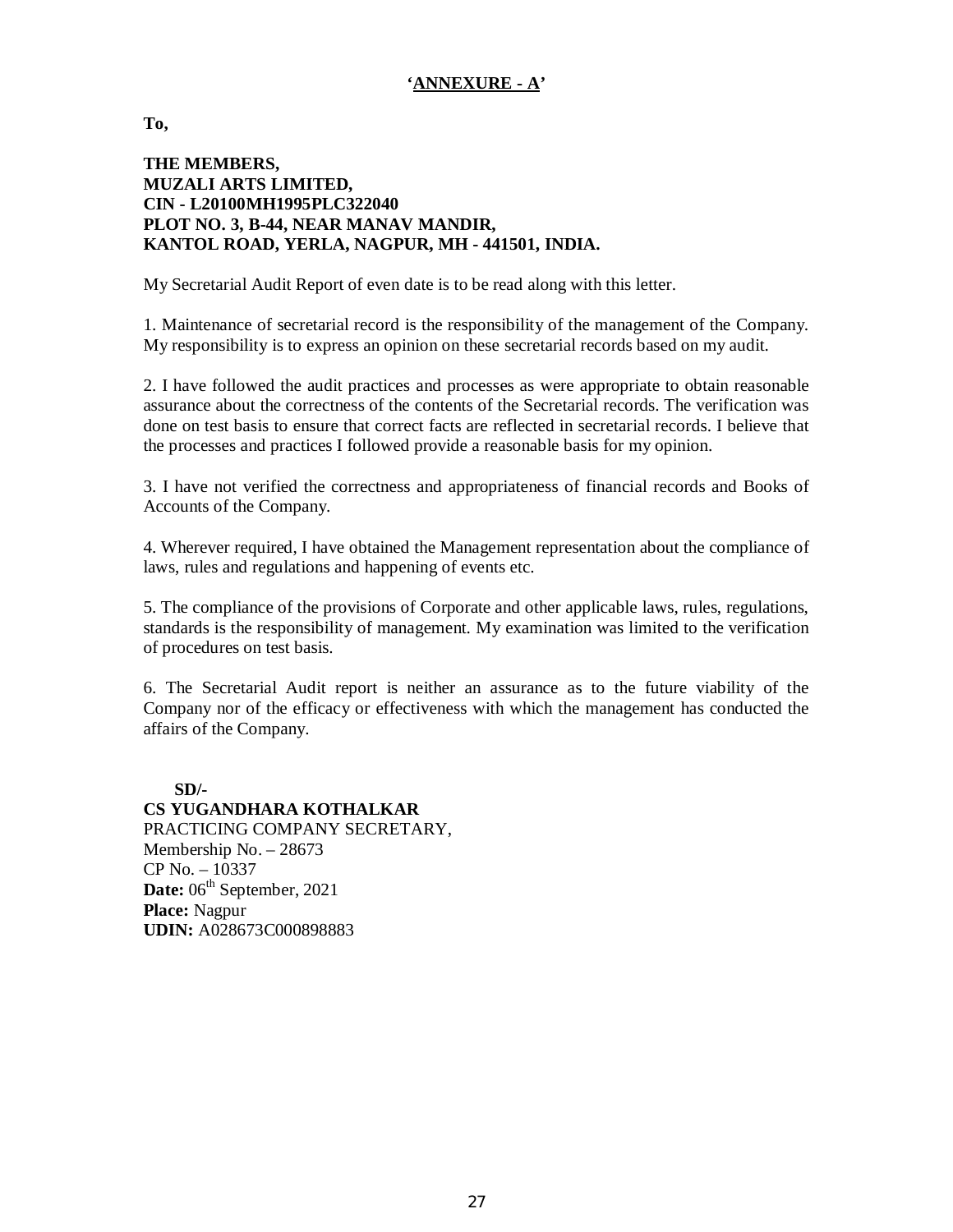#### **INDEPENDENT AUDITORS' REPORT**

#### To The Members of **MUZALI ARTS LIMITED (Formerly known as "Welcon International Limited")**

#### **Report on the audit of the consolidated financial statements**

#### **Disclaimer of Opinion**

We were engaged to audit the accompanying consolidated financial statements of **MUZALI ARTS LIMITED (Formerly known as 'Welcon International Limited')** ('Holding Company') and its subsidiary together referred as 'the Group', which comprise the consolidated balance sheet as at March 31, 2021, and the consolidated Statement of Profit and Loss, consolidated Statement of changes in Equity and consolidated statement of cash flows for the year then ended, and notes to the financial statements, including a summary of significant accounting policies and other explanatory information. (hereinafter referred to as 'consolidated financial statements').

We do not express an opinion on the accompanying consolidated financial statements of the entity. Because of the significance of the matters described in the Basis for Disclaimer of Opinion section of our report, we have not been able to obtain sufficient appropriate audit evidence to provide a basis for an audit opinion on these consolidated financial statements.

#### **Basis of disclaimer of opinion**

The accompanying Consolidated Financial Statements include unaudited financial statements in respect of foreign subsidiary 'Jalan Jalan Inc' whose financial statements reflect total assets 758.58 lacs as at March 31,2021 and total revenue of Rs.225.54 lacs for the year ended on that date . The company has acquired controlling stake in above foreign subsidiary on 7th December,2020 and accounted the assets, liabilities, income and expenses of subsidiary and consolidated, line by line, from the date of control acquired by the Holding Company to 31st March ,2021 on the basis of unaudited financial statements and unaudited financial information. The unaudited financial statements and other unaudited financial information have been approved and furnished to us by the management. As we have not received sufficient and appropriate evidence for audit and for consolidation in view of the unaudited financial statements we were unable to determine whether conversion adjustment and classification of assets and liabilities prepared by the management of Holding Company comply with the IND AS.

#### **Emphasis of Matter**

We draw attention to Note No. 25 to consolidated financial statements which describe the Management's evaluation of COVID-19 pandemic and impact assessment made by the company.

Our opinion is not modified in respect of this matter.

#### **Management's responsibility for the consolidated financial statements**

The Holding Company's board of directors and management are responsible for the matters stated in section 134 (5) of the Act with respect to the preparation of these consolidated financial statements that give a true and fair view of the consolidated financial position, consolidated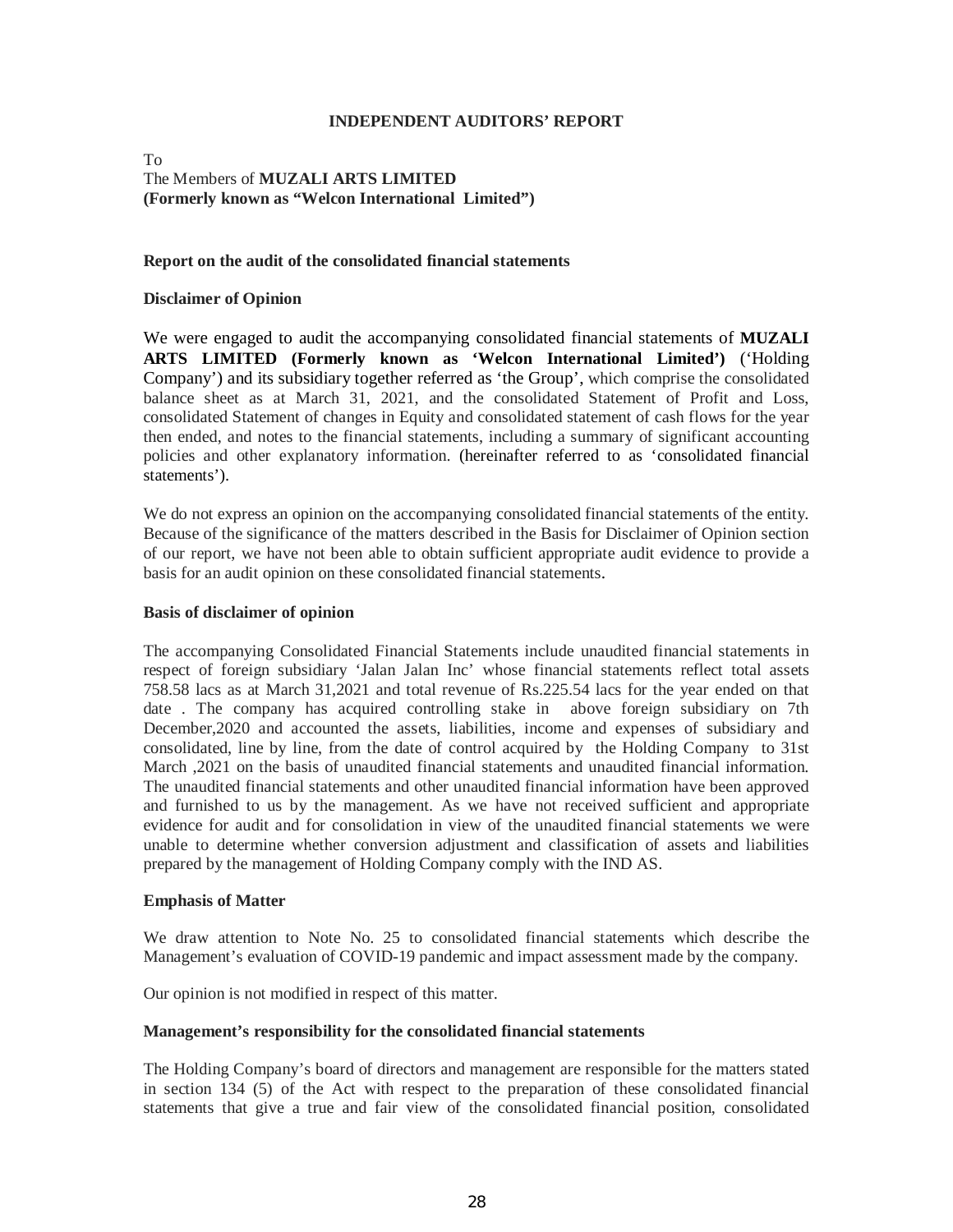financial performance including other consolidated comprehensive income, consolidated cash flows and consolidated changes in equity of the Company in accordance with the accounting principles generally accepted in India, including the accounting standards specified under section 133 of the Act. This responsibility also includes maintenance of adequate accounting records in accordance with the provisions of the Act for safeguarding of the assets of the Group and for preventing and detecting frauds and other irregularities; selection and application of appropriate accounting policies; making judgments and estimates that are reasonable and prudent; and design, implementation and maintenance of adequate internal financial controls, that were operating effectively for ensuring the accuracy and completeness of the accounting records, relevant to the preparation and presentation of the financial statement that give a true and fair view and are free from material misstatement, whether due to fraud or error.

In preparing the consolidated financial statements, management is responsible for assessing the Group's ability to continue as a going concern, disclosing, as applicable, matters related to going concern and using the going concern basis of accounting unless management either intends to liquidate the Group or to cease operations, or has no realistic alternative but to do so.

The board of directors is also responsible for overseeing the Group's financial reporting process.

#### **Auditor's responsibilities for the audit of the financial statements**

Our responsibility is to conduct an audit of the consolidated financial statements in accordance with standards of auditing and to issue and auditor's report. However because of the matters described in the Basis of Disclaimer of Opinion section above , we were not able to obtain sufficient appropriate audit evidence to provide a basis for an audit opinion on these consolidated financial statements.

We are independent of the Group in accordance with the ethical requirements of Code of Ethics issued by ICAI and the ethical requirements as prescribed under the laws and regulations applicable to the Group.

#### **Other Matters**

The accompanying Consolidated Financial Statements include unaudited financial statements in respect of foreign subsidiary 'Jalan Jalan Inc' whose financial statements reflect total assets 758.58 lacs as at March 31,2021 and total revenue of Rs.225.54 lacs for the year ended on that date . The company has acquired controlling stake in above foreign subsidiary on  $7<sup>th</sup>$ December,2020 and accounted the assets, liabilities, income and expenses of subsidiary and consolidated, line by line, from the date of control acquired by the Holding Company to  $31<sup>st</sup>$ March ,2021 on the basis of unaudited financial statements and unaudited financial information. The unaudited financial statements and other unaudited financial information have been approved and furnished to us by the management. As we have not received sufficient and appropriate evidence for audit and consolidation in view of the unaudited financial statements. We have issued disclaimer of opinion on the consolidated financial statements prepared by the management of Holding Company. The previous year figures are standalone as the controlling stake was acquired on  $7<sup>th</sup>$  December, 2020

#### **Report on other legal and regulatory requirements**

As required by Section 143(3) of the Act, we report that:

- (a) As described in the Basis of Disclaimer of Opinion section above, We have sought but we were unable to obtained all the information and explanations which to the best of our knowledge and belief were necessary for the purposes of our audit;
- (b) Due to the possible effect of the matter described in the Basis of Disclaimer of Opinion section above, we are unable to state whether proper books of account as required by law have been kept by the Holding Company so far as it appears from our examination of those books for consolidation of financial statements.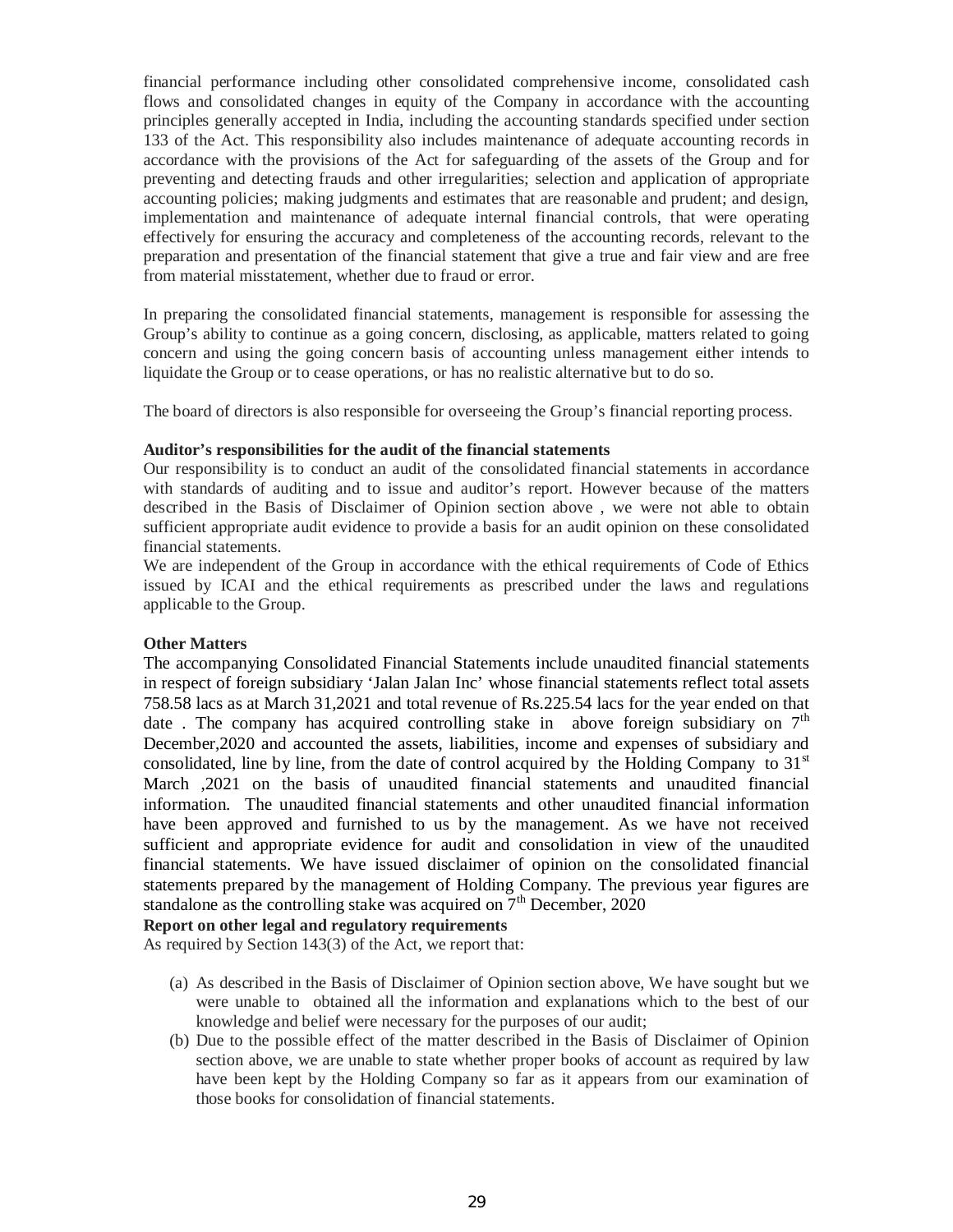- (c) The consolidated balance sheet, the consolidated statement of profit and loss including the Statement of Other Comprehensive Income, the consolidated cash flow statement and consolidated Statement of Changes in Equity dealt with by this report are in agreement with the books of account:
- (d) Due to the possible effect of the matter described in the Basis of Disclaimer of Opinion section above , we are unable to state whether the aforesaid consolidated financial statements comply with the accounting standards specified under section 133 of the Act, read with Companies (Indian Accounting Standards) Rules, 2015, as amended;
- (e) On the basis of the written representations received from the directors as on March 31, 2021 taken on record by the board of directors, none of the directors is disqualified as on March 31, 2021 from being appointed as a director in terms of Section 164 (2) of the Act;
- (f) With respect to the adequacy of the internal financial controls over financial reporting of the Company with reference to these Consolidated Financial Statements and the operating effectiveness of such controls, refer to our separate Report in "Annexure 1" to this report; and
- (g) With respect to the other matters to be included in the Auditor's Report in accordance with Rule 11 of the Companies (Audit and Auditors) Rules, 2014, in our opinion and to the best of our information and according to the explanations given to us;
- a. Due to the possible effect of the matter described in the Basis of Disclaimer of Opinion section above , we are unable to state whether the Group have any pending litigations which would impact its financial position;
- b. Due to the possible effect of the matter described in the Basis of Disclaimer of Opinion section above , we are unable to state whether the Group have any long-term contracts including derivative contracts for which there were any material foreseeable losses; and
- c. There has been no delay in transferring amounts, required to be transferred, to the Investor Education and Protection Fund by the Group.

#### *For* **Koshal & Associates**

Chartered Accountants Firm's registration number: 121233W

 $SD/-$ **Koshal Maheshwari** Proprietor Membership number: 043746 Place: Mumbai Dated: 31st July, 2021 UDIN: **21043746AAAADI5153**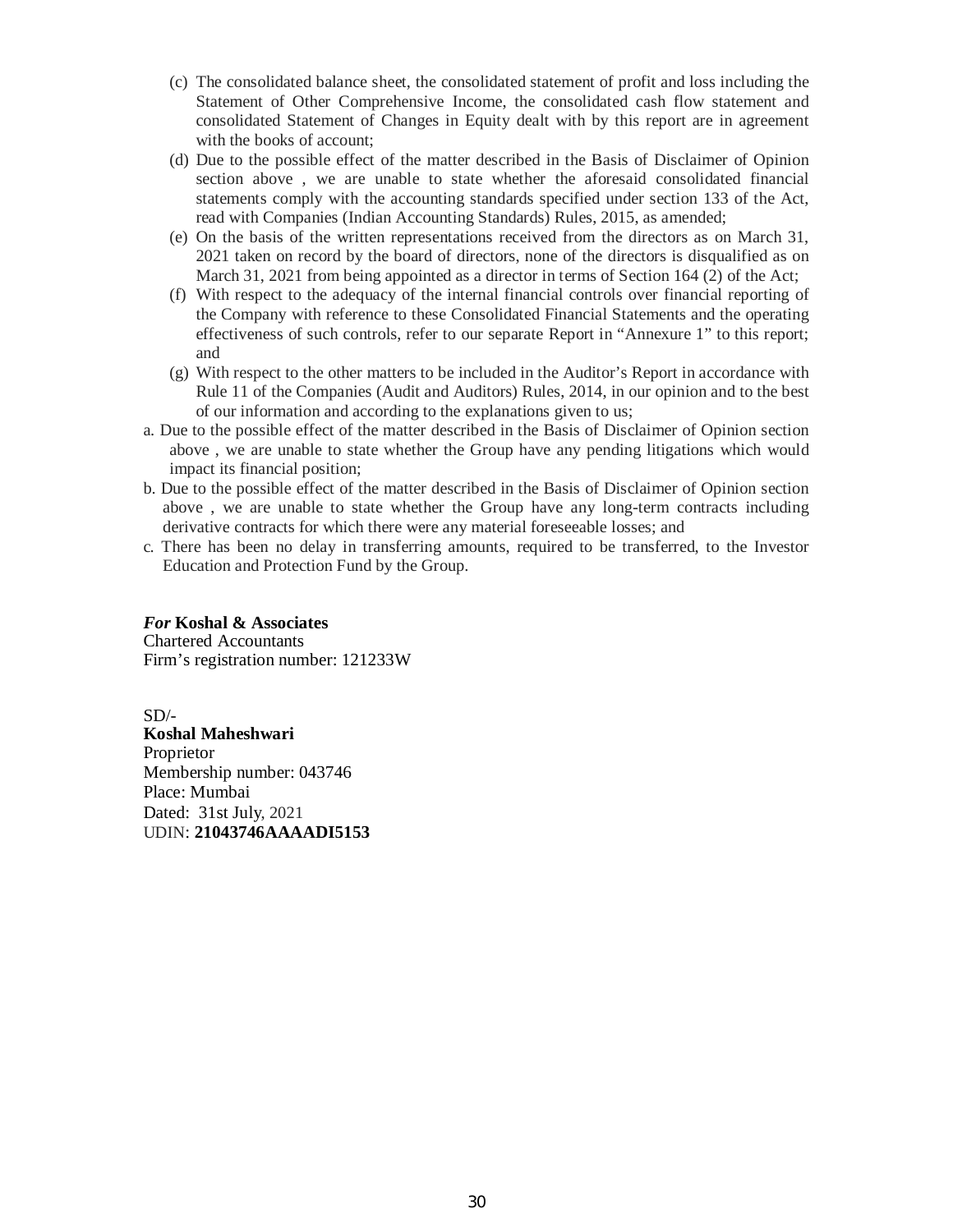#### **Annexure - 1 to the Auditors' Report**

#### **Report on the Internal Financial Controls under Clause (i) of Sub-section 3 of Section 143 of the Companies Act, 2013 ("the Act")**

We have audited the internal financial controls over financial reporting of **MUZALI ARTS LIMITED (Formerly known as "Welcon international Limited")** (" hereinafter referred to as "the Holding Company") as of 31 March 2021 in conjunction with our audit of the consolidated financial statements for the year ended on that date.

#### **Management and Board of Director's Responsibility for Internal Financial Controls**

The management and Board of Directors of the Holding Company are responsible for establishing and maintaining internal financial controls based on the internal control over financial reporting criteria established by the Holding Company considering the essential components of internal control stated in the Guidance Note on Audit of Internal Financial Controls over Financial Reporting issued by the Institute of Chartered Accountants of India ('ICAI'). These responsibilities include the design, implementation and maintenance of adequate internal financial controls that were operating effectively for ensuring the orderly and efficient conduct of its business, including adherence to company's policies, the safeguarding of its assets, the prevention and detection of frauds and errors, the accuracy and completeness of the accounting records, and the timely preparation of reliable financial information, as required under the Companies Act, 2013.

#### **Auditors' Responsibility**

Our responsibility is to express an opinion on the Holding Company's internal financial controls with reference to consolidated financial statements based on our audit conducted in accordance with the Guidance Note on Audit of Internal Financial Controls over Financial Reporting (the "Guidance Note") and the Standards on Auditing, issued by ICAI and deemed to be prescribed under section 143(10) of the Companies Act, 2013, to the extent applicable to an audit of internal financial controls, both applicable to an audit of Internal Financial Controls and, both issued by the Institute of Chartered Accountants of India.

Because of the matter described in the Disclaimer of Opinion paragraph below, we were not able to obtain sufficient appropriate evidence to provide a basis for an audit opinion on internal financial controls system with reference to these consolidated financial statements.

#### **Meaning of Internal Financial Controls over Financial Reporting**

A company's internal financial control over financial reporting is a process designed to provide reasonable assurance regarding the reliability of financial reporting and the preparation of financial statements for external purposes in accordance with generally accepted accounting principles. A company's internal financial control over financial reporting includes those policies and procedures that (1) pertain to the maintenance of records that, in reasonable detail, accurately and fairly reflect the transactions and dispositions of the assets of the company; (2) provide reasonable assurance that transactions are recorded as necessary to permit preparation of financial statements in accordance with generally accepted accounting principles, and that receipts and expenditures of the company are being made only in accordance with authorisations of management and directors of the company; and (3) provide reasonable assurance regarding prevention or timely detection of unauthorized acquisition,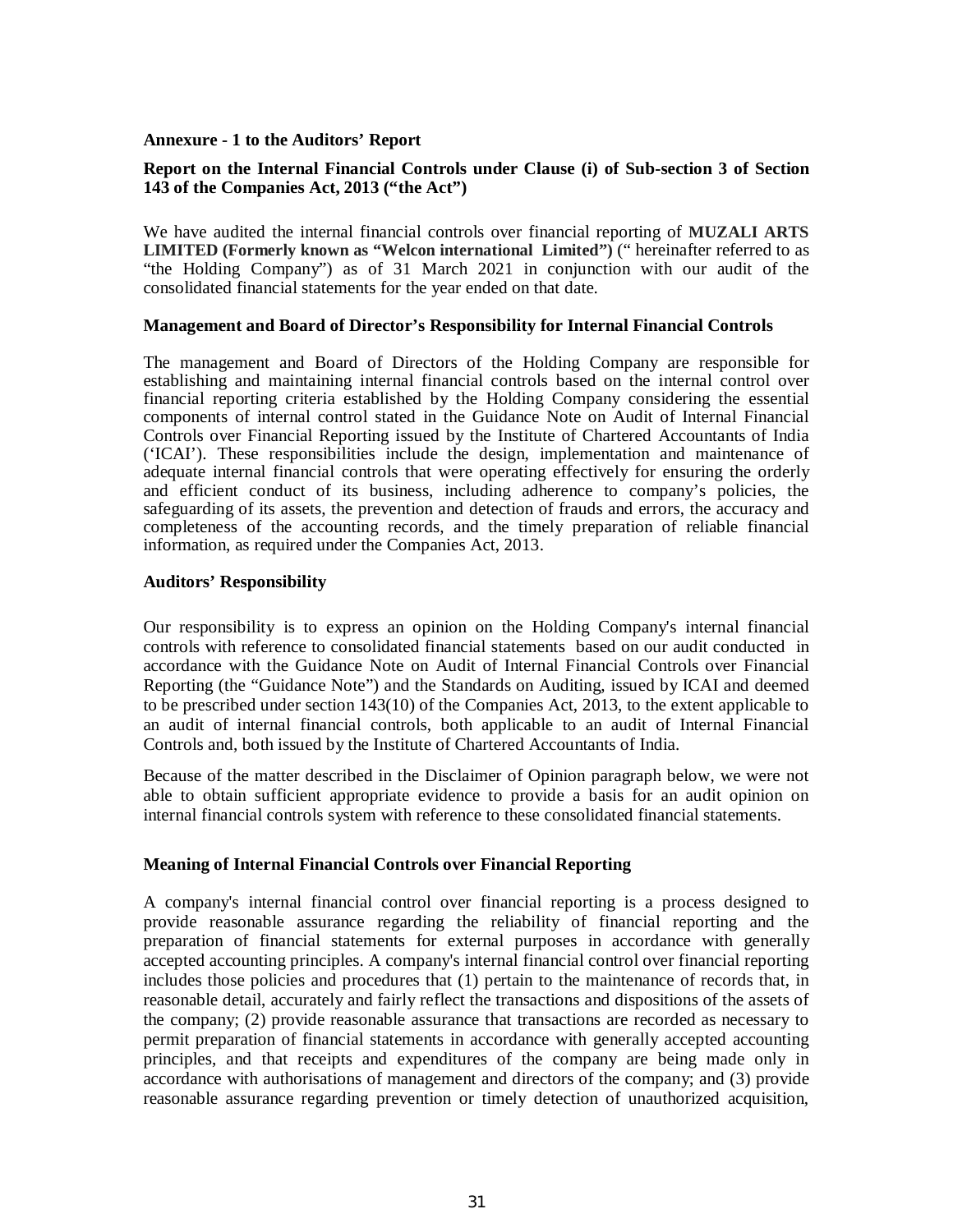use, or disposition of the company's assets that could have a material effect on the financial statements.

#### **Disclaimer of Opinion**

Due to the possible effects of the matters described in the Basis for Disclaimer of Opinion paragraph in our main audit report, we are unable to obtain sufficient appropriate audit evidence to provide a basis for our opinion on whether the Holding Company had adequate internal financial controls over financial reporting with reference to those consolidated financial statements as at March 31, 2021 and whether such internal financial controls were operating effectively. Accordingly, we do not express an opinion on Internal Financial Controls over Financial Reporting with reference to these consolidated financial statements.

*For* **Koshal & Associates** Chartered Accountants Firm's registration number: 121233W

 $SD/-$ **Koshal Maheshwari** Proprietor Membership number: 043746 Place: Mumbai Dated: 31st July, 2021 UDIN: **21043746AAAADI5153**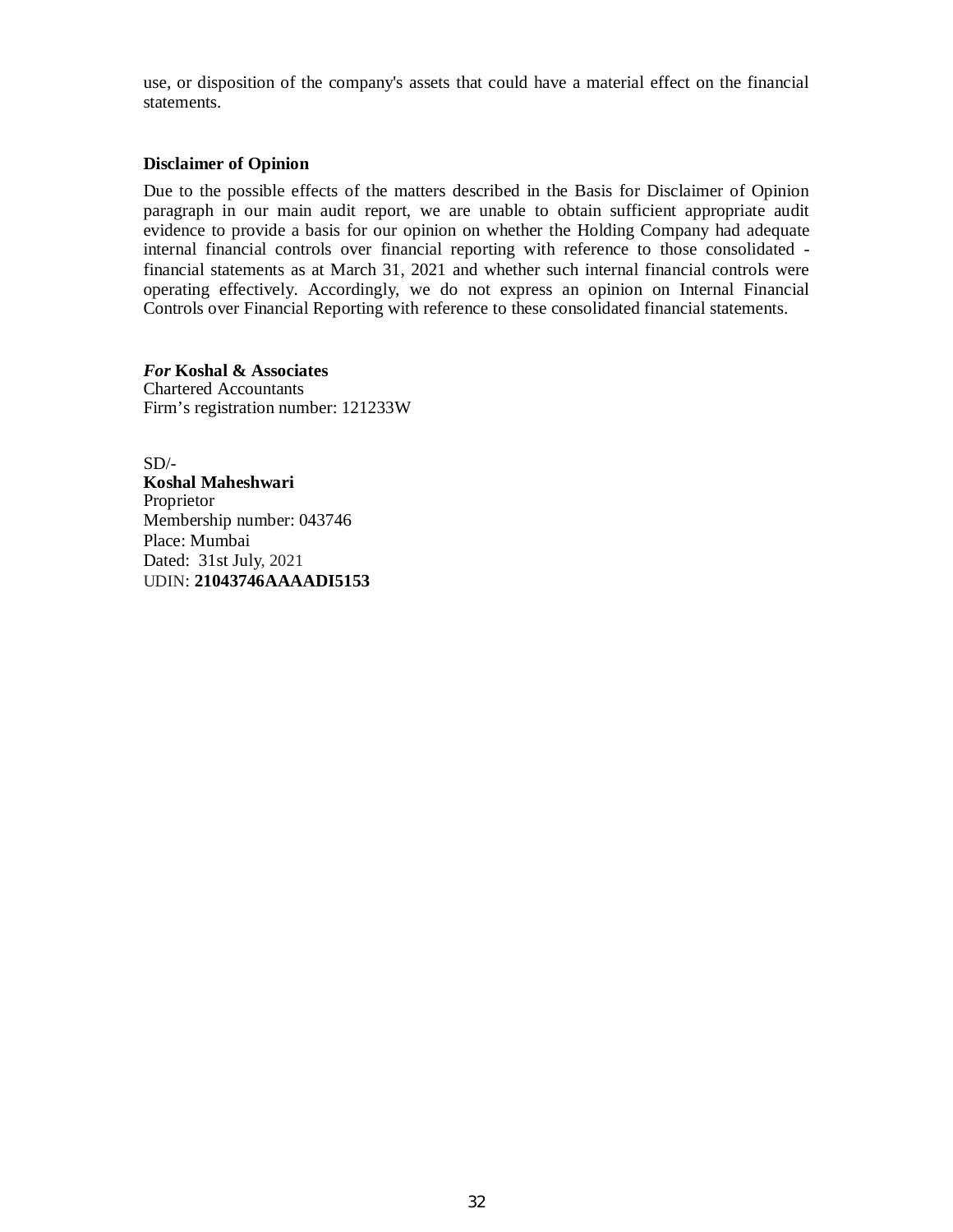#### **INDEPENDENT AUDITORS' REPORT**

#### To The Members of **MUZALI ARTS LIMITED (Formerly known as "Welcon International Limited")**

#### **Report on the audit of the financial statements**

#### **Opinion**

We have audited the accompanying financial statements of **MUZALI ARTS LIMITED (Formerly known as "Welcon International Limited")** ("the Company"), which comprise the balance sheet as at March 31, 2021, and the Statement of Profit and Loss, Statement of changes in Equity and statement of cash flows for the year then ended, and notes to the financial statements, including a summary of significant accounting policies and other explanatory information. (hereinafter referred to as 'financial statement').

In our opinion and to the best of our information and according to the explanations given to us, the aforesaid financial statements give the information required by the **Companies Act, 2013** ('Act') in the manner so required and give a true and fair view in conformity with the accounting principles generally accepted in India, of the state of affairs of the Company as at March 31, 2021, its Loss, changes in equity and cash flows for the year ended on that date.

#### **Basis for opinion**

We conducted our audit in accordance with the standards on auditing specified under section 143 (10) of the Companies Act, 2013. Our responsibilities under those Standards are further described in the auditor's responsibilities for the audit of the financial statements section of our report. We are independent of the Company in accordance with the code of ethics issued by the Institute of Chartered Accountants of India together with the ethical requirements that are relevant to our audit of the financial statements under the provisions of the Act and the rules thereunder, and we have fulfilled our other ethical responsibilities in accordance with these requirements and the code of ethics.

We believe that the audit evidence we have obtained is sufficient and appropriate to provide a basis for our opinion.

#### **Key Audit Matters**

Key audit matters are those matters that, in our professional judgment, were of most significance in our audit of the financial statements of the current period. These matters were addressed in the context of our audit of the financial statements as a whole, and in forming our opinion thereon, and we do not provide a separate opinion on these matters. We have determined that there are no key audit matters to communicate in our report.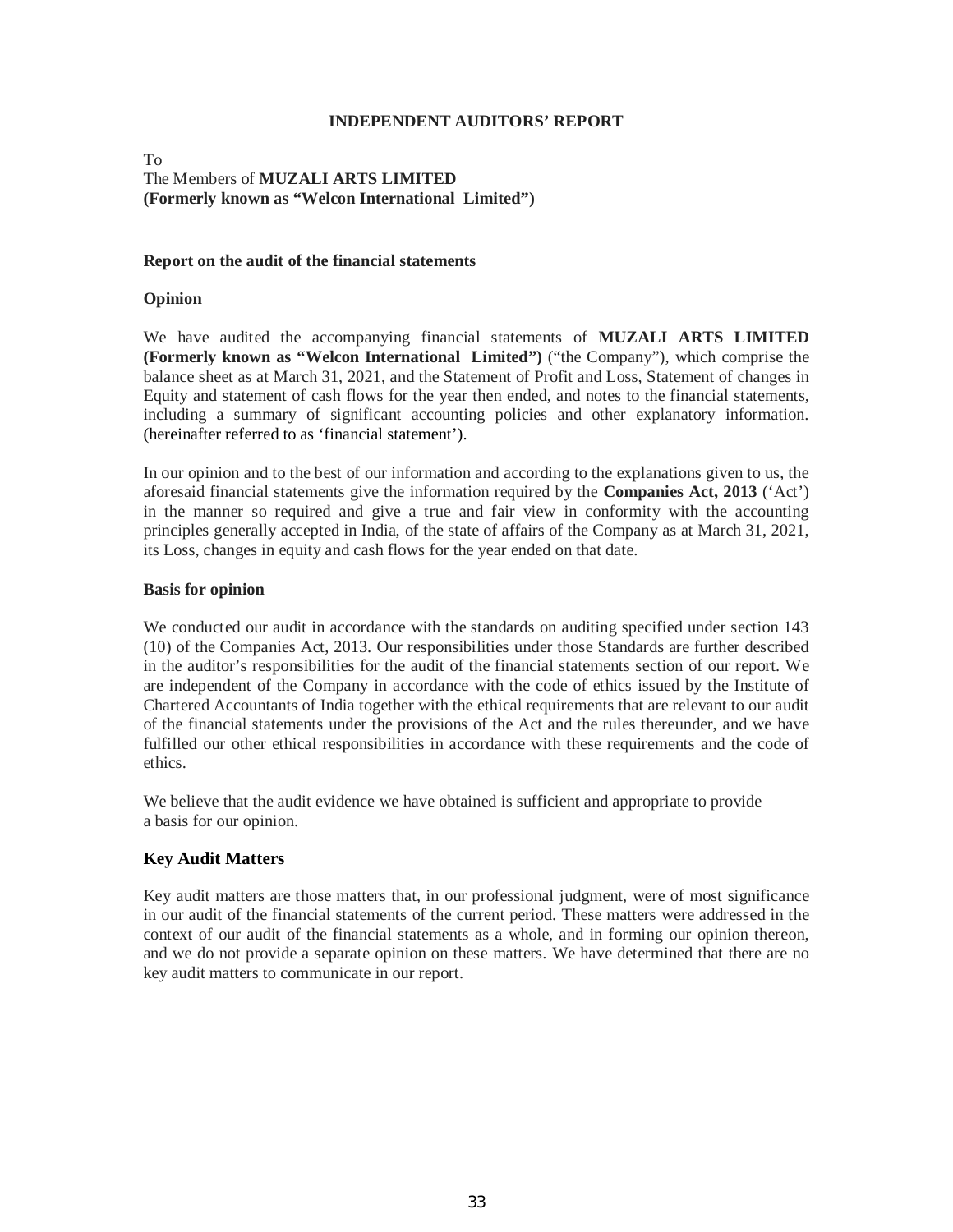#### **Emphasis of Matter**

Note No. 24 to financial statements, indicates uncertainties associated with the COVID-19 pandemic and impact assessment made by the company. As mentioned in the said note, the management has taken into account all the possible impacts known events arising from COVID-19 pandemic and the resultant lockdowns in the preparation of financial statement. Based on the future economic conditions, the actual impact may not be in line with the current estimates as made by the company. However, the Company will continue to closely monitor changes in the future economic conditions and its impact on financial statement.

Our opinion is not modified in respect of this matter.

#### **Information other than the financial statements and auditors' report thereon**

The Company's Board of Directors is responsible for the other information. The other information comprises the information included in the Annual report, but does not include the Financial Statements and our auditors' report thereon. The chairman statement, Directors' Report, Management discussion and Analysis Report (herein after referred to as other report) are expected to be made available to us after the date of this auditor's report.

Our opinion on the Standalone Financial Statements does not cover the other information and we do not express any form of assurance conclusion thereon.

In connection with our audit of the Standalone Financial Statements, our responsibility is to read the other information and, in doing so, consider whether such other information is materially inconsistent with the financial statements or our knowledge obtained in the audit or otherwise appears to be materially misstated.

When we read the other report, if we conclude that there is a material misstatement of this other information, we are required to report to those charged with governance.

#### **Management's responsibility for the financial statements**

The Company's board of directors are responsible for the matters stated in section 134 (5) of the Act with respect to the preparation of these financial statements that give a true and fair view of the financial position, financial performance including other comprehensive income, cash flows and changes in equity of the Company in accordance with the accounting principles generally accepted in India, including the accounting standards specified under section 133 of the Act. This responsibility also includes maintenance of adequate accounting records in accordance with the provisions of the Act for safeguarding of the assets of the Company and for preventing and detecting frauds and other irregularities; selection and application of appropriate accounting policies; making judgments and estimates that are reasonable and prudent; and design, implementation and maintenance of adequate internal financial controls, that were operating effectively for ensuring the accuracy and completeness of the accounting records, relevant to the preparation and presentation of the financial statement that give a true and fair view and are free from material misstatement, whether due to fraud or error.

In preparing the financial statements, management is responsible for assessing the Company's ability to continue as a going concern, disclosing, as applicable, matters related to going concern and using the going concern basis of accounting unless management either intends to liquidate the Company or to cease operations, or has no realistic alternative but to do so.

The board of directors are also responsible for overseeing the Company's financial reporting process.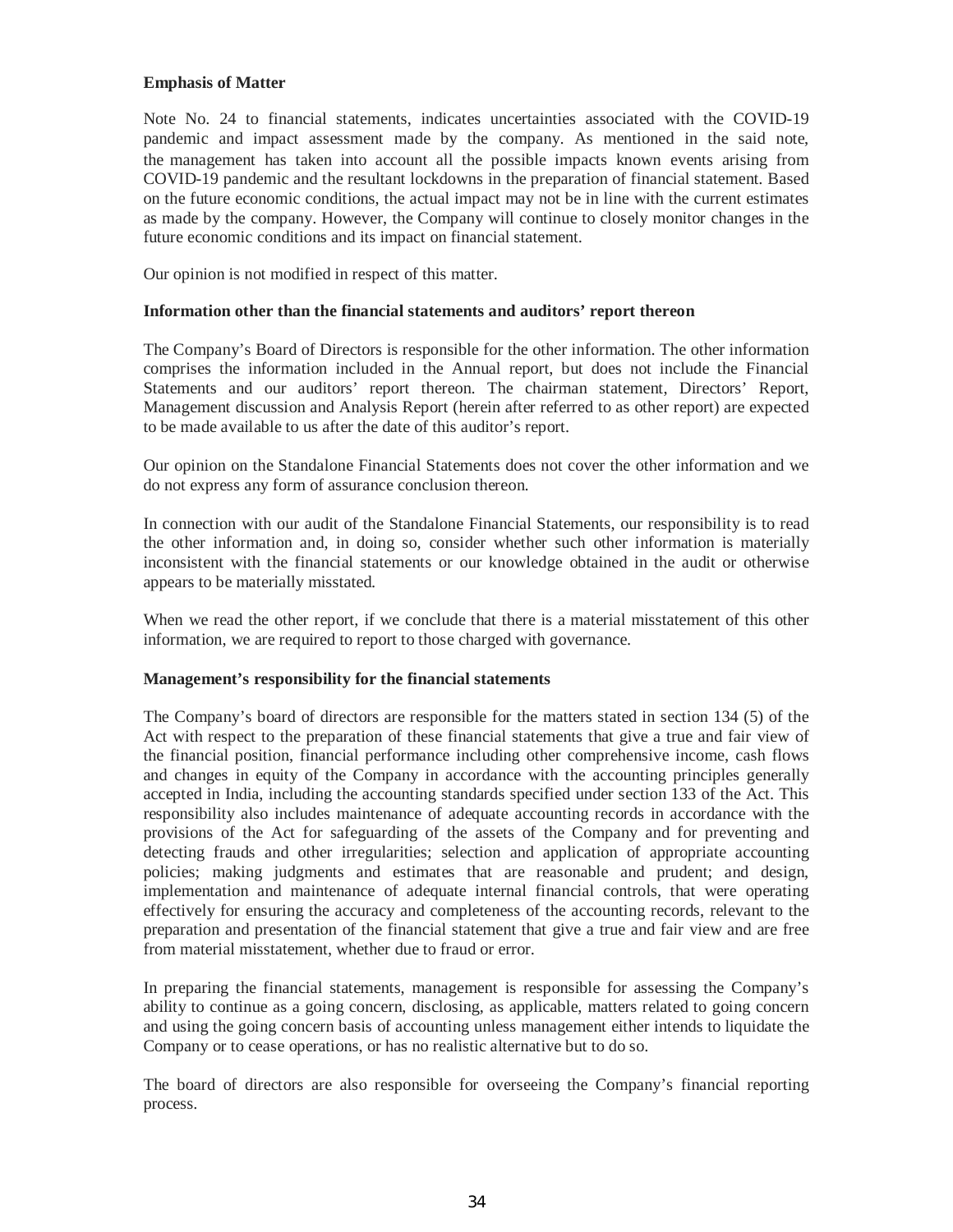#### **Auditor's responsibilities for the audit of the financial statements**

Our objectives are to obtain reasonable assurance about whether the financial statements as a whole are free from material misstatement, whether due to fraud or error, and to issue an auditor's report that includes our opinion. Reasonable assurance is a high level of assurance, but is not a guarantee that an audit conducted in accordance with SAs will always detect a material misstatement when it exists. Misstatements can arise from fraud or error and are considered material if, individually or in the aggregate, they could reasonably be expected to influence the economic decisions of users taken on the basis of these financial statements.

As part of an audit in accordance with SAs, we exercise professional judgment and maintain professional skepticism throughout the audit. We also:

Identify and assess the risks of material misstatement of the financial statements, whether due to fraud or error, design and perform audit procedures responsive to those risks, and obtain audit evidence that is sufficient and appropriate to provide a basis for our opinion. The risk of not detecting a material misstatement resulting from fraud is higher than for one resulting from error, as fraud may involve collusion, forgery, intentional omissions, misrepresentations, or the override of internal control.

Obtain an understanding of internal control relevant to the audit in order to design audit procedures that are appropriate in the circumstances. Under section 143(3)(i) of the Companies Act, 2013, we are also responsible for expressing our opinion on whether the company has adequate internal financial controls system in place and the operating effectiveness of such controls

Evaluate the appropriateness of accounting policies used and the reasonableness of accounting estimates and related disclosures made by management.

Conclude on the appropriateness of management's use of the going concern basis of accounting and, based on the audit evidence obtained, whether a material uncertainty exists related to events or conditions that may cast significant doubt on the Company's ability to continue as a going concern. If we conclude that a material uncertainty exists, we are required to draw attention in our auditor's report to the related disclosures in the financial statements or, if such disclosures are inadequate, to modify our opinion. Our conclusions are based on the audit evidence obtained up to the date of our auditor's report. However, future events or conditions may cause the Company to cease to continue as a going concern.

Evaluate the overall presentation, structure and content of the financial statements, including the disclosures, and whether the financial statements represent the underlying transactions and events in a manner that achieves fair presentation.

We communicate with those charged with governance regarding, among other matters, the planned scope and timing of the audit and significant audit findings, including any significant deficiencies in internal control that we identify during our audit.

We also provide those charged with governance with a statement that we have complied with relevant ethical requirements regarding independence, and to communicate with them all relationships and other matters that may reasonably be thought to bear on our independence, and where applicable, related safeguards.

#### **Report on other legal and regulatory requirements**

As required by the Companies (Auditor's Report) Order, 2016 ("the Order"), issued by the Central Government of India in terms of sub-section (11) of section 143 of the Companies Act, 2013, we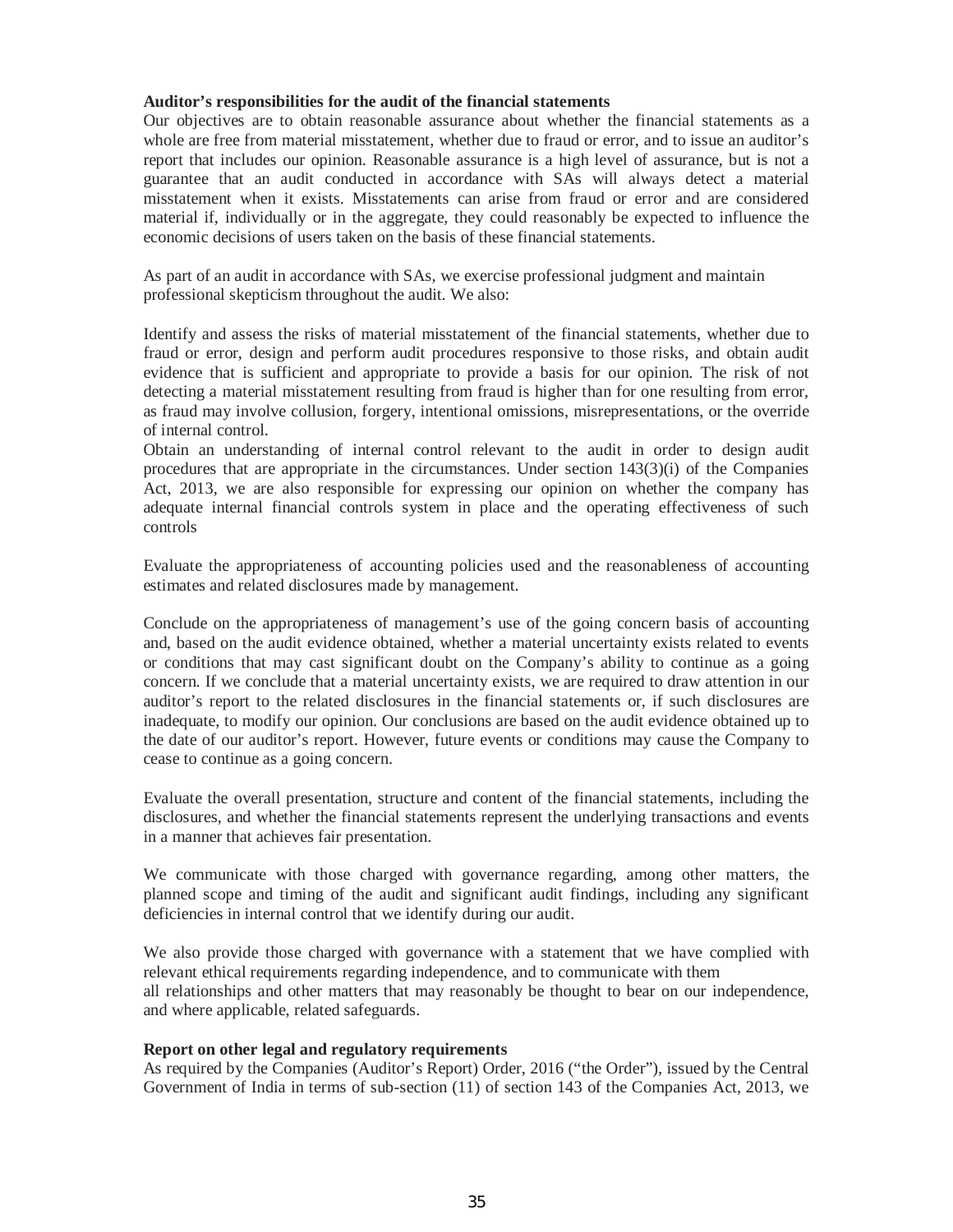give in the Annexure "A", a statement on the matters specified in paragraphs 3 and 4 of the Order, to the extent applicable.

As required by Section 143(3) of the Act, we report that:

- (a) We have sought and obtained all the information and explanations which to the best of our knowledge and belief were necessary for the purposes of our audit;
- (b) In our opinion, proper books of account as required by law have been kept by the Company so far as it appears from our examination of those books;
- (c) The balance sheet, the statement of profit and loss in the Statement of Other Comprehensive Income, the cash flow statement and Statement of Changes in Equity dealt with by this report are in agreement with the books of account;
- (d) In our opinion, the aforesaid financial statements comply with the accounting standards specified under section 133 of the Act, read with Companies (Indian Accounting Standards) Rules, 2015, as amended;
- (e) On the basis of the written representations received from the directors as on March 31, 2021 taken on record by the board of directors, none of the directors is disqualified as on March 31, 2021 from being appointed as a director in terms of Section 164 (2) of the Act;
- (f) With respect to the adequacy of the internal financial controls over financial reporting of the Company with reference to these Standalone Financial Statements and the operating effectiveness of such controls, refer to our separate Report in "Annexure 2" to this report; and
- (g) With respect to the other matters to be included in the Auditor's Report in accordance with Rule 11 of the Companies (Audit and Auditors) Rules, 2014, in our opinion and to the best of our information and according to the explanations given to us;
- a. The Company does not have any pending litigations which would impact its financial position;
- b. The Company did not have any long-term contracts including derivative contracts for which there were any material foreseeable losses; and
- c. There has been no delay in transferring amounts, required to be transferred, to the Investor Education and Protection Fund by the Company

# *For* **Koshal & Associates**

Chartered Accountants Firm's registration number: 121233W

 $SD/-$ **Koshal Maheshwari** Proprietor Membership number: 043746 Place: Mumbai Dated: 31st July, 2021 UDIN: **21043746AAAADH7522**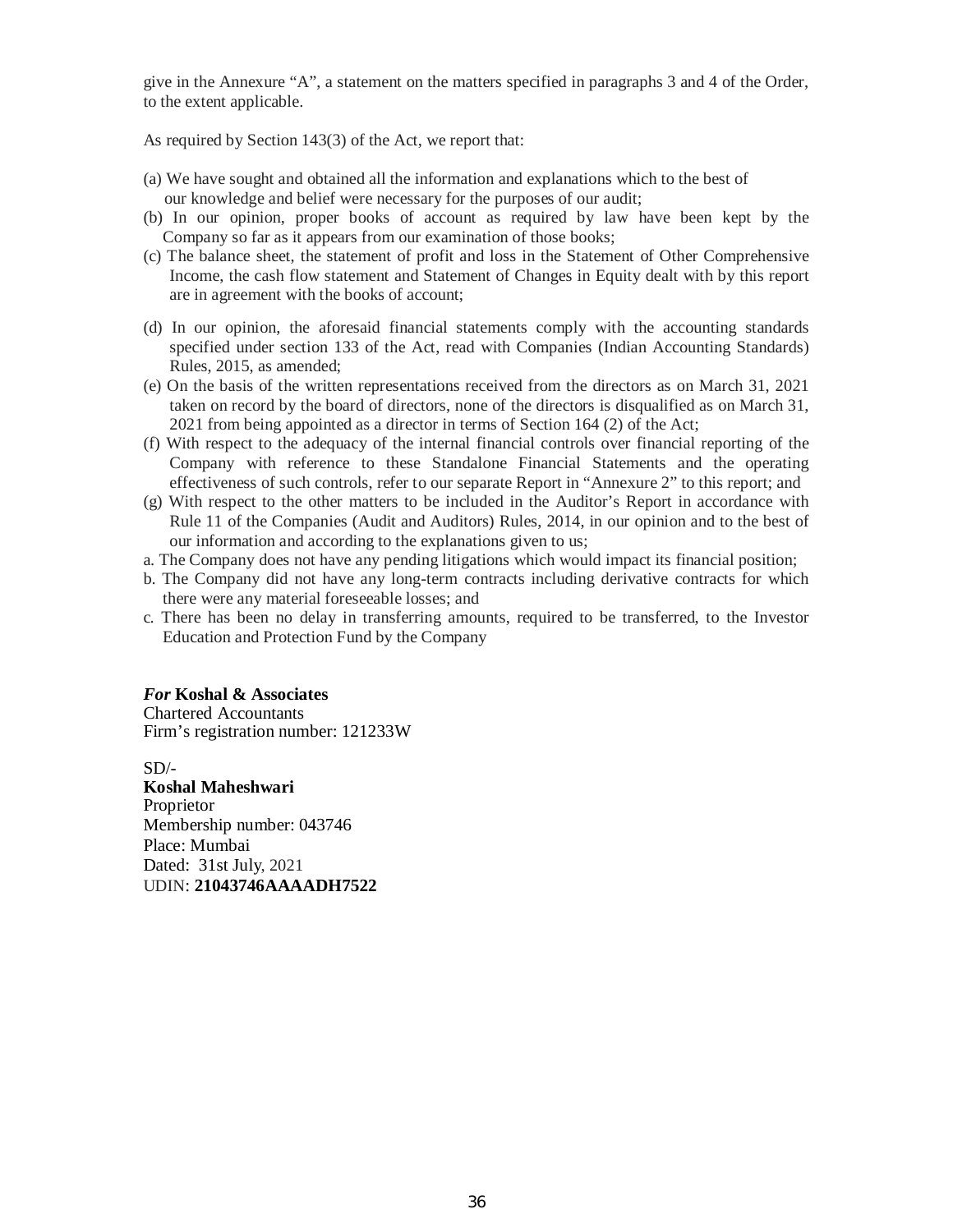## **Annexure - A to the Auditors' Report**

The Annexure referred to in Independent Auditors' Report to the members of **MUZALI ARTS LIMITED (Formerly known as "Welcon International Limited"))** ('the Company') on the financial statements for the year ended 31 March 2021, we report that:

- (i) (a) The Company has maintained proper records showing full particulars, including quantitative details and situation of fixed assets.
	- (b) As explained to us, fixed assets have been physically verified by the management at reasonable intervals. No material discrepancies were noticed on such verification.
	- (c) According to the information and explanations given to us by the management and on the basis of our examination of the records of the Company, the company does not own any immovable property.
- (ii) According to the information and explanations given to us and on the basis of our examination of the records of the Company, the inventories held by the company on the balance sheet date have been physically verified by the management at reasonable intervals during the year and no material discrepancies have been noticed.
- (iii) According to the information and explanations given to us and on the basis of our examination of the records of the Company, the Company has not granted any loans, secured or unsecured to companies, firms, limited liability partnerships or other parties covered in the register maintained under Section 189 of the Act, 2013.
- (iv) In our opinion and according to the information and explanations given to us, the Company has not made any loans which require compliance of section 185 and in respect of loans given, the company has complied with the provisions of s.186 of the Act.
- (v) The Company has not accepted any deposits from the public.
- (vi) The Central Government has not prescribed the maintenance of cost records under section 148(1) of the Act, for any of the services rendered by the Company.
- (vii) (a) According to the information and explanation given to us, employees state insurance, sales-tax, wealth tax, duty of customs, duty of excise, are not applicable to the company. The Company is regular in depositing undisputed statutory dues including income tax, Goods and Service Tax and other statutory dues with the appropriate authorities during the year except for profession tax, provident fund and tax deducted under the income tax.

According to the information and explanation given to us, no undisputed amounts payable were in arrears, as at 31st March, 2021 for the period of more than six months from the date they became payable except for profession tax, Rs. 15400/-. Tds Rs.43440/-

(b) According to the information and explanation given to us, there no dues of income tax or sales-tax or duty of customs or duty of excise or value added tax which have not been deposited with the appropriate authorities on account of any dispute.

- (viii) The Company does not have any loans or borrowings from any financial institution, banks, government or debenture holders during the year. Accordingly, paragraph 3(viii) of the Order is not applicable.
- (viii) The Company did not raised any money by way of initial public offer or further public offer (including debt instruments) and term loans during the year. Accordingly, paragraph 3 (ix) of the Order is not applicable.
- (ix) According to the information and explanations given to us, no fraud by the Company or on the Company by its officers or employees has been noticed or reported during the course of our audit.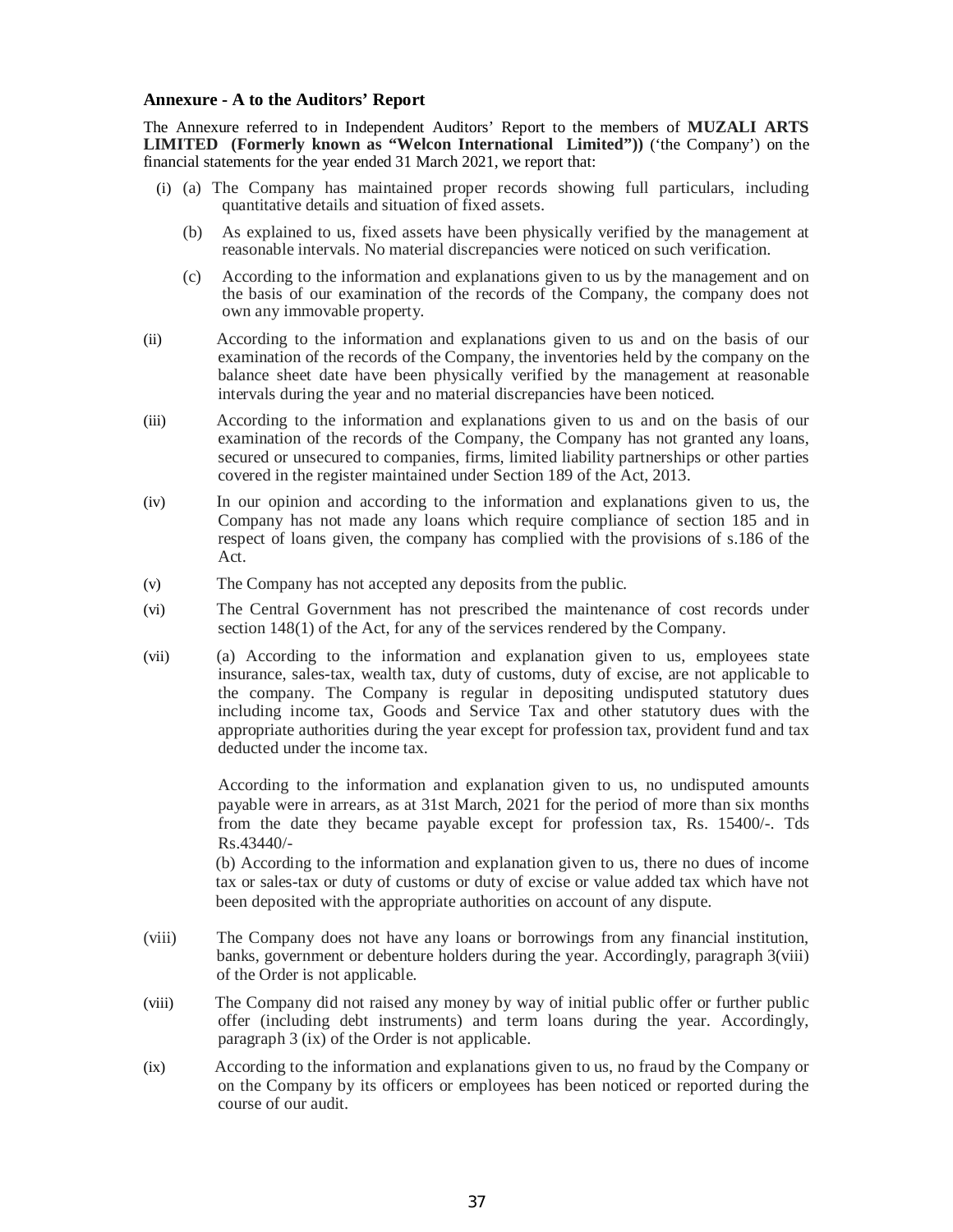- (x) According to the information and explanations give to us, the Company has not paid and provided for any managerial remuneration. Hence requisite approvals mandated by the provisions of section 197 read with Schedule V to the Act are not required.
- (xii) In our opinion and according to the information and explanations given to us, the Company is not a nidhi company. Accordingly, paragraph 3(xii) of the Order is not applicable.
- (xiii) According to the information and explanations given to us and based on our examination of the records of the Company, the Company has entered transactions, during the period, with the related parties as per the provisions of Section 177 and 188 of the Act, and wherever applicable the details have been disclosed in the Financial Statements as required by the applicable accounting standards.
- (xiv) According to the information and explanations give to us and based on our examination of the records of the Company, the Company has not made private placement of shares during the year. Accordingly, paragraph  $\hat{3}(xiv)$  of the Order is not applicable.
- (xiv) According to the information and explanations given to us and based on our examination of the records of the Company, the Company has not entered into noncash transactions with directors or persons connected with him. Accordingly, paragraph 3(xv) of the Order is not applicable.
- (xv) The Company is not required to be registered under section 45 -IA of the Reserve Bank of India Act 1934.

*For* **Koshal & Associates** Chartered Accountants Firm's registration number: 121233W

 $SD/-$ **Koshal Maheshwari** Proprietor Membership number: 043746 Place: Mumbai Dated: 31st July, 2021 UDIN: **21043746AAAADH7522**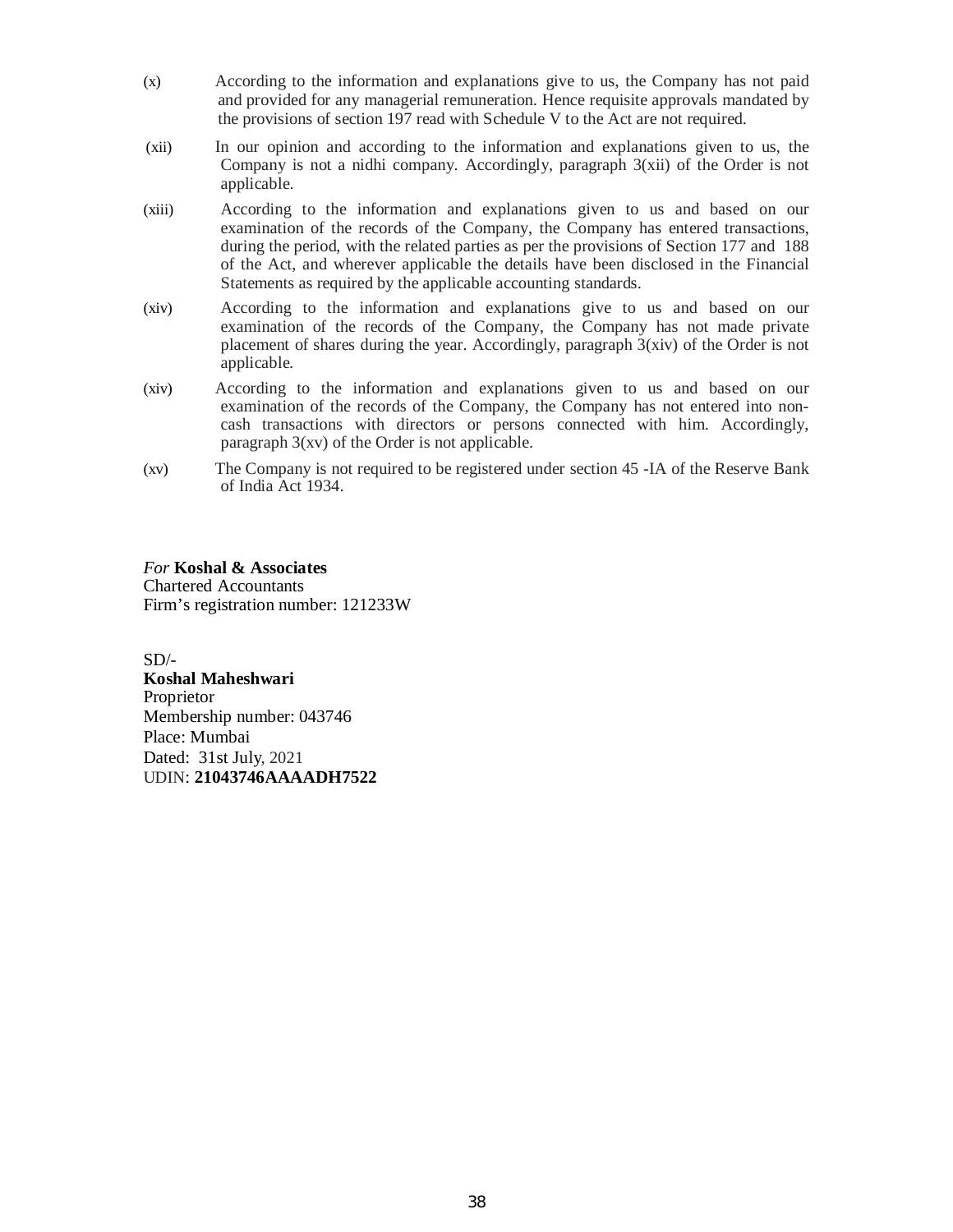# **Annexure - B to the Auditors' Report**

# **Report on the Internal Financial Controls under Clause (i) of Sub-section 3 of Section 143 of the Companies Act, 2013 ("the Act")**

We have audited the internal financial controls over financial reporting of **MUZALI ARTS LIMITED (Formerly known as "Welcon international Limited")** ("the Company") as of 31 March 2021 in conjunction with our audit of the financial statements of the Company for the year ended on that date.

## **Management's Responsibility for Internal Financial Controls**

The Company's management is responsible for establishing and maintaining internal financial controls based on the internal control over financial reporting criteria established by the Company considering the essential components of internal control stated in the Guidance Note on Audit of Internal Financial Controls over Financial Reporting issued by the Institute of Chartered Accountants of India ('ICAI'). These responsibilities include the design, implementation and maintenance of adequate internal financial controls that were operating effectively for ensuring the orderly and efficient conduct of its business, including adherence to company's policies, the safeguarding of its assets, the prevention and detection of frauds and errors, the accuracy and completeness of the accounting records, and the timely preparation of reliable financial information, as required under the Companies Act, 2013.

# **Auditors' Responsibility**

Our responsibility is to express an opinion on the Company's internal financial controls over financial reporting based on our audit. We conducted our audit in accordance with the Guidance Note on Audit of Internal Financial Controls over Financial Reporting (the "Guidance Note") and the Standards on Auditing, issued by ICAI and deemed to be prescribed under section 143(10) of the Companies Act, 2013, to the extent applicable to an audit of internal financial controls, both applicable to an audit of Internal Financial Controls and, both issued by the Institute of Chartered Accountants of India. Those Standards and the Guidance Note require that we comply with ethical requirements and plan and perform the audit to obtain reasonable assurance about whether adequate internal financial controls over financial reporting was established and maintained and if such controls operated effectively in all material respects.

Our audit involves performing procedures to obtain audit evidence about the adequacy of the internal financial controls system over financial reporting and their operating effectiveness. Our audit of internal financial controls over financial reporting included obtaining an understanding of internal financial controls over financial reporting, assessing the risk that a material weakness exists, and testing and evaluating the design and operating effectiveness of internal control based on the assessed risk. The procedures selected depend on the auditor's judgment, including the assessment of the risks of material misstatement of the financial statements, whether due to fraud or error.

We believe that the audit evidence we have obtained is sufficient and appropriate to provide a basis for our audit opinion on the Company's internal financial controls system over financial reporting.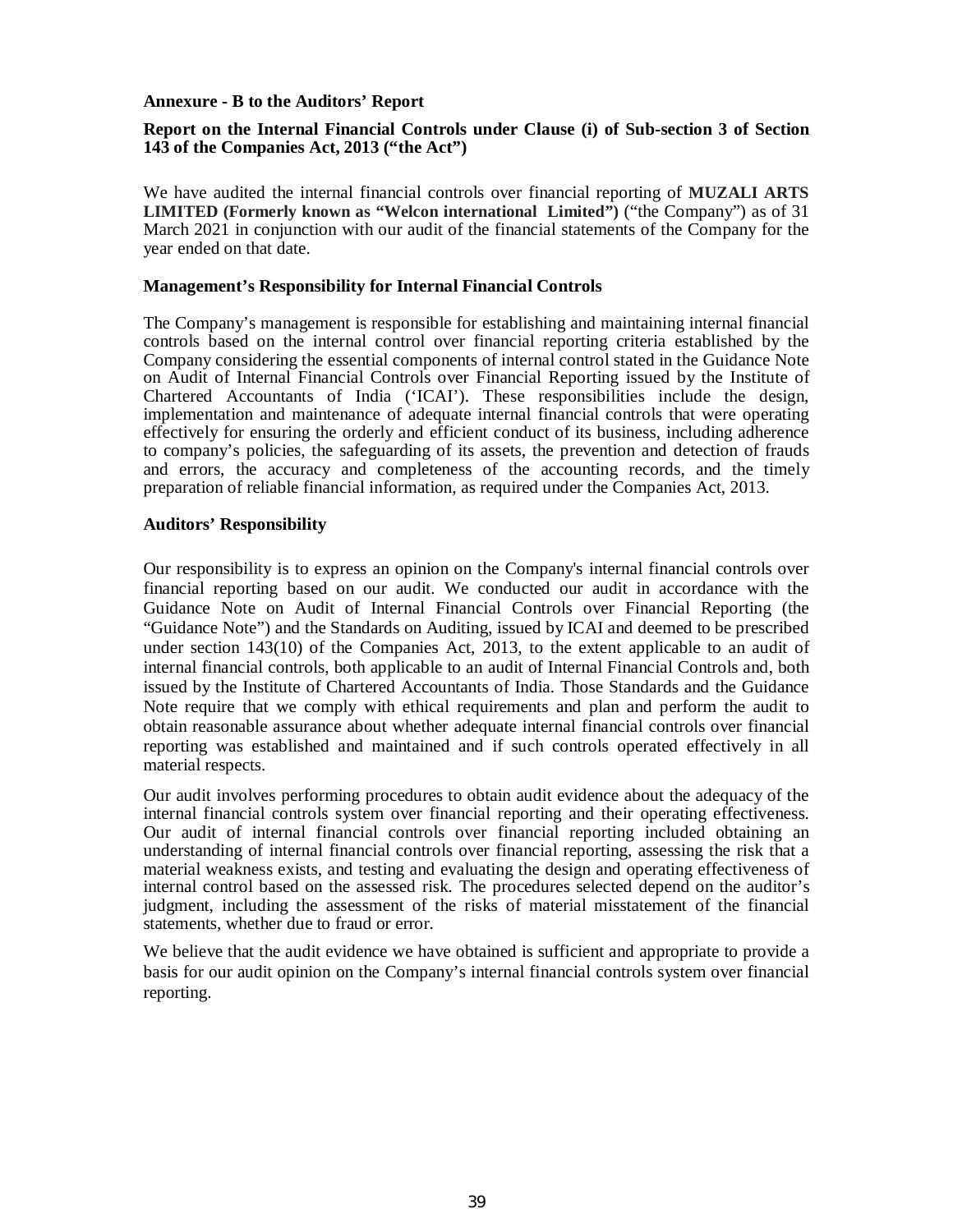# **Meaning of Internal Financial Controls over Financial Reporting**

A company's internal financial control over financial reporting is a process designed to provide reasonable assurance regarding the reliability of financial reporting and the preparation of financial statements for external purposes in accordance with generally accepted accounting principles. A company's internal financial control over financial reporting includes those policies and procedures that (1) pertain to the maintenance of records that, in reasonable detail, accurately and fairly reflect the transactions and dispositions of the assets of the company; (2) provide reasonable assurance that transactions are recorded as necessary to permit preparation of financial statements in accordance with generally accepted accounting principles, and that receipts and expenditures of the company are being made only in accordance with authorisations of management and directors of the company; and (3) provide reasonable assurance regarding prevention or timely detection of unauthorised acquisition, use, or disposition of the company's assets that could have a material effect on the financial statements.

# **Inherent Limitations of Internal Financial Controls Over Financial Reporting**

Because of the inherent limitations of internal financial controls over financial reporting, including the possibility of collusion or improper management override of controls, material misstatements due to error or fraud may occur and not be detected. Also, projections of any evaluation of the internal financial controls over financial reporting to future periods are subject to the risk that the internal financial control over financial reporting may become inadequate because of changes in conditions, or that the degree of compliance with the policies or procedures may deteriorate.

# **Opinion**

In our opinion, the Company has, in all material respects, an adequate internal financial controls system over financial reporting and such internal financial controls over financial reporting were operating effectively as at 31 March 2021, based on the internal control over financial reporting criteria established by the Company considering the essential components of internal control stated in the Guidance Note on Audit of Internal Financial Controls Over Financial Reporting issued by the Institute of Chartered Accountants of India.

*For* **Koshal & Associates** Chartered Accountants Firm's registration number: 121233W

 $SD/-$ **Koshal Maheshwari** Proprietor Membership number: 043746 Place: Mumbai Dated: 31ST July, 2021 UDIN: **21043746AAAADH7522**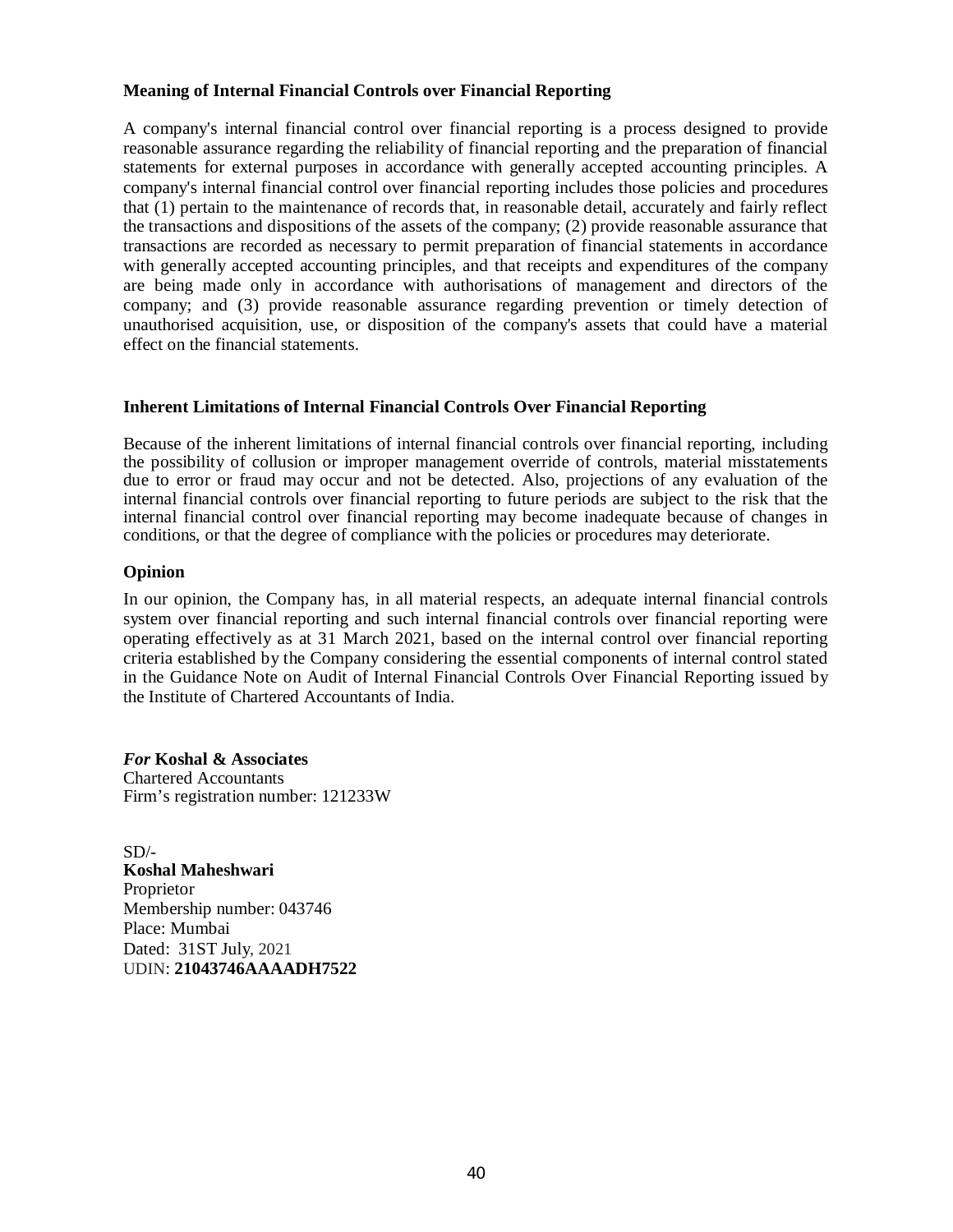#### **Formerly known as WELCON INTERNATIONAL LTD MUZALI ARTS LIMITED CONSOLIDATED BALANCE SHEET AS AT 31st March, 2021**

 **(Amount in Rs.)** 

| <b>Particulars</b>                         |          | For the year<br>ended 31st March,<br>2021 | For the year<br>ended 31st<br>March, 2020 |
|--------------------------------------------|----------|-------------------------------------------|-------------------------------------------|
| <b>Assets</b>                              |          |                                           |                                           |
| (1) Non-Current Assets                     |          |                                           |                                           |
| (a) Property, plant and equipment          | 2        | 412,869                                   | 61,424                                    |
| (b) Financial assets                       |          |                                           |                                           |
| (i)Investments                             | 3        | 2,412,414                                 | 4,052,513                                 |
| (ii) Loans                                 |          |                                           |                                           |
| (iii) Others                               |          |                                           |                                           |
| (c) Non-current tax assets                 | 4        | 2,590,980                                 | 28,254                                    |
| (d) Deferred Tax Asset (Net)               |          |                                           |                                           |
| <b>Total Non-Current Assets</b>            |          | 5,416,263                                 | 4,142,191                                 |
| (2) Current Assets                         |          |                                           |                                           |
| (a) Inventories                            | 5        | 72,580,134                                | 2,383,178                                 |
| (b) Financial assets                       |          |                                           |                                           |
| (i) Trade receivables                      | 6        |                                           | 863,265                                   |
| (ii) Cash and cash equivalents             | 7        | 24,846,768                                | 219,457                                   |
| (iii) Loans                                | 8        | 60,698,567                                | 102,488,078                               |
| (c) Others Current Assets                  | 9        | 44,708,132                                | 462,129                                   |
| <b>Total Current Assets</b>                |          | 202,833,602                               | 106,416,106                               |
| <b>Total Assets</b>                        |          | 208,249,865                               | 110,558,298                               |
| <b>EQUITY AND LIABILITIES</b>              |          |                                           |                                           |
| <b>Equity</b>                              |          |                                           |                                           |
| (a) Equity Share Capital                   | 10       | 48,698,000                                | 20,298,000                                |
| (b) Other Equity                           | 11       | 85,719,817                                | 25,613,804                                |
| <b>Total Equity</b>                        |          | 134,417,817                               | 45,911,804                                |
| <b>Non Controlling interest</b>            |          | 5,375,562                                 |                                           |
| Liabilities                                |          |                                           |                                           |
| (1) Non-Current Liabilities                |          |                                           |                                           |
| (a) Financial Liabilities                  |          |                                           |                                           |
| (i) Borrowings                             | 12       | 19,696,021                                | 20,276,670                                |
| <b>Total Non-Current Liabilities</b>       |          | 19,696,021                                | 20,276,670                                |
| (2) Current Liabilities                    |          |                                           |                                           |
| (a) Financial Liabilities                  |          |                                           |                                           |
| (i) Borrowings                             | 13       | 27,036,247                                |                                           |
| (ii) Trade Payables                        | 14       | 10,731,836                                | 41,861,118                                |
| (iii) Other financial liabilities          | 15       | 1,594,372                                 |                                           |
| (b) Other Current Liabilities              | 16       | 8,556,581                                 | 408,842                                   |
| (c) Current Tax Liabilities (Net)          | 17       | 841,430                                   | 2,099,863                                 |
| <b>Total Current Liabilities</b>           |          | 48,760,466                                | 44,369,823                                |
| <b>Total Equity and Liabilities</b>        |          | 208,249,865                               | 110,558,298                               |
|                                            |          | (0)                                       | (0)                                       |
| Summary of significant accounting policies | 1        |                                           |                                           |
| Notes to accounts                          | $2 - 25$ |                                           |                                           |

The accompanying notes are an integral part of the financial statements. As per our report of even date

**For Koshal & Associates Chartered Accountants Firm number: 121233W**

#### **For and on behalf of the Board MUZALI ARTS LIMITED FIGURE 11 STATE INTERNATIONAL LT**

SD/-<br>Managing Director Managing Director Directon<br>Proprietor: Koshal Maheshwari DIN : 08965751 DIN : 08965751 DIN : 08965752 Proprietor: Koshal Maheshwari **Membership No. 043746 Place: Mumbai Date : 31.07.2021** SD/-

SD/- SD/- (MURTUZA MANSOORBHAI) FARHEEN MANSOORBHAI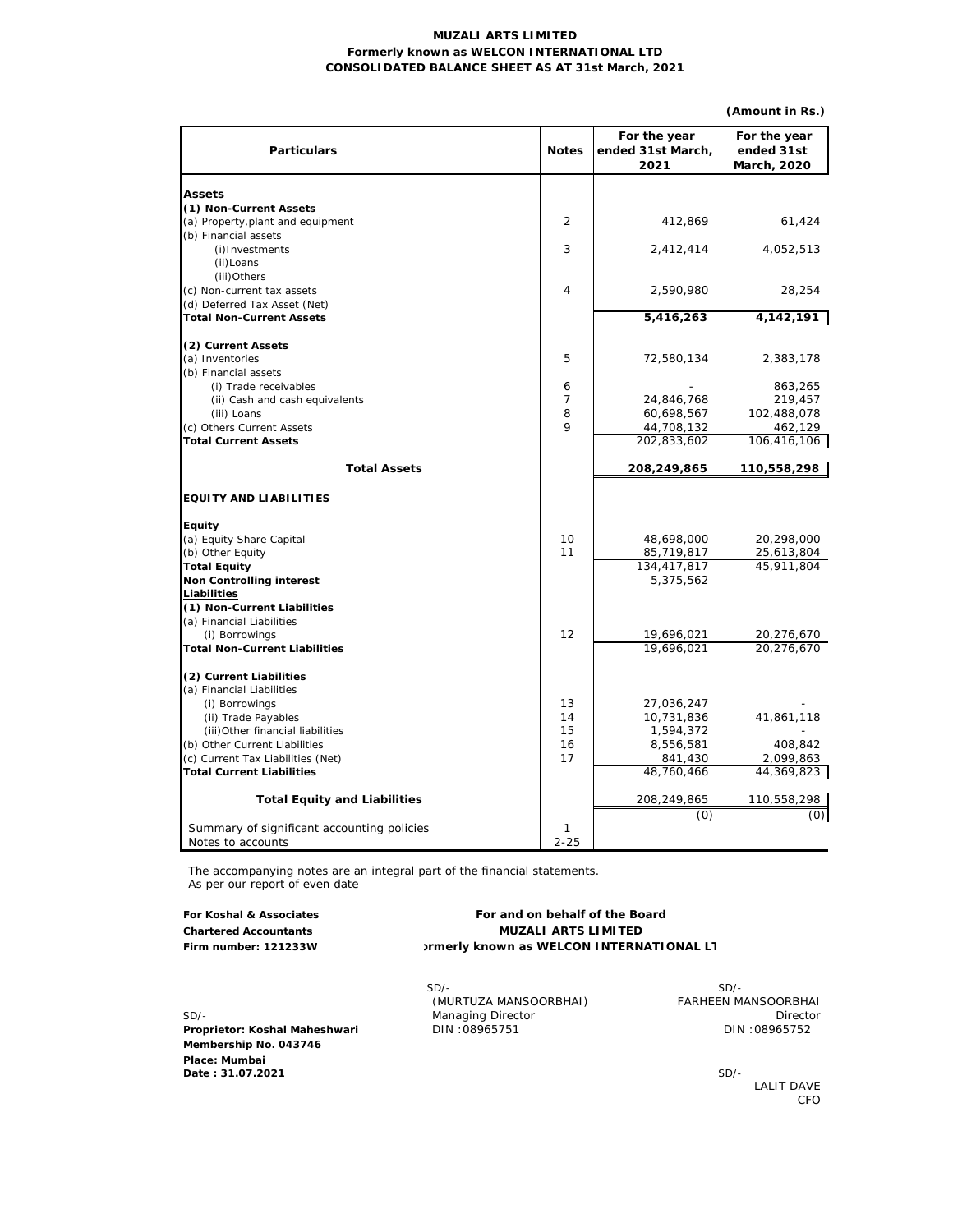#### **WELCON INTERNATIONAL LIMITED Formerly known as SINNER ENERGY INDIA LTD Statement of Profit and Loss for the year ended 31st March, 2021**

|              |                                                                                                                                 |                     |                                        | (Amount in Rs.)                        |
|--------------|---------------------------------------------------------------------------------------------------------------------------------|---------------------|----------------------------------------|----------------------------------------|
|              | <b>Particulars</b>                                                                                                              | <b>Note</b><br>No.  | For the year ended<br>31st March, 2021 | For the year ended<br>31st March, 2020 |
| $\vert$ )    | <b>Revenue From Operations</b>                                                                                                  | 18                  | 22,338,257                             | 37,735,492                             |
| $ 1\rangle$  | <b>Other Income</b>                                                                                                             | 19                  | 6,312,819                              | 8,228,061                              |
| $ 11\rangle$ | Total Revenue (I+II)                                                                                                            |                     | 28,651,075                             | 45,963,553                             |
| IV)          | <b>Expenses:</b><br>Purchase of Stock-in-Trade<br>Changes in Inventory of Finished goods, Work-in-                              | 20                  | 9,045,714                              | 39,540,020                             |
|              | Progress and Stock-in-Trade<br>Employee Benefit expenses<br><b>Finance Cost</b>                                                 | 21<br>22<br>23      | (1,789,714)<br>12,255,724<br>1,060,916 | (2, 383, 178)<br>254,875<br>1,688,159  |
|              | Depreciation and amortization Expenses<br>Other Expenses                                                                        | 24                  | 42,378<br>26,832,203                   | 1,181,485                              |
|              | <b>Total Expenses (IV)</b>                                                                                                      |                     | 47,447,222                             | 40,281,361                             |
| V)           | Profit/(Loss) Before exceptional and tax (III-IV)                                                                               |                     | (18, 796, 147)                         | 5,682,193                              |
| VI)          | <b>Exceptional Items</b>                                                                                                        |                     |                                        |                                        |
| VII)         | Profit/(Loss) Before Tax (V-VI)                                                                                                 |                     | (18, 796, 147)                         | 5,682,193                              |
| VIII)        | <b>Tax Expenses</b><br>i) Current Tax<br>ii) Deferred Tax                                                                       |                     |                                        | 1,533,960                              |
| IX)          | Profit (Loss) from Continuing Operations (VII-VIII)                                                                             |                     | (18, 796, 147)                         | 4,148,233                              |
| X)           | Other Comprehensive income;                                                                                                     |                     |                                        |                                        |
|              | Α<br>(i) Items that will not be reclassified to profit or loss                                                                  |                     |                                        |                                        |
|              | - Equity Instruments through other comprehensive income                                                                         |                     | 887,643                                | 119,254.38                             |
|              | в<br>(i) Items that will be reclassified to profit or loss                                                                      |                     |                                        |                                        |
| XI)          | Total Comprehensive Income for the period (Comprising<br>profit/ (loss) and other Comprehensive Income for the<br>period (IX-X) |                     | (17,908,504)                           | 4,267,487                              |
| XII)         | <b>Earnings per Equity Shares</b><br>1) Basic<br>2) Diluted<br>Summary of significant accounting policies<br>Notes to accounts  | 25<br>1<br>$2 - 25$ | (0.60)<br>(0.52)                       | 0.20<br>0.20                           |

The accompanying notes are an integral part of the financial statements. As per our report of even date

**Proprietor: Koshal Maheshwari** Managing Director Managing Director **Director** Director **Membership No. 043746** DIN :08965751 DIN :08965752 **Place: Mumbai** SD/- Date: 31.07.2021

#### **For Koshal & Associates For and on behalf of the Board Chartered Accountants MUZALI ARTS LIMITED Formerly known as WELCON INTERNATIONAL LTD**

SD/- SD/- SD/- (MURTUZA MANSOORBHAI) FARHEEN MANSOORBHA

CFO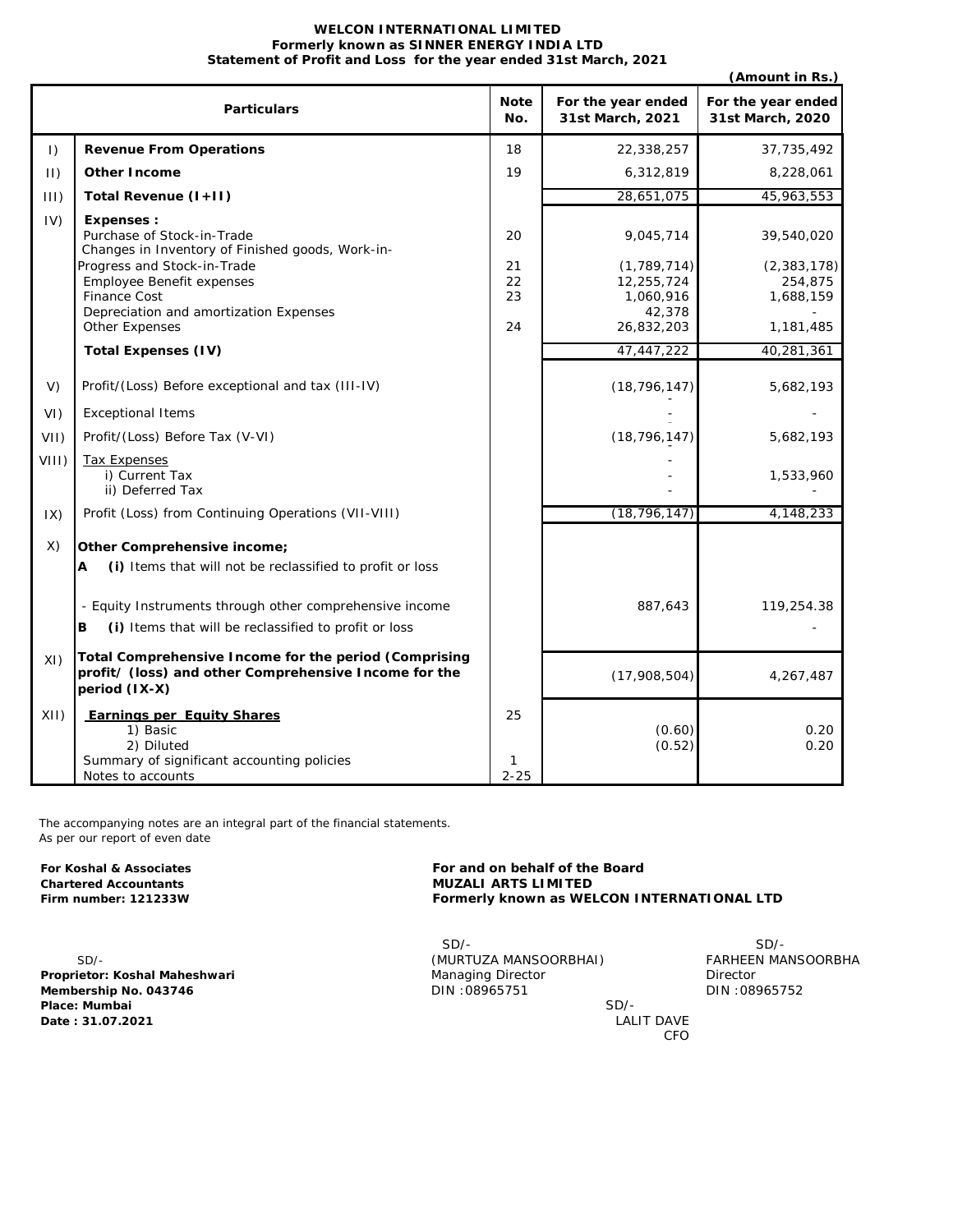**Formerly known as WELCON INTERNATIONAL LTD Cash Flow Statement for the year ended March 31, 2021**

|   |   |                                                        | (Amount in Rs.) | (Amount in Rs.) |
|---|---|--------------------------------------------------------|-----------------|-----------------|
|   |   |                                                        | For the year    | For the year    |
|   |   | <b>PARTICULARS</b>                                     | ended 31st      | ended 31st      |
|   |   |                                                        | March, 2021     | March, 2020     |
| A |   | CASH FLOW FROM OPERATING ACTIVITIES                    |                 |                 |
|   |   | Net Profit /(Loss) before tax                          | (22, 124, 045)  | 5,682,193       |
|   |   | Adjustment for: -                                      |                 |                 |
|   |   | Interest Income                                        | (6, 128, 876)   | (8, 202, 747)   |
|   |   | <b>Finance Cost</b>                                    | 964,652         | 1,688,159       |
|   |   | Depriciation                                           | 103,802         |                 |
|   |   | Written off                                            | 75,190          |                 |
|   |   | Foreign Currency exchange loss on investment           | 135,390         | 30,497          |
|   |   |                                                        |                 |                 |
|   |   | <b>OPERATING PROFIT BEFORE WORKING CAPITAL CHANGES</b> | (26, 973, 888)  | (801, 898)      |
|   |   |                                                        |                 |                 |
|   |   | Movements in Working Capital :-                        |                 |                 |
|   |   | (Increase)/decrease Trade and other receivables        | 2,163,718       | (863, 265)      |
|   |   | Increase/(decrease) Trade Payables                     | (33, 779, 437)  | (32, 944, 413)  |
|   |   | Increase/(decrease) Other Current Liabilities          | 1,067,419       | 104,663         |
|   |   | (Increase)/decrease in Inventories                     | (6, 434, 312)   | (2, 383, 178)   |
|   |   | (Increase)/decrease Others Current Assets              | (41, 764, 178)  | (379, 455)      |
|   |   |                                                        |                 |                 |
|   |   | <b>CASH GENERATED FROM OPERATIONS</b>                  | (78, 746, 790)  | (37, 267, 545)  |
|   |   | <b>Direct Taxes Paid</b>                               | 14,670          | (355, 014)      |
|   |   | Last Year Direct Taxes Paid                            | (1,320,040)     | (8,506)         |
|   | п | NET CASH FLOW FROM OPERATING ACTIVITIES                | (1, 305, 370)   | (37,631,065)    |
| B |   | CASH FLOW FROM INVESTING ACTIVITIES                    |                 |                 |
|   |   | Loan Received / (Given) (NET)                          | 51,181,096      | 38,711,308      |
|   |   | Purchase of Fixed Assets                               |                 |                 |
|   |   |                                                        | (455, 247)      | 10,146          |
|   |   | New Investments                                        | (15,892,955)    | (18,002,207)    |
|   |   | Sale of Investments                                    | 1,913,341       | 14,038,452      |
|   |   | <b>Interest Received</b>                               | 6,438,316       | 8,202,747       |
|   |   | Dividend Received                                      |                 |                 |
|   |   | II NET CASH USED IN INVESTING ACTIVITIES               | 43,184,552      | 42,960,445      |
| C |   | CASH FLOW FROM FINANCING ACTIVITIES                    |                 |                 |
|   |   | Precceeds from issue of share capital                  | 28,400,000      |                 |
|   |   | Cash received from securities premium                  | 56,800,000      |                 |
|   |   | Loans Taken/ (Repaid) (Net)                            | (10, 545, 848)  | (5,450,657)     |
|   |   | Proceeds from issue of Equity warrants                 | 6,293,381       |                 |
|   |   | <b>Interest Paid</b>                                   | (681, 023)      | (1,688,159)     |
|   |   |                                                        |                 |                 |
|   |   | <b>III NET CASH USED IN FINANCING ACTIVITIES</b>       | 80,266,510      | (7, 138, 816)   |
|   |   | NET INCREASE/(DECREASE) IN CASH OR CASH                |                 |                 |
|   |   | EQUIVALENTS $(I + II + III)$                           | 16,425,014      | (1,809,435)     |
|   |   | Add:- CASH & CASH EQUIVALENTS AS AT BEGNNING           | 8,421,754       | 2,028,892       |
|   |   | <b>CLOSING BALANCE OF CASH &amp; CASH EQUIVALENTS</b>  |                 |                 |
|   |   | (Refer Note 7)                                         | 24,846,768      | 219,457         |
|   |   |                                                        |                 |                 |

The above Cash Flow Statement has been prepared under the "Indirect Method" set out in Indian Accounting Standard (Ind AS) 7 on Statement of Cash Flows.

**For Koshal & Associates Chartered Accountants** 

#### **Firm number: 121233W For and on behalf of the Board MUZALI ARTS LIMITED Formerly known as WELCON INTERNATIONAL LTD**

**Proprietor: Koshal Maheshwari** (MURTUZA MANSOORBHAI) FARHEEN MANSOORBHAI **Membership No. 043746 Managing Director Managing Director Director Director Place: Mumbai** DIN :08965751 DIN :08965752 **Date : 31.07.2021** SD/-

SD/- SD/- SD/-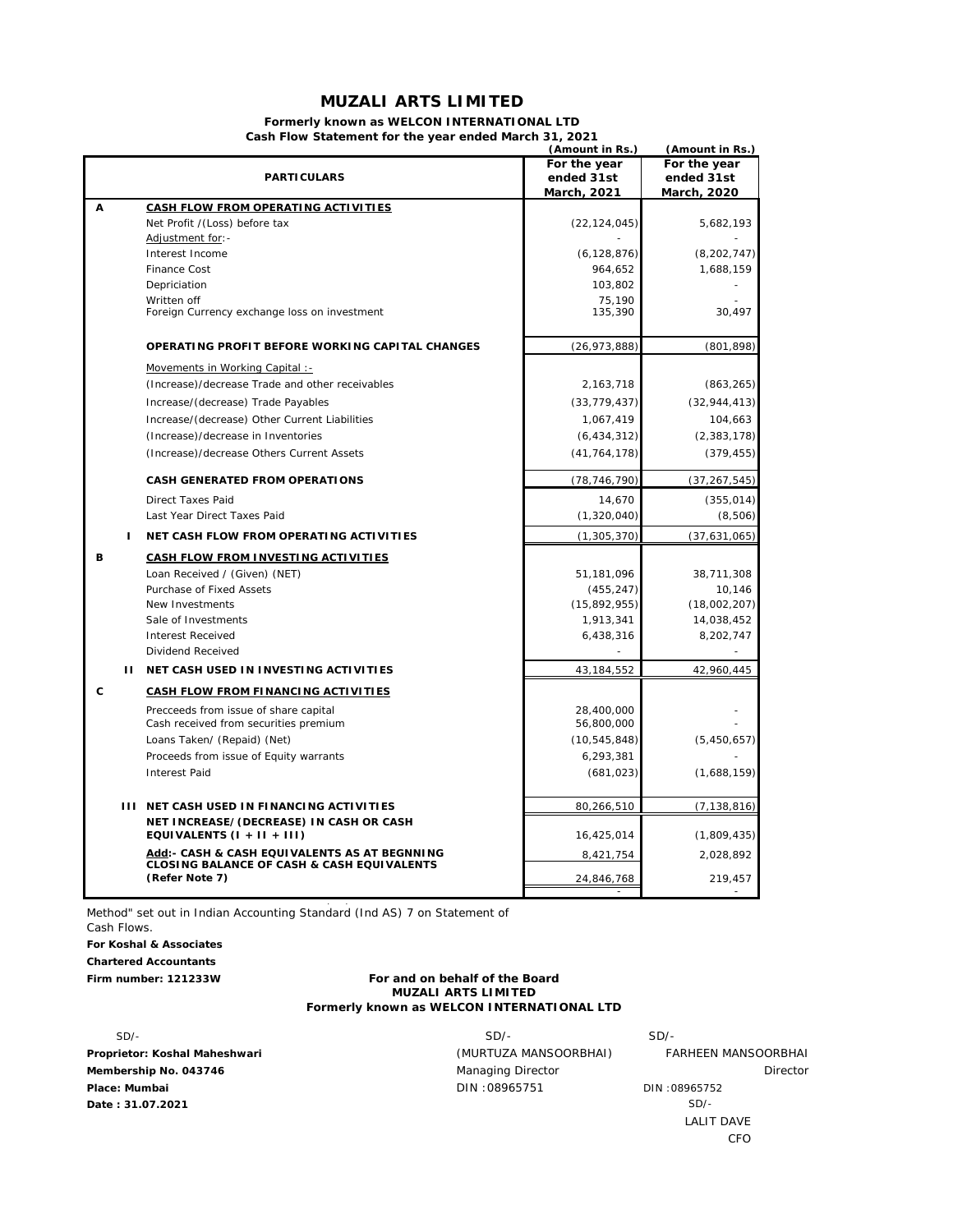Formerly known as WELCON INTERNATIONAL LTD **NOTES FORMING PART OF FINANCIAL STATEMENTS FOR THE YEAR ENDED MARCH 31, 2021**

|            |                                                 |                 |                                    |                                                      |                                                         |                                  |                           |        |       |                                                      |                                   | (Amount in Rs.)                                             |
|------------|-------------------------------------------------|-----------------|------------------------------------|------------------------------------------------------|---------------------------------------------------------|----------------------------------|---------------------------|--------|-------|------------------------------------------------------|-----------------------------------|-------------------------------------------------------------|
|            |                                                 |                 | <b>GROSS BLOCK</b>                 |                                                      |                                                         |                                  | <b>DEPRECIATION BLOCK</b> |        |       |                                                      | <b>NET BLOCK</b>                  |                                                             |
| SR.<br>No. | <b>PARTICULARS</b>                              | Usefull<br>Life | Deemed COST<br>AS ON<br>01.04.2020 | <b>ADDITIONS</b><br><b>DURING THE</b><br><b>YEAR</b> | SALE /<br><b>DI SPOSAL</b><br><b>DURING</b><br>THE YEAR | <b>TOTAL AS ON</b><br>31.03.2021 | <b>UPTO</b><br>01.04.2020 |        |       | FOR THE YEAR ADJUSTMENT UPTO 31.03.2021 AMOUNT AS ON | <b>NET CARRYING</b><br>31.03.2021 | <b>NET CARRYING</b><br><b>AMOUNT AS</b><br>ON<br>31.03.2020 |
|            | Land                                            |                 | 61,424                             | $\sim$                                               | 61,424                                                  |                                  |                           |        |       | $\overline{\phantom{a}}$                             |                                   | 61,424                                                      |
| 3          | Computer Equipments<br><b>Office Equipments</b> |                 | 35,452<br>334,351                  | $\overline{\phantom{a}}$                             | $\overline{\phantom{a}}$                                | 35,452<br>334,351                | 35,452<br>334,351         |        |       | 35,452<br>334,351                                    |                                   |                                                             |
|            | <b>Building Shed</b>                            | 30.00           | $\overline{\phantom{a}}$           | 90,484                                               |                                                         | 90,484                           |                           | 1,709  |       | 1,709                                                | 88,775                            |                                                             |
| 5          | <b>CCTV Cameras</b>                             | 5.00            | $\overline{\phantom{a}}$           | 21,695                                               |                                                         | 21,695                           |                           | 938    |       | 938                                                  | 20,757                            |                                                             |
| 6          | <b>Mobile Handsets</b>                          | 5.00            | $\overline{\phantom{a}}$           | 246,609                                              |                                                         | 246,609                          |                           | 39,731 |       | 39,731                                               | 206,878                           |                                                             |
|            | TOTAL                                           |                 | 431,227                            | 358,788                                              | 61,424                                                  | 728,591                          | 369,803                   | 42,378 |       | 412,181                                              | 316,410                           | 61,424                                                      |
|            | Previous Year 31.03.2020                        |                 | 431,227                            | $\overline{\phantom{a}}$                             |                                                         | 431,227                          | 359,657                   | 15,382 | 5,235 | 369,803                                              | 61,424                            | 71,570                                                      |
|            |                                                 |                 |                                    |                                                      |                                                         |                                  |                           |        |       |                                                      |                                   |                                                             |
|            | Capital WIP                                     |                 |                                    |                                                      |                                                         |                                  |                           |        |       |                                                      | 96,458                            | 81,716                                                      |
|            | Total                                           |                 |                                    |                                                      |                                                         |                                  |                           |        |       |                                                      | 412,869                           | 153,287                                                     |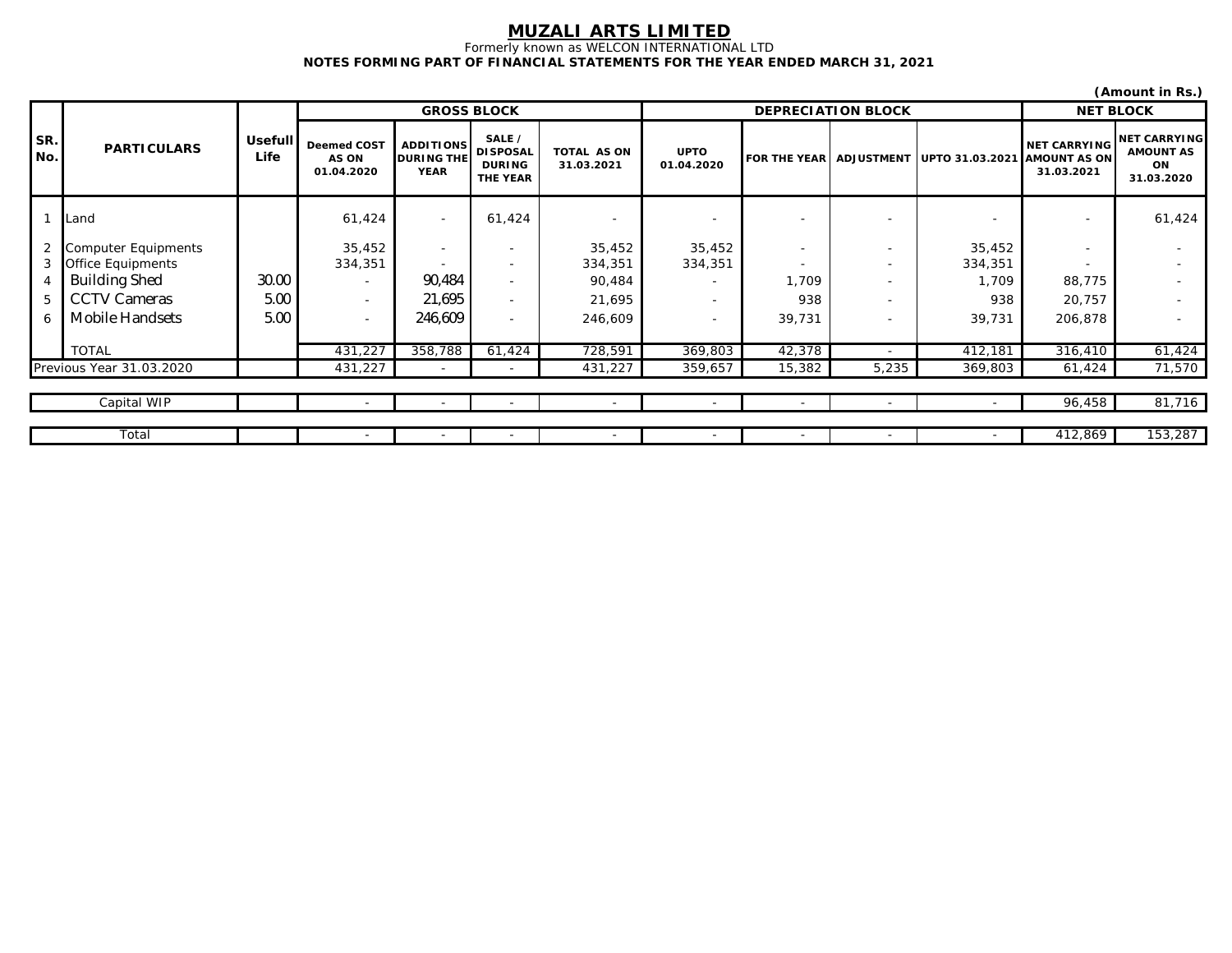## **Formerly known as WELCON INTERNATIONAL LTD**

**NOTES FORMING PART OF FINANCIAL STATEMENTS FOR THE YEAR 31st March , 2021**

| <b>PARTICULARS</b>                                                           | As at 31.03.2021 | As at 31.03.2020 |           |
|------------------------------------------------------------------------------|------------------|------------------|-----------|
| NOTE $# 3$                                                                   |                  |                  |           |
| Non - Current Investment                                                     |                  |                  |           |
| Investments carried at Fair Value Through Other Comprehensive Income (FVOCI) |                  |                  |           |
| INVESTMENTS IN EQUITY INSTRUMENTS - QUOTED (fully paid up) :                 |                  |                  |           |
| Gupta Carpets International Ltd                                              | 5,000            |                  | 100,250   |
| Pritika Auto Industries Ltd                                                  | 12,920           |                  | 788,120   |
| Trio Mercantile & Trading Ltd                                                | 86,452           | 2,547,804        | 3,164,143 |
|                                                                              |                  |                  |           |
| <b>TOTAL INVESTMENTS</b>                                                     |                  | 2,547,804        | 4,052,513 |
|                                                                              |                  |                  |           |
| Agreegate of Quoted Investment & market value thereof                        |                  | 2,547,804        | 4,052,513 |
|                                                                              |                  |                  |           |
| Agreegate of Un-Quoted Investment                                            |                  |                  |           |
| Less: Investment in Foreign Subsidiary                                       |                  |                  |           |
| Agreegate of Un-Quoted Investment                                            |                  |                  |           |

| NOTE $# 4$                |           |        |
|---------------------------|-----------|--------|
| <b>Non Current Assets</b> |           |        |
| <b>Security Deposits</b>  | 2,590,980 | 28,254 |
|                           |           |        |
|                           | 2,590,980 | 28,254 |

In assessing the realizability of deferred income tax assets, management considers whether some portion or all of deferred income tax assets will not be reliazed. The ultimate realization of deferred income tax assets is dependent upon the generation of future taxable income during the periods in which the temporary differences become deductible. The amount of the deferred income tax assets considered realizable, however could be reduced in the near term if estimates of future taxable income during the carry forward period are reduced.

| NOTE $# 5$         |            |           |
|--------------------|------------|-----------|
| <b>Inventories</b> |            |           |
| Stock in Trade     | 72,580,134 | 2,383,178 |
|                    | 72,580,134 | 2,383,178 |
|                    |            |           |

| NOTE $# 6$                                     |         |
|------------------------------------------------|---------|
| Trade Receivables (Unsecured, Considered good) |         |
| - Current Trade Receivable                     | 863.265 |
| Less: Allowance for Bad & Doubtful Debts       |         |
|                                                | 863.265 |

Note :- No amounts are receivable from directors or other officers of the company either severally or jointly with any other person or from by the firms or private companies in which any director is a partner or a director or a member.

| NOTE $# 7$                                    |            |         |
|-----------------------------------------------|------------|---------|
| <b>Cash and Cash Equivalents</b>              |            |         |
| <b>Balances with Bank</b>                     |            |         |
| -in Current accounts                          | 22,094,188 | 179,176 |
| -deposits with maturity of less than 3 months |            |         |
| Cash on Hand                                  | 2,676,091  | 40,281  |
|                                               | 24,846,768 | 219,457 |
|                                               |            |         |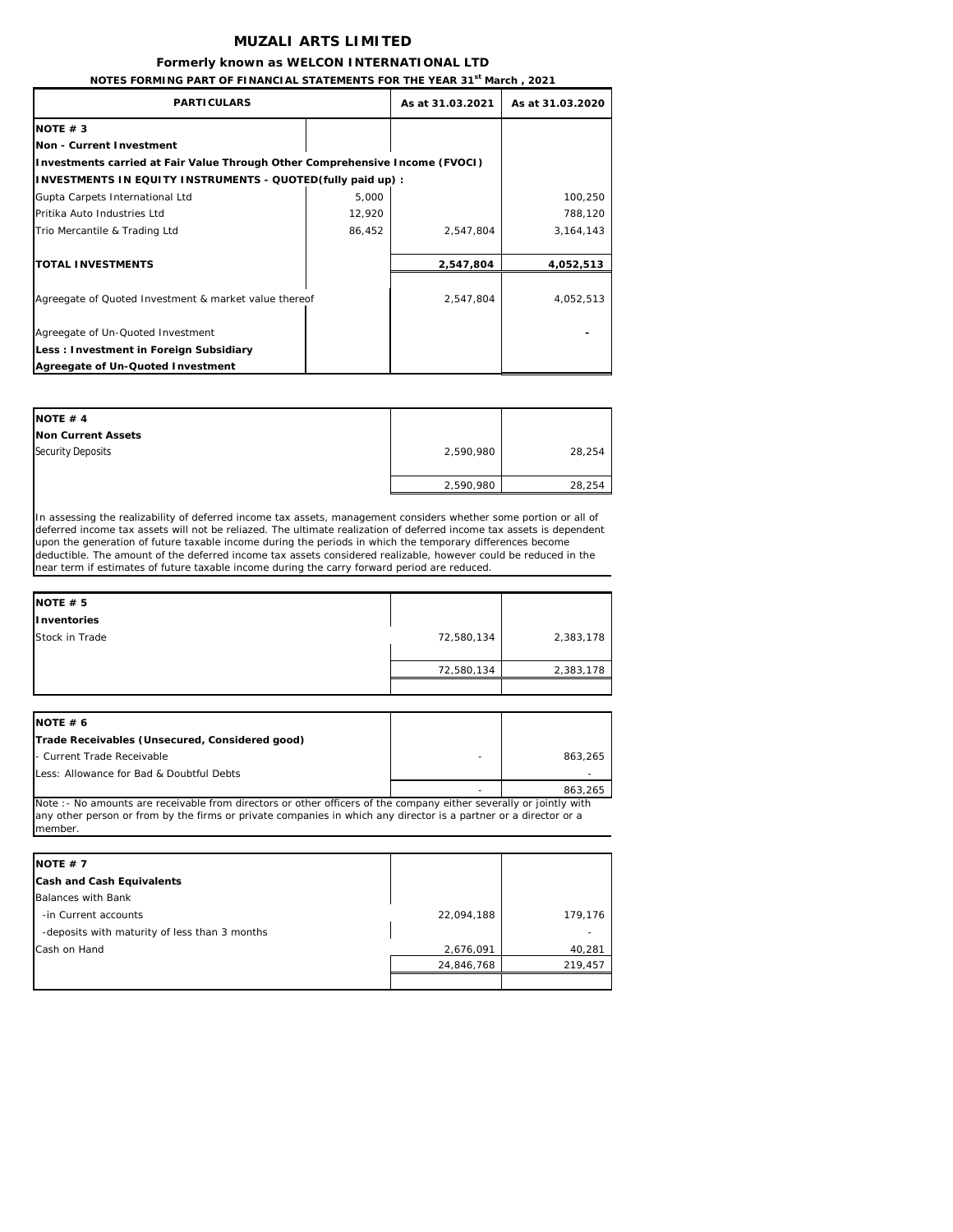| NOTE $# 8$                   |            |             |
|------------------------------|------------|-------------|
| <b>Current Loans</b>         |            |             |
| (Unsecured, Considered good) |            |             |
| Demand Loan: Others          |            |             |
| - Intercorporate Deposit     | 6,716,898  | 31,257,184  |
| - Others                     | 53,981,669 | 71,230,894  |
|                              | 60,698,567 | 102,488,078 |
|                              |            |             |

Note :- No amounts are receivable from directors or other officers of the company either severally or jointly with any other person or from by the firms or private companies in which any director is a partner or a director or a member.

| <b>NOTE</b> $# 9$                       |            |         |
|-----------------------------------------|------------|---------|
| <b>Other Current Assets</b>             |            |         |
| Advances other than capital adavances   |            |         |
| Security Deposits                       | 100,000    | 75,000  |
| Duties & Taxes - GST (Net)              | 941,260    | 387,129 |
| Advance to Supplier                     | 42,202,150 |         |
| Advance Receivble to Murtuza Mansurbhai | 1,464,722  |         |
|                                         | 44,708,132 | 462,129 |
|                                         |            |         |

|                                                                                                     | (Amount in Rs.)           | (Amount in Rs.)           |                        |            |
|-----------------------------------------------------------------------------------------------------|---------------------------|---------------------------|------------------------|------------|
| <b>PARTICULAR</b>                                                                                   | As at 31st March,<br>2021 | As at 31st March,<br>2020 |                        |            |
| Note - 10 Share Capital                                                                             |                           |                           |                        |            |
| <b>Authorized Capital</b>                                                                           |                           |                           |                        |            |
| 5,00,00,000 equity shares of Rs. 1/- each                                                           | 60,000,000                | 50,000,000                |                        |            |
| (5,00,00,000 and 5,00,00,000 Equity Shares of Re.<br>1/- each and Re. 1/-each at March 31, 2020 and |                           |                           |                        |            |
| March 31, 2019 respectively)                                                                        |                           |                           |                        |            |
| Issued, Subscribed & Fully Paid - up                                                                |                           |                           |                        |            |
| 4,86,98,000 Equity Shares of Rs 1/- each                                                            | 48,698,000                | 20,298,000                |                        |            |
| (2,02,98,000 and 2,02,98,000 Equity Shares of Re.<br>1/- each and Re. 1/-each at March 31, 2020)    |                           |                           |                        |            |
|                                                                                                     |                           |                           |                        |            |
|                                                                                                     | 48,698,000                | 20,298,000                |                        |            |
| (i) Reconciliation of number of share outstanding<br>at beginning                                   | As at 31st March, 2021    |                           | As at 31st March, 2020 |            |
| and at the end of the reporting period:                                                             | No of Shares              | Amount                    | No of Shares           | Amount     |
| At the beginning of the year                                                                        | 20,298,000                | 20,298,000                | 20,298,000             | 20.298.000 |
| Issued during the Year                                                                              | 28,400,000                | 28,400,000                |                        |            |
| Less Forfeited During the Year                                                                      |                           |                           |                        |            |
| Oustanding at the end of the year                                                                   | 48,698,000                | 48,698,000                | 20,298,000             | 20,298,000 |

**(ii) Terms/ right attached to Equity Shares**

The Company has Only one Class of equity shares having par value of Rs.1 per Shares. Each holder of Equity Shares is Entitled to one vote per share. In the event of liquidation of the company, the holders of equity share will be entitled to receive remaning assets of the Company, after distribution of all preferential amount. The distribution will be in proportion to the number of equity shares held by the shareholders.

| (III) Detail of shares held by the holding<br>company, the ultimate holding company,<br>their subsidiaries and associates: | <b>NIL</b>                | <b>NIL</b> |                        | NIL                      |                          |              |
|----------------------------------------------------------------------------------------------------------------------------|---------------------------|------------|------------------------|--------------------------|--------------------------|--------------|
| Details of Shareholders holding more than 5% shares in the Company                                                         |                           |            |                        |                          |                          |              |
| Name of the Shareholders                                                                                                   | As at 31st<br>March, 2021 |            | As at 31st March, 2021 |                          | As at 31st March, 2020   |              |
|                                                                                                                            | %                         | %          | No of Shares           | %                        | No of Shares             | No of Shares |
|                                                                                                                            |                           |            |                        |                          |                          |              |
| Farheen Murtuza Mansoorbhai                                                                                                | 14.46                     | 14.46      | 7,043,997              | -                        | $\overline{\phantom{a}}$ |              |
| Mansoorbhai Murtuza                                                                                                        | 14.47                     | 14.47      | 7,044,216              | $\overline{\phantom{a}}$ | $\overline{\phantom{a}}$ |              |
|                                                                                                                            |                           |            |                        |                          |                          |              |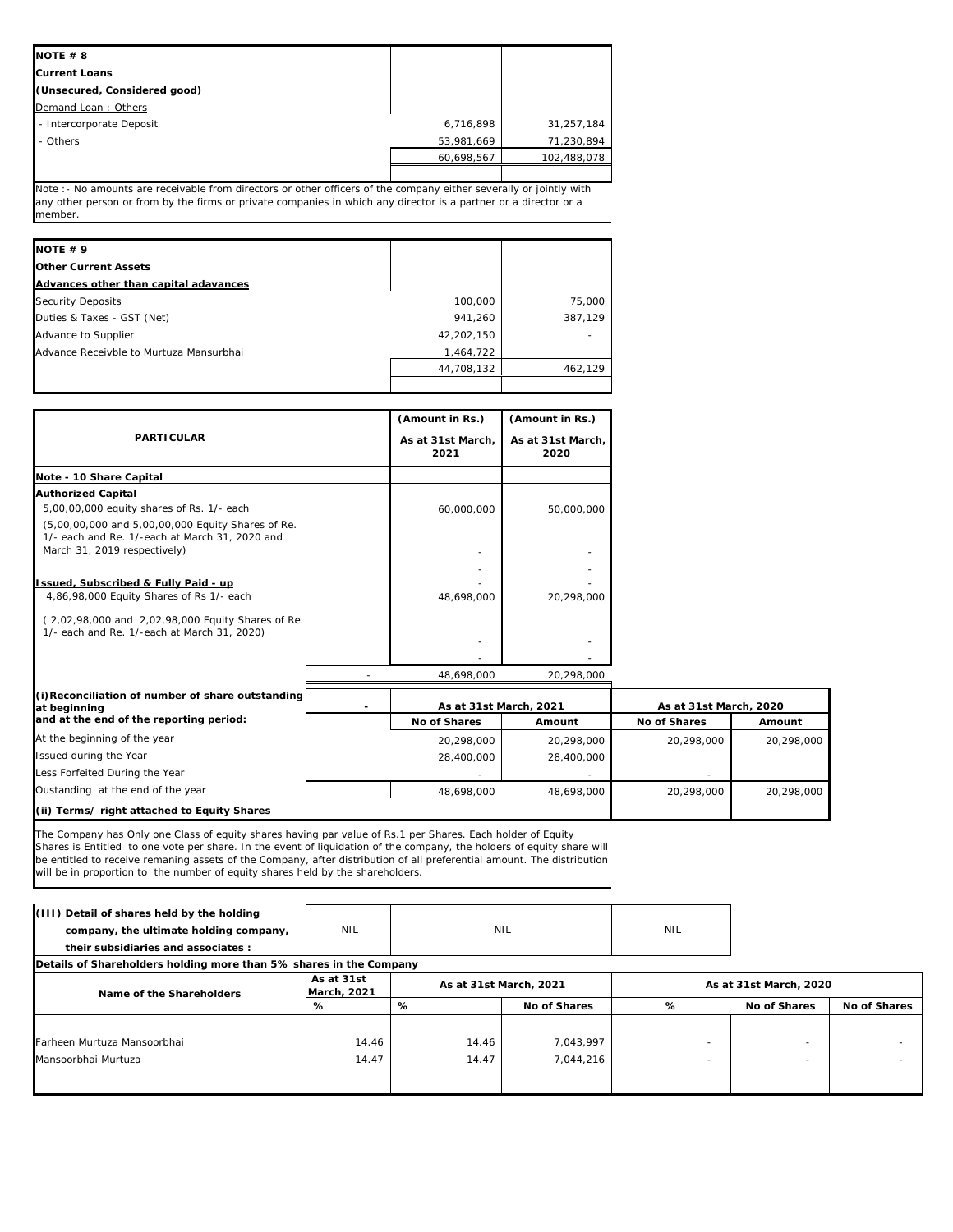| <b>NOTE # 11</b>                                          |                |            |
|-----------------------------------------------------------|----------------|------------|
| <b>Other Equity</b>                                       |                |            |
| (a)RESERVES & SURPLUS                                     |                |            |
| (I) Security Premium                                      |                |            |
| Opening Balance                                           |                |            |
| During the year addition                                  | 56,800,000     |            |
| Closing Balance                                           | 56,800,000     |            |
|                                                           |                |            |
| (II) General Reserve                                      |                |            |
| As per last Balance Sheet                                 | 10,135,700     | 10,135,700 |
| Addition during the year                                  |                |            |
|                                                           | 10,135,700     | 10,135,700 |
|                                                           |                |            |
| (III) Retained Earnings                                   |                |            |
| As per last Balance Sheet                                 | 21,890,930     | 11,210,617 |
| Add: Profit for the year                                  | (9, 386, 914)  | 4,148,233  |
| Less : Allocations & Appropriations                       |                |            |
| Less: Previous Year Tax                                   |                |            |
| <b>Transfer to Reserves</b>                               |                |            |
|                                                           | 12,504,016     | 15,358,850 |
|                                                           |                |            |
| (b) Equity Instruments through Other Comprehensive Income |                |            |
| Opening Balance                                           | 119,254        |            |
| During the year addition                                  | 887,643        | 119,254    |
| Deletion During the year                                  | 1,401,796      |            |
| Closing Balance                                           | (394, 899)     | 119,254    |
|                                                           |                |            |
| (c) Equity Warrant                                        |                |            |
| Opening Balance                                           |                |            |
| During the year addition                                  | 6,675,000      |            |
| Closing Balance                                           | 6,675,000      |            |
|                                                           |                |            |
|                                                           | 85,719,817     | 25,613,804 |
|                                                           |                |            |
|                                                           |                |            |
| <b>NOTE #12</b>                                           |                |            |
| Non Current - Long Term Borrowings                        |                |            |
| <b>Unsecured</b>                                          |                |            |
| Demand Loans                                              | 19,696,021     | 20,276,670 |
|                                                           | 19,696,021     |            |
|                                                           |                | 20,276,670 |
|                                                           |                |            |
| <b>NOTE #13</b>                                           |                |            |
| <b>Current - Long Term Borrowings</b>                     |                |            |
| Unsecured                                                 |                |            |
| Demand Loans                                              | 27,036,247     |            |
|                                                           |                |            |
|                                                           | 27,036,247     |            |
|                                                           | $\blacksquare$ |            |
|                                                           |                |            |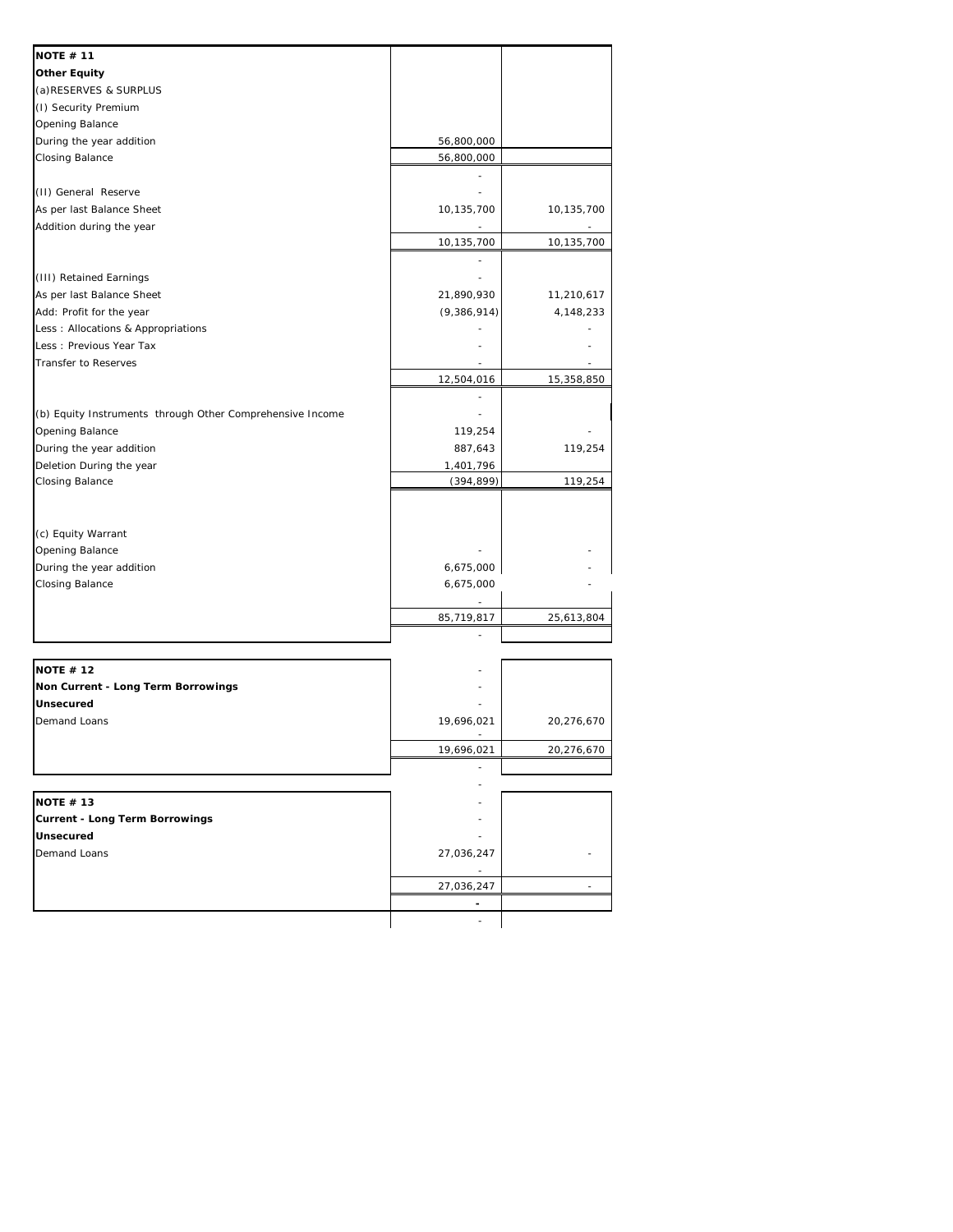| NOTE $#$ 14                                                                                    |            |            |
|------------------------------------------------------------------------------------------------|------------|------------|
| <b>Trade Payables</b>                                                                          |            |            |
| Current Trade payables                                                                         | 10.731.836 | 41,861,118 |
|                                                                                                |            |            |
|                                                                                                | 10.731.836 | 41,861,118 |
| i. Total outstanding dues of micro enterprises and small enterprises                           |            |            |
| ii. Total outstanding dues of creditors other than micro enterprises and<br>small enterprises* | 10,731,836 | 41,861,118 |
|                                                                                                |            |            |

\*Disclosure in relation to Micro and Small enterprises 'Suppliers' as defined in the Micro, Small and Medium Enterprises Development Act, 2006 ('Act').

The Ministry of Micro, Small and Medium Enterprises has issued an Office Memorandum dated 26 August 2008 which recommends that the Micro and Small Enterprises should mention in their correspondence with their customers the Entrepreneurs Memorandum Number as allocated after filing of the said Memorandum. Accordingly, the disclosures above in respect of the amounts payable to such enterprises as at the period end has been made based on information received and available with the Company.

As explained by management there is no outstanding balance related to Micro and Small enterprises 'Suppliers' as defined in the Micro, Small and Medium Enterprises Development Act, 2006 ('Act') as at year end.

| <b>NOTE # 15</b>                   |           |  |
|------------------------------------|-----------|--|
| <b>OTHER FINANCIALL LIABLITIES</b> |           |  |
| <b>Unsecured</b>                   |           |  |
| <b>Bank of America</b>             | 1,193,995 |  |
| Amex 3-15004                       | 344,535   |  |
| Regions Bank 1979                  | 55,843    |  |
|                                    |           |  |
|                                    | 1,594,372 |  |
|                                    |           |  |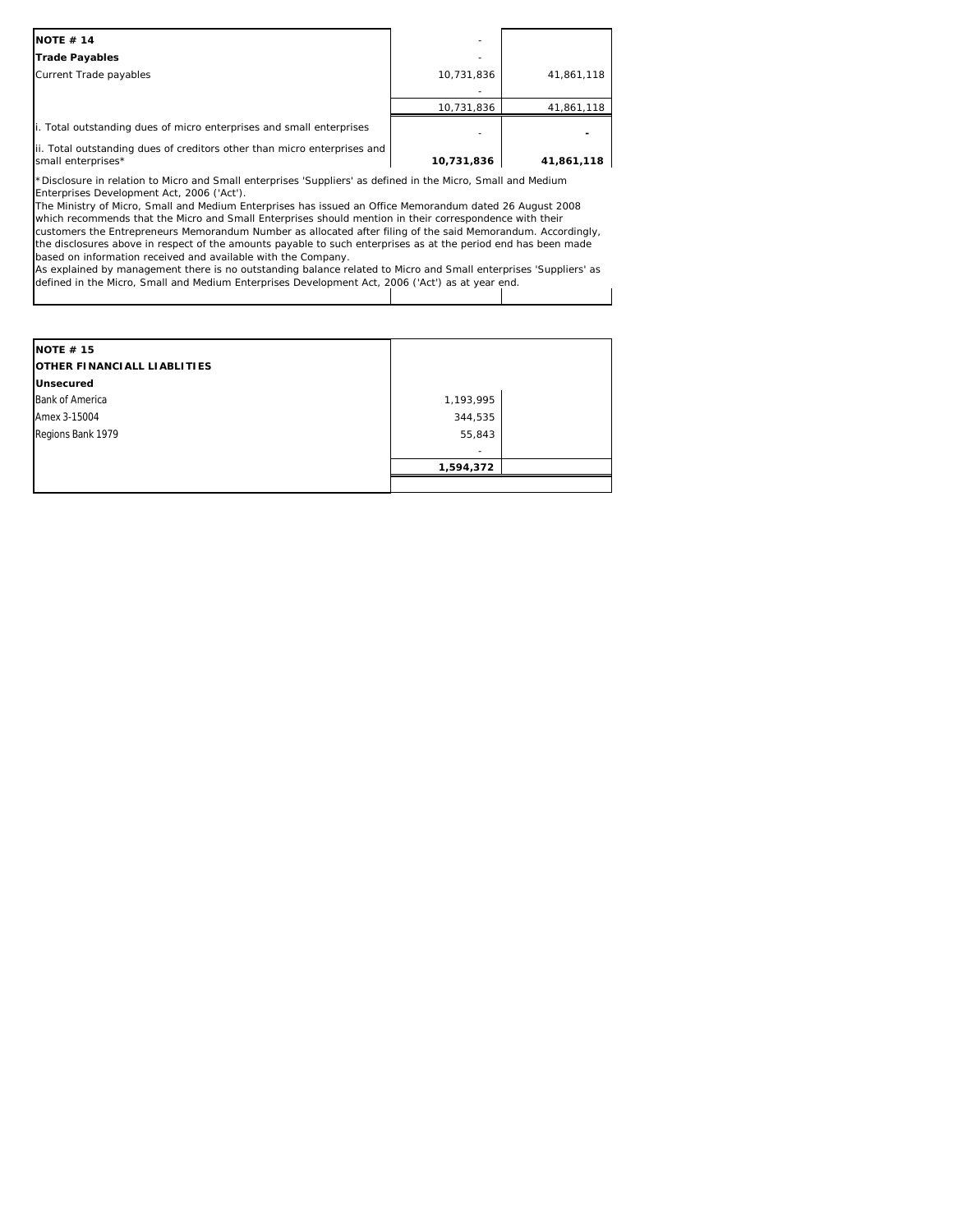| NOTE $# 16$                           |                          |         |
|---------------------------------------|--------------------------|---------|
| <b>Other Current Liabilities</b>      |                          |         |
| <b>Other Payables</b>                 |                          |         |
| <b>Statutory Dues</b>                 | 324,668                  | 223,661 |
| Deposit towards project               | 5,000,000                |         |
| <b>Creditors for Expenses payable</b> | 3,231,913                | 185,181 |
|                                       | $\overline{\phantom{a}}$ |         |
|                                       | 8,556,581                | 408,842 |
|                                       |                          |         |

| <b>NOTE #17</b>                |         |           |
|--------------------------------|---------|-----------|
| <b>Current Tax Liabilities</b> |         |           |
| Income Tax (Net)               | 841,430 | 2,099,863 |
|                                |         |           |
|                                | 841,430 | 2,099,863 |
|                                |         |           |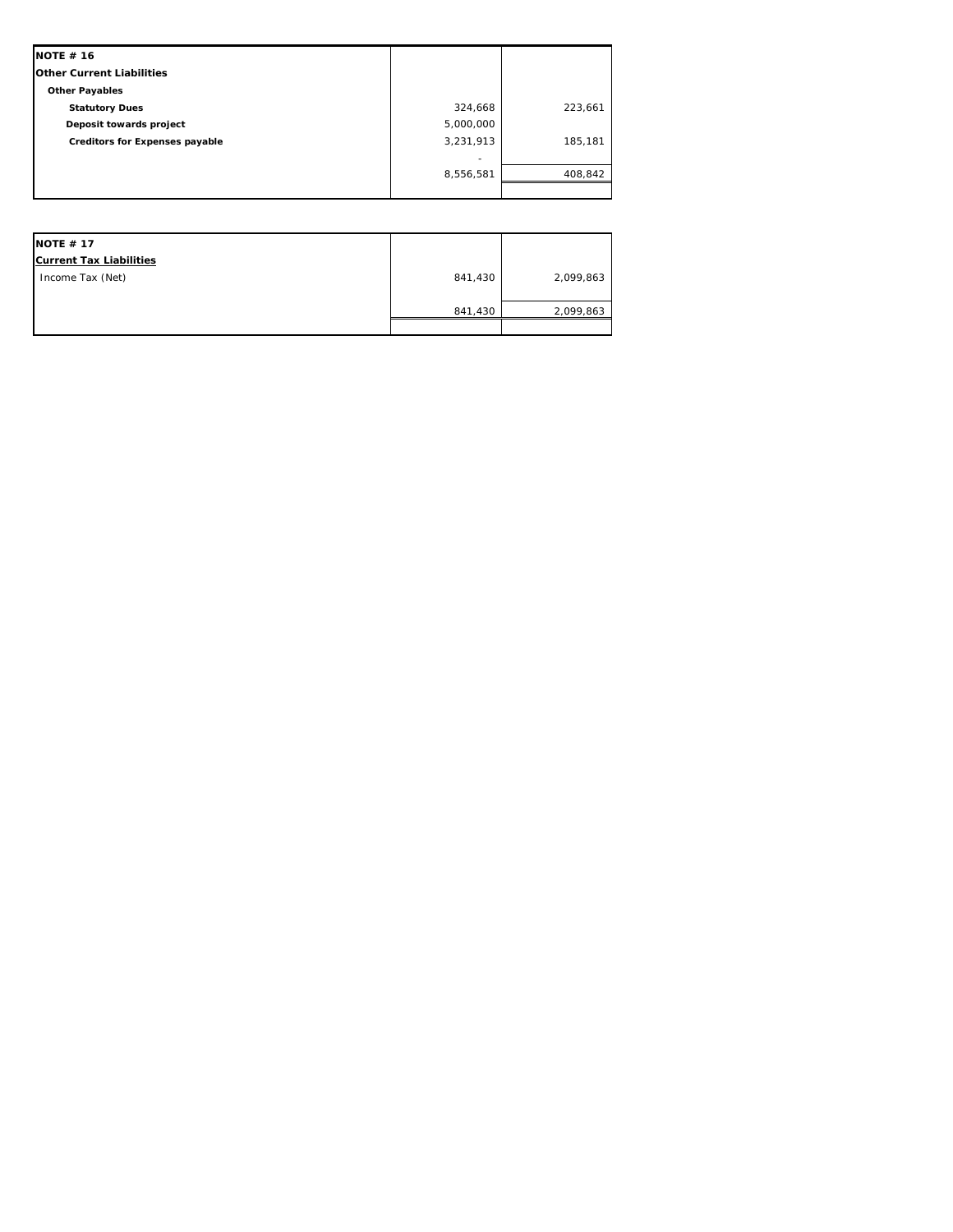## **Formerly known as WELCON INTERNATIONAL LTD**

|                                                 |          |                        | (Amount in Rs.)        |
|-------------------------------------------------|----------|------------------------|------------------------|
| <b>PARTICULARS</b>                              |          | As at 31st March, 2021 | As at 31st March, 2020 |
| Note -18                                        |          |                        |                        |
| <b>Revenue From Operation</b>                   |          |                        |                        |
| Sale of Goods                                   |          | 22,338,257             | 37,735,492             |
|                                                 | Total In | 22,338,257             | 37,735,492             |
|                                                 |          |                        |                        |
| Note -19                                        |          |                        |                        |
| Other Income                                    |          |                        |                        |
| Interest on Loan                                |          | 6,074,163              | 8,202,747              |
| Interest Income                                 |          | 148,501                |                        |
| Discount Received                               |          | 9,479                  | 25,314                 |
| Currency Exchange Loss in Investment            |          | (135, 390)             |                        |
| Miscellaneous Income                            |          | 209,503                |                        |
| Sales Discount                                  |          | 1                      |                        |
| <b>Collection Allowance</b>                     |          | 6,561                  |                        |
|                                                 | Total In |                        |                        |
|                                                 |          | 6,312,819              | 8,228,061              |
| Note -20                                        |          |                        |                        |
| Purchase of Stock in Trade                      |          | 9,045,714              | 39,540,020             |
|                                                 | Total In | 9,045,714              | 39,540,020             |
|                                                 |          |                        |                        |
| Note -21 Change in inventories2                 |          |                        |                        |
| Opening Stock                                   |          | 2,383,178              |                        |
| Closing stock                                   |          | 4,172,892              | 2,383,178              |
|                                                 | Total In | (1,789,714)            | (2,383,178)            |
|                                                 |          |                        |                        |
| <b>Note - 22</b>                                |          |                        |                        |
| <b>Employee Benefit Expenses</b>                |          |                        |                        |
| Salaries to Employees<br>Staff Welfare expenses |          | 2,696,163              | 237,000                |
| Salaries Officer                                |          | 85,479<br>3,940,963    | 17,875                 |
| Salaries Regular                                |          | 4,853,906              |                        |
| Taxes and Payrolls                              |          | 679,213                |                        |
|                                                 | Total In | 12,255,724             | 254,875                |
| <b>Note - 23</b>                                |          |                        |                        |
| <b>Finance Cost</b>                             |          |                        |                        |
| Interest on Loan                                |          | 1,060,916              | 1,688,159              |
|                                                 | Total In | 1,060,916              | 1,688,159              |
| Note -24                                        |          |                        |                        |
| <b>Other Expenses</b>                           |          |                        |                        |
| <b>Payment to Auditors-</b>                     |          |                        |                        |
| as Statutory Auditor                            |          | 49,000                 | 50,000                 |
| as Income Tax Auditor                           |          |                        | 25,000                 |
| Others:                                         |          |                        |                        |
| <b>Advertisement Expenses</b>                   |          | 117,497                |                        |
| <b>AGM Expenses</b>                             |          | 14,480                 |                        |
| <b>Bad Debts</b>                                |          | 8,807,506              | 62,619                 |
| <b>Bank Charges</b>                             |          | 111,867                |                        |
| Book & Periodicals                              |          | 5,203                  |                        |
| CDSL fees                                       |          | 37,625                 | 9,000                  |
| Conveyance Exp<br><b>Commission Paid</b>        |          | 30,439                 | 14,397                 |
|                                                 |          | 37,353                 |                        |
| <b>Curiour Expenses</b>                         |          | 39,935                 |                        |
| Demat Charges<br><b>Director Sitting Fees</b>   |          | 1,210<br>121,250       | 42,980<br>150,000      |
| <b>Electricity Expenses</b>                     |          | 132,640                |                        |
| MCA Fees                                        |          | 111,900                | 5,400                  |
| Miscellanous Expenses                           |          | 170,322                | 94,157                 |
| <b>NSDL Fees</b>                                |          | 138,250                | 20,000                 |
|                                                 |          |                        |                        |

# **NOTES FORMING PART OF FINANCIAL STATEMENTS FOR THE YEAR ENDED MARCH 31,2021**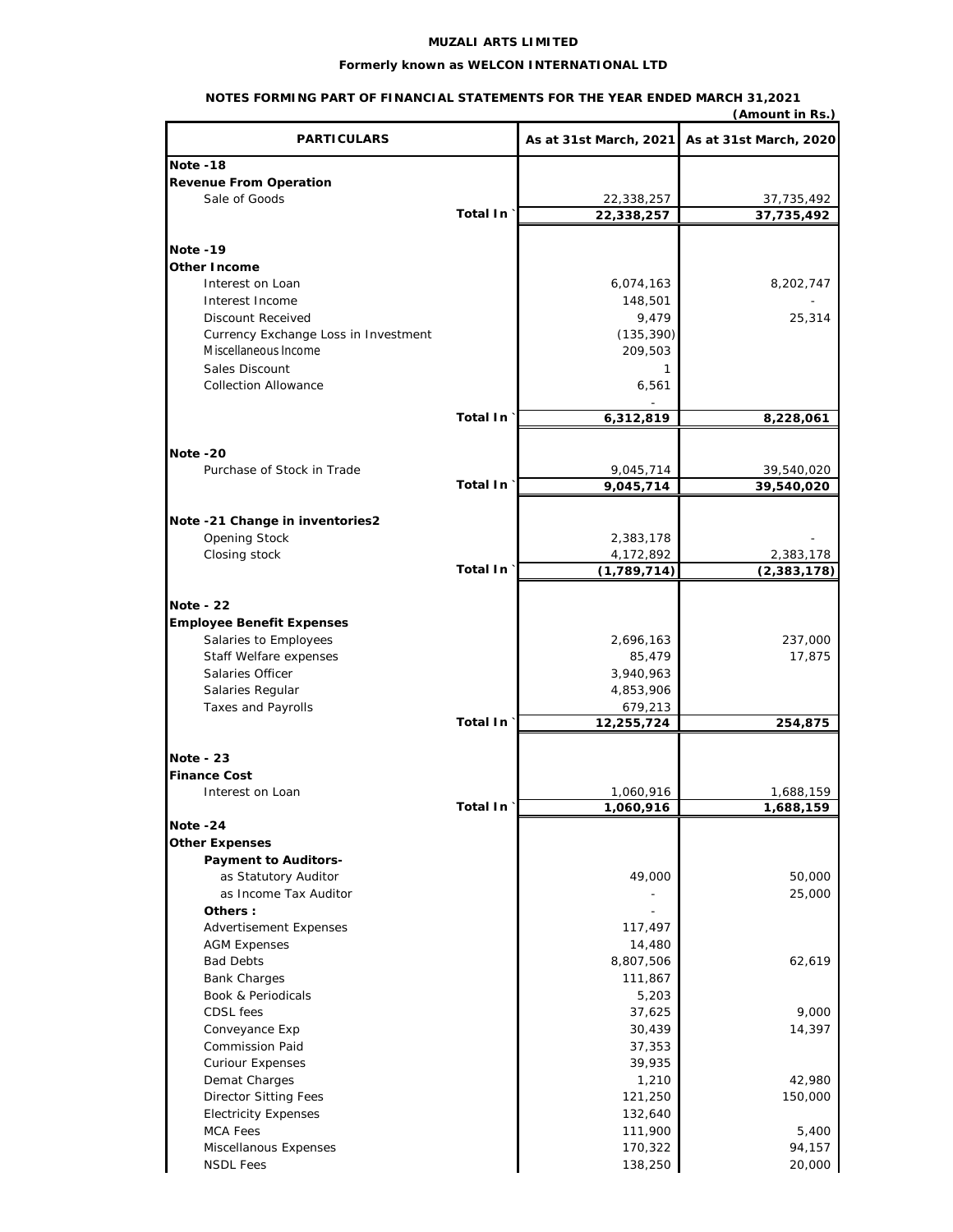| Office Expenses                   | 259,368    | 22,733    |
|-----------------------------------|------------|-----------|
| Printing And Stationery           | 65,725     | 74,498    |
| Professional Fees                 | 100,500    | 41,500    |
| Professional Tax                  | 2,500      | 2,500     |
| Photography Expenses              | 33,136     |           |
| Rent Paid                         | 7,094,867  | 168,000   |
| Repairs & Maintenance             | 255,424    |           |
| Service and Installation Charges  | 1,500      |           |
| Share Transfer Agent Fees         | 8,038      | 72,688    |
| Stamp Duty                        | 3,220      |           |
| Telephone Expense                 | 237,093    | 3,913     |
| <b>Transportation Charges</b>     | 65,100     | 21,000    |
| <b>Travelling Conveyance</b>      | 378,918    |           |
| Interest on TDS                   | 11,514     |           |
| <b>Internet Expenses</b>          | 7,500      |           |
| Labour Expenses                   | 15,300     |           |
| <b>BSE Listing Fees</b>           | 530,000    | 301,100   |
| RTA Fees                          | 96,167     |           |
| Written Off                       | 136,614    |           |
| <b>Website Expenses</b>           | 258,546    |           |
| Late Payment Charges              | 5,550      |           |
| Loading Charges                   | 1,093,489  |           |
| Warehouse Rent                    | 300,000    |           |
| Water, Sewer and Waste Management | 222,995    |           |
| <b>Utilities</b>                  | 45,730     |           |
| Subcontracted work                | 184,085    |           |
| Security & Alarm                  | 39,428     |           |
| Professional Fees                 | 1,849,804  |           |
| Postage & Dilivery                | 7,914      |           |
| Parking Tolls                     | 19,578     |           |
| Meals                             | 102,179    |           |
| Licence and Permits               | 53,640     |           |
| <b>Insurance Expenses</b>         | 459,530    |           |
| Health Insurance                  | 839,353    |           |
| Credit Card Processing            | 796,001    |           |
| Computer Service                  | 227,801    |           |
| Automobiles Expenses              | 610,334    |           |
| Refinishing & Furniture Repairs   | 365,076    |           |
| Packing Material                  | 92,537     |           |
| <b>Fabric Expenses</b>            | 26,321     |           |
| Pest Control                      | 3,354      |           |
|                                   |            |           |
| Total In                          | 26,832,203 | 1,181,485 |
|                                   |            |           |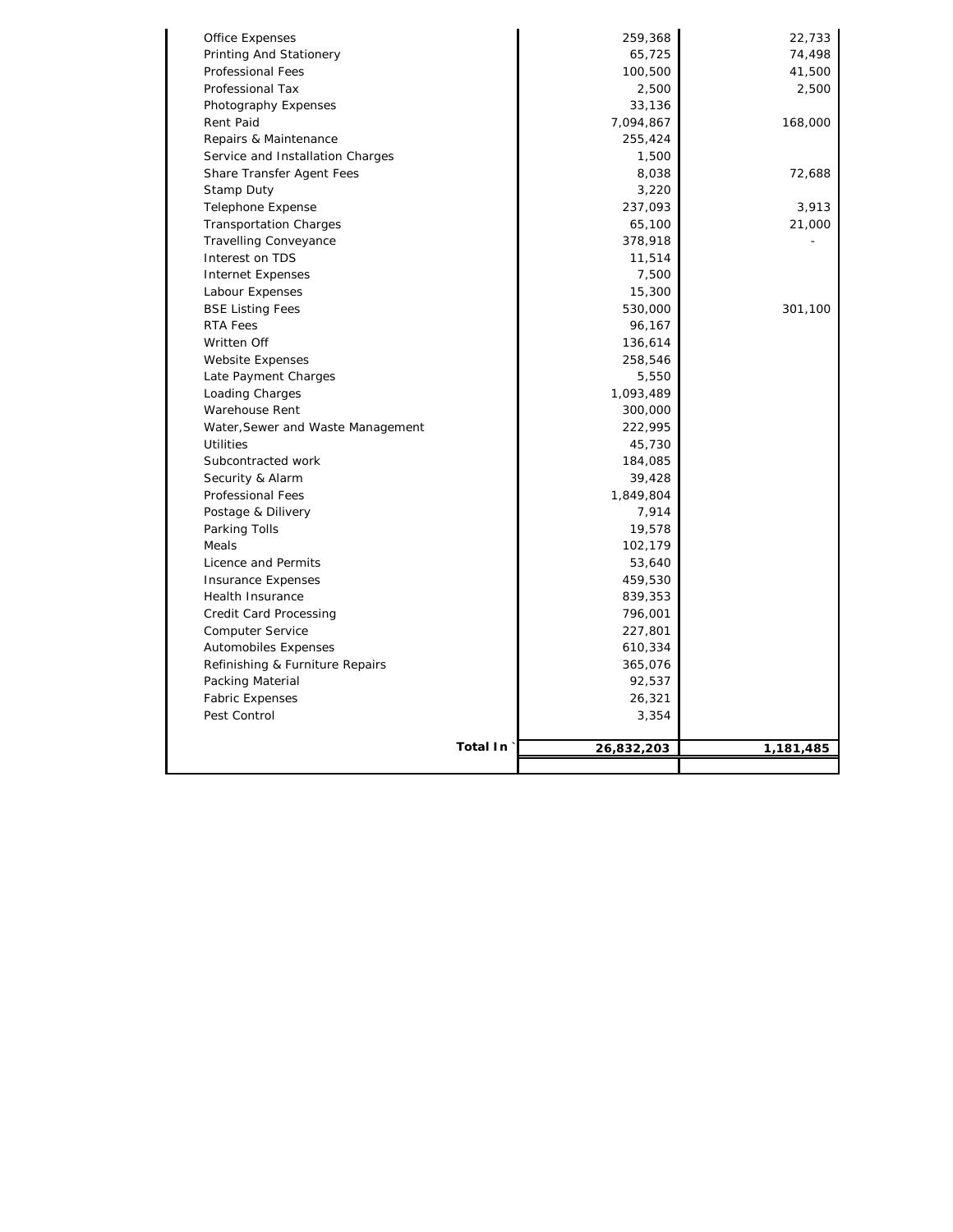### **Note No: 24 Earnings per share (EPS)**

Basic EPS amounts are calculated by dividing the profit for the year attributable to equity holders of the company by the weighted average number of Equity shares outstanding during the year. Diluted EPS amounts are calculated by dividing the profit attributable to equity holders of the company by the weighted average number of Equity shares outstanding during the year plus the weighted average number of Equity shares that would be issued on conversion of all the dilutive potential Equity shares into Equity shares.

The following data reflects the inputs to calculation of basic and diluted EPS

| <b>Particulars</b>                                                                                                                       | As at 31.03.2021         | As at 31.03.2020         |
|------------------------------------------------------------------------------------------------------------------------------------------|--------------------------|--------------------------|
| Net Profit after tax attributable to equity holders                                                                                      | (18, 796, 147)           | 4,148,233                |
|                                                                                                                                          | (18, 796, 147)           | 4,148,233                |
| Weighted average no of equity shares outstanding<br>Weighted average no of equity shares outstanding<br>Face value of Equity Share (INR) | 31,482,658<br>36,438,788 | 20,298,000<br>20,298,000 |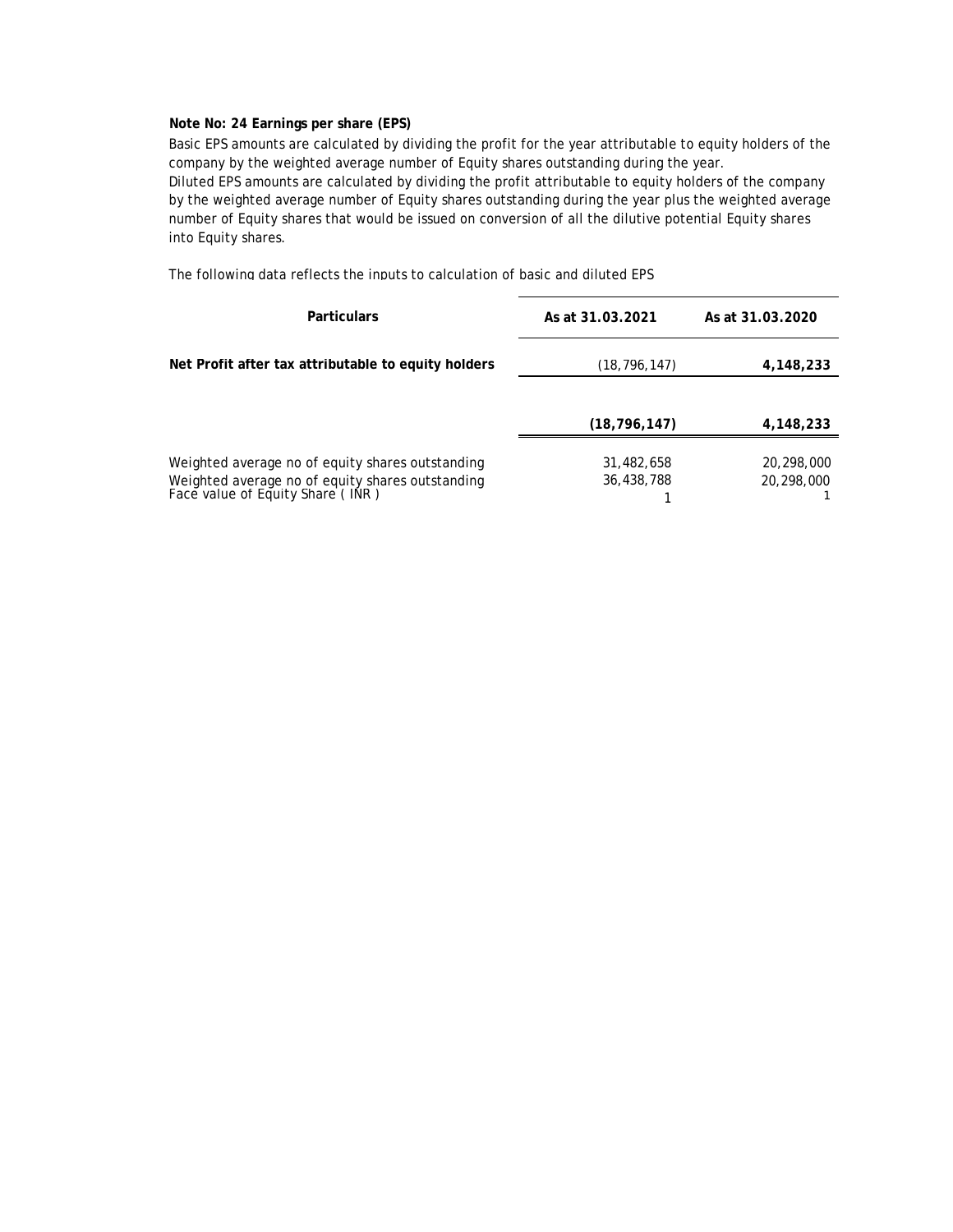#### **NOTES FORMING PART OF FINANCIAL STATEMENTS FOR THE YEAR ENDED MARCH 31,2021**

| <b>ADDITIONAL INFORMATION</b>                                             |          | India<br>As at 31st<br>March, 2021  | <b>USA</b><br>As at 31st<br>March, 2021 |
|---------------------------------------------------------------------------|----------|-------------------------------------|-----------------------------------------|
|                                                                           |          |                                     |                                         |
| <u>Long Term Borrowing</u><br>Pritika Autocast Ltd<br>Mansoorbhai Murtuza |          | 9,206,615                           |                                         |
| Loan from Stakeholders                                                    |          | 100,000<br>$\overline{\phantom{0}}$ | 8,914,394                               |
| Ally Fin Truck Loan                                                       |          |                                     | 1,475,012                               |
|                                                                           | Total In | 9,306,615                           | 10,389,406                              |
|                                                                           |          |                                     |                                         |
| <u>Short Term Borrowing</u>                                               |          |                                     |                                         |
| Space Corporation                                                         |          | ۰                                   |                                         |
| Credit Line Regions Bank                                                  |          |                                     | 18,299,180                              |
| SBA PPE Loan                                                              |          |                                     | 8,370,886                               |
| SBA EILD Loan                                                             |          |                                     | 366,181                                 |
|                                                                           |          |                                     |                                         |
|                                                                           |          |                                     | 27,036,247                              |
| <u>Trade Payables</u>                                                     |          |                                     |                                         |
| Other than Acceptances                                                    |          |                                     |                                         |
| Amrut Dredging & Shipping Ltd                                             |          |                                     |                                         |
| <b>Brass Line</b><br><b>BSE Ltd</b>                                       |          |                                     |                                         |
| Cambro Nilkamal Pyt Ltd                                                   |          |                                     |                                         |
| Ceramic Tableware Pvt Ltd                                                 |          |                                     |                                         |
| <b>Global Commodity Supplier</b>                                          |          | 584,432                             |                                         |
| Innovative Ideals & Ser (I) Ltd                                           |          | (2, 771)                            |                                         |
| Jai Shree Karani Transport Co.                                            |          |                                     |                                         |
| Nilkamal Limited                                                          |          |                                     |                                         |
| Prop Point                                                                |          |                                     |                                         |
| Rivigo Services Pvt Ltd<br>Safina Handicrafts                             |          |                                     |                                         |
| Sarwar Food Products                                                      |          |                                     |                                         |
| Satelite Corporate Services Pvt Ltd                                       |          | 19890                               |                                         |
| Shri Sai Hotels Wares                                                     |          | $\overline{\phantom{a}}$            |                                         |
| Skyra Professional Equipments Pvt Ltd.                                    |          |                                     |                                         |
| Solid Stone Company Ltd                                                   |          | 2152264                             |                                         |
| Theme Enterprise                                                          |          | ÷.                                  |                                         |
| Vodafone Idea Limited<br><b>CSDL Fees</b>                                 |          | 1,141<br>(1,014)                    |                                         |
| Convomax                                                                  |          | 32,450                              |                                         |
| East West Freight Carrier Ltd.                                            |          | 35,285                              |                                         |
| E Net Solution                                                            |          | 8,850                               |                                         |
| Fingerprint                                                               |          | 79,623                              |                                         |
| Jankar Glass Industries                                                   |          | 7,906                               |                                         |
| Quitbi Steel<br>Raksha Hospital                                           |          | 11,085<br>10,620                    |                                         |
| Renu Law House                                                            |          | 5,203                               |                                         |
| Royal Packing                                                             |          | 35,496                              |                                         |
| Swastik Communication                                                     |          | 74,000                              |                                         |
| T.M. Fida Ali & Sons                                                      |          | 9,910                               |                                         |
| Union Hardware                                                            |          | 14,074                              |                                         |
| Janhavi Elevtrical Fitting Works                                          |          | 10,790                              |                                         |
| Sharda Electricals<br>S.S.Air Conditioners                                |          | 85,420<br>(169, 014)                |                                         |
| Vasim Bhai                                                                |          | (30,000)                            |                                         |
| Maharashtra Certified Securities                                          |          | 27,641                              |                                         |
|                                                                           | Total In |                                     |                                         |
|                                                                           |          | 3,003,282                           |                                         |
| <b>Short Term Provision</b>                                               |          |                                     |                                         |
| Other Expenses Payable                                                    |          |                                     |                                         |
| Telephone Exp Payable                                                     |          |                                     |                                         |
| Audit Fees Payable                                                        |          | 74,000                              |                                         |
| Professional Fees Payable<br>NSDL Fees Payable                            |          | (15, 365)                           |                                         |
| <b>Director Sitting Fees</b>                                              |          | 26,813                              |                                         |
| Salary Payable                                                            |          | 744,388                             |                                         |
| Internal Audit Fees Payable                                               |          | 7,250                               |                                         |
| Secretial Audit Fees Payable                                              |          | 40,000                              |                                         |
| Electric Expenses Payable                                                 |          | 25,510                              |                                         |
| Rent Payable                                                              |          | 97,500                              |                                         |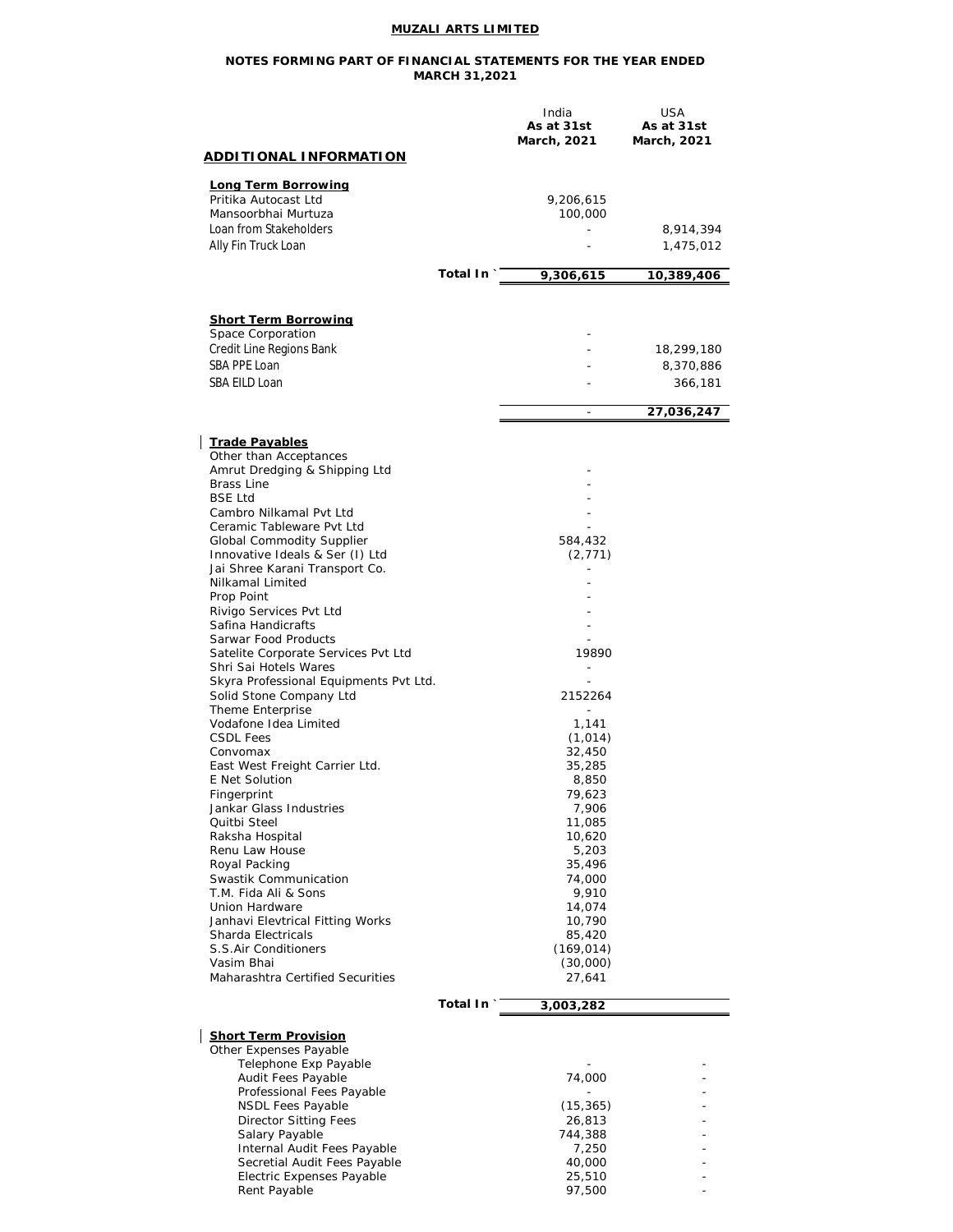| <b>Accrued Expenses</b><br>Sales Tax Payable<br>Retirement Plan Payable<br>Loan from Nafiz Hakimi                                                                                                                 | Total In        | 1,000,096                   | 686,539<br>124,498<br>29,294<br>1,391,486<br>2,231,817 |
|-------------------------------------------------------------------------------------------------------------------------------------------------------------------------------------------------------------------|-----------------|-----------------------------|--------------------------------------------------------|
| <b>Other Current Liabilities</b><br>Statutory Dues:<br>Profession Tax Payable<br>Ashvin Thumar & Co.<br><b>TDS Payable</b><br><b>GST Payable</b><br>Duties & Taxes - GST (net)<br>Employee Provident Fund Payable |                 | 30,122<br>146,302<br>74,122 |                                                        |
| <b>Employer Provident Fund Payable</b>                                                                                                                                                                            | Total In        | 74,122<br>324,668           |                                                        |
| <b>Trade Receivables</b><br>Other:<br><b>Balance With Broker</b>                                                                                                                                                  |                 |                             |                                                        |
|                                                                                                                                                                                                                   | <b>Total In</b> |                             |                                                        |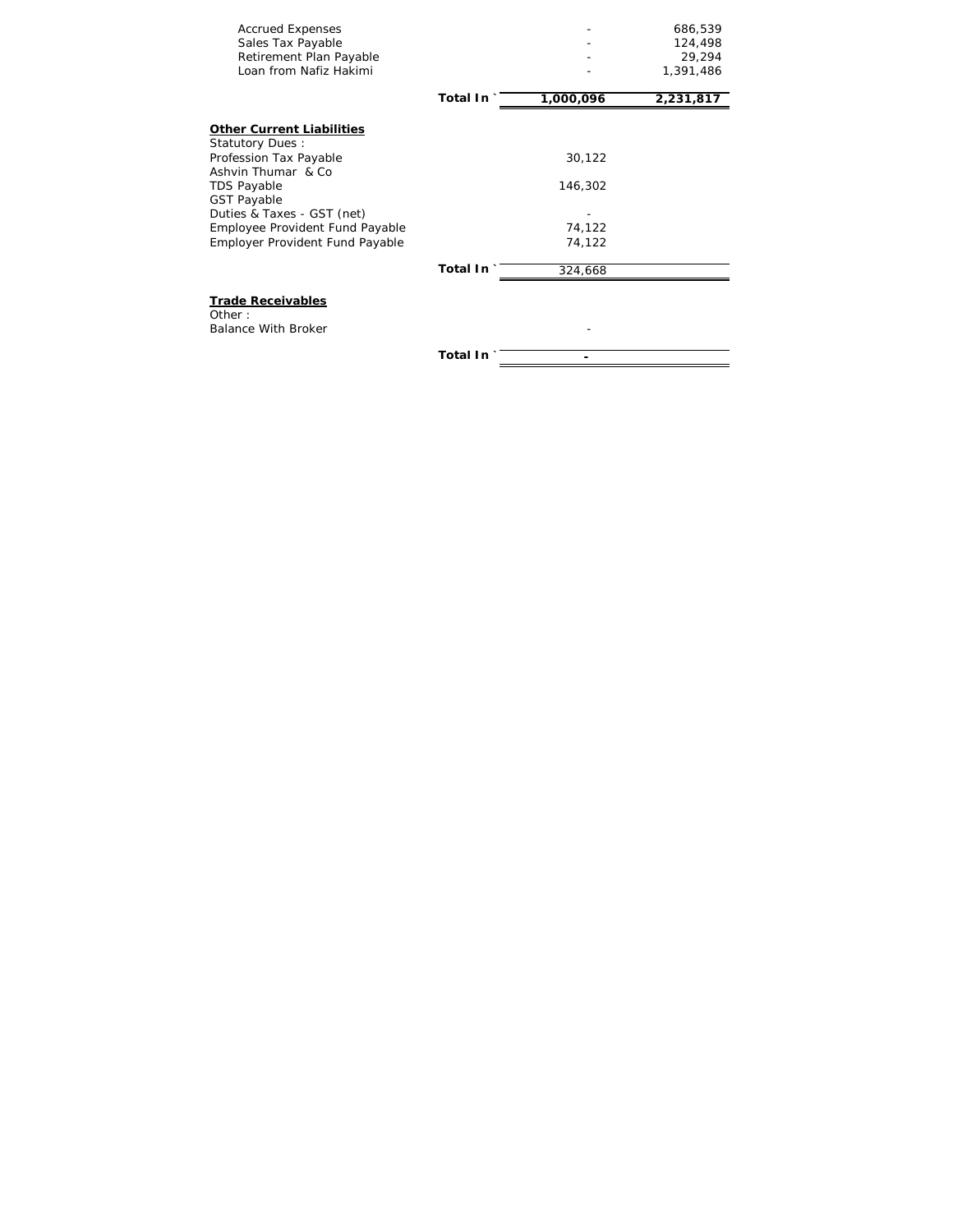| <b>Loans &amp; Advances Given - Short Term</b> |               |         |
|------------------------------------------------|---------------|---------|
| ANTELOPE MERCANTILE PVT LTD                    |               |         |
| Ashiyana Reality & Developers Pvt Ltd          |               |         |
| H K Entertainment Pvt Ltd                      | 192,898       |         |
| Jepson Commoidities Pvt Ltd                    |               |         |
|                                                |               |         |
| Kumar Elastomec Pvt. Ltd                       |               |         |
| Pritika Industries Ltd                         |               |         |
| Rajkamal Builders Pvt Ltd                      | 3,200,000     |         |
| Sanskruti Nirman Pvt Ltd                       | 3,324,000     |         |
| Suprem Conductors Ltd                          |               |         |
| Testtex India Ltd                              |               |         |
|                                                |               |         |
| Arti Vinodbhai Donga                           |               |         |
| Arun Shankar                                   |               |         |
|                                                | 10,303,089    |         |
| Ashok Namdev Gaikwad                           |               |         |
| Bhargavi P Valia                               | 1,349,809     |         |
| Brijesh Yashwant Shah                          | 559,836       |         |
| D S Fastners                                   | 1,219,000     |         |
| Gopi Thanwardas                                | 1,860,000     |         |
| Golden Reality                                 | 12,955,206    |         |
| Kaushikkumar R Shah                            |               |         |
| Kirti B Patel                                  | 805,950       |         |
| Marshal MFG & Exports                          | 192,329       |         |
|                                                | ÷             |         |
| Narayan Polyurethane Industries                |               |         |
| Narayan Trading Co.                            |               |         |
| Paresh Valia and Associates                    | 1,390,300     |         |
| Piyush Suresh Shah                             |               |         |
| Rajkumar Chandnani                             |               |         |
| Sagar Prakash Shah                             |               |         |
| Shilpa Sanjay Mehta                            | 675,562       |         |
| Shree Ramkrushna Developers                    | 5,082,000     |         |
| S M Builders & Developers                      | 6,426,402     |         |
| Vidula Kulkarni                                |               |         |
|                                                | 1,372,893     |         |
| Vidyadhar Kulkarni                             | 3,729,734     |         |
| Vijbd Tech Enginner                            | 1,164,050     |         |
| Vikash Enterprises                             |               |         |
| Vithabhai D Panchani                           | 2,712,767     |         |
| Vrushi Construction LLP                        | 737,160       |         |
| Vutukuri Lakshmishamila                        | 1,445,582     |         |
|                                                |               |         |
| Total In                                       | 60,698,567    |         |
|                                                |               |         |
| <b>Current Tax Liabilities</b>                 |               |         |
|                                                |               |         |
| Provision for Income Tax                       | 4,699,822     |         |
| Taxes paid                                     | (996, 960)    |         |
| <b>TDS Receivable</b>                          | (1, 361, 432) |         |
| Advance TAX Paid                               | (1,500,000)   |         |
|                                                | 841,430       |         |
|                                                |               |         |
|                                                |               |         |
| <b>Cash and Cash Equivalent</b>                |               |         |
| Allahabad Bank 5501                            | 12943637.98   |         |
| Allahabad Bank Pref Account                    | 7224712       |         |
|                                                |               |         |
| Kotak Mahindra Bank                            | 1136372.75    |         |
| Punjab National Bank                           | 18028.14      |         |
| Oriental Bank of Commerce                      | ÷.            |         |
| Checking Reagions Bank #4918                   |               | 734,820 |
| Regions ck -Secondory                          |               | 36,617  |
|                                                | 21,322,751    | 771.437 |
|                                                |               |         |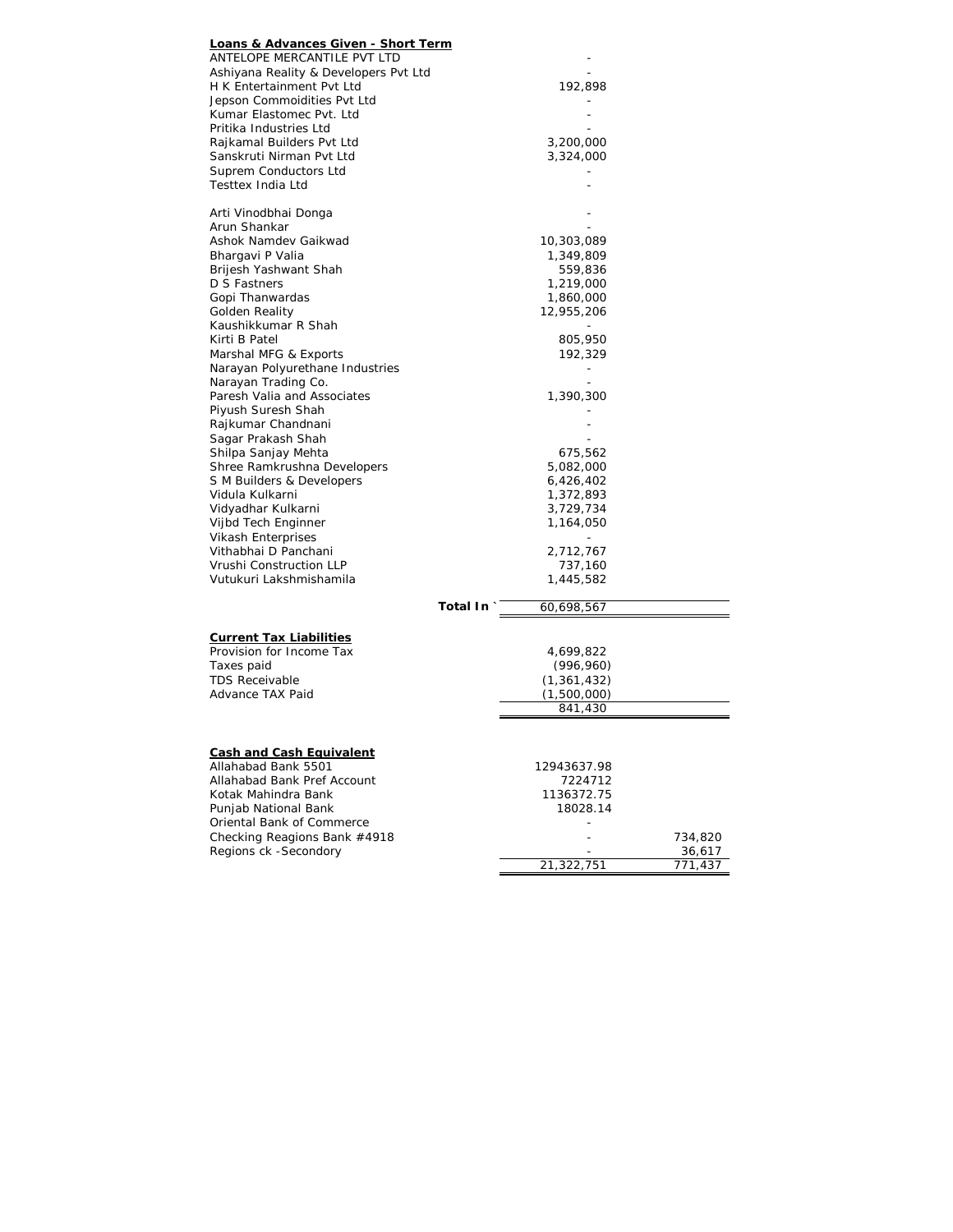#### **Formerly known as WELCON INTERNATIONAL LTD MUZALI ARTS LIMITED BALANCE SHEET AS AT 31st March, 2021**

| <b>Particulars</b>                                                      | <b>Notes</b>   | As At 31st March<br>2021 | As At 31st<br><b>March 2020</b> |
|-------------------------------------------------------------------------|----------------|--------------------------|---------------------------------|
| Assets                                                                  |                |                          |                                 |
| (1) Non-Current Assets                                                  |                |                          |                                 |
| (a) Property, plant and equipment                                       | $\overline{2}$ | 412,869                  | 61,424                          |
| (b) Financial assets                                                    |                |                          |                                 |
| (i)Investments                                                          | 3              | 17,382,584               | 4,052,513                       |
| (c) Deferred Tax Asset (Net)                                            | 4              |                          | 28,254                          |
| <b>Total Non-Current Assets</b>                                         |                | 17.795.453               | 4, 142, 191                     |
| (2) Current Assets                                                      |                |                          |                                 |
| (a) Inventories                                                         | 5              | 4,172,892                | 2,383,178                       |
| (b) Financial assets                                                    |                |                          |                                 |
| (i) Trade receivables                                                   | 6              |                          | 863,265                         |
| (ii) Cash and cash equivalents                                          | $\overline{7}$ | 21,451,505               | 219,457                         |
| (iii) Loans                                                             | 8              | 60,698,567               | 102,488,078                     |
| (c) Others Current Assets                                               | 9              | 43,243,410               | 462,129                         |
| <b>Total Current Assets</b>                                             |                | 129,566,374              | 106,416,106                     |
| <b>Total Assets</b>                                                     |                | 147,361,826              | 110,558,298                     |
| <b>EQUITY AND LIABILITIES</b>                                           |                |                          |                                 |
| Equity                                                                  |                |                          |                                 |
| (a) Equity Share Capital                                                | 10             | 48,698,000               | 20,298,000                      |
| (b) Other Equity                                                        | 11             | 79,187,736               | 25,613,804                      |
| <b>Total Equity</b>                                                     |                | 127,885,736              | 45,911,804                      |
| Liabilities<br>(1) Non-Current Liabilities<br>(a) Financial Liabilities |                |                          |                                 |
| (i) Borrowings                                                          | 12             | 9,306,615                | 20,276,670                      |
| <b>Total Non-Current Liabilities</b>                                    |                | 9,306,615                | 20,276,670                      |
| (2) Current Liabilities<br>(a) Financial Liabilities<br>(i) Borrowings  |                |                          |                                 |
| (ii) Trade Payables                                                     | 13             | 3,003,282                | 41,861,118                      |
| (b) Other Current Liabilities                                           | 14             | 6,324,764                | 408,842                         |
| (c) Current Tax Liabilities (Net)                                       | 15             | 841,430                  | 2,099,863                       |
| <b>Total Current Liabilities</b>                                        |                | 10,169,475               | 44,369,823                      |
| <b>Total Equity and Liabilities</b>                                     |                | 147,361,826              | 110,558,298                     |
|                                                                         |                |                          | (0)                             |
| See accompanying notes to the financial statements                      | $\degree$ 2-24 |                          |                                 |

The accompanying notes are an integral part of the financial statements. As per our report of even date

# **For Koshal & Associates**

**Chartered Accountants Firm number: 121233W**

#### **For and on behalf of the Board MUZALI ARTS LIMITED Formerly known as WELCON INTERNATIONAL LTD**

SD/-

SD/- SD/- SD/- **Proprietor: Koshal Maheshwari** (MURTUZA MANSOORBHAI) FARHEEN MANSOORBHAI **Membership No. 043746** Managing Director **Managing Director** Director **Director Director Place: Mumbai** Place: Mumbai **Date : 31.07.2021**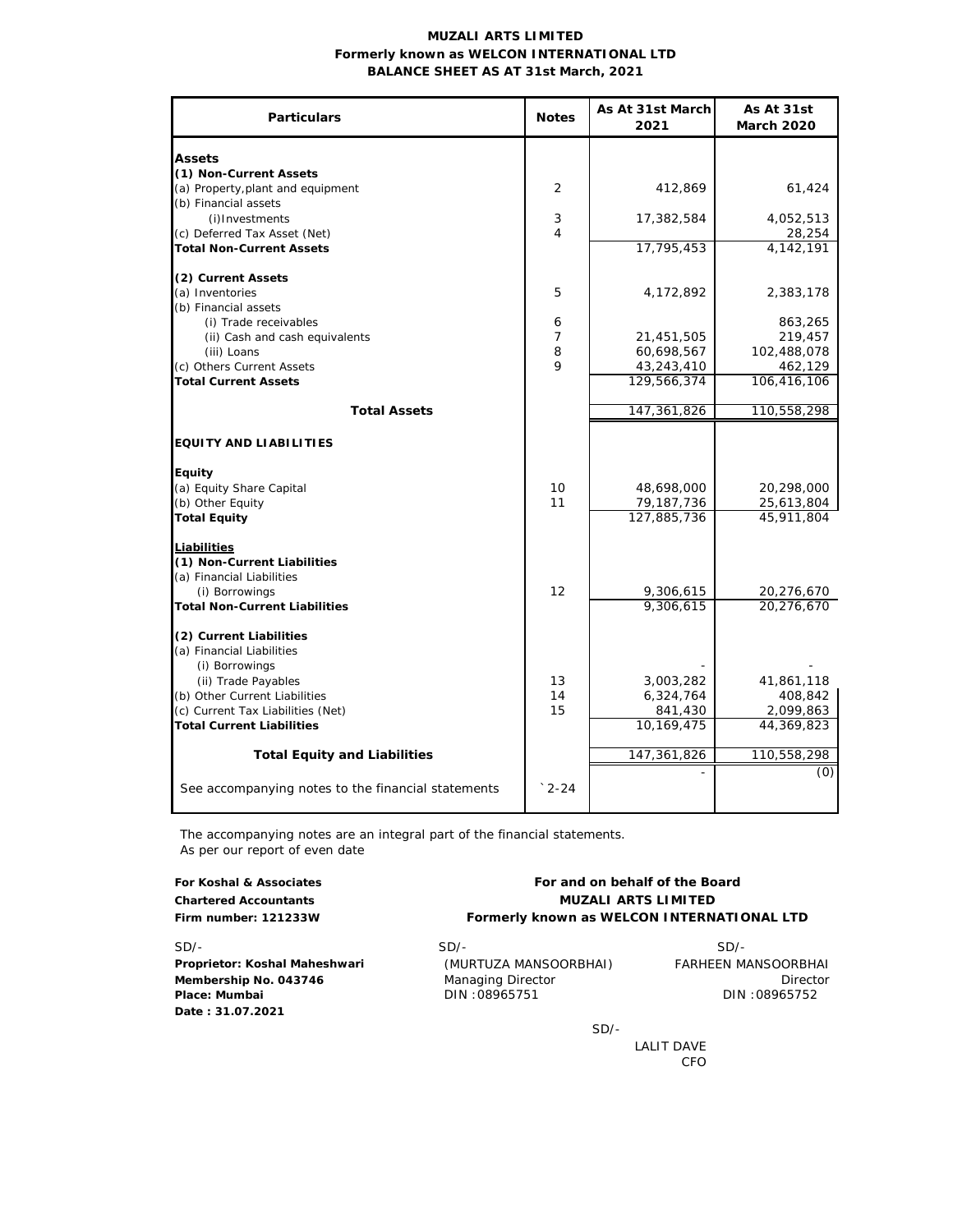## **Statement of Profit and Loss for the year ended 31st March, 2021 WELCON INTERNATIONAL LIMITED Formerly known as SINNER ENERGY INDIA LTD**

|               |                                                                                                                                                                                                                                            |                                              |                                                                          | (Amount in Rs.)                                                  |
|---------------|--------------------------------------------------------------------------------------------------------------------------------------------------------------------------------------------------------------------------------------------|----------------------------------------------|--------------------------------------------------------------------------|------------------------------------------------------------------|
|               | <b>Particulars</b>                                                                                                                                                                                                                         | <b>Note</b><br>No.                           | For the year<br>ended 31st<br>March, 2021                                | For the year<br>ended 31st March,<br>2020                        |
| $\vert$ )     | <b>Revenue From Operations</b>                                                                                                                                                                                                             | 16                                           |                                                                          | 37,735,492                                                       |
| $\vert \vert$ | <b>Other Income</b>                                                                                                                                                                                                                        | 17                                           | 6,096,753                                                                | 8,228,061                                                        |
| III)          | Total Revenue (I+II)                                                                                                                                                                                                                       |                                              | 6,096,753                                                                | 45,963,553                                                       |
| IV)           | <b>Expenses:</b><br>Purchase of Stock-in-Trade<br>Changes in Inventory of Finished goods, Work-in-<br>Progress and Stock-in-Trade<br>Employee Benefit expenses<br>Finance Cost<br>Depreciation and amortization Expenses<br>Other Expenses | 18<br>19<br>20<br>21<br>$\overline{c}$<br>23 | 1,789,714<br>(1,789,714)<br>2,781,642<br>681,023<br>42,378<br>11,978,625 | 39,540,020<br>(2, 383, 178)<br>254,875<br>1,688,159<br>1,181,485 |
|               | <b>Total Expenses (IV)</b>                                                                                                                                                                                                                 |                                              | 15,483,668                                                               | 40,281,360                                                       |
| V)            | Profit/(Loss) Before exceptional item and tax (III-IV)                                                                                                                                                                                     |                                              | (9,386,915)                                                              | 5,682,193                                                        |
| VI)           | <b>Exceptional Items</b>                                                                                                                                                                                                                   |                                              |                                                                          |                                                                  |
| VII)          | Profit/(Loss) Before Tax (V-VI)                                                                                                                                                                                                            |                                              | (9, 386, 915)                                                            | 5,682,193                                                        |
| VIII)         | <b>Tax Expenses</b><br>i) Current Tax<br>ii) Deferred Tax                                                                                                                                                                                  |                                              |                                                                          | 1,533,960                                                        |
| IX)           | Profit (Loss) from Continuing Operations (VII-VIII)                                                                                                                                                                                        |                                              | (9, 386, 915)                                                            | 4,148,233                                                        |
| X)            | Other Comprehensive income;<br>(i) Items that will not be reclassified to profit or loss<br>A                                                                                                                                              |                                              |                                                                          |                                                                  |
|               | - Equity Instruments through other comprehensive income                                                                                                                                                                                    |                                              | 887,642.84                                                               | 119,254.38                                                       |
|               | (i) Items that will be reclassified to profit or loss<br>в                                                                                                                                                                                 |                                              |                                                                          |                                                                  |
| XI)           | Total Comprehensive Income for the period<br>(Comprising profit/ (loss) and other Comprehensive<br>Income for the period (IX-X)                                                                                                            |                                              | (8, 499, 272)                                                            | 4,267,487                                                        |
| XII)          | <b>Earnings per Equity Shares</b><br>1) Basic<br>2) Diluted<br>See accompanying notes to the financial statements                                                                                                                          | 24<br>$2-24$                                 | (0.30)<br>(0.30)                                                         | 0.20<br>0.20                                                     |

The accompanying notes are an integral part of the financial statements. As per our report of even date

**For Koshal & Associates Chartered Accountants Firm number: 121233W**

**Proprietor: Koshal Maheshwari** Managing Director Managing Director **Constanting Director** Director **Membership No. 043746** DIN :08965751 DIN :08965752 **Place: Mumbai Date : 31.07.2021** SD/-

# **MUZALI ARTS LIMITED For and on behalf of the Board Formerly known as WELCON INTERNATIONAL LTD**

SD/- SD/- SD/- (MURTUZA MANSOORBHAI) FARHEEN MANSOORBHAI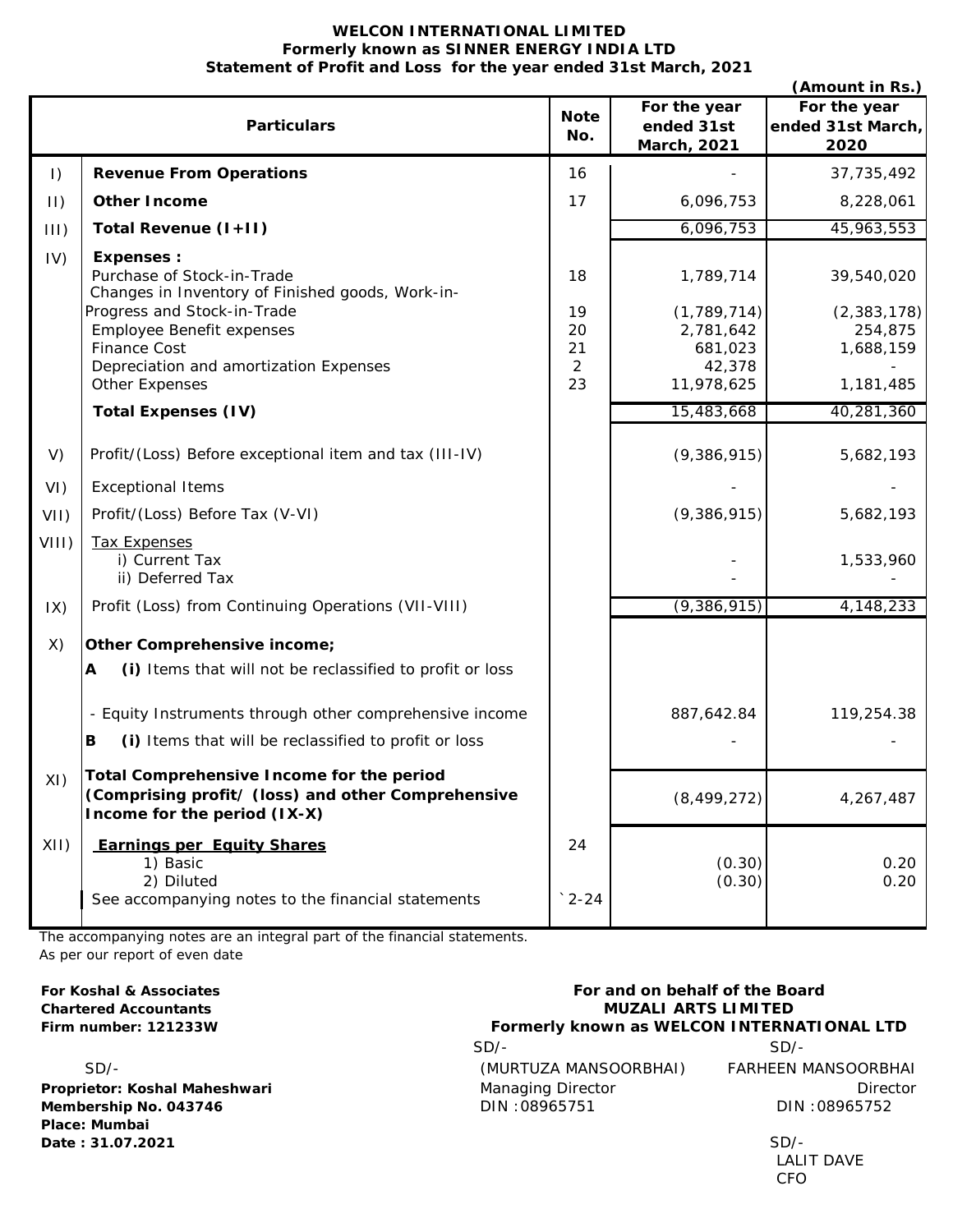# **Formerly known as WELCON INTERNATIONAL LTD**

**Cash Flow Statement for the year ended March 31, 2021**

|   |              | <b>PARTICULARS</b>                                                      | For the Year Ended 31st<br><b>March 2021</b> | For the Year Ended<br>31st March 2020 |
|---|--------------|-------------------------------------------------------------------------|----------------------------------------------|---------------------------------------|
| A |              | CASH FLOW FROM OPERATING ACTIVITIES                                     |                                              |                                       |
|   |              | Net Profit /(Loss) before tax                                           | (9,386,915)                                  | 5,682,193                             |
|   |              | Adjustment for: -                                                       |                                              |                                       |
|   |              | Interest Income                                                         | (6, 222, 664)                                | (8, 202, 747)                         |
|   |              | Finance Cost                                                            | 681,023                                      | 1,688,159                             |
|   |              | Depriciation                                                            | 103,802                                      |                                       |
|   |              | Written off                                                             | 75,190                                       |                                       |
|   |              | Foreign Currency exchange loss / loss on investment                     | 135,390                                      | 30,497                                |
|   |              | OPERATING PROFIT BEFORE WORKING CAPITAL CHANGES                         | (14, 614, 173)                               | (801, 898)                            |
|   |              | Movements in Working Capital :-                                         |                                              |                                       |
|   |              | (Increase)/decrease Trade and other receivables                         | 863,265                                      | (863, 265)                            |
|   |              | Increase/(decrease) Trade Payables                                      | (38, 857, 836)                               | (32, 944, 413)                        |
|   |              | Increase/(decrease) Other Current Liabilities                           | 5,915,922                                    | 104,663                               |
|   |              | (Increase)/decrease in Inventories                                      | (1, 789, 714)                                | (2,383,178)                           |
|   |              | (Increase)/decrease Others Current Assets                               | (42, 781, 281)                               | (379, 455)                            |
|   |              | <b>CASH GENERATED FROM OPERATIONS</b>                                   | (91, 263, 818)                               | (37, 267, 545)                        |
|   |              | <b>Direct Taxes Paid</b>                                                | 14,670                                       | (355, 014)                            |
|   |              | Last Year Direct Taxes Paid                                             | (1,320,040)                                  | (8,506)                               |
|   | $\mathbf{I}$ | NET CASH FLOW FROM OPERATING ACTIVITIES                                 | (92, 569, 188)                               | (37,631,065)                          |
| в |              | CASH FLOW FROM INVESTING ACTIVITIES                                     |                                              |                                       |
|   |              | Loan Received / (Given) (NET)                                           | 41,789,511                                   | 38,711,308                            |
|   |              | Purchase of Fixed Assets                                                | (455, 247)                                   | 10,146                                |
|   |              | New Investments                                                         | (15,892,955)                                 | (18,002,207)                          |
|   |              | Sale of Investments                                                     | 1,913,341                                    | 14,038,452                            |
|   |              | <b>Interest Received</b>                                                | 6,222,664                                    | 8,202,747                             |
|   |              | Dividend Received                                                       |                                              |                                       |
|   | ш            | NET CASH USED IN INVESTING ACTIVITIES                                   | 33,577,314                                   | 42,960,445                            |
| C |              | CASH FLOW FROM FINANCING ACTIVITIES                                     |                                              |                                       |
|   |              | Precceeds from issue of share capital                                   | 28,400,000                                   |                                       |
|   |              | Cash received from securities premium                                   | 56,800,000                                   |                                       |
|   |              | Loans Taken/ (Repaid) (Net)                                             | (10, 970, 055)                               | (5,450,657)                           |
|   |              | Proceeds from issue of Equity warrants                                  | 6,675,000                                    |                                       |
|   |              | <b>Interest Paid</b>                                                    | (681, 023)                                   | (1,688,159)                           |
|   |              | <b>III NET CASH USED IN FINANCING ACTIVITIES</b>                        | 80,223,922                                   | (7, 138, 816)                         |
|   |              | NET INCREASE/(DECREASE) IN CASH OR CASH                                 |                                              |                                       |
|   |              | EQUIVALENTS $(I + II + III)$                                            | 21,232,048                                   | (1,809,435)                           |
|   |              | Add:- CASH & CASH EQUIVALENTS AS AT BEGNNING                            | 219,457                                      | 2,028,892                             |
|   |              | <b>CLOSING BALANCE OF CASH &amp; CASH EQUIVALENTS</b><br>(Refer Note 7) | 21,451,505                                   | 219,457                               |
|   |              |                                                                         | (O)                                          | 0                                     |

The above Cash Flow Statement has been prepared under the "Indirect Method" set out in Indian Accounting Standard (Ind AS) 7 on Statement of Cash Flows.

**For Koshal & Associates Chartered Accountants Firm number: 121233W**

Proprietor: Koshal Maheshwari **Membership No. 043746** DIN :08965751 DIN :08965752 **Place: Mumbai Date : 31.07.2021** SD/-

 $SD/-$  SD/-SD/-<br>
(MURTUZA MANSOORBHAI) FARHEEN MANSOORB<br>
Managing Director Mansoon Director<br>
Director **MUZALI ARTS LIMITED For and on behalf of the Board Formerly known as WELCON INTERNATIONAL LTD**

**(Amount in Rs.)**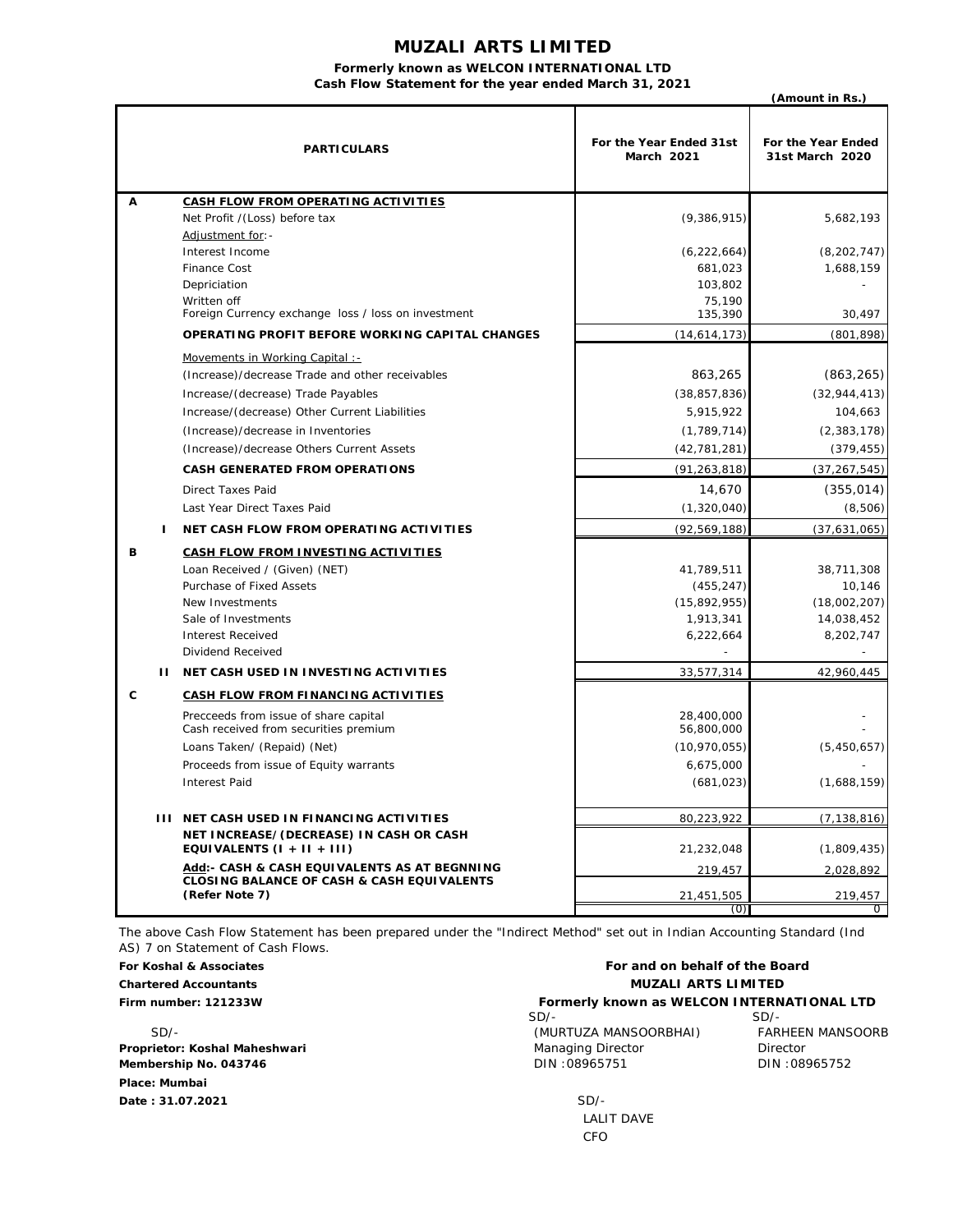## **STAEMENT OF CHANGES IN EQUITY FOR THE YEAR ENDED MARCH 31,2021 Formerly known as WELCON INTERNATIONAL LTD**

**(Amount in Rs.)**

| <b>Particulars</b>                                                                                    | <b>Notes</b> | <b>Equity Share</b>                                  |                           | <b>Reserves &amp; Surplus</b>      | <b>Items of Other</b><br>Comprehensive<br>income |                          |                         |                           |
|-------------------------------------------------------------------------------------------------------|--------------|------------------------------------------------------|---------------------------|------------------------------------|--------------------------------------------------|--------------------------|-------------------------|---------------------------|
|                                                                                                       |              | Capital                                              | General<br><b>Reserve</b> | <b>Retained</b><br><b>Earnings</b> | <b>Equity instrument</b><br>through OCI          | <b>Equity Warrant</b>    | <b>Security Premium</b> | Total                     |
| Balance at April 1, 2019                                                                              |              | 20,298,000                                           | 10,135,700                | 15,358,850                         | 119,254                                          |                          |                         | 45,911,804                |
| Profit for the year                                                                                   |              | $\overline{\phantom{a}}$                             |                           | (9,386,915)                        |                                                  |                          |                         | (9,386,915)               |
| Total Comprehensive income for the year                                                               |              | $\overline{\phantom{a}}$                             | $\overline{\phantom{a}}$  | (9,386,915)                        | $\sim$                                           | $\sim$                   |                         | (9,386,915)               |
| Balance as at March 31, 2020                                                                          |              | 20,298,000                                           | 10,135,700                | 15,358,850                         | 119,254                                          | 6,675,000                | 56,800,000              | 109,386,804               |
| Profit for the year<br>Other Comprehensive income for the year                                        |              | $\overline{\phantom{a}}$<br>$\overline{\phantom{a}}$ |                           | (9,386,915)                        | (394, 899)                                       | $\overline{\phantom{a}}$ |                         | (9,386,915)<br>(394, 899) |
| Total Comprehensive income for the year                                                               |              | $\overline{\phantom{a}}$                             |                           | (9,386,915)                        | (394, 899)                                       |                          | $\sim$                  | (9, 781, 814)             |
| Transactions with owners in their capacity as owners:<br>Issue of equity shares on preferential basis |              | $\overline{\phantom{a}}$                             |                           |                                    |                                                  |                          |                         |                           |
| Balance as at March 31, 2021                                                                          |              | 20,298,000                                           | 10,135,700                | 5,971,935                          | (394, 899)                                       | 6,675,000                | 56,800,000              | 99,485,736                |

The above statement of changes in equity should be read in conjunction with accomplying notes.

This is the Statement of changes in equity referred to our report of even date.

**For Koshal & Associates Chartered Accountants** 

**Firm number: 121233W**

SD/-

**For and on behalf of the Board MUZALI ARTS LIMITED Formerly known as WELCON INTERNATIONAL LTD**

**Proprietor: Koshal Maheshwari** SD/- SD/- SD/- **Membership No. 043746** FARHEEN MANSOORBHAI LALIT DAVE AND THE AND THE AND THE AND THE AND THE AND THE AND THE AND THE AND THE AND THE AND THE AND THE AND THE AND THE AND THE AND THE AND THE AND THE AND THE AND THE AND THE **Place: Mumbai CFO CFO CFO CFO CFO CFO CFO CFO CFO CFO CFO CFO CFO CFO CFO CFO CFO CFO CFO CFO CFO CFO CFO CFO CFO CFO CFO CFO CFO CFO CFO C Date : 31.07.2021** DIN :08965751 DIN:08965752 Director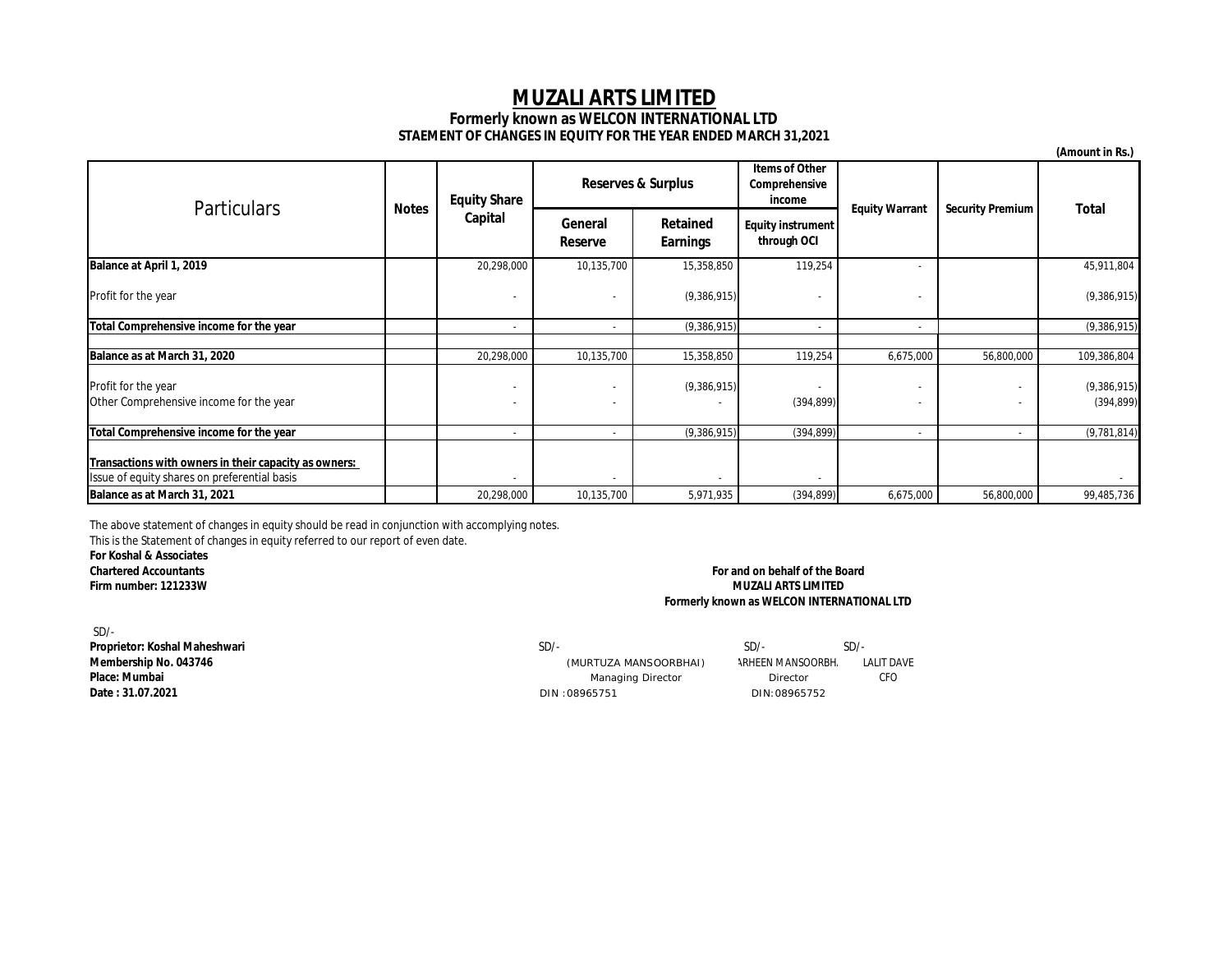#### **NOTES FORMING PART OF FINANCIAL STATEMENTS FOR THE YEAR ENDED MARCH 31, 2021** Formerly known as WELCON INTERNATIONAL LTD

|            |                                        |                        |                                    |                                                      |                                                        |                           |                           |                           |                          |                                                      |                                   | (Amount in Rs.)                                             |  |
|------------|----------------------------------------|------------------------|------------------------------------|------------------------------------------------------|--------------------------------------------------------|---------------------------|---------------------------|---------------------------|--------------------------|------------------------------------------------------|-----------------------------------|-------------------------------------------------------------|--|
|            |                                        | <b>GROSS BLOCK</b>     |                                    |                                                      |                                                        |                           |                           | <b>DEPRECIATION BLOCK</b> |                          |                                                      |                                   | <b>NET BLOCK</b>                                            |  |
| SR.<br>No. | <b>PARTICULARS</b>                     | <b>Usefull</b><br>Life | Deemed COST<br>AS ON<br>01.04.2020 | <b>ADDITIONS</b><br><b>DURING THE</b><br><b>YEAR</b> | SALE /<br><b>DISPOSAL</b><br><b>DURING</b><br>THE YEAR | TOTAL AS ON<br>31.03.2021 | <b>UPTO</b><br>01.04.2020 |                           |                          | FOR THE YEAR ADJUSTMENT UPTO 31.03.2021 AMOUNT AS ON | <b>NET CARRYING</b><br>31.03.2021 | <b>NET CARRYING</b><br><b>AMOUNT AS</b><br>ON<br>31.03.2020 |  |
|            | Land                                   |                        | 61,424                             | $\sim$                                               | 61,424                                                 | $\overline{\phantom{0}}$  | ۰                         |                           |                          |                                                      |                                   | 61,424                                                      |  |
|            | Computer Equipment<br>Office Equipment |                        | 35,452<br>334,351                  |                                                      |                                                        | 35,452<br>334,351         | 35,452<br>334,351         |                           |                          | 35,452<br>334,351                                    |                                   |                                                             |  |
| 2          | <b>Building Shed</b>                   | 30.00                  |                                    | 90,484                                               |                                                        | 90,484                    |                           | 1,709                     |                          | 1.709                                                | 88,775                            |                                                             |  |
| 3          | <b>CCTV Cameras</b>                    | 5.00                   |                                    | 21,695                                               |                                                        | 21,695                    | $\overline{\phantom{a}}$  | 938                       | $\overline{a}$           | 938                                                  | 20,757                            |                                                             |  |
| 4          | <b>Mobile Handsets</b>                 | 5.00                   | $\overline{\phantom{a}}$           | 246,609                                              | $\sim$                                                 | 246,609                   | Ξ.                        | 39,731                    | $\overline{\phantom{a}}$ | 39,731                                               | 206,878                           |                                                             |  |
|            | <b>TOTAL</b>                           |                        | 431,227                            | 358,788                                              | 61,424                                                 | 728,591                   | 369,803                   | 42,378                    |                          | 412,181                                              | 316,410                           | 61,424                                                      |  |
|            | Previous Year 31.03.2020               |                        | 431,227                            |                                                      |                                                        | 431,227                   | 359,657                   | 15,382                    | 5,235                    | 369,803                                              | 61,424                            | 71,570                                                      |  |
|            |                                        |                        |                                    |                                                      |                                                        |                           |                           |                           |                          |                                                      |                                   |                                                             |  |
|            | Capital WIP                            |                        |                                    |                                                      |                                                        |                           |                           |                           |                          |                                                      | 96,458                            | 81,716                                                      |  |
|            |                                        |                        |                                    |                                                      |                                                        |                           |                           |                           |                          |                                                      |                                   |                                                             |  |
|            | Total                                  |                        |                                    |                                                      |                                                        |                           |                           |                           |                          |                                                      | 412,869                           | 153,287                                                     |  |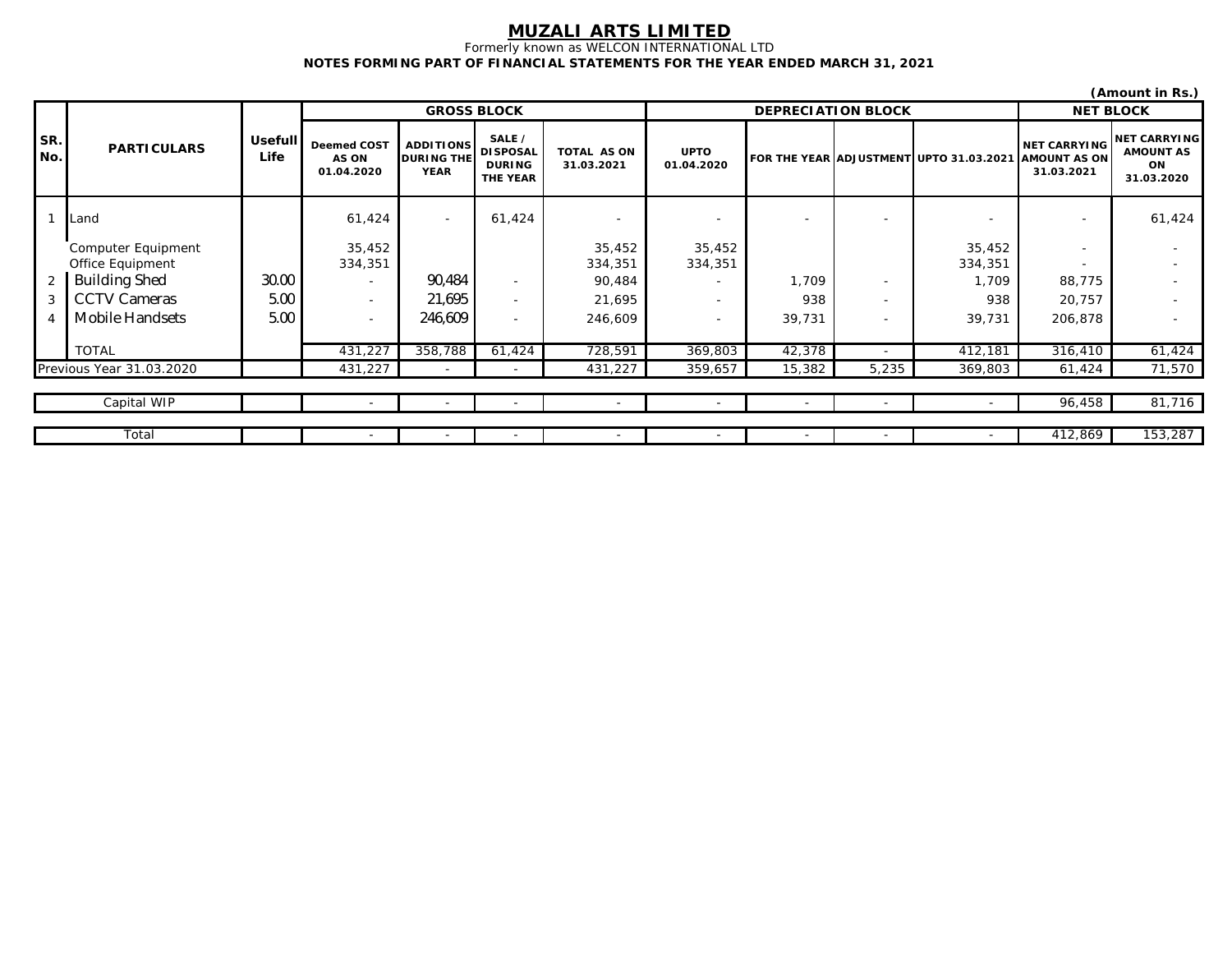# **Formerly known as WELCON INTERNATIONAL LTD**

# **NOTES FORMING PART OF FINANCIAL STATEMENTS FOR THE YEAR 31st March , 2021**

| <b>PARTICULARS</b>                                                           |        | As at 31.03.2021 | As at 31.03.2020 |  |
|------------------------------------------------------------------------------|--------|------------------|------------------|--|
| NOTE $# 3$                                                                   |        |                  |                  |  |
| Non - Current Investment                                                     |        |                  |                  |  |
| Investments carried at Fair Value Through Other Comprehensive Income (FVOCI) |        |                  |                  |  |
| INVESTMENTS IN EQUITY INSTRUMENTS - QUOTED (fully paid up) :                 |        |                  |                  |  |
| Gupta Carpets International Ltd                                              | 5,000  |                  | 100,250          |  |
| Pritika Auto Industries Ltd                                                  | 12,920 |                  | 788,120          |  |
| Trio Mercantile & Trading Ltd                                                | 86,452 | 2,547,804        | 3, 164, 143      |  |
|                                                                              |        | 2,547,804        | 4,052,513        |  |
| <b>UNQUOTED: at cost</b>                                                     |        |                  |                  |  |
| In equity shares of subsidiary company                                       |        |                  |                  |  |
| Jalan Jalan Collection Inc.                                                  | 1600   | 14,834,780       |                  |  |
| <b>TOTAL INVESTMENTS</b>                                                     |        | 17,382,584       | 4,052,513        |  |
| Agreegate of Quoted Investment & market value thereof                        |        | 2,547,804        | 4,052,513        |  |
| Agreegate of Un-Quoted Investment                                            |        | 14,834,780       |                  |  |
| NOTE $# 4$                                                                   |        |                  |                  |  |
| <b>Deferred Tax Asset</b>                                                    |        |                  |                  |  |
| Property Plant Equipment                                                     |        |                  | 28,254           |  |
|                                                                              |        |                  | 28,254           |  |
|                                                                              |        |                  |                  |  |
| NOTE $# 5$                                                                   |        |                  |                  |  |
| Inventories                                                                  |        |                  |                  |  |
| Stock in Trade                                                               |        | 4,172,892        | 2,383,178        |  |
|                                                                              |        | 4,172,892        | 2,383,178        |  |
|                                                                              |        |                  |                  |  |
| NOTE $# 6$                                                                   |        |                  |                  |  |
| Trade Receivables (Unsecured, Considered good)                               |        |                  |                  |  |
| Trade Receivable                                                             |        |                  | 863,265          |  |
|                                                                              |        |                  | 863,265          |  |

Note : - No amounts are receivable from directors or other officers of the company either severally or jointly with any other person or from by the firms or private companies in which any director is a partner or a director or a member.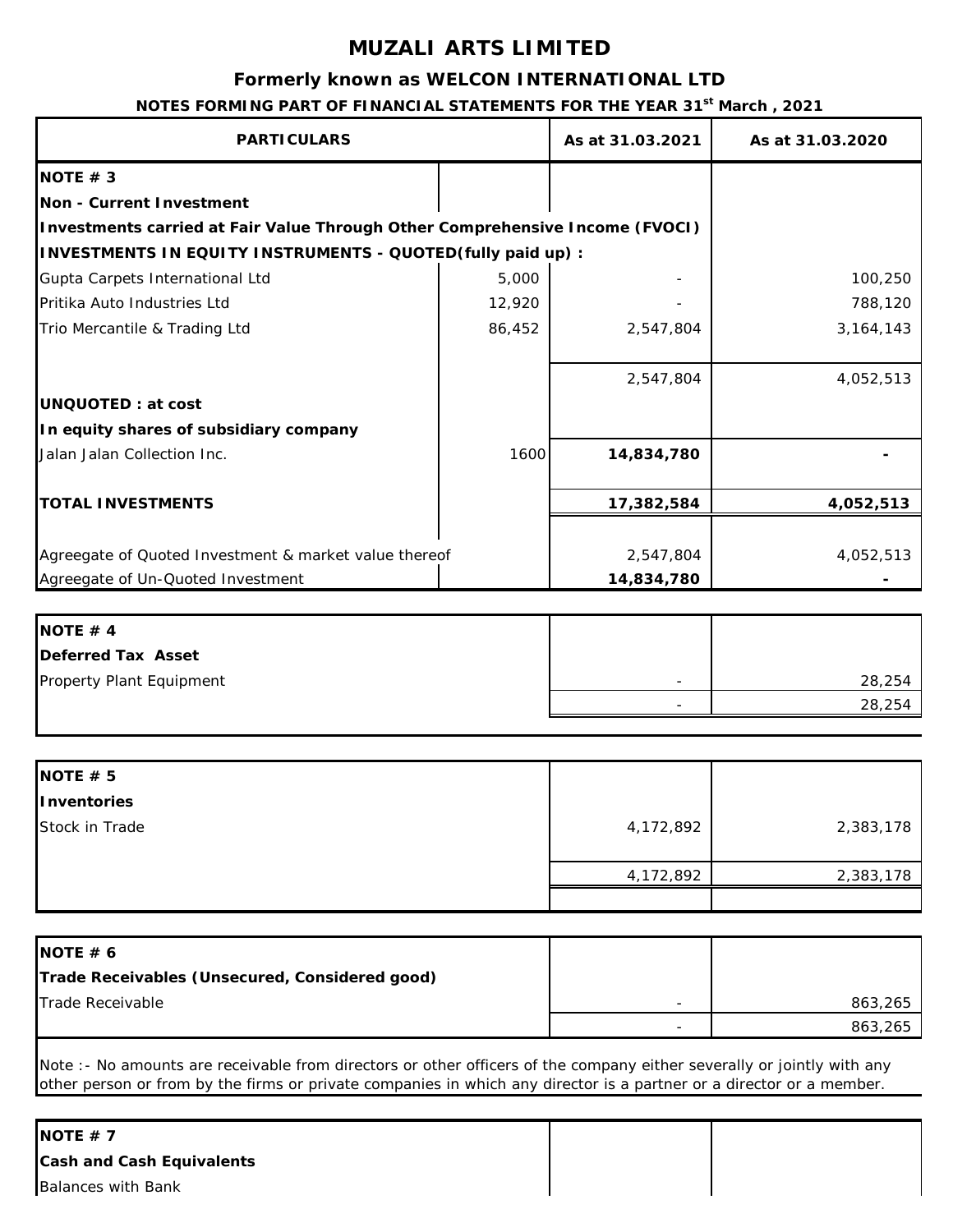| -in Current accounts                          | 21,320,951 | 179,176 |
|-----------------------------------------------|------------|---------|
| -deposits with maturity of less than 3 months | 76,490     |         |
| Cash on Hand                                  | 54,064     | 40,281  |
|                                               | 21,451,505 | 219,457 |
|                                               |            |         |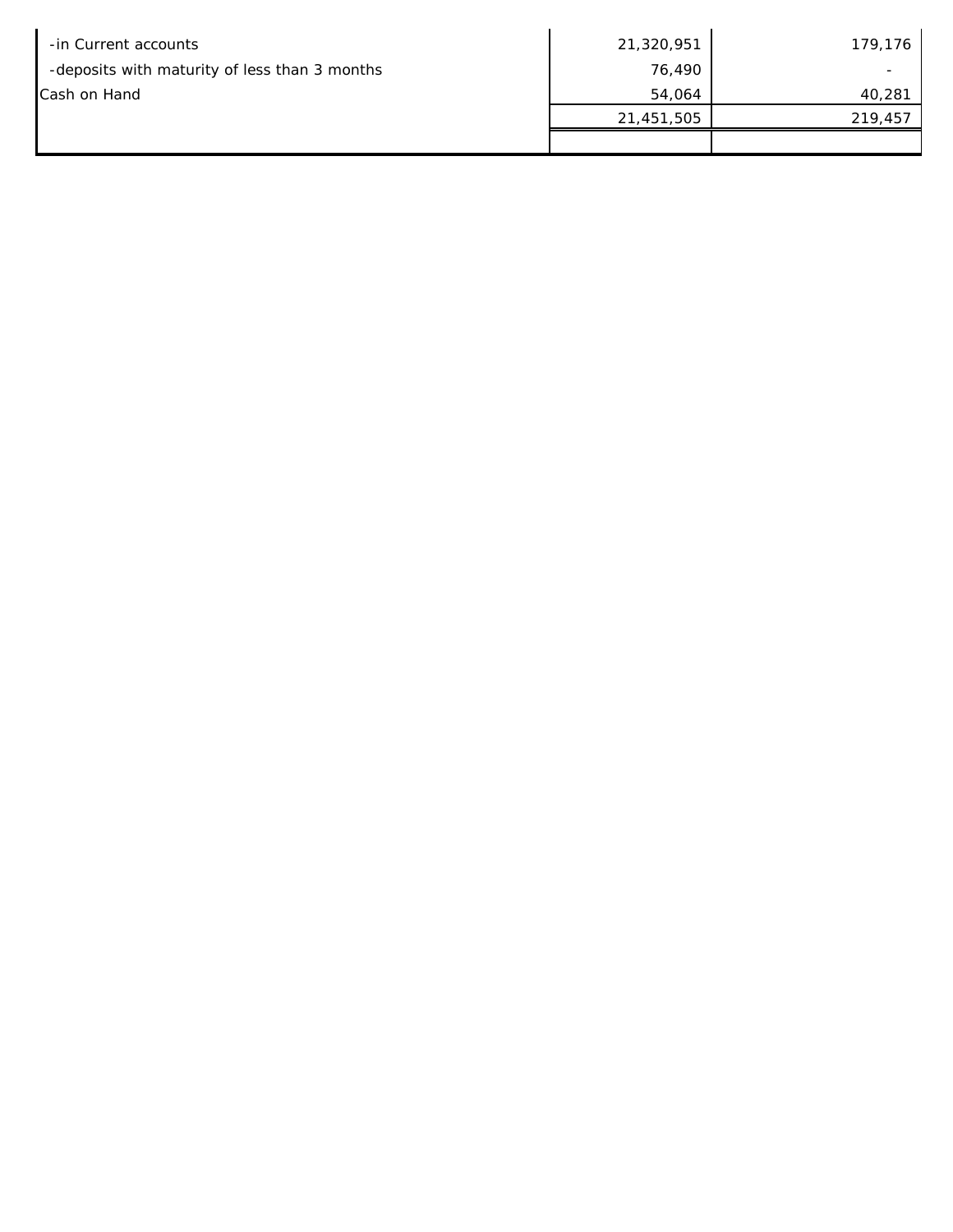| NOTE $# 8$                   |            |             |
|------------------------------|------------|-------------|
| Loans-Current                |            |             |
| (Unsecured, Considered good) |            |             |
| Demand Loan: Others          |            |             |
| - Intercorporate Deposit     | 6,716,898  | 31,257,184  |
| - Others                     | 53,981,669 | 71,230,894  |
|                              | 60,698,567 | 102,488,078 |
|                              |            |             |

Note :- No amounts are receivable from directors or other officers of the company either severally or jointly with any other person or from by the firms or private companies in which any director is a partner or a director or a member.

| NOTE $# 9$                            |            |         |
|---------------------------------------|------------|---------|
| <b>Other Current Assets</b>           |            |         |
| Advances other than capital adavances |            |         |
| <b>Security Deposits</b>              | 100,000    | 75,000  |
| Duties & Taxes - GST (Net)            | 941,260    | 387,129 |
| Advance to Supplier                   | 42,202,150 |         |
|                                       |            |         |
|                                       | 43,243,410 | 462,129 |
|                                       |            |         |

|                                                                                                                        | (Amount in Rs.)        | (Amount in Rs.)<br>As at 31st March, 2020 |  |
|------------------------------------------------------------------------------------------------------------------------|------------------------|-------------------------------------------|--|
| <b>PARTICULAR</b>                                                                                                      | As at 31st March, 2021 |                                           |  |
| Note - 10 Share Capital                                                                                                |                        |                                           |  |
| <b>Authorized Capital</b><br>600,00,000 equity shares of Rs. 1/- each<br>(5,00,00,000 Equity Shares of Re. 1/- each at | 60,000,000             | 50,000,000                                |  |
| March 31, 2020)                                                                                                        |                        |                                           |  |
| <b>Issued, Subscribed &amp; Fully Paid - up</b><br>4,86,98,000 Equity Shares of Rs 1/- each                            | 48,698,000             | 20,298,000                                |  |
| (2,02,98,000 Equity Shares of Re. 1/- each at<br>March 31, 2020)                                                       |                        |                                           |  |
|                                                                                                                        | 48,698,000             | 20,298,000                                |  |
| (i) Reconciliation of number of share outstanding<br>at beginning                                                      |                        |                                           |  |
| and at the end of the reporting period:                                                                                | <b>No of Shares</b>    | Amount                                    |  |
| At the beginning of the year                                                                                           | 20,298,000             | 20,298,000                                |  |
| Issued during the Year                                                                                                 | 28,400,000             | 28,400,000                                |  |
| Less Forfeited During the Year                                                                                         |                        |                                           |  |
| Oustanding at the end of the year                                                                                      | 48,698,000             | 48,698,000                                |  |
| (ii) Terms/ right attached to Equity Shares                                                                            |                        |                                           |  |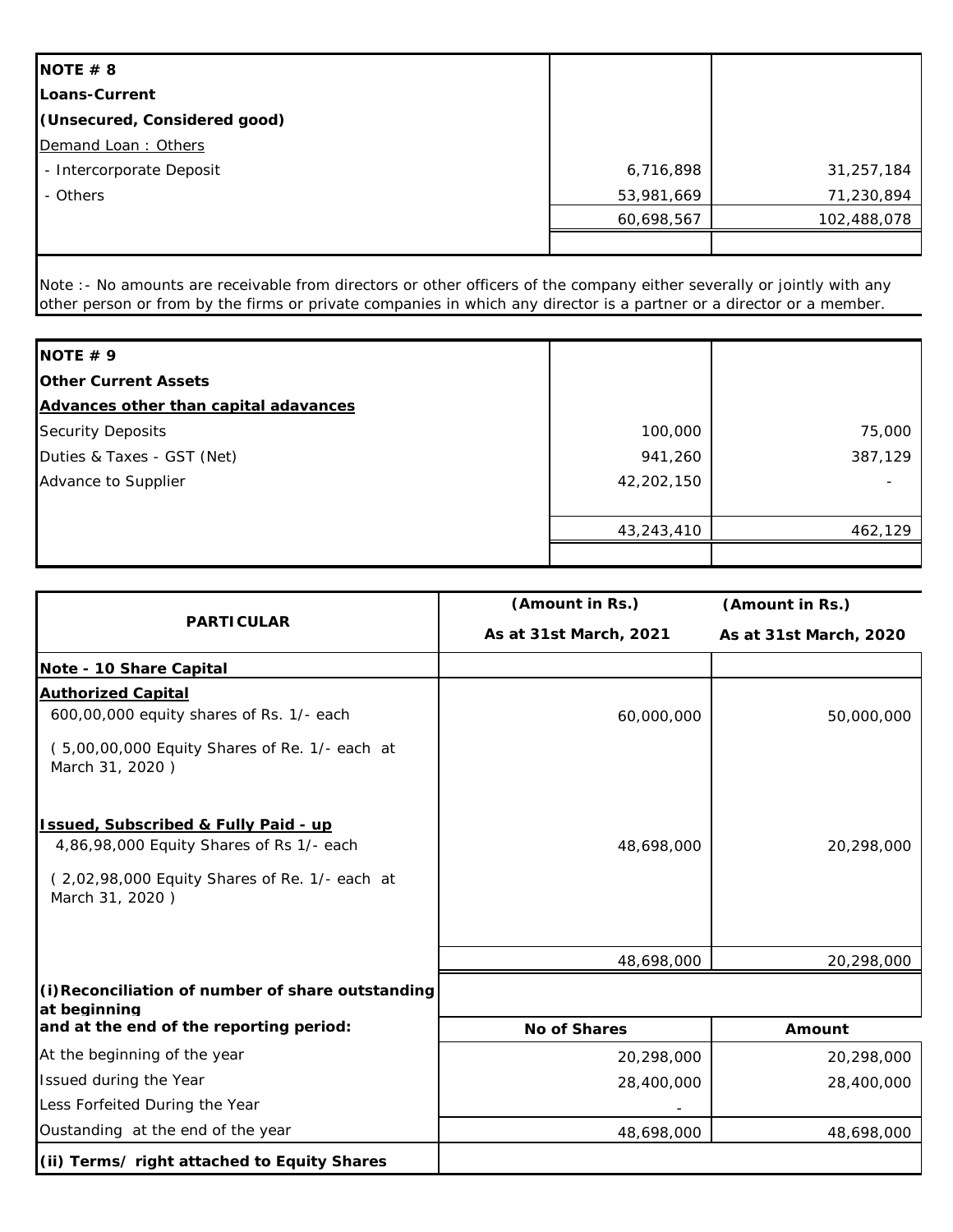The Company has Only one Class of equity shares having par value of Rs.1 per Shares. Each holder of Equity Shares is Entitled to one vote per share. In the event of liquidation of the company, the holders of equity share will be entitled to receive remaning assets of the Company, after distribution of all preferential amount. The distribution will be in proportion to the number of equity shares held by the shareholders.

| (III) Detail of shares held by the holding<br>company, the ultimate holding company,<br>their subsidiaries and associates :<br>Details of Shareholders holding more than 5% shares in the Company | <b>NIL</b>             | <b>NIL</b>             |  |  |
|---------------------------------------------------------------------------------------------------------------------------------------------------------------------------------------------------|------------------------|------------------------|--|--|
| Name of the Shareholders                                                                                                                                                                          | As at 31st March, 2021 |                        |  |  |
|                                                                                                                                                                                                   | ℅                      | <b>No of Shares</b>    |  |  |
| Farheen Murtuza Mansoorbhai<br>Mansoorbhai Murtuza                                                                                                                                                | 14.46<br>14.47         | 7,043,997<br>7,044,216 |  |  |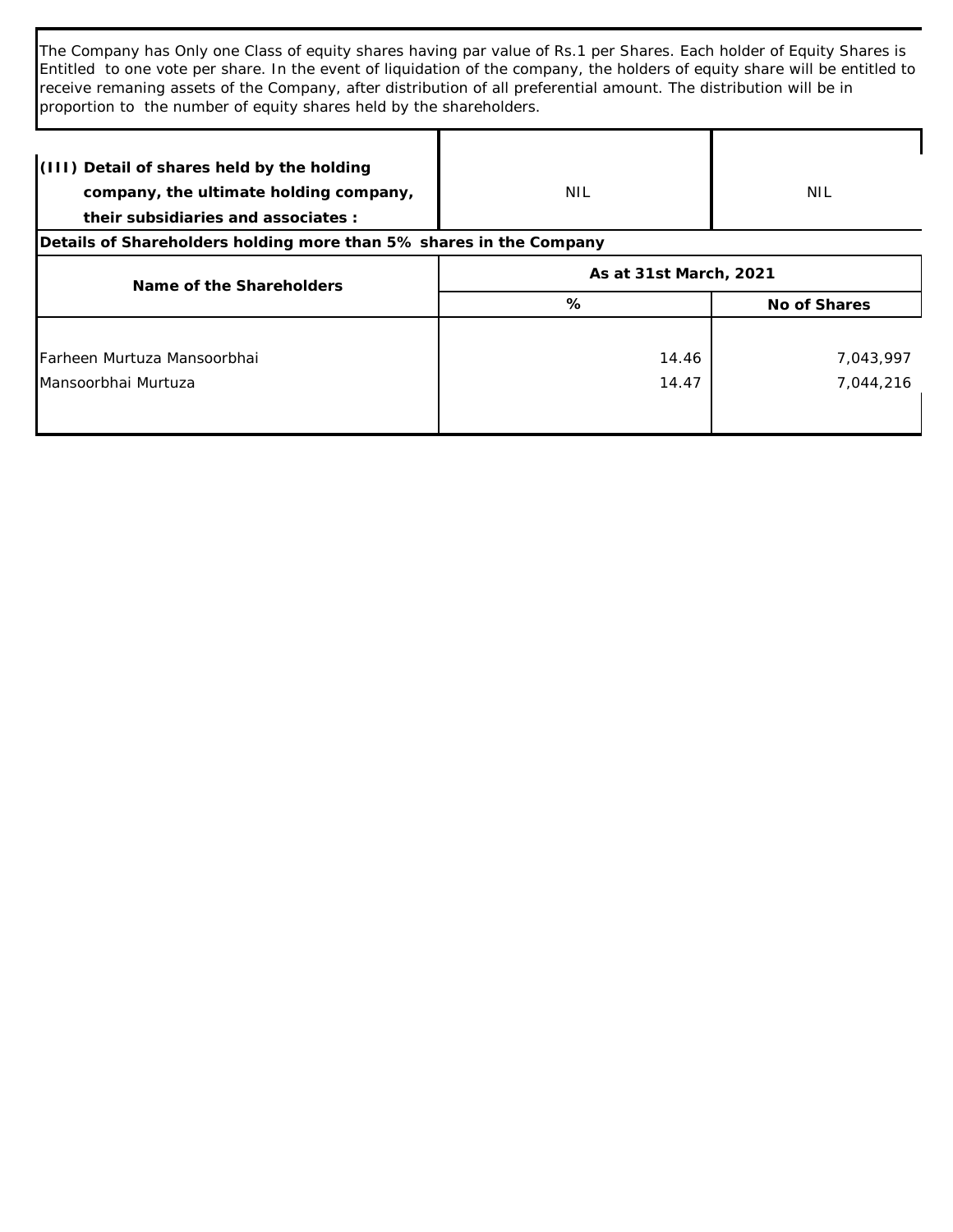| <b>NOTE # 11</b>                                          |             |            |
|-----------------------------------------------------------|-------------|------------|
| <b>Other Equity</b>                                       |             |            |
| (a)RESERVES & SURPLUS                                     |             |            |
| (I) Security Premium                                      |             |            |
| Opening Balance                                           |             |            |
| During the year addition                                  | 56,800,000  |            |
| <b>Closing Balance</b>                                    | 56,800,000  |            |
| (II) General Reserve                                      |             |            |
| As per last Balance Sheet                                 | 10,135,700  | 10,135,700 |
| Addition during the year                                  |             |            |
|                                                           | 10,135,700  | 10,135,700 |
| (III) Retained Earnings                                   |             |            |
| As per last Balance Sheet                                 | 15,358,850  | 11,210,617 |
| Add: Profit for the year                                  | (9,386,915) | 4,148,233  |
| Less: Allocations & Appropriations                        |             |            |
| Less: Previous Year Tax                                   |             |            |
| <b>Transfer to Reserves</b>                               |             |            |
|                                                           | 5,971,935   | 15,358,850 |
| (b) Equity Instruments through Other Comprehensive Income |             |            |
| Opening Balance                                           | 119,254     |            |
| During the year addition                                  | 887,643     | 119,254    |
| Deletion During the year                                  | 1,401,796   |            |
| Closing Balance                                           | (394, 899)  | 119,254    |
| (c) Money received against Equity Warrant                 |             |            |
| Opening Balance                                           |             |            |
| During the year addition                                  | 6,675,000   |            |
| <b>Closing Balance</b>                                    | 6,675,000   |            |
|                                                           |             |            |
|                                                           | 79,187,736  | 25,613,804 |
|                                                           |             |            |
| <b>NOTE # 12</b>                                          |             |            |
| Non Current - Long Term Borrowings                        |             |            |
| <b>Unsecured</b>                                          |             |            |

**Demand Loans** 20,276,670

9,306,615 20,276,670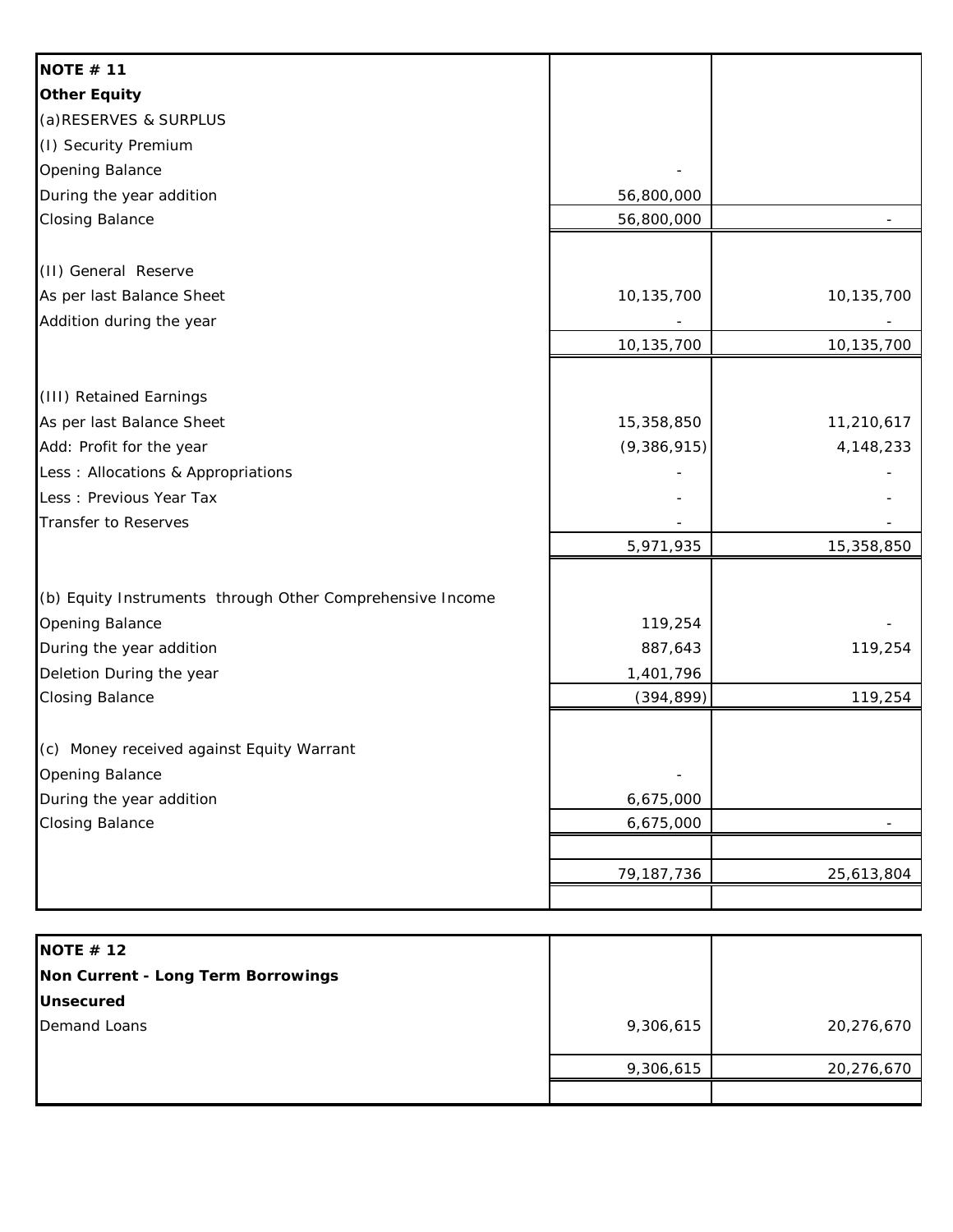| NOTE $# 13$                                                                                                              |           |            |
|--------------------------------------------------------------------------------------------------------------------------|-----------|------------|
| <b>Trade Payables</b>                                                                                                    |           |            |
| Trade payables                                                                                                           | 3,003,282 | 41,861,118 |
|                                                                                                                          | 3,003,282 | 41,861,118 |
| i. Total outstanding dues of micro enterprises and small enterprises                                                     |           |            |
| ii. Total outstanding dues of creditors other than micro enterprises<br>and small enterprises*                           | 3,003,282 | 41,861,118 |
| *Disclosure in relation to Micro and Small enterprises 'Suppliers' as defined in the Micro, Small and Medium Enterprises |           |            |

Development Act, 2006 ('Act'). The Ministry of Micro, Small and Medium Enterprises has issued an Office Memorandum dated 26 August 2008 which recommends that the Micro and Small Enterprises should mention in their correspondence with their customers the

Entrepreneurs Memorandum Number as allocated after filing of the said Memorandum. Accordingly, the disclosures above in respect of the amounts payable to such enterprises as at the period end has been made based on information received and available with the Company.

As explained by management there is no outstanding balance related to Micro and Small enterprises 'Suppliers' as defined in the Micro, Small and Medium Enterprises Development Act, 2006 ('Act') as at year end.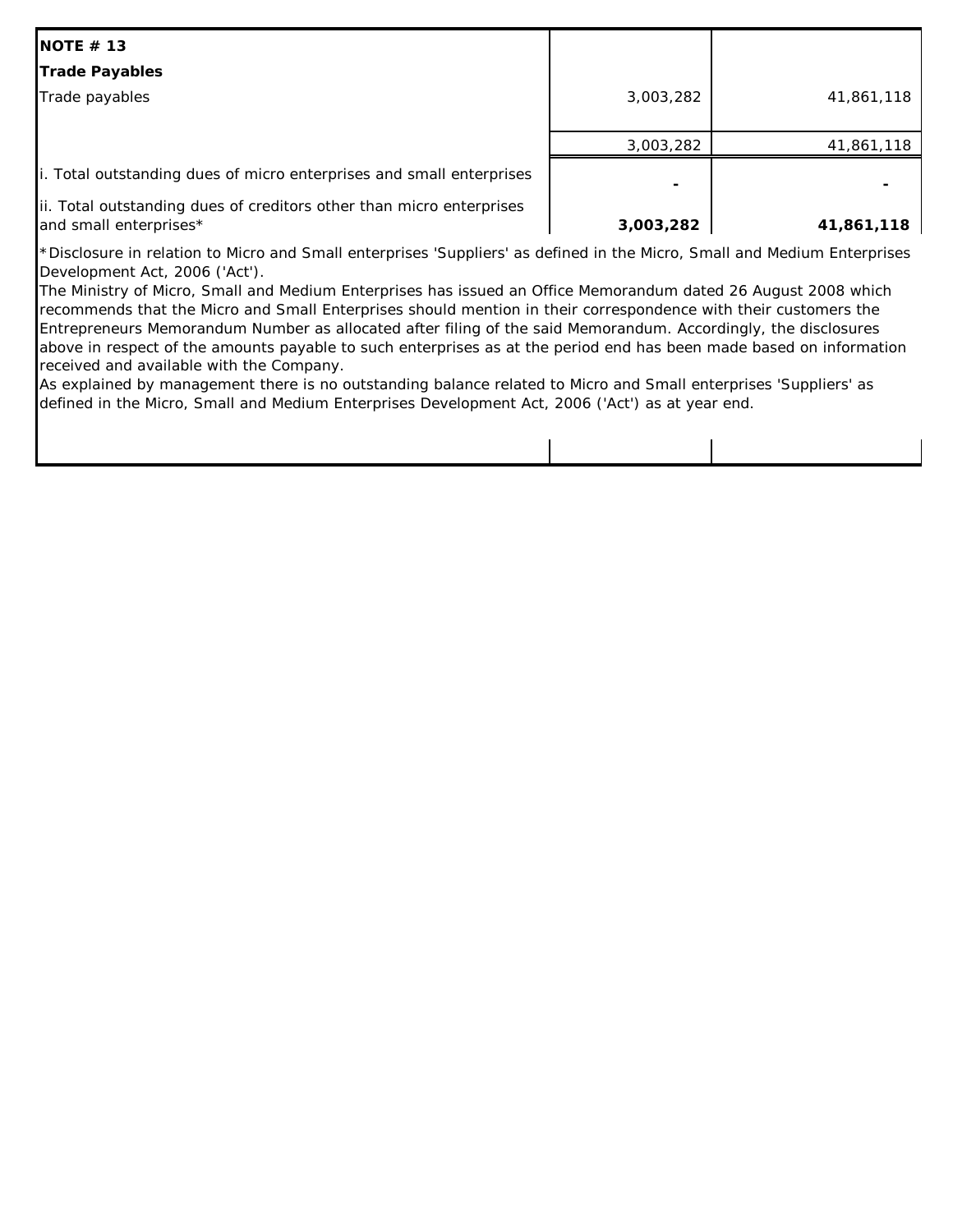| NOTE $#$ 14                           |           |         |
|---------------------------------------|-----------|---------|
| <b>Other Current Liabilities</b>      |           |         |
| <b>Other Payables</b>                 |           |         |
| <b>Statutory Dues</b>                 | 324,668   | 223,661 |
| Deposit towards project               | 5,000,000 |         |
| <b>Creditors for Expenses payable</b> | 1,000,096 | 185,181 |
|                                       |           |         |
|                                       | 6,324,764 | 408,842 |
|                                       |           |         |

| NOTE $#$ 15                    |         |           |
|--------------------------------|---------|-----------|
| <b>Current Tax Liabilities</b> |         |           |
| Income Tax (Net)               | 841,430 | 2,099,863 |
|                                |         |           |
|                                | 841,430 | 2,099,863 |
|                                |         |           |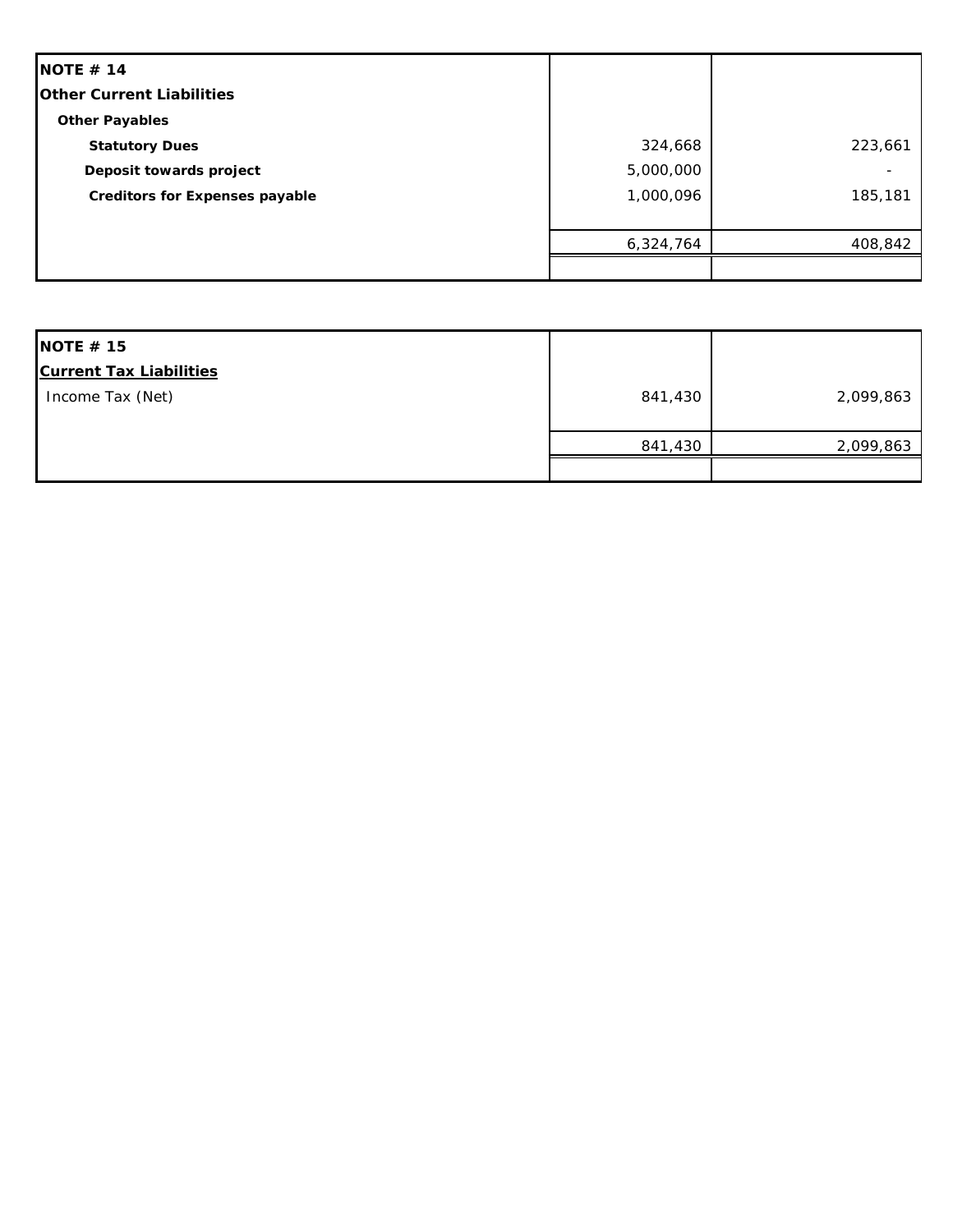#### **Formerly known as WELCON INTERNATIONAL LTD**

## **As at 31st March, <sup>2021</sup>As at 31st March, 2020 Note -16 Revenue From Operation** Sale of Goods - 37,735,492<br>
Total In Section 2nd State Company - 37,735,492<br>
Total In Section 2nd State Company - 37,735,492 **Total In ` - 37,735,492 Note -17 Other Income** Interest on Loan 6,074,163 8,202,747 Interest Income 148,501 Discount Received 25,314 Exchange difference on translation of Investment (135,390)<br>
Total In \
6.096.753 **Total In ` 6,096,753 8,228,061 Note -18** Purchase of Stock in Trade 2012 1,789,714 39,540,020 **Total In ` 1,789,714 39,540,020 Note -19 Change in inventories** Opening Stock 2,383,178 Closing stock 2,383,178 **Total In ` (1,789,714) (2,383,178) Note - 20 Employee Benefit Expenses** Salaries to Employees 2,696,163 237,000 Staff Welfare expenses and the state of the state of the state of the state of the state of the state of the state of the state of the state of the state of the state of the state of the state of the state of the state of **Total In ` 2,781,642 254,875 Note - 21 Finance Cost Interest on Loan** 681,023 **1,688,159 1,688,159 Total In ` 681,023 1,688,159 Note -22 Other Expenses Payment to Auditors** as Statutory Auditor and the control of the control of the 49,000  $\sim$  49,000 50,000 50,000 50,000 50,000 50,000 50,000 50,000 50,000 50,000 50,000 50,000 50,000 50,000 50,000 50,000 50,000 50,000 50,000 50,000 50,000 50,0 as Income Tax Auditor **25,000** as Income Tax Auditor **25,000 Others :** Advertisement Expenses 69,820 AGM Expenses 14,480 Bad Debts 8,803,861 62,619 Bank Charges 80,153 Book & Periodicals 5,203 CDSL fees 37,625 9,000 Conveyance Exp 30,439 14,397 Commission Paid 27,000 Curiour Expenses 39,935 Demat Charges 2,980 and 2,980 and 2,980 and 2,980 and 2,980 and 2,980 and 2,980 and 2,980 and 2,980 and 2,980 and 2,980 and 2,980 and 2,980 and 2,980 and 2,980 and 2,980 and 2,980 and 2,980 and 2,980 and 2,980 and 2,980 an Director Sitting Fees 121,250 150,000 150,000 Electricity Expenses 132,640 MCA Fees 5,400 5,400 5,400 5,400 5,400 5,400 5,400 5,400 5,400 5,400 5,400 5,400 5,400 5,400 5,400 5,400 5,400 Miscellanous Expenses and the control of the control of the 135,181 94,157 NSDL Fees 20,000 20,000 20,000 20,000 20,000 20,000 20,000 20,000 20,000 20,000 20,000 20,000 20,000 20,000 20 Office Expenses 26,284 22,733 Printing And Stationery **65,725** 65,725 74,498 Professional Fees 200 41,500 41,500 41,500 41,500 41,500 41,500 41,500 41,500 41,500 41,500 41,500 41,500 41,500 41,500 41,500 41,500 41,500 41,500 41,500 41,500 41,500 41,500 41,500 41,500 41,500 41,500 41,500 41,500 41,5 Professional Tax 2,500 2,500 2,500 Photography Expenses 33,136 Rent Paid 188,000 **168,000** 168,000 **168,000** 168,000 **168,000** 168,000 **168,000** Repairs & Maintenance 103,296 **PARTICULARS**

#### **NOTES FORMING PART OF FINANCIAL STATEMENTS FOR THE YEAR ENDED MARCH 31,2021**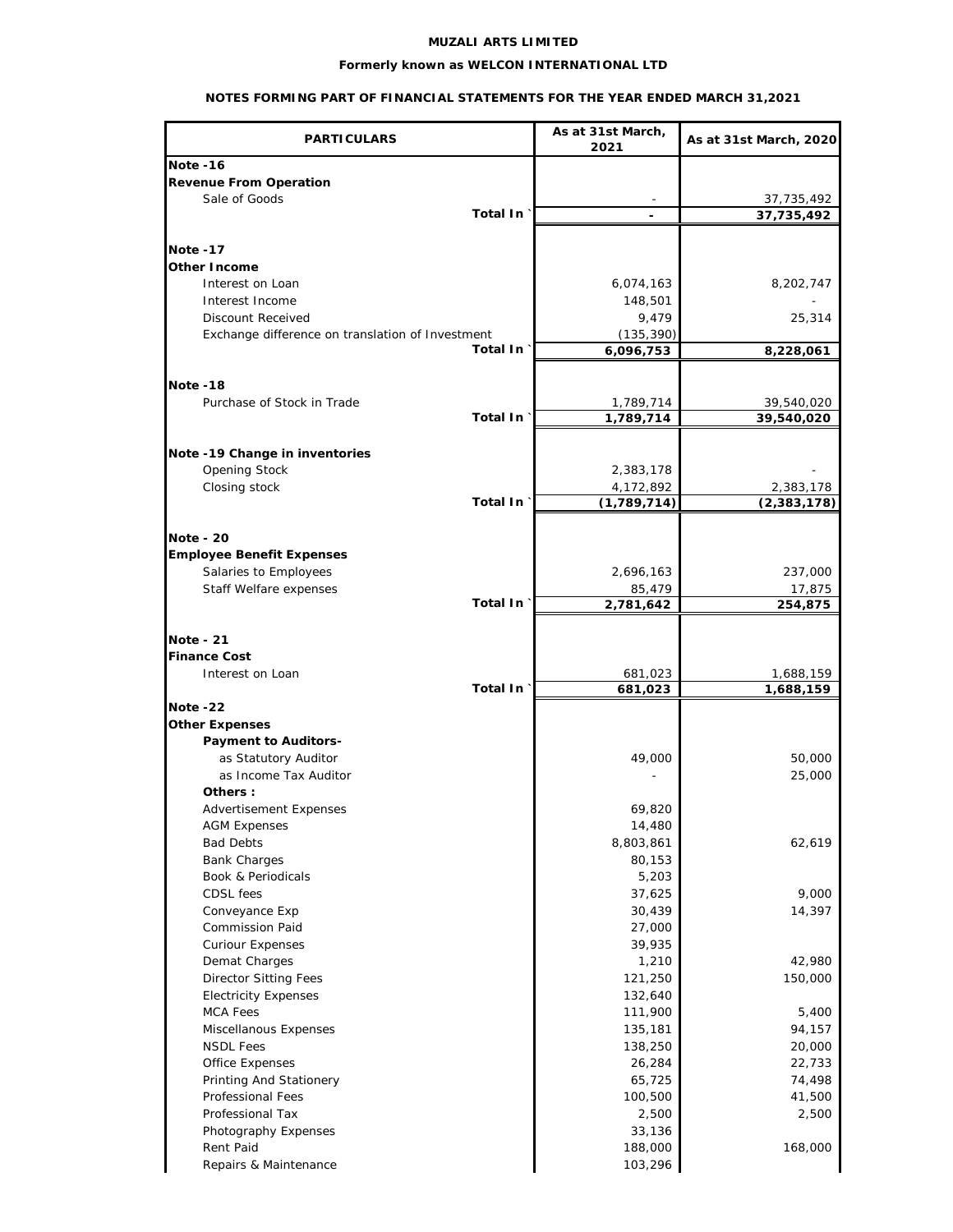| Service and Installation Charges | 1,500      |           |
|----------------------------------|------------|-----------|
| Share Transfer Agent Fees        | 8,038      | 72,688    |
| Stamp Duty                       | 3,220      |           |
| Telephone Expense                | 6,829      | 3,913     |
| <b>Transportation Charges</b>    | 65,100     | 21,000    |
| <b>Travelling Conveyance</b>     | 215,360    |           |
| Interest on TDS                  | 11,514     |           |
| Internet Expenses                | 7,500      |           |
| Labour Expenses                  | 15,300     |           |
| <b>BSE Listing Fees</b>          | 530,000    | 301,100   |
| <b>RTA Fees</b>                  | 96,167     |           |
| Written Off                      | 136,614    |           |
| Website Expenses                 | 258,546    |           |
| Late Payment Charges             | 5,550      |           |
| Warehouse Rent                   | 300,000    |           |
|                                  |            |           |
| Total In                         | 11,978,625 | 1,181,485 |
|                                  |            |           |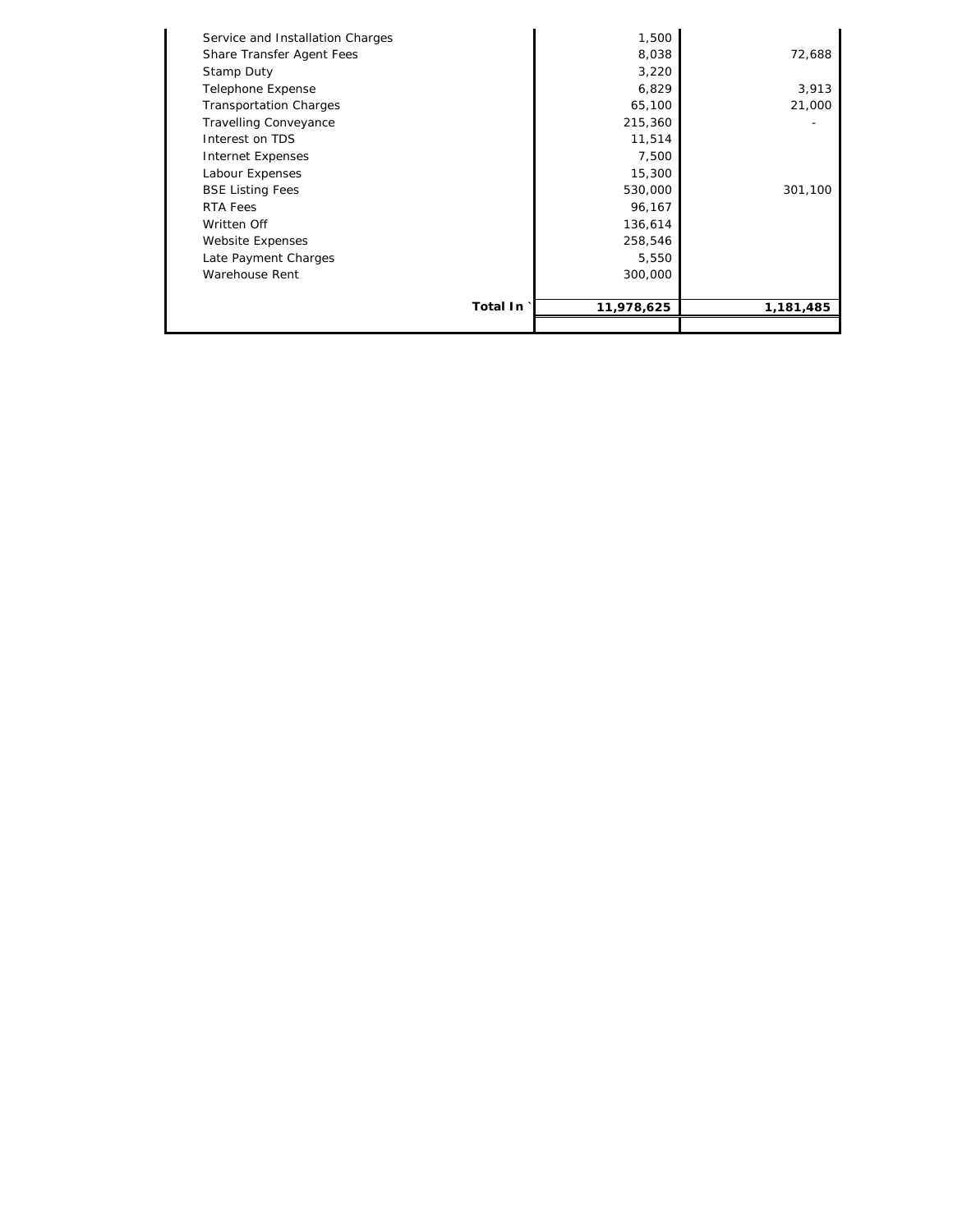# **Note No: 23 Earnings per share (EPS)**

Basic EPS amounts are calculated by dividing the profit for the year attributable to equity holders of the company by the weighted average number of Equity shares outstanding during the year. Diluted EPS amounts are calculated by dividing the profit attributable to equity holders of the company by the weighted average number of Equity shares outstanding during the year plus the weighted average number of Equity shares that would be issued on conversion of all the dilutive potential Equity shares into Equity shares.

The following data reflects the inputs to calculation of basic and diluted EPS

| <b>Particulars</b>                                                                   | As at 31.03.2021         | As at 31.03.2020     |  |
|--------------------------------------------------------------------------------------|--------------------------|----------------------|--|
|                                                                                      |                          |                      |  |
| Net Profit after tax attributable to equity holders                                  | (9,386,915)              | 4,148,233            |  |
|                                                                                      | (9,386,915)              | 4,148,233            |  |
| Weighted average no of equity shares outstanding during<br>the year- for Basic EPS   | 31,482,658               | 20,298,000           |  |
| Weighted average no of equity shares outstanding during<br>the year- for Diluted EPS | 36,438,788               | 20,298,000           |  |
| Face value of Equity Share (INR)<br>Basic<br>Diluted                                 | 1.00<br>(0.30)<br>(0.26) | 1.00<br>0.20<br>0.20 |  |

#### Note No.24

During the quarter ended March 31, 2021, the outbreofa tkhe coronavirus disease of 2019 (COVID-19) spread throughout the world and became a global pandemic, However, management believes that it has taken into account all the possible impacts known events arising from COVID-19 pandemic and the resultant lockdownsin the preparation of financial results including but not limited to its assessment of company's liquidity and going Concern, recoverable valouf etrsade receivables, and other assets. We cannot fully estimate the accurate future impact of COVID-19 on our operations but we can say that it may affect the future profitability and revenue and the management will be ensuring that the business

operations are carried out smoothly.The above parameterarse contingenats it may and may not happen & the company will provide regular updates as and when in any situation any major changes occur.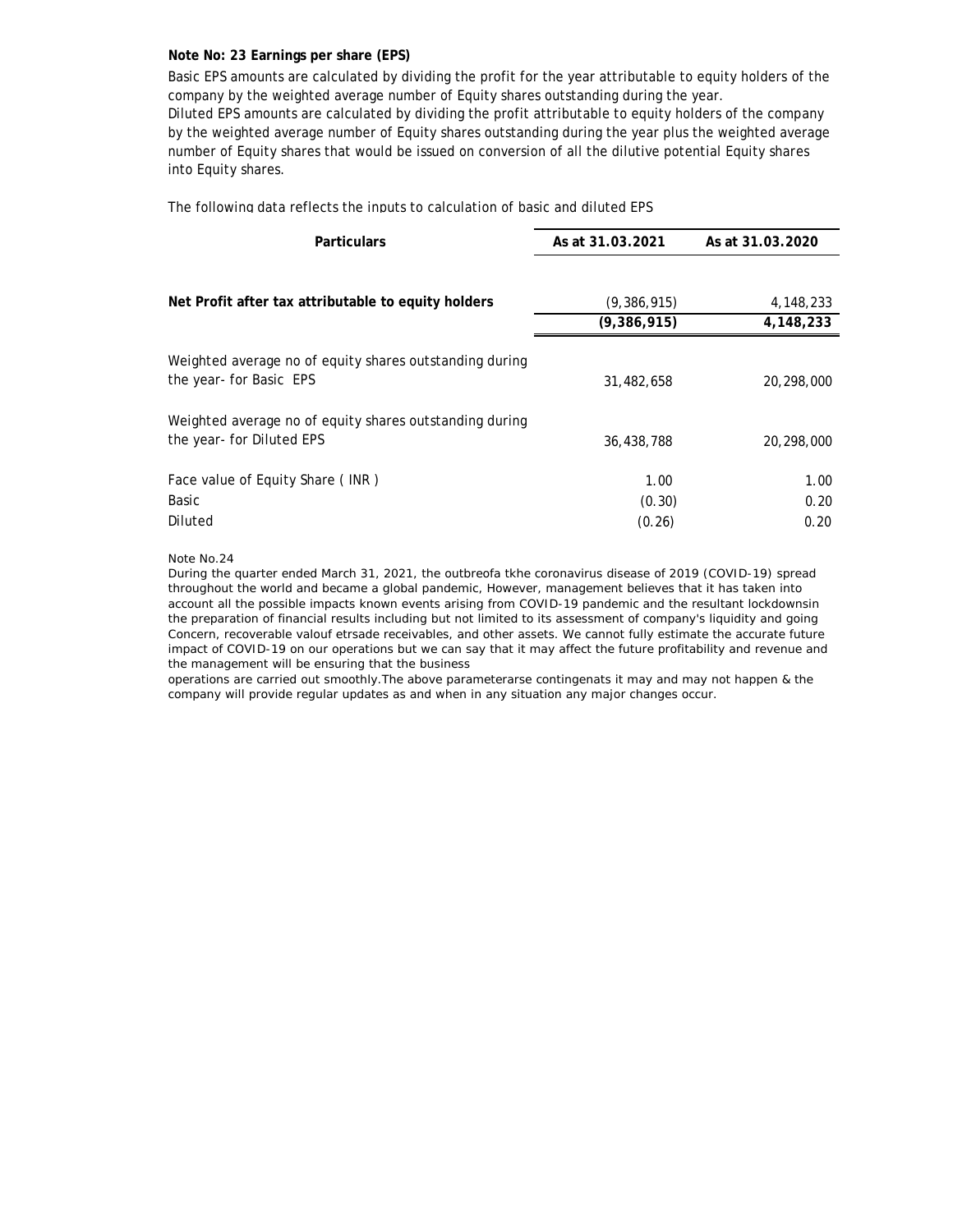# **Fair Value Measurements**

#### **NOTE No. 25**

|                                    |             | As at March 31, 2021 |                       |             | As at March 31, 2020 |                       |  |
|------------------------------------|-------------|----------------------|-----------------------|-------------|----------------------|-----------------------|--|
| <b>Particulars</b>                 | <b>FVPL</b> | <b>FVTOCI</b>        | <b>Amortised Cost</b> | <b>FVPL</b> | <b>FVTOCI</b>        | <b>Amortised Cost</b> |  |
| <b>Financial Assets:</b>           |             |                      |                       |             |                      |                       |  |
| Investments:                       |             |                      |                       |             |                      |                       |  |
| - Value of Investment              |             | 2,547,804            | 14,834,780            |             | 4,052,513            |                       |  |
| - mutual funds                     |             |                      |                       |             |                      |                       |  |
| <b>Trade Receivables</b>           |             |                      |                       |             |                      | 863,265               |  |
| Cash and cash equivalents          |             |                      | 21,451,505            |             |                      | 219,457               |  |
| Loans                              | ٠           |                      | 60,698,567            |             |                      | 102,488,078           |  |
| <b>Total Financial Assets</b>      |             | 2,547,804            | 96,984,852            |             | 4,052,513            | 103,570,800           |  |
| <b>Financial Liabilities:</b>      |             |                      |                       |             |                      |                       |  |
| <b>Borrowings</b>                  |             |                      | 9,306,615             |             |                      | 20,276,670            |  |
| <b>Trade payables</b>              |             |                      |                       |             |                      |                       |  |
| -Other Financial Liabilities       | $\sim$      | $\sim$               | 3,003,282             |             | ۰                    | 41,861,118            |  |
| <b>Total Financial Liabilities</b> | ٠           | $\sim$               | 12,309,897            | -           | ۰                    | 62,137,788            |  |

**For Koshal & Associates Chartered Accountants Firm number: 121233W**

SD/- Director Managing Director **Proprietor: Koshal Maheshwari All and Structure Control Control Control Control Control Control Control Control Control Control Control Control Control Control Control Control Control Control Control Control Control Con Membership No. 043746 Place: Mumbai** - **Date : 31.07.2021** SD/-

# **MUZALI ARTS LIMITED For and on behalf of the Board**

Formerly known as WELCON INTERNATIONAL LTD

(MURTUZA MANSOORBHAI)

- 
- 

#### SD/- SD/-

FARHEEN MANSOORBHAI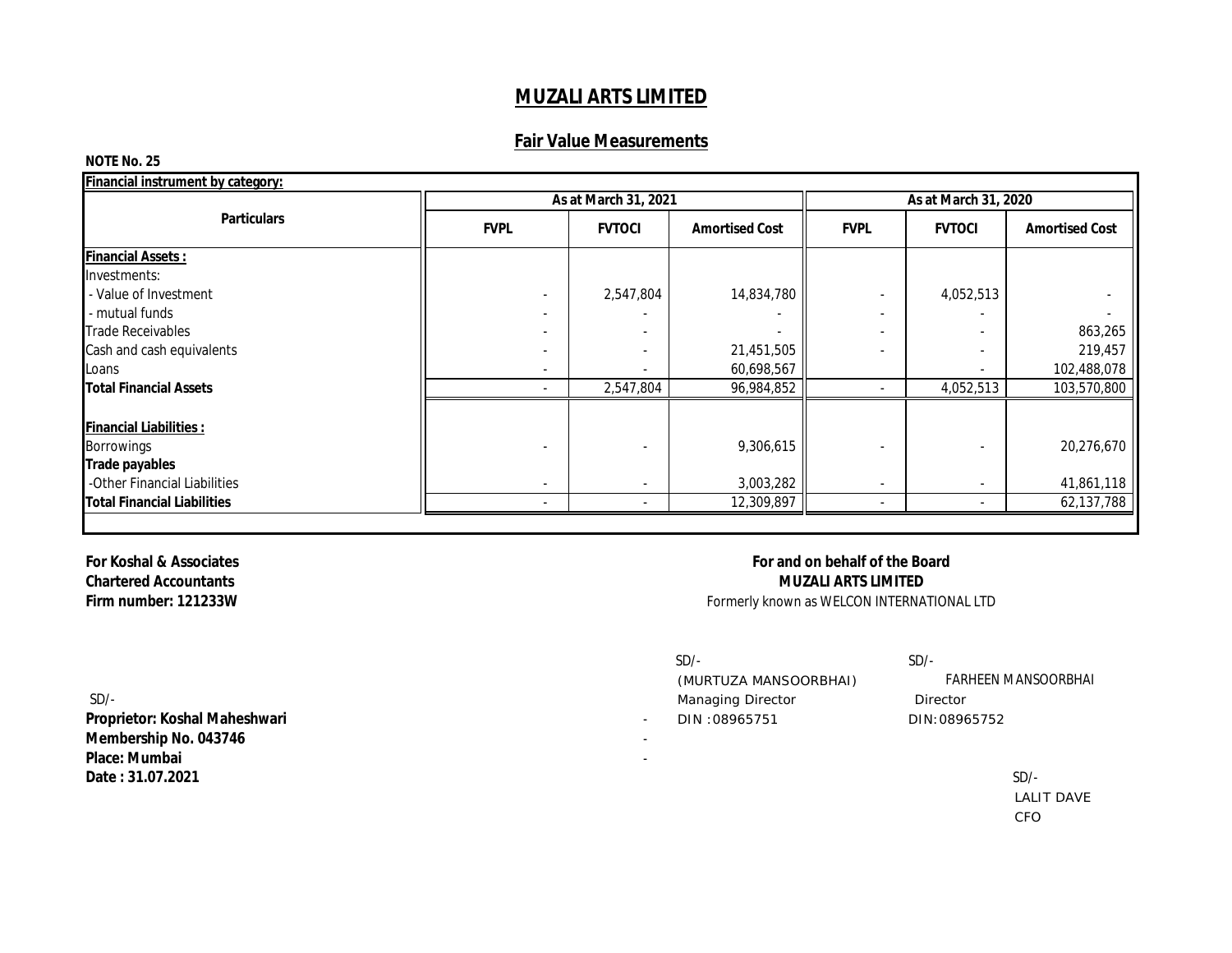# **NOTE No. 26**

# **Related party transactions**

# **a) Related party and nature of the related party relationship with whom transactions have taken place during the year**

Muzali Arts is a partnership Firm in which MD Mr. Murtuza Mansoorbhai and Director Mrs. Farheen Murtuza Mansoorbhai are partners

# **B) Key Management Personnel**

Mr. Mansoorbhai Murtuza - Managing Director

Mr. Farheen Murtuza - Director

Mr. Lalit Dave - C F O

Mr. Rakesh Kanzode - Company Secretary - Compliance Officer (Date of Appointment : 18.12.2020)

Mrs. Vidhi Shambhwani - Director

# **NOTE No. : 27**

| Nature of Transactions During the year      | (Amount in Rs.)            |         |
|---------------------------------------------|----------------------------|---------|
|                                             | <b>Related Parties</b>     |         |
|                                             | <b>Referred in B Above</b> |         |
| <b>Expenditure</b>                          | 2020-21                    | 2019-20 |
| <b>Director Remunerations</b>               | 1,200,000                  |         |
| Salary to KMP's                             | 245,000                    | 73,500  |
| Advance Payment for purchase to Muzali Arts | 37,140,000                 |         |
| Deposit Receieved                           | 100,000                    |         |
| <b>Rent Paid</b>                            | 300,000                    |         |
| <b>TOTAL</b>                                | 38,985,000                 |         |

# **NOTE No. 28**

changes occur.

### **Impact of COVID-19 :**

During the quarter ended March 31, 2020, the outbreak of the coronavirus disease of 2019 (COVID-19) spread throughout the world and became a global pandemic. On 25th March, 2020, the Government of India ordered lockdown throughout the country, due to this the operations of the company has been substantially reduced. The employees of the Company were directed to Work-from home and are requested to follow the safety guidelines suggested by Government. The company has still not resumed the operation in full swing and are in terms of opening the same at the earliest. However, management believes that it has taken into account all the possible impacts known events arising from COVID-19 pandemic and the resultant lockdowns in the preparation of financial results including but not limited to its assessment of company's liquidity and going concern, recoverable values of trade receivables, and other assets. We cannot fully estimate the accurate future impact of COVID-19 on our operations but we can say that it may affect the future profitability and revenue and the management will be ensuring that the business operations are carried out smoothly.The above parameters are contingent as it may and may not happen & the company will provide regular updates as and when in any situation any major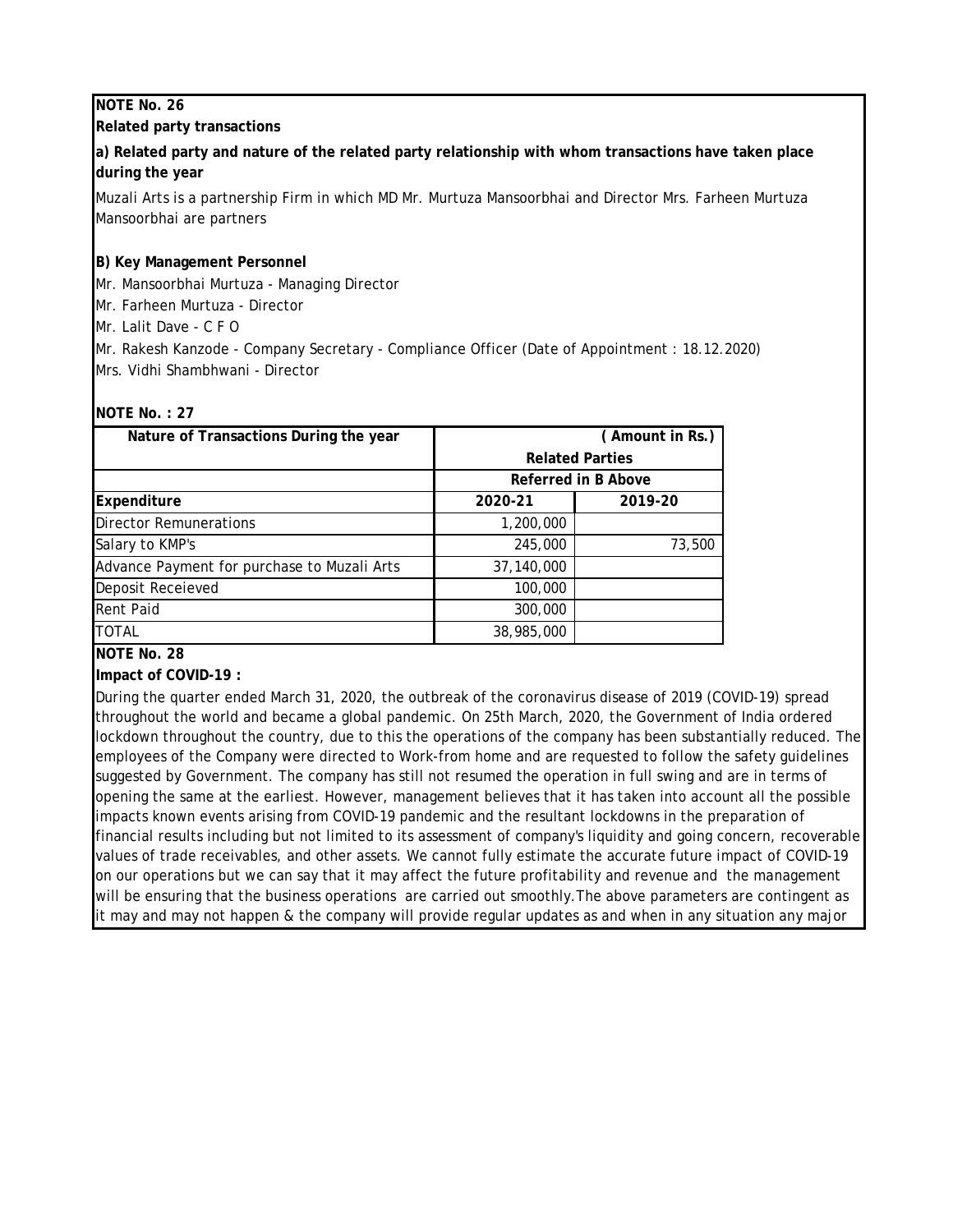#### **MUZALI ARTS LTD**

#### **NOTES FORMING PART OF FINANCIAL STATEMENTS FOR THE YEAR ENDED MARCH 31,2021**

| <b>ADDITIONAL INFORMATION</b>                                     |          | As at 31st<br>March, 2021 | As at 31st March,<br>2020 |
|-------------------------------------------------------------------|----------|---------------------------|---------------------------|
|                                                                   |          |                           |                           |
| <b>Long Term Borrowing</b><br>Pritika Autocast Ltd                |          |                           |                           |
| Mansoorbhai Murtuza                                               |          | 9,206,615<br>100,000      | 20,276,670                |
|                                                                   |          |                           |                           |
|                                                                   | Total In | 9,306,615                 | 20,276,670                |
|                                                                   |          |                           |                           |
| <b>Short Term Borrowing</b>                                       |          |                           |                           |
| Space Corporation                                                 |          | ÷,                        | ٠                         |
|                                                                   |          |                           |                           |
| <b>Trade Payables</b>                                             |          |                           |                           |
| <b>Trade Payables for Expenses</b><br>Other than Acceptances      |          |                           |                           |
| Amrut Dredging & Shipping Ltd                                     |          |                           |                           |
| Brass Line                                                        |          |                           | 112,000                   |
| <b>BSE Ltd</b>                                                    |          | ٠                         |                           |
| Cambro Nilkamal Pvt Ltd<br>Ceramic Tableware Pvt Ltd              |          |                           | 25,063<br>925,862         |
| Global Commodity Supplier                                         |          | 584,432                   | 584,432                   |
| Innovative Ideals & Ser (I) Ltd                                   |          | (2, 771)                  | 21,849,714                |
| Jai Shree Karani Transport Co.                                    |          |                           | 21,000                    |
| Nilkamal Limited                                                  |          |                           | 66,640                    |
| Prop Point<br>Rivigo Services Pvt Ltd                             |          | ÷                         | 84,615<br>3,954           |
| Safina Handicrafts                                                |          | ÷                         | 22,400                    |
| Sarwar Food Products                                              |          | ÷                         | 24,004                    |
| Satelite Corporate Services Pvt Ltd                               |          | 19890                     | 17,638                    |
| Shri Sai Hotels Wares                                             |          | $\blacksquare$            | 190,400                   |
| Skyra Professional Equipments Pvt Ltd.<br>Solid Stone Company Ltd |          | ٠<br>2152264              | 244,251<br>17,552,264     |
| Theme Enterprise                                                  |          | $\overline{\phantom{a}}$  | 136,880                   |
| Vodafone Idea Limited                                             |          | 1,141                     |                           |
| <b>CSDL Fees</b>                                                  |          | (1,014)                   |                           |
| Convomax                                                          |          | 32,450                    |                           |
| East West Freight Carrier Ltd.<br>E Net Solution                  |          | 35,285<br>8,850           |                           |
| Fingerprint                                                       |          | 79,623                    |                           |
| Jankar Glass Industries                                           |          | 7,906                     |                           |
| Quitbi Steel                                                      |          | 11,085                    |                           |
| Raksha Hospital                                                   |          | 10,620                    |                           |
| Renu Law House                                                    |          | 5,203                     |                           |
| Royal Packing<br>Swastik Communication                            |          | 35,496<br>74,000          | ٠                         |
| T.M. Fida Ali & Sons                                              |          | 9,910                     |                           |
| Union Hardware                                                    |          | 14,074                    |                           |
| Vasim Bhai                                                        |          | (30,000)                  |                           |
| Maharashtra Certified Securities                                  |          | 27,641                    |                           |
| Janhavi Elevtrical Fitting Works<br>Sharda Electricals            |          | 10,790<br>85,420          |                           |
| S.S.Air Conditioners                                              |          | (169, 014)                |                           |
|                                                                   | Total In | 3,003,282                 | 41,861,118                |
|                                                                   |          |                           |                           |
| <b>Short Term Provision</b><br>Other Expenses Payable             |          |                           |                           |
| Telephone Exp Payable                                             |          |                           | (849)                     |
| Audit Fees Payable                                                |          | 24,000                    | 70,000                    |
| Koshal & Associates                                               |          | 50,000                    | 29,500                    |
| Professional Fees Payable                                         |          |                           |                           |
| NSDL Fees Payable<br>Jaymin Modi Director Sitting Fees Payable    |          | (15, 365)                 | 1,080<br>24,750           |
| Mala Lanchandani Director Sitting Fees Payable                    |          | (187)<br>9,000            |                           |
| Vishal Jaishigh Director Sitting Fees Payable                     |          | 18,000                    |                           |
| Salary Payable                                                    |          | 744,388                   | 14,700                    |
| Internal Audit Fees Payable                                       |          | 7,250                     | 6,000                     |
| Secretial Audit Fees Payable                                      |          | 40,000                    | 40,000                    |
| Electric Expenses Payable<br>Rent Payable -Farheen Murtuza        |          | 25,510<br>48,750          | ä,                        |
| Rent Payable -Murtuza Mansoorbhai                                 |          | 48,750                    |                           |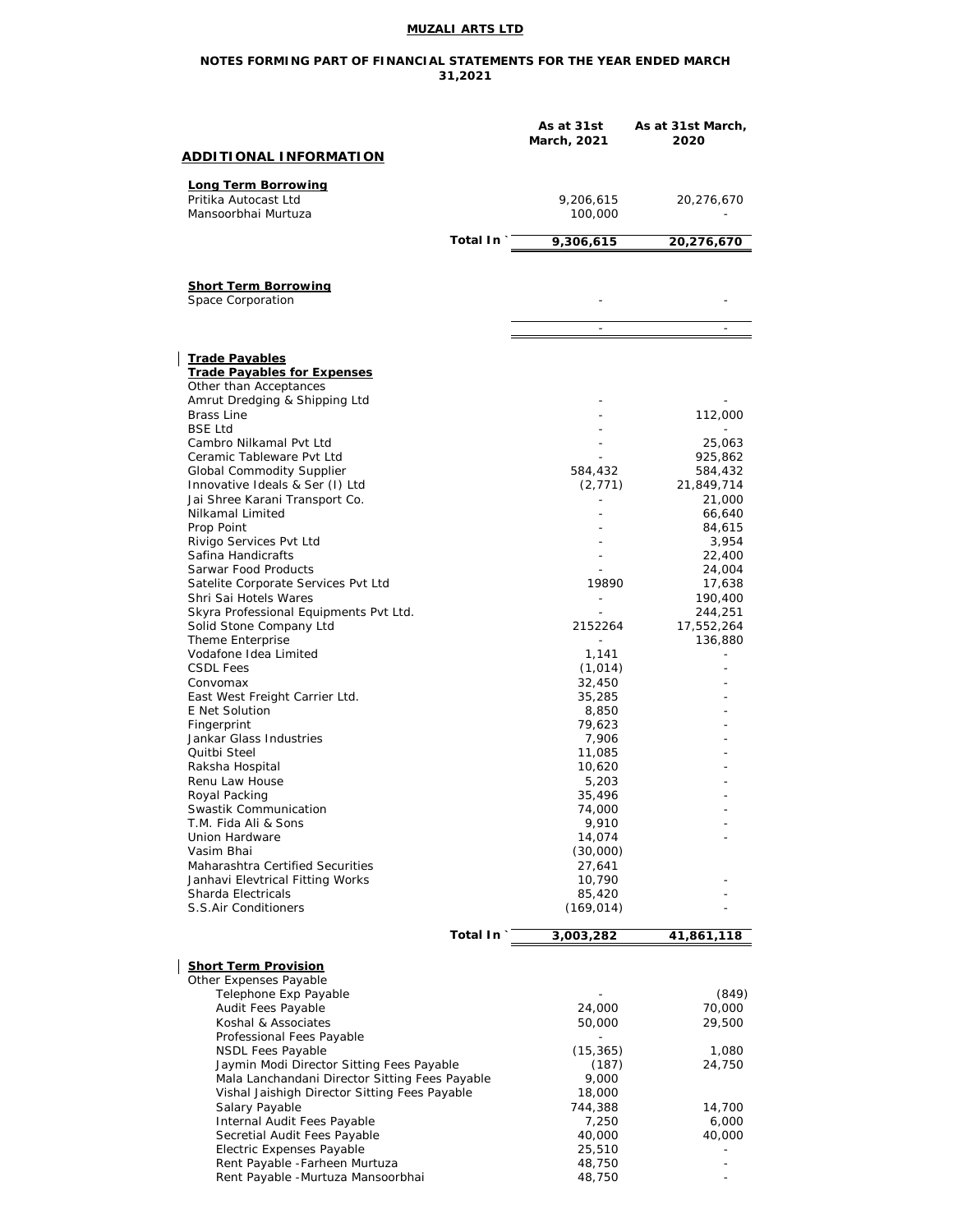|                                  | Total In        | 1,000,096 | 185,181 |
|----------------------------------|-----------------|-----------|---------|
| <b>Other Current Liabilities</b> |                 |           |         |
| Statutory Dues:                  |                 |           |         |
| Profession Tax Payable           |                 | 30,122    | 14,600  |
| Ashvin Thumar & Co.              |                 |           | 24,316  |
| <b>TDS Payable</b>               |                 | 146,302   | 184,745 |
| <b>GST Payable</b>               |                 |           |         |
| Duties & Taxes - GST (net)       |                 |           |         |
| Employee Provident Fund Payable  |                 | 74,122    |         |
| Employer Provident Fund Payable  |                 | 74,122    |         |
|                                  | <b>Total In</b> | 324.668   | 223,661 |
| <b>Trade Receivables</b>         |                 |           |         |
| Other:                           |                 |           |         |
| <b>Balance With Broker</b>       |                 |           | 863,265 |
|                                  | <b>Total In</b> |           | 863,265 |